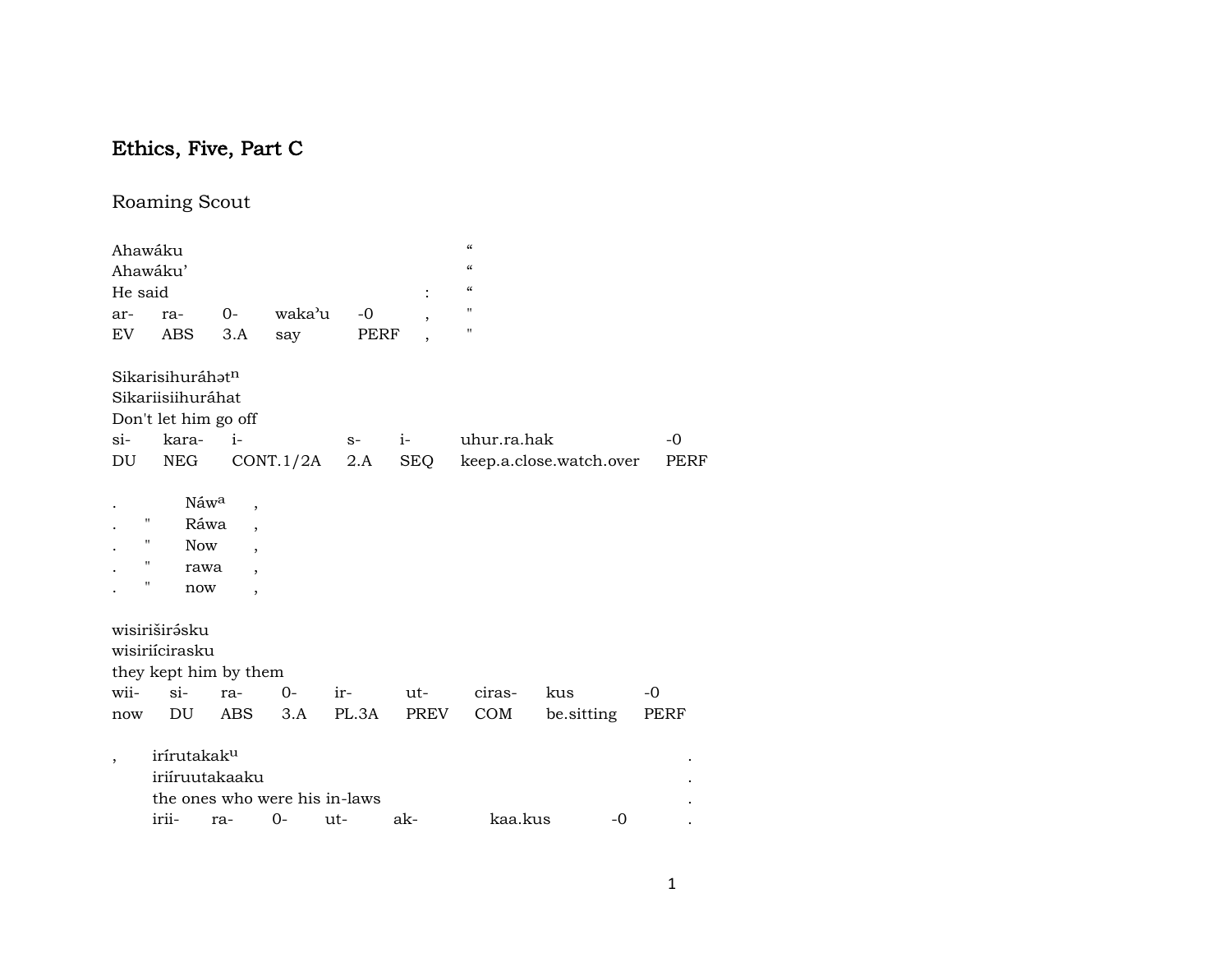that ABS 3.A PREV PL.AN.3P be.an.in-law SUB.4 .

Ahawáku

|         | Ahawáku'    |  |                           |      |             |  |  |  |  |
|---------|-------------|--|---------------------------|------|-------------|--|--|--|--|
| He said |             |  |                           |      |             |  |  |  |  |
| ar- ra- |             |  | 0- waka <sup>y</sup> u -0 |      |             |  |  |  |  |
| EV      | ABS 3.A say |  |                           | PERF | $\sim$ $ -$ |  |  |  |  |

hirunihkitairíahak<sup>u</sup>

| hiru ríhkita irií'ahaaku                      |  |  |  |
|-----------------------------------------------|--|--|--|
| then the leader where he sat                  |  |  |  |
| hiruu rihkita  irii-  ar- ra-  0-  kus    -0  |  |  |  |
| then leader where EV ABS 3.A be sitting SUB.4 |  |  |  |

| a   |  |            |            |                     |  |  |                         |                                              |  |  |
|-----|--|------------|------------|---------------------|--|--|-------------------------|----------------------------------------------|--|--|
|     |  |            |            |                     |  |  |                         |                                              |  |  |
| a   |  |            |            |                     |  |  |                         |                                              |  |  |
| and |  |            |            |                     |  |  | PERF                    |                                              |  |  |
|     |  | Ásiahihkus | sí'ahihkus | and they placed him |  |  | DU EV ABS 3.A PL.3A put | $si$ - $ar$ - $ra$ - $0$ - $ir$ - $kus.k$ -0 |  |  |

| pirəskiripašk <sup>ı</sup> |         |      | kárari     |         |     |    |       |           |
|----------------------------|---------|------|------------|---------|-----|----|-------|-----------|
| piiraskíripacki            |         |      | kárari'    |         |     |    |       | $\bullet$ |
| a little boy               |         |      | he was     |         |     |    |       |           |
| piiras-                    | kiripac | -kis | kara-      | $ri-$   | ()  |    | $-()$ |           |
| boy                        | small   | DIM. | <b>NEG</b> | CONT.3A | 3 A | be | PERF  |           |

Ahawáku

| Ahawáku'              |         |      |           |      |  |                   |  |  |  |  |
|-----------------------|---------|------|-----------|------|--|-------------------|--|--|--|--|
| $\epsilon$<br>He said |         |      |           |      |  |                   |  |  |  |  |
| ar-                   | ra-     | $O-$ | waka'u -0 |      |  | $^{\prime\prime}$ |  |  |  |  |
| EV                    | ABS 3.A |      | say       | PERF |  | "                 |  |  |  |  |

kuruhiraahasihatúhka° Kuruuhirá' ahasiihatúhka'a ahasiihatúhka'a ahasiihatúhka'a ahasiihatúhka'a ahasiihatúhka'a ahasiihatúhka'a ahasiihatúhka'a ahasiihatúhka'a ahasiihatúhka'a ahasiihatúhka'a ahasiihatúhka'a ahasiihatúhka'a ahasiihatúhka'a aha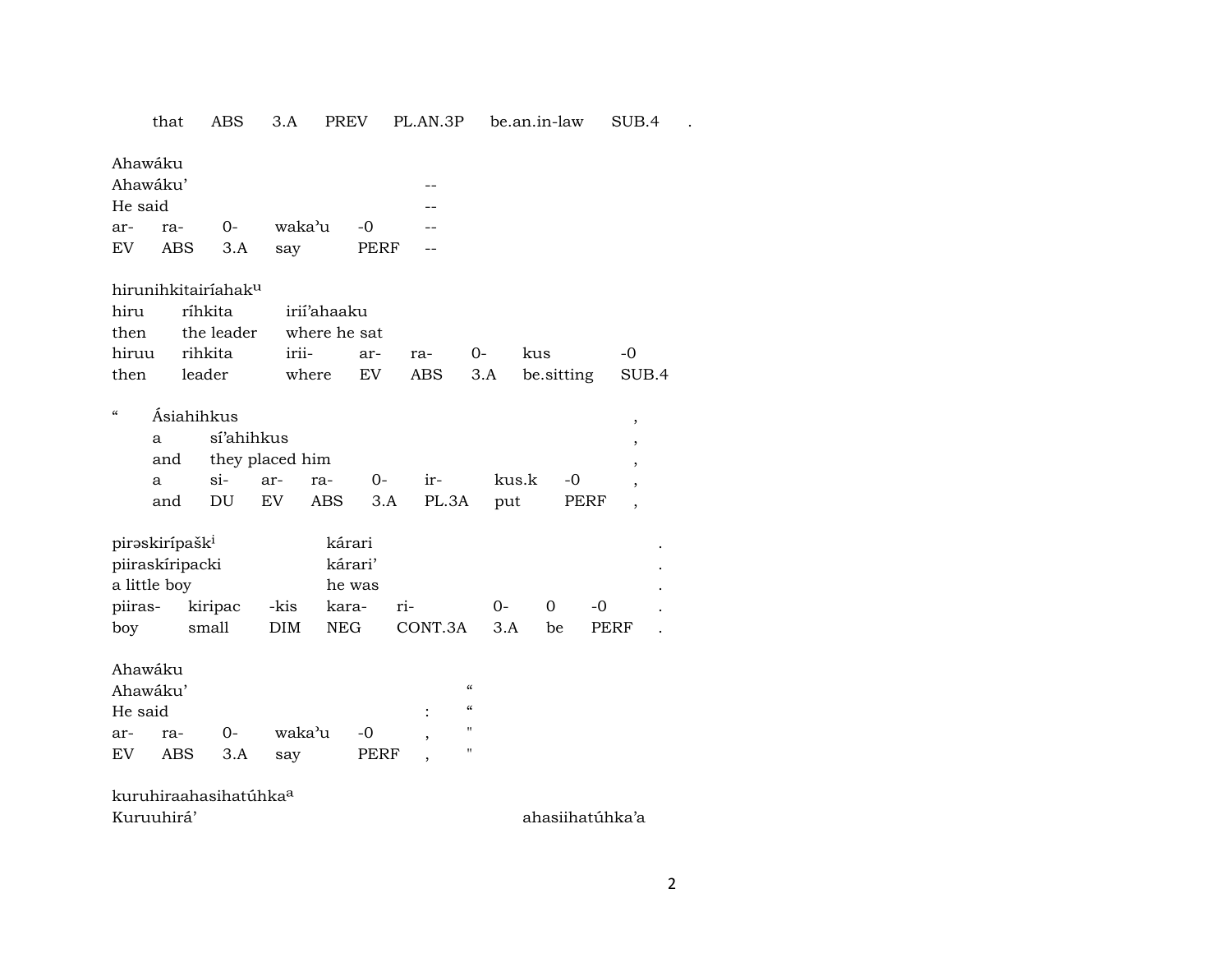| What was the reason                                                                                                         |                                                                                                                           |                                                              |               |                                                              |                   |                    |                    | that you came last                                     |                                            |           |          |          |       |
|-----------------------------------------------------------------------------------------------------------------------------|---------------------------------------------------------------------------------------------------------------------------|--------------------------------------------------------------|---------------|--------------------------------------------------------------|-------------------|--------------------|--------------------|--------------------------------------------------------|--------------------------------------------|-----------|----------|----------|-------|
| kuruur-                                                                                                                     | ri-                                                                                                                       | $0-$                                                         | raa-          | $\mathbf{0}$                                                 | $-0$              | ar-                | ra-                |                                                        | $S-$                                       | ir-       | hatuhka- | $\rm{a}$ | $-0$  |
| DUB                                                                                                                         | CONT.3A                                                                                                                   | 3.A                                                          | way           | be                                                           | <b>PERF</b>       | EV                 | <b>ABS</b>         |                                                        | 2.A                                        | PREV.1/2A | behind   | come     | SUB.3 |
| $\pmb{\mathsf{H}}$<br>5.<br>$\mathbf{H}$<br>$\pmb{\mathsf{H}}$<br>11                                                        | Hiruwitawaku<br>Hiru<br>Then<br>hiruu<br>then                                                                             | wítaahwáku'<br>he would say<br>wi-<br>QUOT                   | ti-<br>IND.3A | $0-$<br>3.A                                                  | ar-<br>${\rm EV}$ | waka'u<br>say      |                    | $-0$<br>PERF                                           | $\overline{ }$<br>$\overline{\phantom{a}}$ |           |          |          |       |
| $\epsilon\epsilon$<br>Hãa<br>$\boldsymbol{\mathcal{U}}$<br>Haá'a'<br>$\epsilon\epsilon$<br>Yes<br>Η.<br>haa'a'<br>Η.<br>yes | $\mathbf{I}$<br>$\overline{\phantom{a}}$<br>$\ddot{\phantom{a}}$<br>$\overline{\phantom{a}}$<br>$\overline{\phantom{a}}$  | irikúruutn<br>irikúruu'ut<br>it is that way<br>irii-<br>that | kuur-<br>DUB  | ra-<br><b>ABS</b>                                            | $0-$<br>3.A       | ut-<br><b>PREV</b> | $\mathbf{O}$<br>be | $\overline{\phantom{a}}$<br>$\mathop{\rm EX}\nolimits$ |                                            |           |          |          |       |
| tátiška<br>Táticka'<br>I thought<br>ta-<br>IND.1/2A                                                                         | $t-$<br>1.A                                                                                                               | wicka<br>think                                               | $-0$<br>PERF  | $\ddot{\cdot}$<br>$\overline{ }$<br>$\overline{\phantom{a}}$ |                   |                    |                    |                                                        |                                            |           |          |          |       |
|                                                                                                                             | tuhuhatúhkaatn<br>$\pmb{\mathsf{H}}$<br>Tuhuuhatúhka'at<br>$\pmb{\mathsf{H}}$<br>$\mathbf{L}$<br>Let me go behind at last |                                                              |               |                                                              |                   |                    |                    |                                                        |                                            |           |          |          |       |
| $i-$                                                                                                                        | $t-$                                                                                                                      | uhur-                                                        |               | hatuhka-                                                     | at                | $-0$               |                    |                                                        | $\mathbf H$                                |           |          |          |       |
| CONT.1/2A                                                                                                                   | 1.A                                                                                                                       | finally                                                      | behind        |                                                              | go                | <b>PERF</b>        |                    |                                                        | $\pmb{\mathsf{H}}$                         |           |          |          |       |
| Náwa                                                                                                                        |                                                                                                                           |                                                              |               |                                                              |                   |                    |                    |                                                        |                                            |           |          |          |       |

 $\,$   $\,$   $\,$  Ráwa $\,$  ,

 $\lq$  Now ,

" rawa ,

 $"$  now ,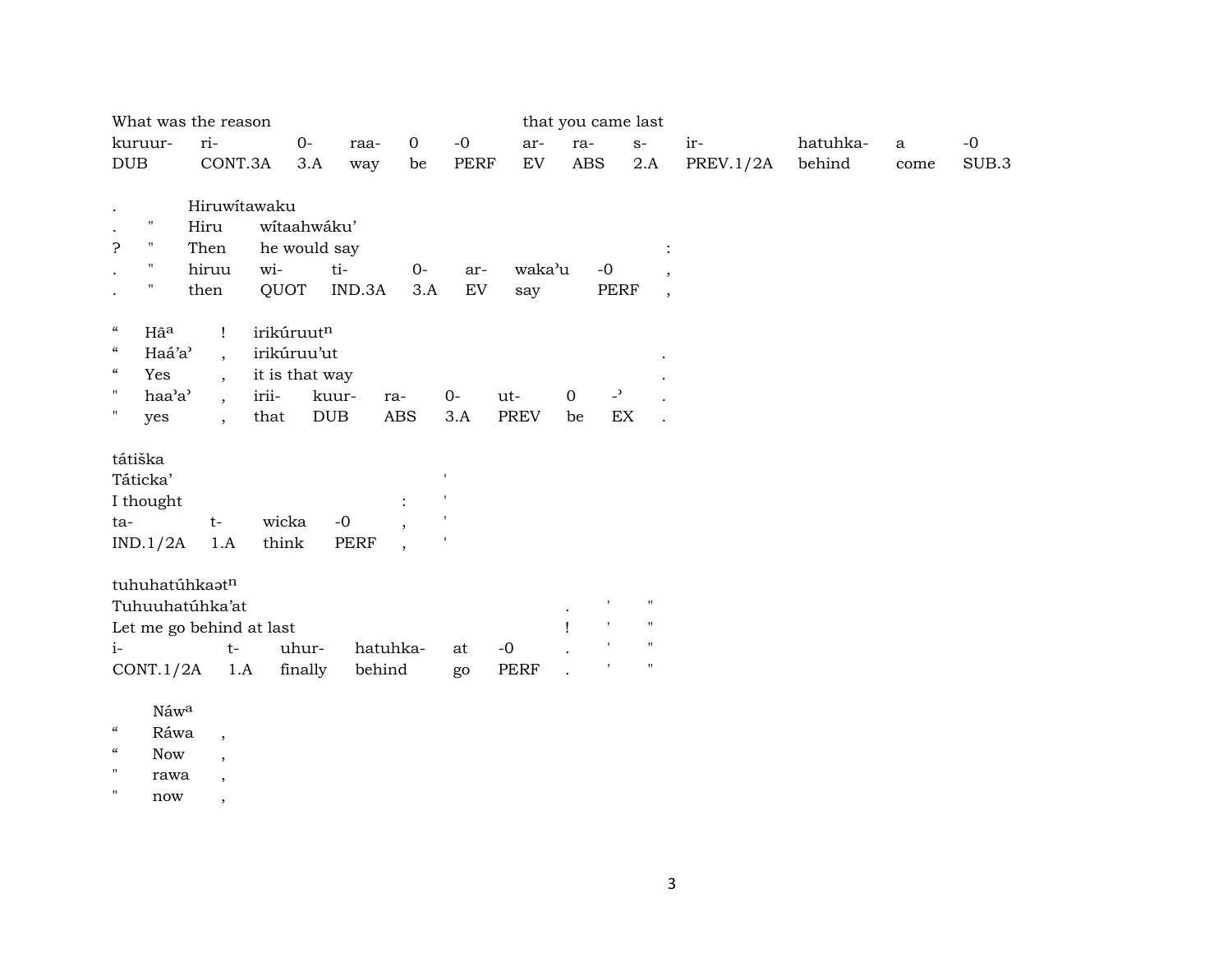| pisisukskáruru          |                          |          |                      |                          |       |                          |             |      |             |          |       |                          |                    |             |
|-------------------------|--------------------------|----------|----------------------|--------------------------|-------|--------------------------|-------------|------|-------------|----------|-------|--------------------------|--------------------|-------------|
| pis                     |                          |          | sisukskaáruru'       |                          |       |                          |             |      |             |          |       |                          |                    |             |
| quickly                 |                          | feed him |                      |                          |       |                          |             |      |             |          |       |                          |                    |             |
| wis                     |                          | $si-$    | $i-$                 |                          |       | $S-$                     | uks-        |      | kaaruur-    |          | ra'uk | $-0$                     |                    |             |
| quickly                 |                          | DU       |                      | CONT.1/2A                |       | 2.A                      | <b>JUSS</b> |      | meal        |          | make  |                          | PERF               |             |
| $\pmb{\mathsf{H}}$      |                          |          | Áka <sup>a</sup>     | $\mathbf{I}$             |       |                          |             |      |             |          |       |                          |                    |             |
| $\mathbf{H}$            | $\mathcal{C}\mathcal{C}$ |          | Aáka'a               | ,                        |       |                          |             |      |             |          |       |                          |                    |             |
| $\pmb{\mathsf{H}}$<br>ı | $\epsilon$               |          | Oh my                | $\overline{\phantom{a}}$ |       |                          |             |      |             |          |       |                          |                    |             |
| $\pmb{\mathsf{H}}$      | $\blacksquare$           |          | aaka'a               |                          |       |                          |             |      |             |          |       |                          |                    |             |
| $\pmb{\mathsf{H}}$      | $\pmb{\mathsf{H}}$       |          | oh.my                | $\overline{\phantom{a}}$ |       |                          |             |      |             |          |       |                          |                    |             |
| iriwitúrahi             |                          |          |                      |                          |       |                          |             |      |             |          |       |                          |                    |             |
| iriwitúraahi            |                          |          |                      |                          |       |                          |             |      |             |          |       |                          |                    |             |
| that is good            |                          |          |                      |                          |       |                          |             |      |             |          |       | $\, ,$                   |                    |             |
| irii-                   | wi-                      |          | ti-                  |                          | $0-$  |                          | uur-        | raa- | hiir        |          | -0    |                          |                    |             |
| that                    |                          | QUOT     |                      | IND.3A                   | 3.A   |                          | PREV        | way  |             | be.good  | PERF  | $\overline{\phantom{a}}$ |                    |             |
|                         |                          |          |                      |                          |       |                          |             |      |             |          |       |                          | $\overline{ }$     |             |
| tarušúhus               |                          |          | $\ddot{\phantom{0}}$ | náw <sup>a</sup>         |       | $\overline{\phantom{a}}$ |             |      |             |          |       |                          |                    |             |
| táruucúhus              |                          |          |                      | Ráwa                     |       | $\overline{\phantom{a}}$ |             |      |             |          |       |                          |                    |             |
| errand men              |                          |          |                      | Now                      |       |                          |             |      |             |          |       |                          |                    |             |
| ta.ra.uc.uh.hus         |                          |          |                      | rawa                     |       |                          |             |      |             |          |       |                          |                    |             |
| errand.man              |                          |          |                      | now                      |       | $\overline{\phantom{a}}$ |             |      |             |          |       |                          |                    |             |
|                         |                          |          |                      |                          |       |                          |             |      |             |          |       |                          |                    |             |
| pisiskukskáruru         |                          |          |                      |                          |       |                          |             |      |             |          |       |                          |                    |             |
| pis                     |                          |          | siskukskaáruru'      |                          |       |                          |             |      |             |          |       |                          |                    |             |
| quickly                 |                          | feed me  |                      |                          |       |                          |             |      |             |          |       |                          |                    |             |
| wis                     |                          | $si-$    | $i-$                 |                          |       | $S-$                     | ku-         |      | uks-        | kaaruur- |       | ra'uk                    |                    | $-0$        |
| quickly                 |                          | DU       |                      | CONT.1/2A                |       | 2.A                      | 1.P         |      | <b>JUSS</b> | meal     |       | make                     |                    | <b>PERF</b> |
|                         |                          |          |                      |                          |       |                          |             |      |             |          |       |                          |                    |             |
| $\mathbf{H}$            | $\mathcal{C}\mathcal{C}$ |          | Kuhuhašáus           |                          |       |                          |             |      |             |          |       |                          | $\pmb{\mathsf{H}}$ |             |
| $\pmb{\mathsf{H}}$      | $\mathcal{C}\mathcal{C}$ |          | Kuhuuhacá'us         |                          |       |                          |             |      |             |          |       |                          | $\pmb{\mathsf{H}}$ |             |
| $\pmb{\mathsf{H}}$<br>ı | $\mathcal{C}\mathcal{C}$ |          | He must be hungry    |                          |       |                          |             |      |             |          |       |                          | $\pmb{\mathsf{H}}$ |             |
| $\pmb{\mathsf{H}}$      | $\mathbf{H}$             |          | kuur-                | ra-                      | $O -$ |                          | $ut -$      |      | raca'us     |          | $-0$  |                          | $\pmb{\mathsf{H}}$ |             |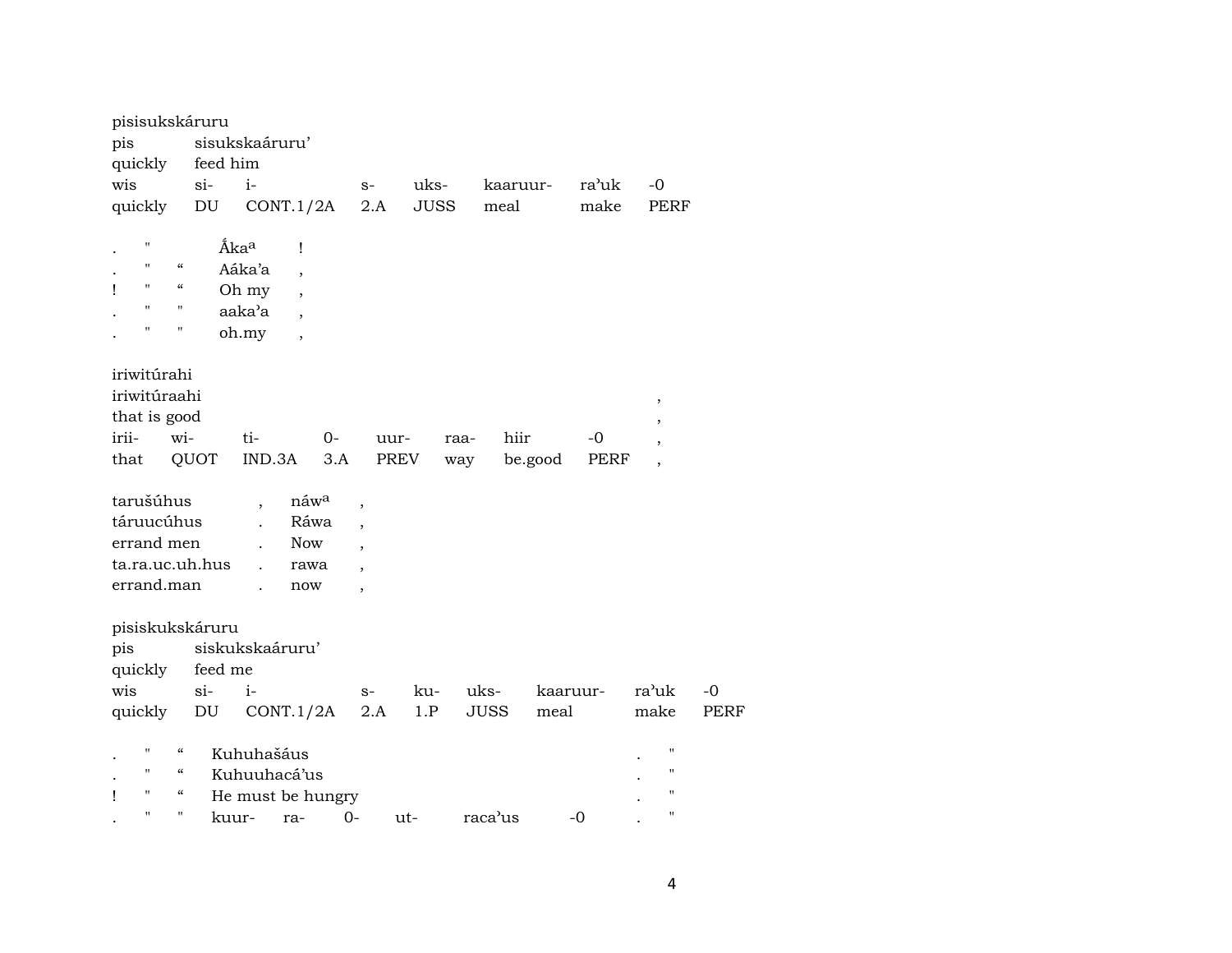. " " DUB ABS 3.P PREV be.hungry PERF . "

| $\alpha$          | Náw <sup>a</sup> | tarušúhus       |  |
|-------------------|------------------|-----------------|--|
| $\epsilon$        | Ráwa             | táruucúhus      |  |
| $\alpha$          |                  |                 |  |
|                   | Now              | errand men      |  |
| $^{\prime\prime}$ | rawa             | ta.ra.uc.uh.hus |  |
| $^{\prime\prime}$ | now              | errand.man      |  |

| tikúhašaus   |     |        |           |      | " | Ãka <sup>a</sup> |  |
|--------------|-----|--------|-----------|------|---|------------------|--|
| tikuúhaca'us |     |        |           |      |   | Aáka'a           |  |
| I am hungry  |     |        |           |      |   | Oh my            |  |
| ti-          | ku- | $11t-$ | raca'us   | $-0$ |   | aaka'a           |  |
| IND.3A       | 1.P | PREV   | be.hungry | PERF |   | oh.my            |  |

| witiraki <sup>a</sup> |                         |      |                                          |      |      |
|-----------------------|-------------------------|------|------------------------------------------|------|------|
| witíraakii'a          |                         |      |                                          |      |      |
|                       | it has been a long time |      |                                          |      |      |
| wi- ti-               |                         | $O-$ | raa.kii                                  | -aar | $-0$ |
|                       |                         |      | QUOT IND.3A 3.A be.a.long.time INCH PERF |      |      |
|                       |                         |      |                                          |      |      |
| tírətira              |                         |      |                                          |      |      |

| tíratiira |                |                                   |       |  |
|-----------|----------------|-----------------------------------|-------|--|
|           | my coming here |                                   |       |  |
|           | tii- ra- t-    |                                   | $-()$ |  |
|           |                | here ABS 1.A PREV.1/2A come SUB.3 |       |  |

|                        | kukakatákawašu          |       |                 |             | $\bullet$ |  |  |  |  |  |
|------------------------|-------------------------|-------|-----------------|-------------|-----------|--|--|--|--|--|
| Kukaakataákawahcu'     |                         |       |                 |             |           |  |  |  |  |  |
| I did not eat anything |                         |       |                 |             |           |  |  |  |  |  |
| ku-                    | kaaka-                  | $+ -$ | haakawahc -:hus |             |           |  |  |  |  |  |
|                        | INDF $NEG.IND.1/2A 1.A$ |       | eat             | <b>IMPF</b> |           |  |  |  |  |  |

Siahihkárurukusitit $<sup>n</sup>$ </sup> Si'ahihkaáruruukusitit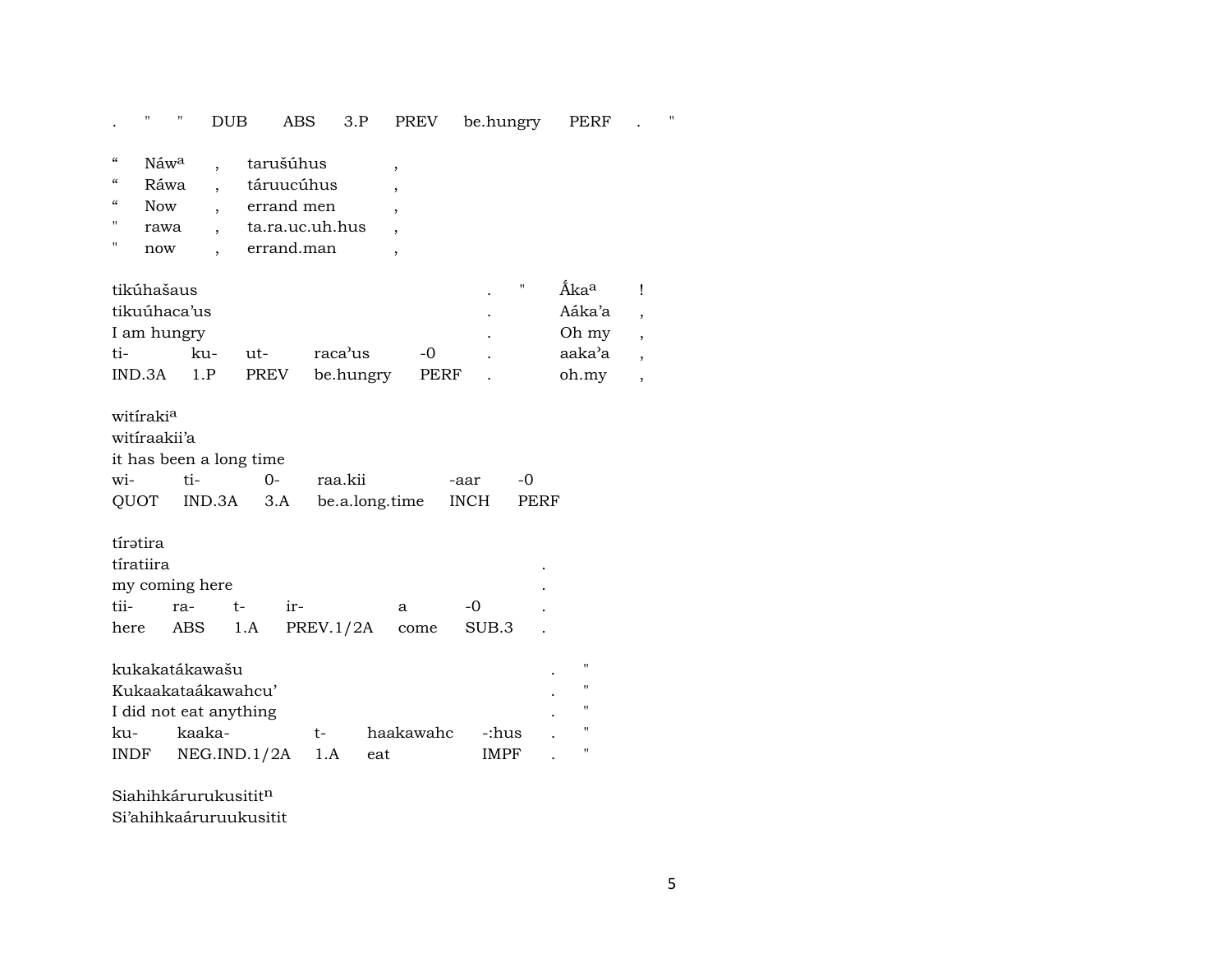|                          | They began feeding him     |            |                        |       |          |                  |                   |                            |              |             |         |                     |
|--------------------------|----------------------------|------------|------------------------|-------|----------|------------------|-------------------|----------------------------|--------------|-------------|---------|---------------------|
| $si-$                    | ar-                        | ra-        | $0-$                   | ir-   | kaaruur- | ra'uk            | -:hus             |                            | -itik        |             |         |                     |
| DU                       | ${\rm EV}$                 | <b>ABS</b> | 3.A                    | PL.3A | meal     | make             | <b>IMPF</b>       |                            | <b>INCH</b>  |             |         |                     |
|                          |                            |            |                        |       |          |                  |                   |                            |              |             |         |                     |
| $\, ,$                   |                            |            |                        |       |          |                  |                   |                            |              |             |         |                     |
| $\cdot$                  |                            |            |                        |       |          |                  |                   |                            |              |             |         |                     |
| $\cdot$                  |                            |            |                        |       |          |                  |                   |                            |              |             |         |                     |
| $\overline{\phantom{a}}$ |                            |            |                        |       |          |                  |                   |                            |              |             |         |                     |
| $\, ,$                   |                            |            |                        |       |          |                  |                   |                            |              |             |         |                     |
|                          | hisiahihkárurukusititn     |            |                        |       |          |                  |                   |                            |              |             |         |                     |
| hi                       |                            |            | si'ahihkaáruruukusitit |       |          |                  |                   |                            |              |             |         |                     |
| and                      |                            |            | they began feeding him |       |          |                  |                   |                            |              |             |         |                     |
| hi                       | $si-$                      | ar-        | ra-                    | $0-$  | ir-      | kaaruur-         | ra'uk             |                            | -:hus        | -itik       |         |                     |
| and                      | DU                         | EV         | <b>ABS</b>             | 3.A   | PL.3A    | meal             | make              |                            | <b>IMPF</b>  | <b>INCH</b> |         |                     |
|                          |                            |            |                        |       |          |                  |                   |                            |              |             |         |                     |
|                          | Híruaha                    |            |                        |       |          |                  |                   |                            | Hi           |             |         |                     |
|                          | Hiru                       | ahaá'a'    |                        |       |          |                  |                   |                            | Hi           |             |         |                     |
|                          | Then                       | one came   |                        |       |          |                  |                   | $\mathbf{r}$               | And          |             |         |                     |
|                          | hiruu                      | ar-        | ra-                    | $O -$ | a-       | a                | $-0$              |                            | hi           |             |         |                     |
|                          | then                       | EV         | <b>ABS</b>             | 3.A   | PREV.3A  | come             | PERF              |                            | and          |             |         |                     |
|                          |                            |            |                        |       |          |                  |                   |                            |              |             |         |                     |
|                          | irarikúhiratk <sup>u</sup> |            |                        |       |          |                  |                   |                            |              |             |         |                     |
| iraári'                  |                            |            |                        |       |          | kúhiiratku'      |                   |                            |              |             |         |                     |
|                          | his brothers               |            |                        |       |          | they heard of it |                   |                            |              |             |         |                     |
| $i-$                     |                            | -raar-     |                        |       | -ri'     | kuur-            | ra-<br><b>ABS</b> | $\mathbf 0$<br>be          | ir-<br>PL.3A | uur-        | atka'uk | $-0$<br><b>PERF</b> |
|                          | 3.POSS.A                   |            | same.sex.sibling       |       | 3.POSS.B | <b>DUB</b>       |                   |                            |              | PREV        | hear    |                     |
|                          | kuhíhwak <sup>i</sup>      |            |                        |       |          |                  |                   | $\epsilon\epsilon$         |              |             |         |                     |
| $\overline{\phantom{a}}$ | Kuuhíhwaki'                |            |                        |       |          |                  |                   | $\boldsymbol{\mathcal{C}}$ |              |             |         |                     |
|                          | They said                  |            |                        |       |          |                  |                   | $\zeta\zeta$               |              |             |         |                     |
|                          | kuur-                      | ra-        | 0-                     | ir-   | waki     | $-0$             |                   | $\pmb{\mathsf{H}}$         |              |             |         |                     |
|                          | <b>DUB</b>                 | <b>ABS</b> | 3.A                    | PL.3A | say.PL   | <b>PERF</b>      |                   | $\pmb{\mathsf{H}}$         |              |             |         |                     |
|                          |                            |            |                        |       |          |                  |                   |                            |              |             |         |                     |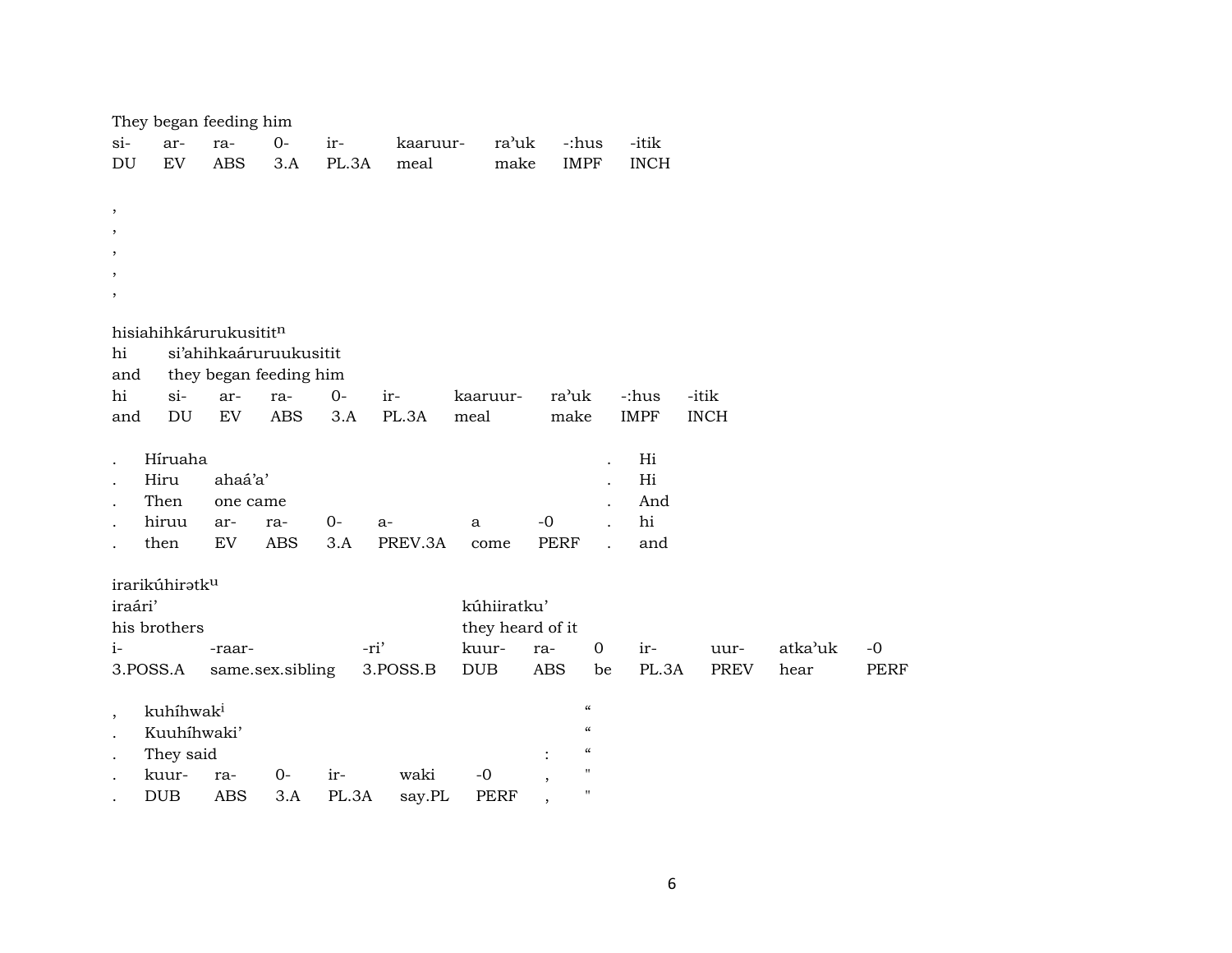|                                        | Wiwitawišápirəsk <sup>i</sup>  |                    |                    |                  |                          |        |           |      |          |                          |    |
|----------------------------------------|--------------------------------|--------------------|--------------------|------------------|--------------------------|--------|-----------|------|----------|--------------------------|----|
| Wiwitawica'                            |                                |                    |                    |                  |                          |        |           |      | piíraski |                          |    |
|                                        | They say he has arrived        |                    |                    |                  |                          |        |           |      | the boy  |                          |    |
| wii-                                   | wi-                            | ti-                | $0-$               | $a-$             |                          | wic.a  |           | $-0$ | piiras-  | -kis                     |    |
| $\operatorname{now}$                   | QUOT                           | IND.3A             | 3.A                |                  | PREV.3A                  | arrive |           | PERF | boy      | DIM                      |    |
| Piríšaraaks                            |                                |                    |                    | Náw <sup>a</sup> | $\overline{\phantom{a}}$ |        |           |      |          |                          |    |
| Piiriícara'aks                         |                                |                    |                    | Ráwa             | $\overline{\phantom{a}}$ |        |           |      |          |                          |    |
| Crazy Child                            |                                |                    |                    | <b>Now</b>       | $\overline{\phantom{a}}$ |        |           |      |          |                          |    |
| piira-                                 | icaraks                        |                    |                    | rawa             |                          |        |           |      |          |                          |    |
| child                                  |                                | be.mischievous     |                    | now              |                          |        |           |      |          |                          |    |
|                                        | hikuruhahwáku                  |                    |                    |                  |                          |        |           |      |          |                          |    |
| hi                                     | kuruuhaahwáku'                 |                    |                    |                  |                          |        |           |      |          |                          |    |
| and                                    | then he apparently said        |                    |                    |                  |                          |        |           |      |          |                          |    |
| hi                                     | kuruur-                        | ri-                |                    | $0-$             | ar-                      | waka'u | $-0$      |      |          |                          |    |
| and                                    | <b>DUB</b>                     | CONT.3A            |                    | 3.A              | <b>EV</b>                | say    |           | PERF |          |                          |    |
| pírask <sup>i</sup>                    |                                |                    | iríahararitisu     |                  |                          |        |           |      |          |                          |    |
| piíraski                               |                                |                    | irii'aharaarittisu |                  |                          |        |           |      |          |                          |    |
| boy                                    |                                |                    |                    |                  | the one who was eldest   |        |           |      |          | $\ddot{\cdot}$           |    |
| piiras-                                | -kis                           |                    | irii-              | ar-              | ra-                      | $0 -$  | raariktis |      | -u       | $\, ,$                   |    |
| boy                                    | <b>DIM</b>                     |                    | that               | EV               | <b>ABS</b>               | 3.A    | be.older  |      | SUB.D    | $\overline{\phantom{a}}$ |    |
| $\mathcal{C}\mathcal{C}$               |                                |                    |                    |                  |                          |        |           |      |          |                          |    |
| $\epsilon$                             |                                |                    |                    |                  |                          |        |           |      |          |                          |    |
| $\boldsymbol{\zeta}\boldsymbol{\zeta}$ |                                |                    |                    |                  |                          |        |           |      |          |                          |    |
| n                                      |                                |                    |                    |                  |                          |        |           |      |          |                          |    |
| П                                      |                                |                    |                    |                  |                          |        |           |      |          |                          |    |
|                                        |                                |                    |                    |                  |                          |        |           |      |          |                          |    |
|                                        | Hirusikasišišíras <sup>a</sup> |                    |                    |                  |                          |        |           |      |          |                          |    |
| Hiru                                   |                                | sikasiicicírasa'   |                    |                  |                          |        |           |      |          |                          |    |
| There                                  |                                | you must bring him |                    |                  |                          |        |           |      |          |                          |    |
| hiruu                                  | $si-$                          | kaas-              | $S-$               | ir-              |                          | ut-    |           | $i-$ | ciras-   | a                        | -0 |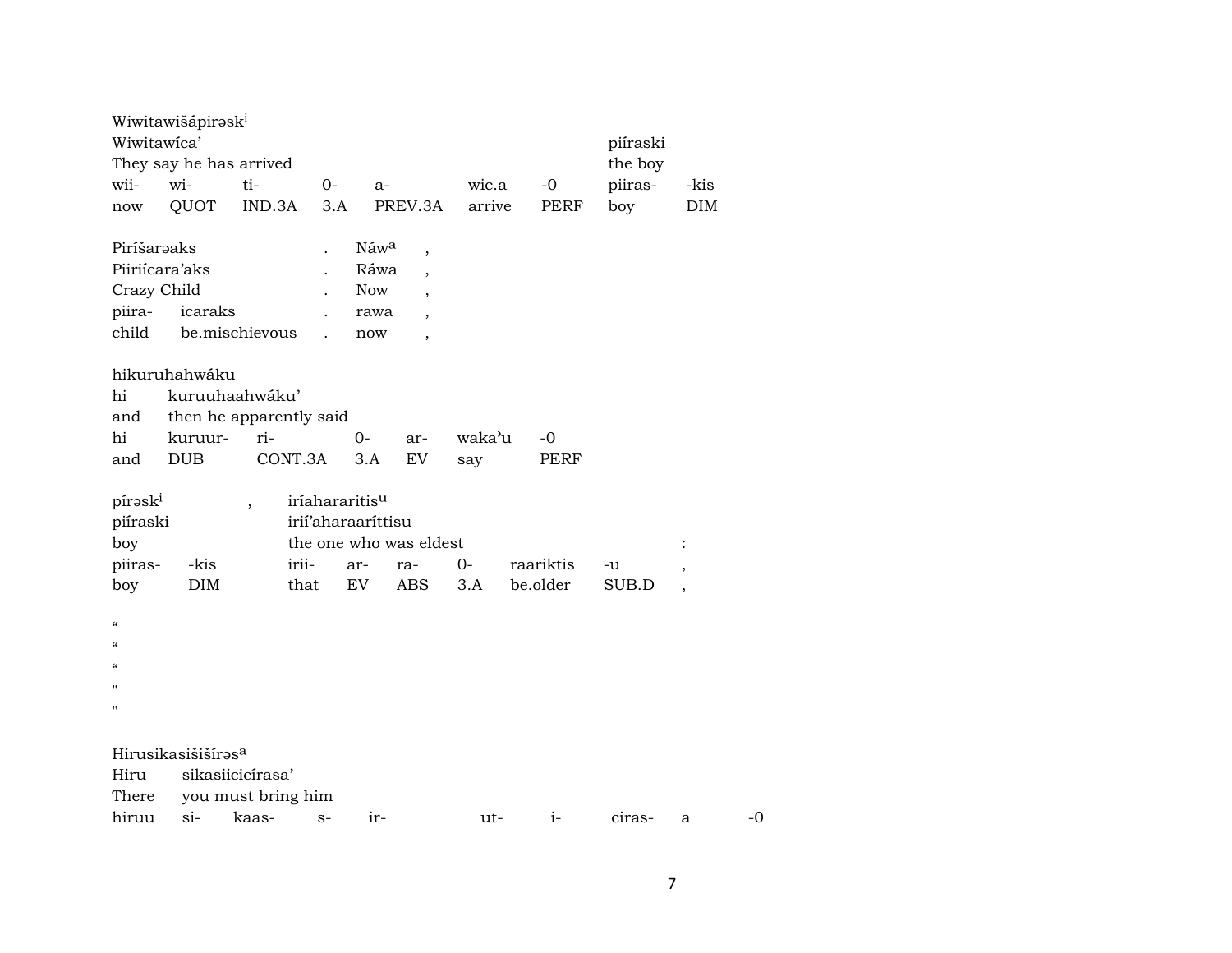| there                                            | DU                            | POT.2A                   | 2.A                | PREV.1/2A          | PREV              | <b>SEQ</b>   | COM                                                       | come                                     | <b>PERF</b> |            |       |
|--------------------------------------------------|-------------------------------|--------------------------|--------------------|--------------------|-------------------|--------------|-----------------------------------------------------------|------------------------------------------|-------------|------------|-------|
| $^\mathrm{^\mathrm{o}}$                          |                               |                          |                    |                    |                   |              |                                                           |                                          |             |            |       |
|                                                  |                               |                          |                    |                    |                   |              |                                                           |                                          |             |            |       |
|                                                  |                               |                          |                    |                    |                   |              |                                                           |                                          |             |            |       |
|                                                  |                               |                          |                    |                    |                   |              |                                                           |                                          |             |            |       |
|                                                  |                               |                          |                    |                    |                   |              |                                                           |                                          |             |            |       |
|                                                  | hikarárikuirirak <sup>u</sup> |                          |                    |                    |                   |              |                                                           |                                          |             |            |       |
| Hi                                               | karáriiku                     |                          |                    |                    |                   |              | iriíraaku                                                 |                                          |             |            |       |
| And                                              |                               | don't let him be there   |                    |                    |                   |              | where he is                                               |                                          |             |            |       |
| hi                                               | kara-                         | $ri-$                    | $0-$               | $i-$               | kus               | $-0$         | irii-                                                     | ra-                                      | $O -$       | kus        | $-0$  |
| and                                              | <b>NEG</b>                    | CONT.3A                  | 3.A                | <b>SEQ</b>         | be.sitting        | PERF         | $% \left\vert \mathcal{L}_{\mathcal{A}}\right\vert$ where | ABS                                      | 3.A         | be.sitting | SUB.4 |
| tii-<br>irihikúsik <sup>u</sup><br>irihiikúsiiku | Here<br>here                  | -taku<br>LOC             |                    |                    |                   |              |                                                           | $\pmb{\mathsf{H}}$<br>$\pmb{\mathsf{H}}$ |             |            |       |
|                                                  |                               | that is where he must be |                    |                    |                   |              |                                                           | $\pmb{\mathsf{H}}$                       |             |            |       |
| irii-<br>where                                   | hii-<br>other                 | kuus-<br>POT.1/3A        | $0-$<br>3.A        | $i-$<br><b>SEQ</b> | kus<br>be.sitting | $-0$<br>PERF |                                                           | 11                                       |             |            |       |
|                                                  |                               |                          |                    |                    |                   |              |                                                           |                                          |             |            |       |
| Náwa                                             |                               | aahahaka ašusítitn       |                    |                    |                   |              |                                                           |                                          |             |            |       |
| Ráwa                                             |                               | $\mathbf{a}$             | ahahaákawahcusitit |                    |                   |              |                                                           |                                          |             |            |       |
| Now                                              |                               | and                      | he began eating    |                    |                   |              |                                                           |                                          |             |            |       |
| rawa                                             |                               | ar-<br>$\mathbf{a}$      | ra-                | $0-$               | haakawahc         | -:hus        | -itik                                                     |                                          |             |            |       |
| now                                              | $\ddot{\phantom{a}}$          | ${\rm EV}$<br>and        | ABS                | 3.A                | eat               | <b>IMPF</b>  | <b>INCH</b>                                               |                                          |             |            |       |
| hírəs                                            | $\ddot{\phantom{a}}$          | Aha wakásata             |                    |                    |                   |              | $\zeta\zeta$                                              |                                          |             |            |       |
| híras                                            | $\sim$ $\sim$                 | Ahawaakásatta'           |                    |                    |                   |              | $\,$<br>$\pmb{\zeta}\pmb{\zeta}$                          |                                          |             |            |       |

 $\bf 8$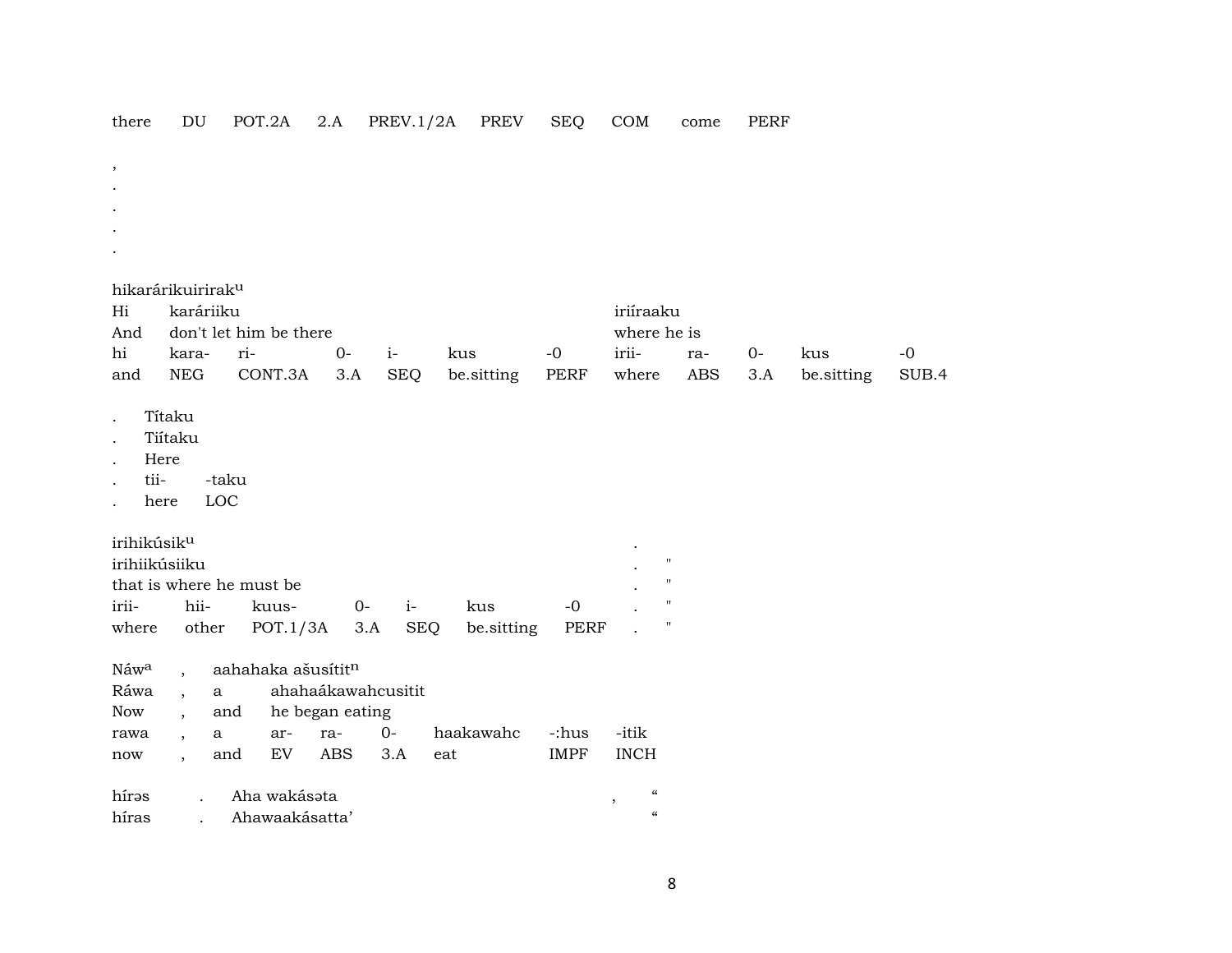| at night                                                       | $\ddot{\phantom{0}}$ |             | Someone was heard calling out |      |          |                  |              |            | $\pmb{\zeta}\pmb{\zeta}$ |                |
|----------------------------------------------------------------|----------------------|-------------|-------------------------------|------|----------|------------------|--------------|------------|--------------------------|----------------|
| hiras                                                          |                      | ar-         | ra-                           | $0-$ |          | waak.as.akta     | -0           |            | $\blacksquare$           |                |
| at.night                                                       |                      | EV          | ABS                           | 3.A  |          | be.heard.saying  | PERF         |            | $^{\prime\prime}$        |                |
| Tatituría<br>Tatiiturí'a'<br>I came for him<br>ta-<br>IND.1/2A |                      | $t-$<br>1.A | $ir-$<br>PREV.1/2A            | ut-  | PREV     | huri<br>wait.for | a<br>come    | -0<br>PERF |                          |                |
| pírask <sup>i</sup><br>piíraski<br>the boy<br>piiras-<br>boy   | -kis<br><b>DIM</b>   |             |                               |      |          |                  |              |            |                          |                |
| titakuaháwiša                                                  |                      |             |                               |      |          |                  |              |            |                          | "              |
| tiítaku                                                        |                      |             | ahaáwica                      |      |          |                  |              |            |                          | "              |
| here                                                           |                      |             | the one who arrived           |      |          |                  |              |            |                          | $\blacksquare$ |
| tii-                                                           | -taku                | ar-         | ra-                           | $0-$ | a-       |                  | wic.a        | -0         |                          | "              |
| here                                                           | LOC                  | EV          | ABS                           | 3.A  |          | PREV.3A          | arrive       | SUB.3      |                          | П              |
| Ahawáku<br>Ahawáku'<br>He said<br>ar-                          | ra-                  | $O -$       | waka'u                        | -0   |          |                  |              |            |                          |                |
| EV                                                             | <b>ABS</b>           | 3.A         | say                           | PERF |          |                  |              |            |                          |                |
| iriahutakáku<br>irii'ahuutakaaku                               |                      |             | the ones who were in in-laws  |      |          |                  |              |            |                          |                |
| irii-                                                          | ar-                  | ra-         | 0-                            | ut-  | ak-      |                  | kaa.kus      |            | -0                       |                |
| that                                                           | EV                   | ABS         | 3.A                           | PREV | PL.AN.3P |                  | be.an.in-law |            | SUB.4                    |                |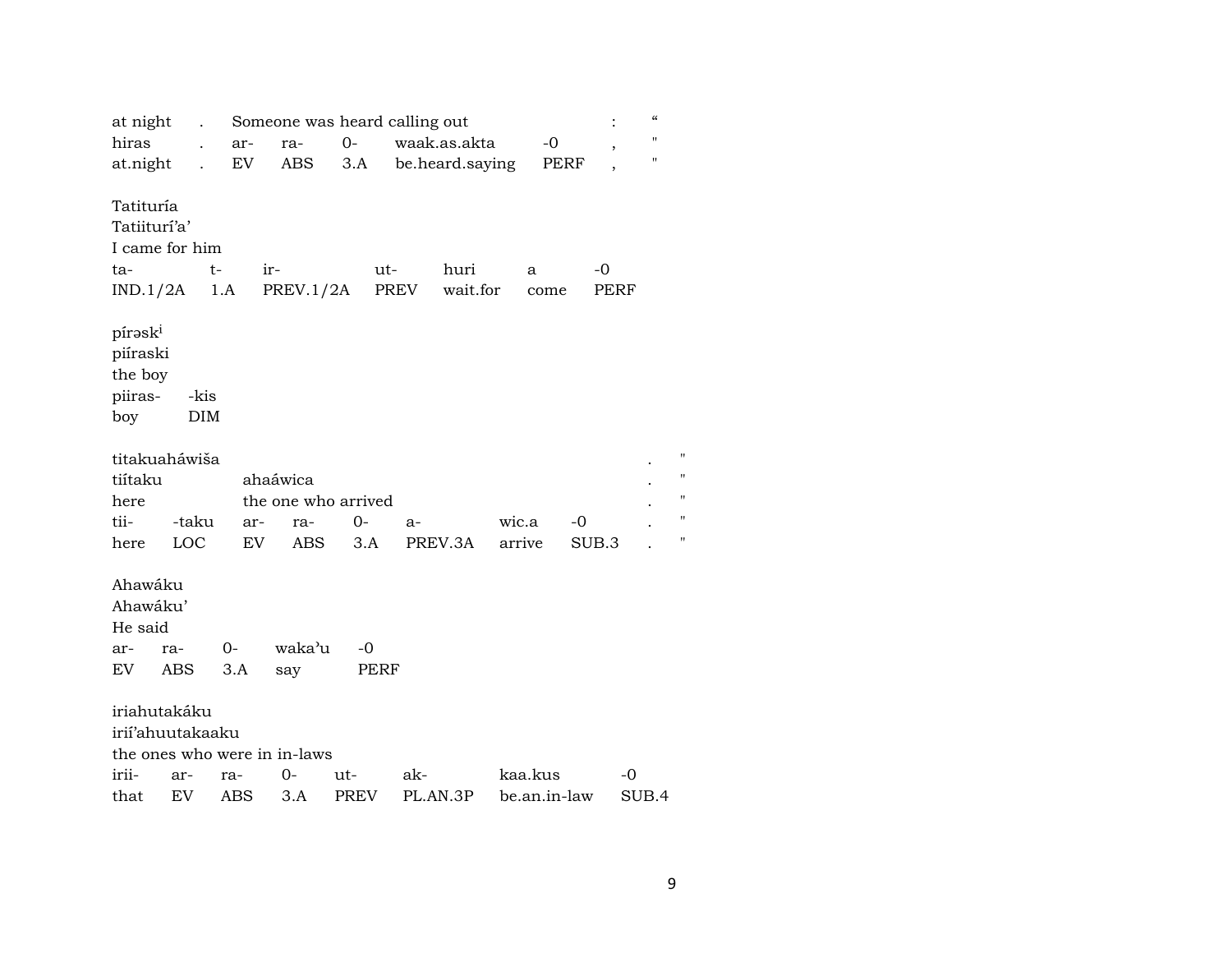|                          | $\pmb{\zeta}\pmb{\zeta}$               | Tiki                        |                             |        |             |                            |             |             |                      |          |
|--------------------------|----------------------------------------|-----------------------------|-----------------------------|--------|-------------|----------------------------|-------------|-------------|----------------------|----------|
|                          | $\boldsymbol{\zeta}\boldsymbol{\zeta}$ | Tíki                        | $\overline{\phantom{a}}$    |        |             |                            |             |             |                      |          |
|                          | $\epsilon\epsilon$                     | Sonny                       | $\overline{\phantom{a}}$    |        |             |                            |             |             |                      |          |
| $\overline{\phantom{a}}$ | 11                                     | tikis                       | $\overline{\phantom{a}}$    |        |             |                            |             |             |                      |          |
| $\overline{\phantom{a}}$ | 11                                     | sonny                       | $\overline{ }$              |        |             |                            |             |             |                      |          |
|                          |                                        |                             |                             |        |             |                            |             |             |                      |          |
|                          |                                        | takiritkáksah <sup>u</sup>  |                             |        |             |                            |             |             |                      |          |
|                          |                                        | takii ritkáksaahu'          |                             |        |             |                            |             |             |                      |          |
|                          |                                        |                             | who are you being called by |        |             |                            |             |             | ς                    |          |
| takii                    |                                        | ra-                         | $O -$                       | ir-    | $a-$        | ut-                        | kaksaa      | -:hus       |                      |          |
|                          | someone                                | ABS                         | 3.A                         | 3.INDF | 2.P         | PREV                       | call        | <b>IMPF</b> | $\ddot{\phantom{a}}$ |          |
|                          |                                        |                             |                             |        |             |                            |             |             |                      |          |
| Ħ                        |                                        | Ahawáku                     |                             |        |             | $\boldsymbol{\mathcal{C}}$ |             |             |                      |          |
| 11                       |                                        | Ahawáku'                    |                             |        |             | $\mathcal{C}$              |             |             |                      |          |
| 11                       | He said                                |                             |                             |        |             | $\boldsymbol{\mathcal{C}}$ |             |             |                      |          |
| 11                       | ar-                                    | ra-                         | $0-$                        | waka'u | $-0$        | $\mathbf{H}$               |             |             |                      |          |
| $\pmb{\mathsf{H}}$       | <b>EV</b>                              | <b>ABS</b>                  | 3.A                         | say    | <b>PERF</b> | $\pmb{\mathsf{H}}$         |             |             |                      |          |
|                          |                                        |                             |                             |        |             |                            |             |             |                      |          |
|                          |                                        | Titkaksahúirar <sup>i</sup> |                             |        |             |                            |             |             |                      |          |
|                          | Titkáksaahu'                           |                             |                             |        |             |                            | iraári'     |             |                      |          |
|                          |                                        |                             | He is being called by him   |        |             |                            | his brother |             |                      |          |
| ti-                      |                                        | $0-$                        | ir-                         | ut-    | kaksaa      | -:hus                      | $i-$        | -raar-      |                      | -ri'     |
|                          | IND.3A                                 | 3.A                         | <b>OBV</b>                  | PREV   | call        | IMPF                       | 3.POSS.A    |             | same.sex.sibling     | 3.POSS.B |
|                          | $\mathbf{H}$                           |                             |                             |        |             |                            |             |             |                      |          |
|                          | $\mathbf{H}$                           |                             |                             |        |             |                            |             |             |                      |          |
|                          | $\pmb{\mathsf{H}}$                     |                             |                             |        |             |                            |             |             |                      |          |
|                          | $\pmb{\mathsf{H}}$                     |                             |                             |        |             |                            |             |             |                      |          |
|                          | $\mathbf{H}$                           |                             |                             |        |             |                            |             |             |                      |          |
|                          |                                        |                             |                             |        |             |                            |             |             |                      |          |

|       | <b>Irikuharáritis</b>   |  |           |             | Káwita             |
|-------|-------------------------|--|-----------|-------------|--------------------|
|       | Irikuuharaárittis       |  |           |             | Kaáwita            |
|       | That one was the eldest |  |           |             | . The youngest one |
| irii- | kuur- ra- 0-            |  | raariktis | $\sim$ $-0$ | kaa.wita           |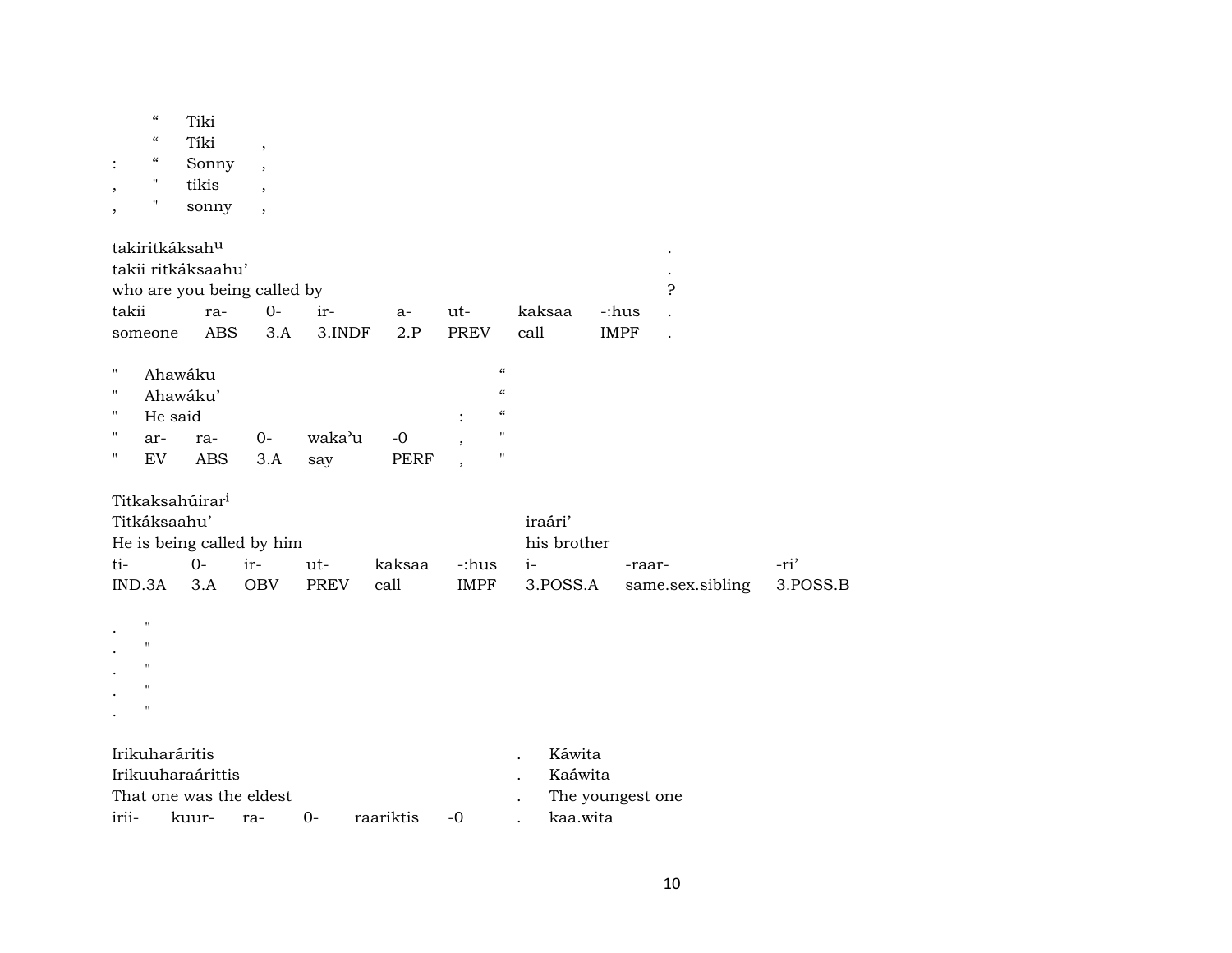| that                                         | <b>DUB</b>                                  | <b>ABS</b>                                  | 3.A                | be.older   |                | PERF                                                            | last.child                                                     |                               |
|----------------------------------------------|---------------------------------------------|---------------------------------------------|--------------------|------------|----------------|-----------------------------------------------------------------|----------------------------------------------------------------|-------------------------------|
| wíti<br>witi'<br>he was<br>wi-<br>QUOT       | ti-<br>IND.3A                               | $O -$                                       | $\Omega$<br>3.A be | -0<br>PERF | $\overline{ }$ | Piríšaraaks<br>Piiriícara'aks<br>Crazy Child<br>piira-<br>child | icaraks<br>be.mischievous                                      | $\overline{\phantom{a}}$<br>, |
|                                              | hiahuraríruši                               |                                             |                    |            |                |                                                                 |                                                                |                               |
| hi                                           | ahuraaríruhci'                              |                                             |                    |            |                |                                                                 |                                                                |                               |
| and                                          |                                             | there were many of them                     |                    |            |                |                                                                 |                                                                |                               |
| hi                                           | ar-                                         | $0 -$<br>ra-                                |                    | uur-       | raar-          |                                                                 | riruhci                                                        | $-0$                          |
| and                                          | EV                                          | <b>ABS</b>                                  | 3.A                | PREV       |                |                                                                 | PL.INDV.A be.numerous                                          | PERF                          |
| irár <sup>i</sup><br>iraári'<br>his brothers |                                             |                                             |                    |            | ,<br>,<br>,    |                                                                 |                                                                |                               |
| $i-$                                         |                                             | -raar-                                      |                    | -ri'       |                |                                                                 |                                                                |                               |
| 3.POSS.A                                     |                                             | same.sex.sibling                            |                    |            | 3.POSS.B       |                                                                 |                                                                |                               |
| hi<br>and                                    | hiirikuharáriktis                           | irikuuharaáriktis<br>the one who was eldest |                    |            |                |                                                                 |                                                                |                               |
| hi                                           | irii-                                       | kuur-                                       | ra-                | $O -$      | raariktis      | $-0$                                                            |                                                                |                               |
|                                              | and that                                    | <b>DUB</b>                                  | ABS                |            | 3.A be.older   | <b>PERF</b>                                                     |                                                                |                               |
| hi<br>and                                    | hikuhahwáku<br>kuúhaahwáku'<br>he would say |                                             |                    |            |                |                                                                 | $\boldsymbol{\mathcal{C}}$<br>$\epsilon\epsilon$<br>$\epsilon$ |                               |
| hi                                           | kuur-                                       | ra-                                         | $0-$               | ar-        | waka'u         | -0                                                              | $\pmb{\mathsf{H}}$                                             |                               |
| and                                          | <b>DUB</b>                                  | ABS                                         | 3.A                | EV         | say            | PERF                                                            | $\pmb{\mathsf{H}}$                                             |                               |

#### Hirusisišišírəsa

sisiiciccírasa' Hiru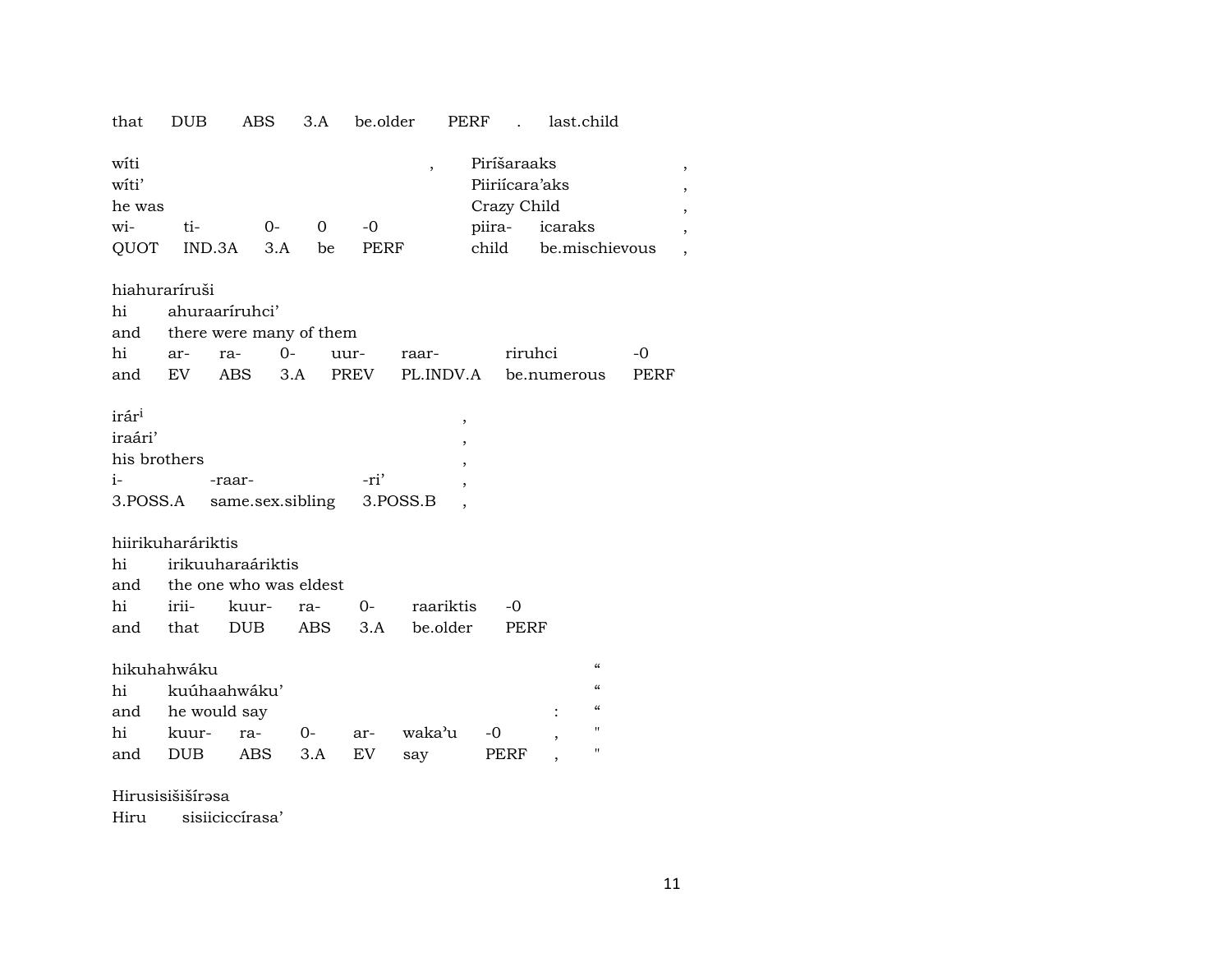| Then                          | bring him                 |                            |                   |              |                   |           |              |                  |          |      |
|-------------------------------|---------------------------|----------------------------|-------------------|--------------|-------------------|-----------|--------------|------------------|----------|------|
| hiruu                         | $si-$                     | $i-$                       |                   | $S-$         | ir-               | ut-       | $i-$         | ciras-           | a        | $-0$ |
| then                          | DU                        | CONT.1/2A                  |                   | 2.A          | PREV.1/2A         | PREV      | <b>SEQ</b>   | COM              | come     | PERF |
|                               |                           |                            |                   |              |                   |           |              |                  |          |      |
| $\pmb{\mathsf{H}}$            | Ahawáku                   |                            |                   |              |                   |           |              |                  |          |      |
| $\mathbf{H}$                  | Ahawáku'                  |                            |                   |              |                   |           |              |                  |          |      |
| $\pmb{\mathsf{H}}$            | He said                   |                            |                   |              |                   |           |              |                  |          |      |
| $\pmb{\mathsf{H}}$            | ar-                       | ra-                        | $0-$              | waka'u       | $-0$              |           |              |                  |          |      |
| н                             | EV                        | <b>ABS</b>                 | 3.A               | say          | PERF              |           |              |                  |          |      |
| iriahútakaku                  |                           |                            |                   |              |                   |           |              |                  |          |      |
|                               | irii'ahuútakaaku          |                            |                   |              |                   |           |              |                  |          |      |
|                               |                           | the one who was his in-law |                   |              |                   |           |              |                  |          |      |
| irii-                         | ar-                       | ra-                        | $0-$<br>$ut-$     |              | ak-               | kaa.kus   |              | $-0$             |          |      |
| that                          | EV                        | <b>ABS</b>                 | 3.A               | PREV         | PL.AN.3P          |           | be.an.in-law | SUB.4            |          |      |
|                               |                           |                            |                   |              |                   |           |              |                  |          |      |
| $\pmb{\zeta}\pmb{\zeta}$      |                           | Nihuksurahakáwaaš          |                   |              |                   |           |              |                  |          |      |
| $\epsilon\epsilon$            | Ríhuksu'                  |                            |                   | rahaakáwa'ac |                   |           |              |                  |          |      |
| $\epsilon\epsilon$            | Only                      |                            |                   |              | when he has eaten |           |              |                  |          |      |
| 11                            | rihuks                    | $-u^{\prime}$              | ra-               | $0-$         |                   | haakawahc | $-0$         |                  |          |      |
| Ħ                             | alone                     | <b>NOM</b>                 | <b>ABS</b>        | 3.A          | eat               |           | SUB.4        |                  |          |      |
|                               |                           |                            |                   |              |                   |           |              |                  |          |      |
|                               | kasawakúirár <sup>i</sup> |                            |                   |              |                   |           |              |                  |          |      |
|                               | kaasaahwáku'              |                            |                   |              | iraári'           |           |              |                  |          |      |
|                               | you must say              |                            |                   |              |                   | brother   |              |                  |          |      |
| kaas-                         | $S-$                      | ar-                        | waka'u            | $-0$         | $i-$              |           | -raar-       |                  | -ri'     |      |
| POT.2A                        | 2.A                       | EV                         | say               | PERF         |                   | 3.POSS.A  |              | same.sex.sibling | 3.POSS.B |      |
|                               |                           |                            |                   |              |                   |           |              |                  |          |      |
| ,                             |                           | sistuwitíhuta              |                   |              |                   |           |              |                  |          |      |
| $\pmb{\mathsf{r}}$            | Sístu                     |                            | witihuhta         |              |                   |           |              |                  |          |      |
| ł.                            | Again                     |                            | he is going to go |              |                   |           |              |                  |          |      |
| $\overline{\phantom{a}}$      | sistu                     | wi-                        | ti-               |              | 0-                | uh        | -ta          |                  |          |      |
| $\pmb{\mathsf{r}}$<br>$\cdot$ | again                     |                            | QUOT              | IND.3A       | 3.A               | go.INT    | <b>INT</b>   |                  |          |      |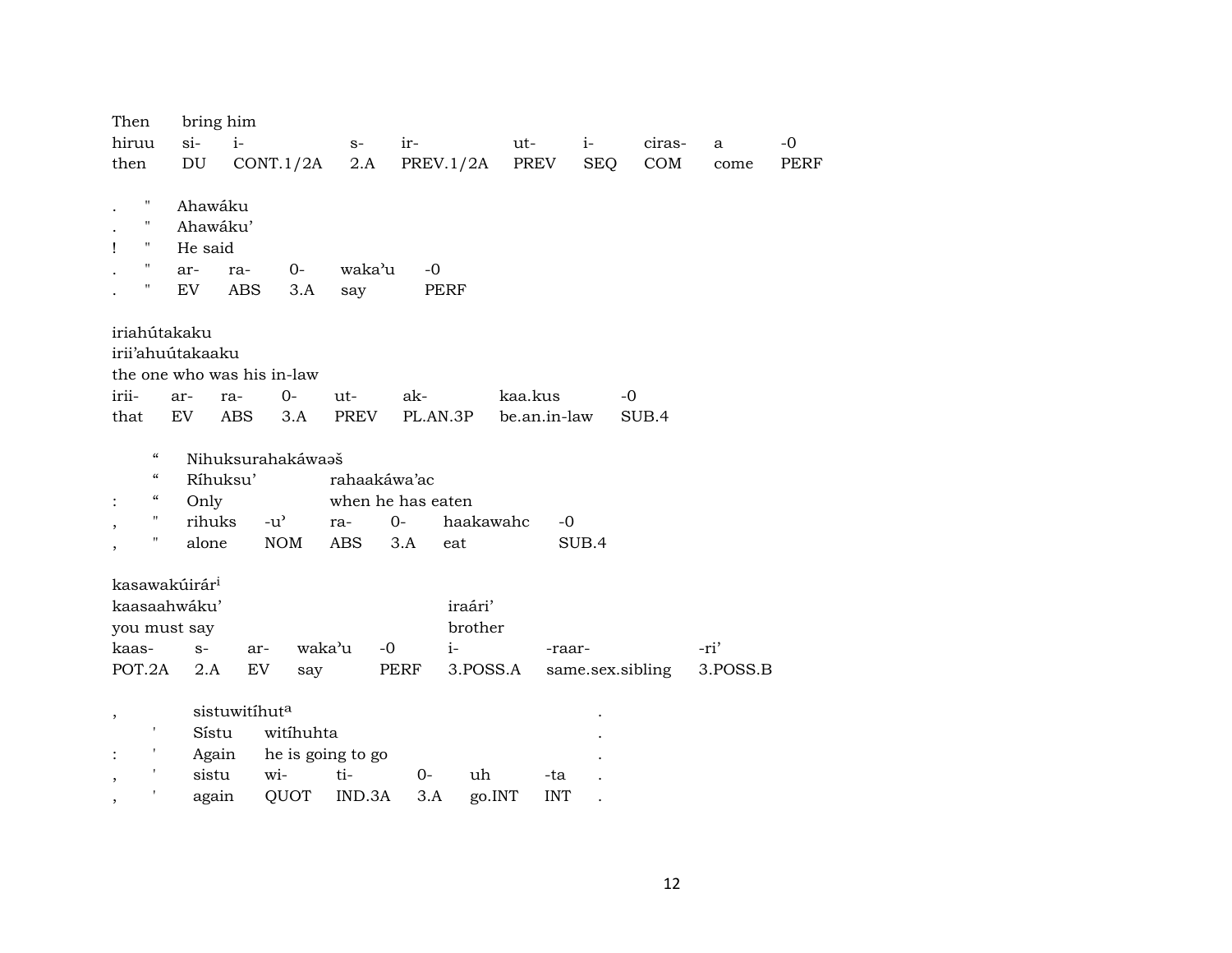| $si-$<br>DU          | Siwitiširáskusta<br>Siwitiiciráskusta<br>They are going to keep him<br>wi-<br>QUOT                                                                               | ti-<br>IND.3A                                                                                      | $O -$<br>3.A                                  | ir-<br>PL.3A                                                       | ut-<br><b>PREV</b> | ciras-<br>COM           | kus<br>be.sitting                                                                                         | -his<br><b>PERF</b> | -ta<br><b>INT</b>               |                    |              |
|----------------------|------------------------------------------------------------------------------------------------------------------------------------------------------------------|----------------------------------------------------------------------------------------------------|-----------------------------------------------|--------------------------------------------------------------------|--------------------|-------------------------|-----------------------------------------------------------------------------------------------------------|---------------------|---------------------------------|--------------------|--------------|
| tii-<br>this         | tiirírutakaku<br>ti'iriiruutakaaku<br>these who are his in-laws<br>irii-<br>who                                                                                  | ra-<br><b>ABS</b>                                                                                  | $O -$<br>3.A                                  | ut-<br>ak-<br><b>PREV</b>                                          | PL.AN.3P           | kaa.kus<br>be.an.in-law | $-0$<br>SUB.4                                                                                             |                     |                                 |                    |              |
|                      | $\mathbf{I}$<br>irii-<br>that                                                                                                                                    | rikásahwaku<br>Irikaásaahwáku'<br>You will say that<br>kaas-<br>POT.2A                             | $S-$                                          | ar-<br>2.A<br>EV                                                   | waka'u<br>say      | $-0$<br><b>PERF</b>     | $\pmb{\mathsf{H}}$<br>$\pmb{\mathsf{H}}$<br>$^{\prime\prime}$<br>$\pmb{\mathsf{H}}$<br>$\pmb{\mathsf{H}}$ |                     |                                 |                    |              |
| Hici<br>And          | Hišiiriruahušiwakuraruhurúutn                                                                                                                                    |                                                                                                    |                                               | iriruu'ahuciwakuraarúhuruu'ut<br>thereupon he imitated their words |                    |                         |                                                                                                           |                     |                                 |                    |              |
| hi.ci<br>and         | irii-<br>then                                                                                                                                                    | ruu-<br>then                                                                                       | ar-<br>${\rm EV}$                             | $0 -$<br>ra-<br><b>ABS</b><br>3.A                                  | ut-<br><b>PREV</b> | $i-$<br><b>SEQ</b>      | wakuur-<br>word                                                                                           | raar-<br>$\rm PL$   | uhuur.uu<br>be.the.way.one.does | -uk<br><b>DIST</b> | $-0$<br>PERF |
| $\bullet$<br>$\cdot$ | $\mathcal{C}\mathcal{C}$<br>Náwa<br>$\boldsymbol{\mathcal{C}}$<br>Ráwa<br>$\boldsymbol{\mathcal{C}}$<br><b>Now</b><br>$\mathbf{u}$<br>rawa<br>$\pmb{\Pi}$<br>now | $\overline{\phantom{a}}$<br>$\cdot$<br>$\overline{\phantom{a}}$<br>$\cdot$<br>$\ddot{\phantom{0}}$ | irikúsiwaku<br>irikuúsiwáku'<br>irii-<br>that | you will say that<br>kuus-<br>POT.1/3A                             | $O -$<br>3.A       | $i-$<br><b>SEQ</b>      | $-0$<br>waka'u<br><b>PERF</b><br>say                                                                      |                     |                                 |                    |              |
| $\bullet$            | Kúsiwaku<br>Kuúsiwáku'<br>You will say<br>kuus-                                                                                                                  | $0-$                                                                                               | $i-$                                          | waka'u                                                             | $-0$               | $\,$ $\,$<br>$\cdot$    |                                                                                                           |                     |                                 |                    |              |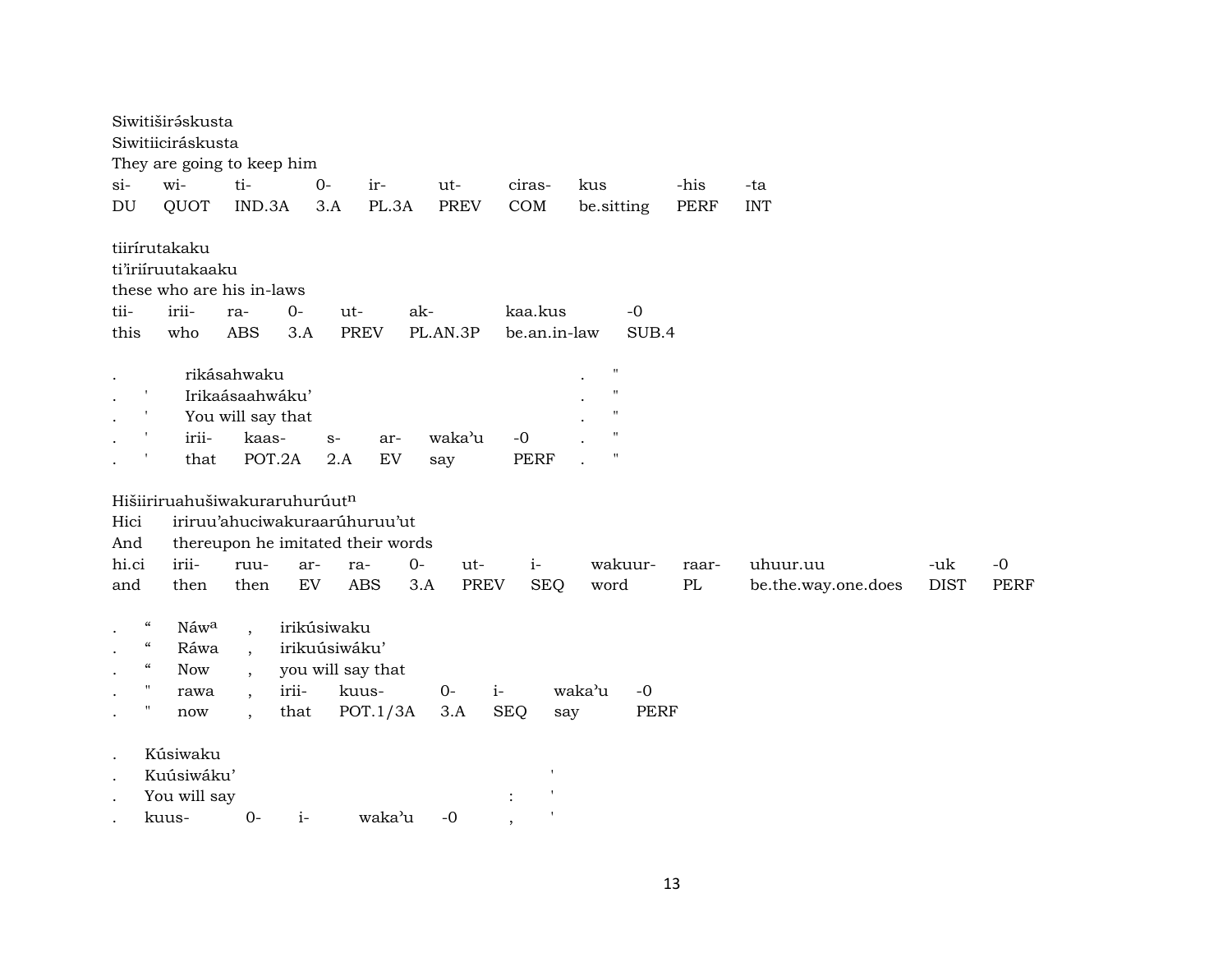|                                      | POT.1/3A                    | 3.A          | <b>SEQ</b> | say      | PERF      | $\,$         | $\mathbf{r}$ |                    |                  |            |
|--------------------------------------|-----------------------------|--------------|------------|----------|-----------|--------------|--------------|--------------------|------------------|------------|
| sistúaitir <sup>a</sup>              |                             |              |            |          |           |              |              | $^\mathrm{,}$      |                  |            |
| Sístu                                | $\mathbf{a}$                | itiíra'      |            |          |           |              |              |                    |                  |            |
| Again                                | and                         | I'll come    |            |          |           |              |              |                    |                  |            |
| sistu                                | $\mathbf{a}$                | $i-$         | $t-$       | ir-      |           | $\mathbf{a}$ | $-0$         |                    |                  |            |
| again                                | and                         | CONT.1/2A    |            | 1.A      | PREV.1/2A | come         |              | SUB.4              |                  |            |
|                                      |                             |              |            |          |           |              |              |                    |                  |            |
| irikuhawakastáirar <sup>i</sup>      |                             |              |            |          |           |              |              |                    |                  |            |
| Irikuuhawaákasta                     |                             |              |            |          |           |              |              | iraári'            |                  |            |
| Whatever he is going to say<br>irii- | kuur-                       | ra-          | $0-$       | wak.a    |           | -as          | -ta          | my brother<br>$i-$ | -raar-           | -ri'       |
| what                                 | <b>DUB</b>                  | ABS          | 3.A        | say.IMPF |           | IMPF.IRR     | <b>INT</b>   | 3.POSS.A           | same.sex.sibling | $3.POSS.B$ |
|                                      |                             |              |            |          |           |              |              |                    |                  |            |
| Sístu                                | Sistuaitíra<br>$\mathbf{a}$ |              | itiíra'    |          |           |              |              |                    |                  |            |
| Again<br>sistu                       | and<br>$\mathbf{a}$         | $i-$         | I'll come  | $t-$     | ir-       |              |              | $-0$               |                  |            |
| again                                | and                         |              | CONT.1/2A  | 1.A      |           | PREV.1/2A    | a<br>come    | SUB.4              |                  |            |
|                                      |                             |              |            |          |           |              |              |                    |                  |            |
| títaku                               |                             |              |            |          |           |              |              |                    |                  |            |
| tiítaku                              |                             |              |            |          |           |              |              |                    |                  |            |
| here                                 |                             |              |            |          |           |              |              |                    |                  |            |
| tii-                                 | -taku                       |              |            |          |           |              |              |                    |                  |            |
| here                                 | LOC                         |              |            |          |           |              |              |                    |                  |            |
|                                      |                             |              |            |          |           |              |              |                    |                  |            |
| irihiaítku                           |                             |              |            |          |           |              |              |                    |                  |            |
| Irihii                               |                             | a            | ítku       |          |           |              |              | $\pmb{\mathsf{H}}$ |                  |            |
| There                                |                             | and          | I'll stay  |          |           |              |              | $\pmb{\mathsf{H}}$ |                  |            |
| irii-                                | hii                         | $\mathbf{a}$ | $i-$       |          | $t-$      | kus          | $-0$         | $\pmb{\mathsf{H}}$ |                  |            |
| there                                | other                       | and          | CONT.1/2A  |          | 1.A       | be.sitting   | PERF         | $\pmb{\mathsf{H}}$ |                  |            |
| $T11$ , $T12222$                     |                             |              |            |          |           |              |              |                    |                  |            |

Hiruahišišírəsət<sup>n</sup>

Hiru ahiicicírasat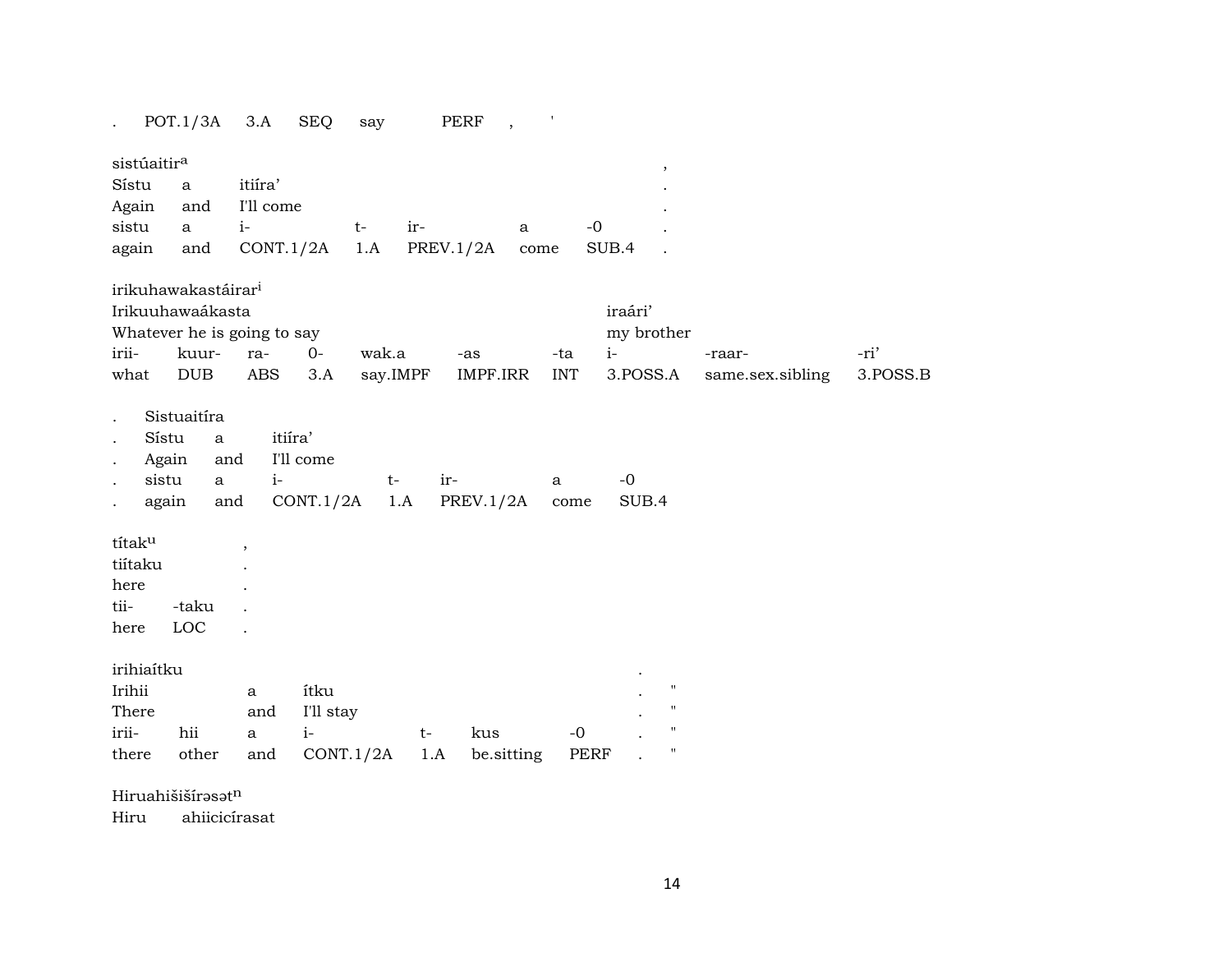| Then                             |          | he was taken       |            |                       |           |            |                         |      |             |      |               |       |
|----------------------------------|----------|--------------------|------------|-----------------------|-----------|------------|-------------------------|------|-------------|------|---------------|-------|
| hiruu                            | ar-      | ra-                | $0-$       | ir-                   | ut-       | $i-$       | ciras-                  | at   | $-0$        |      |               |       |
| then                             | EV       | <b>ABS</b>         | 3.A        | 3.INDF                | PREV      | <b>SEQ</b> | COM                     | go   | PERF        |      |               |       |
|                                  |          |                    |            |                       |           |            |                         |      |             |      |               |       |
| $^\mathrm{,}$                    |          |                    |            |                       |           |            |                         |      |             |      |               |       |
| $\overline{\phantom{a}}$         |          |                    |            |                       |           |            |                         |      |             |      |               |       |
| $\cdot$                          |          |                    |            |                       |           |            |                         |      |             |      |               |       |
| $\,$                             |          |                    |            |                       |           |            |                         |      |             |      |               |       |
| $^\mathrm{,}$                    |          |                    |            |                       |           |            |                         |      |             |      |               |       |
| hiruahiširáspišatn               |          |                    |            |                       |           |            |                         |      |             |      |               |       |
| hiru                             |          | ahiiciráspicat     |            |                       |           |            |                         |      |             |      |               |       |
| then                             |          | he was taken there |            |                       |           |            |                         |      |             |      |               |       |
| hiruu                            | ar-      | ra-                | $0-$       | ir-                   | ut-       | ciras-     | wic.at                  | $-0$ |             |      |               |       |
| then                             | EV       | <b>ABS</b>         | 3.A        | 3.INDF                | PREV      | COM        | arrive                  |      | <b>PERF</b> |      |               |       |
|                                  |          |                    |            |                       |           |            |                         |      |             |      |               |       |
| hiruiráriiríahawihatn            |          |                    |            |                       |           |            |                         |      |             |      |               |       |
| hiru                             | iraári'  |                    |            |                       |           |            | irií'ahawihat           |      |             |      |               |       |
| there                            |          | his brothers       |            |                       |           |            | where they were camping |      |             |      |               |       |
| hiruu                            | $i-$     |                    | -raar-     |                       | -ri'      |            | irii-                   | ar-  | ra-         | $0-$ | wi.hak        | $-0$  |
| there                            | 3.POSS.A |                    |            | same.sex.sibling      | 3.POSS.B  |            | where                   | EV   | <b>ABS</b>  | 3.A  | be.sitting.PL | SUB.4 |
| šahikstáhkuš <sup>u</sup>        |          |                    |            |                       |           |            |                         |      |             |      |               |       |
| cahikstaáhkucu'                  |          |                    |            |                       |           |            |                         |      |             |      |               |       |
| a large group of people          |          |                    |            |                       |           |            |                         |      |             |      |               |       |
| icaahiks                         |          | raar-              | -kucuu     |                       |           |            |                         |      |             |      |               |       |
| person                           | PL       |                    | <b>AUG</b> |                       |           |            |                         |      |             |      |               |       |
|                                  |          |                    |            |                       |           |            |                         |      |             |      |               |       |
| Witurišahikstaríruš <sup>i</sup> |          |                    |            |                       |           |            |                         |      |             |      |               |       |
| Wituuricahikstaríruhci'          |          |                    |            |                       |           |            |                         |      |             |      |               |       |
| It was a large group of people   |          |                    |            |                       |           |            |                         |      |             |      |               |       |
| wi-                              | ti-      | $0-$               |            | uur-                  | icaahiks- | raar-      | riruhci                 |      | $-0$        |      |               |       |
| QUOT                             | IND.3A   | 3.A                |            | <b>PREV</b><br>person |           | PL         | be.numerous             |      | <b>PERF</b> |      |               |       |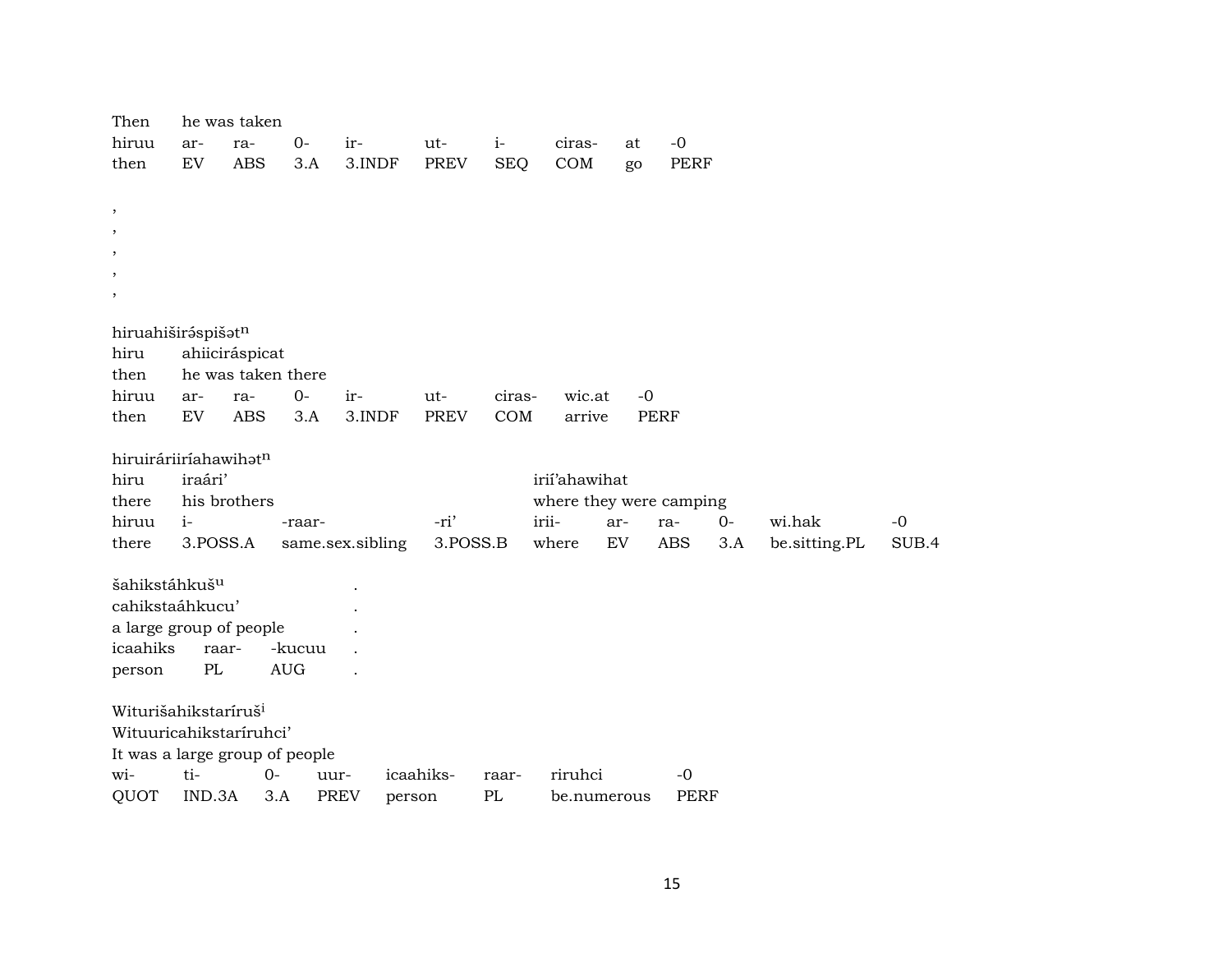| Ahawáku              |                             |      |        |      |                    |                          | $\pmb{\zeta}\pmb{\zeta}$               | Áka <sup>a</sup> |             | Ţ                        |
|----------------------|-----------------------------|------|--------|------|--------------------|--------------------------|----------------------------------------|------------------|-------------|--------------------------|
| Ahawáku'             |                             |      |        |      |                    |                          | $\boldsymbol{\zeta}\boldsymbol{\zeta}$ | Aáka'a           |             |                          |
| He said              |                             |      |        |      |                    |                          | $\boldsymbol{\zeta}\boldsymbol{\zeta}$ | Oh my            |             |                          |
| ar-                  | ra-                         | $0-$ | waka'u |      | $-0$               |                          | $\pmb{\mathsf{H}}$                     | aaka'a           |             | $\overline{\phantom{a}}$ |
| EV                   | <b>ABS</b>                  | 3.A  |        |      | PERF               | ,                        | Н                                      |                  |             | $\overline{\phantom{a}}$ |
|                      |                             |      | say    |      |                    |                          |                                        | oh.my            |             | $\overline{\phantom{a}}$ |
|                      |                             |      |        |      |                    |                          |                                        |                  |             |                          |
|                      | iriwitirakítaw <sup>i</sup> |      |        |      |                    |                          |                                        |                  |             |                          |
|                      | iriwitiraakitawi'           |      |        |      |                    |                          |                                        |                  |             |                          |
|                      | that is the foremost way    |      |        |      |                    |                          |                                        |                  |             |                          |
| irii-                | wi-                         | ti-  |        | $0-$ | raa.kita.wi        |                          |                                        |                  | $-0$        |                          |
| that                 | QUOT                        |      | IND.3A | 3.A  | be.the.primary.way |                          |                                        |                  | <b>PERF</b> |                          |
|                      |                             |      |        |      |                    |                          |                                        |                  |             |                          |
| kárəsir <sup>a</sup> |                             |      |        |      |                    |                          |                                        |                  |             | ?                        |
| Kárasiira'           |                             |      |        |      |                    |                          |                                        |                  |             |                          |
|                      | Did you come                |      |        |      |                    |                          |                                        |                  |             | 5                        |
| ka-                  |                             | ra-  | $S-$   | ir-  |                    |                          | a                                      | $-0$             |             |                          |
| Y/N.INTER            |                             | ABS  | 2.A    |      | PREV.1/2A          |                          | come                                   | PERF             |             |                          |
|                      |                             |      |        |      |                    |                          |                                        |                  |             |                          |
| Ahawáku              |                             |      |        |      |                    |                          | $\epsilon$                             |                  |             |                          |
| Ahawáku'             |                             |      |        |      |                    |                          | $\epsilon$                             |                  |             |                          |
|                      |                             |      |        |      |                    |                          | $\epsilon$                             |                  |             |                          |
| He said              |                             |      |        |      |                    |                          | п                                      |                  |             |                          |
| ar-                  | ra-                         | 0-   | waka'u |      | $-0$               | $\overline{\phantom{a}}$ |                                        |                  |             |                          |
| EV                   | ABS                         | 3.A  | say    |      | PERF               | $\overline{\phantom{a}}$ | $\mathbf{H}$                           |                  |             |                          |
|                      |                             |      |        |      |                    |                          |                                        |                  |             |                          |
| Tátira               |                             |      |        |      |                    |                          |                                        | П                |             | $\alpha$                 |
| Tátiira'             |                             |      |        |      |                    |                          |                                        | п                |             | $\mathcal{C}\mathcal{C}$ |
| I came               |                             |      |        |      |                    |                          |                                        | $\mathbf{H}$     |             | $\epsilon$               |
| ta-                  |                             | t-   | ir-    |      | a                  |                          | $-0$                                   | п                |             | $\mathbf{H}$             |

 $\bullet$  $\bullet$ 

 $\,$ 

 $\mathbf{u}$  $\mathbf{u}$  $\mathbf{u}$  $\mathbf{u}$  $\bar{n}$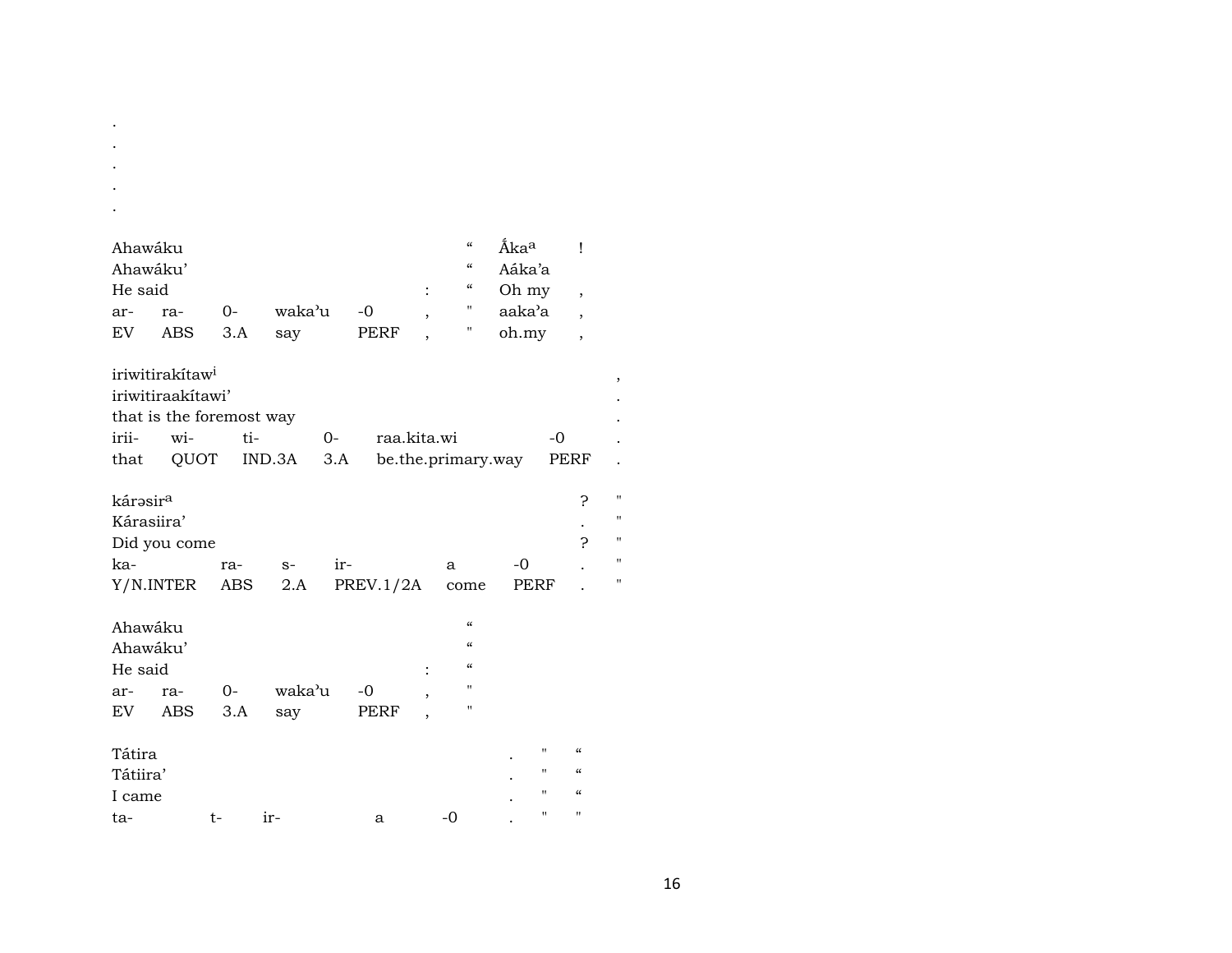### IND.1/2A 1.A PREV.1/2A come PERF . " "

|                    |                    | Kirikirarakítaahasira<br>Kiriki raraákita |                     |                  |                      |                     |                          |                    | ahasiíra  |                              |      |             |             |      |          |       |
|--------------------|--------------------|-------------------------------------------|---------------------|------------------|----------------------|---------------------|--------------------------|--------------------|-----------|------------------------------|------|-------------|-------------|------|----------|-------|
|                    |                    | What is the reason                        |                     |                  |                      |                     |                          |                    |           | your coming                  |      |             |             |      |          |       |
| kirikii            |                    | ra-                                       | $O -$               | raa-             | kita                 |                     | $-0$                     |                    | ar-       | ra-                          | $S-$ |             | ir-         | a    | $-0$     |       |
| what               |                    | <b>ABS</b>                                | 3.A                 | way              | be.the.reason        |                     | <b>PERF</b>              |                    | EV        | <b>ABS</b>                   | 2.A  |             | PREV.1/2A   | come | SUB.3    |       |
|                    |                    |                                           |                     |                  |                      |                     |                          |                    |           |                              |      |             |             |      |          |       |
| 5.                 | $\pmb{\mathsf{H}}$ | Ahawáku                                   |                     |                  |                      |                     |                          | $\mathcal{C}$      |           |                              |      |             |             |      |          |       |
|                    | $\pmb{\mathsf{H}}$ | Ahawáku'                                  |                     |                  |                      |                     |                          | $\epsilon$         |           |                              |      |             |             |      |          |       |
| ċ                  | $\pmb{\mathsf{H}}$ | He said                                   |                     |                  |                      |                     |                          | $\epsilon$         |           |                              |      |             |             |      |          |       |
|                    | $\pmb{\mathsf{H}}$ | ar-                                       | ra-                 | $O -$            | waka'u               | $-0$                | $\overline{\phantom{a}}$ | $\pmb{\mathsf{H}}$ |           |                              |      |             |             |      |          |       |
|                    | $\pmb{\mathsf{H}}$ | ${\rm EV}$                                | <b>ABS</b>          | 3.A              | say                  | <b>PERF</b>         |                          | $\mathbf H$        |           |                              |      |             |             |      |          |       |
|                    |                    |                                           |                     |                  |                      |                     |                          |                    |           |                              |      |             |             |      |          |       |
|                    |                    |                                           | Tuhánatkuwíhakukutn |                  |                      |                     |                          |                    |           |                              |      |             |             |      |          |       |
| Tuuhá <sup>3</sup> |                    |                                           |                     |                  |                      |                     |                          |                    |           | ratkuwihaahkuukut            |      |             |             |      |          |       |
|                    |                    | It is the cause                           |                     |                  |                      |                     |                          |                    |           | when I go to the game ground |      |             |             |      |          |       |
| ti-                |                    | $O -$                                     | ut-                 | raar             |                      | $-0$                | ra-                      |                    | $t-$      | ku-                          |      |             | wi.haar-    | ka-  | uukuk    | $-0$  |
| IND.3A             |                    | 3.A                                       | <b>PREV</b>         |                  | be.the.cause         | <b>PERF</b>         | INF.A                    |                    | 1.A       | INF.B                        |      |             | game.ground | on   | get.into | SUB.4 |
|                    |                    | takuakakašpáta                            |                     |                  |                      |                     |                          |                    |           |                              |      |             |             |      |          |       |
| táku'              |                    | $\mathbf{a}$                              |                     | kaakaacpaáta'    |                      |                     |                          |                    |           |                              |      |             |             |      |          |       |
| anyone             |                    | and                                       |                     |                  | he does not come out |                     |                          |                    |           |                              |      |             |             |      |          |       |
| taku'              |                    | $\mathbf{a}$                              | kaaki-              |                  | $0-$                 | $a-$                |                          |                    | ic.waat.a |                              |      | $-0$        |             |      |          |       |
| someone            |                    | and                                       |                     | NEG.IND.3A       | 3.A                  | PREV.3A             |                          |                    |           | come.past.a.point            |      | <b>PERF</b> |             |      |          |       |
|                    |                    |                                           |                     |                  |                      |                     |                          |                    |           |                              |      |             |             |      |          |       |
|                    |                    | tak <sup>u</sup> kakikáwari               |                     |                  |                      |                     |                          |                    |           |                              |      |             |             |      |          |       |
| $\bullet$          | Táku'              |                                           | kaakíwari'          |                  |                      |                     |                          |                    |           |                              |      |             |             |      |          |       |
| $\bullet$          |                    | Anyone                                    |                     | he is not around |                      |                     |                          |                    |           |                              |      |             |             |      |          |       |
|                    | taku'              |                                           | kaaki-              |                  | $0-$                 | warii               |                          |                    |           | -:hus                        |      |             |             |      |          |       |
|                    |                    | someone                                   |                     | NEG.IND.3A       | 3.A                  | be.going.about.IMPF |                          |                    |           | <b>IMPF</b>                  |      |             |             |      |          |       |
|                    |                    |                                           |                     |                  |                      |                     |                          |                    |           |                              |      |             |             |      |          |       |

Kurahúskahikµ

Kurahúskaahiiku'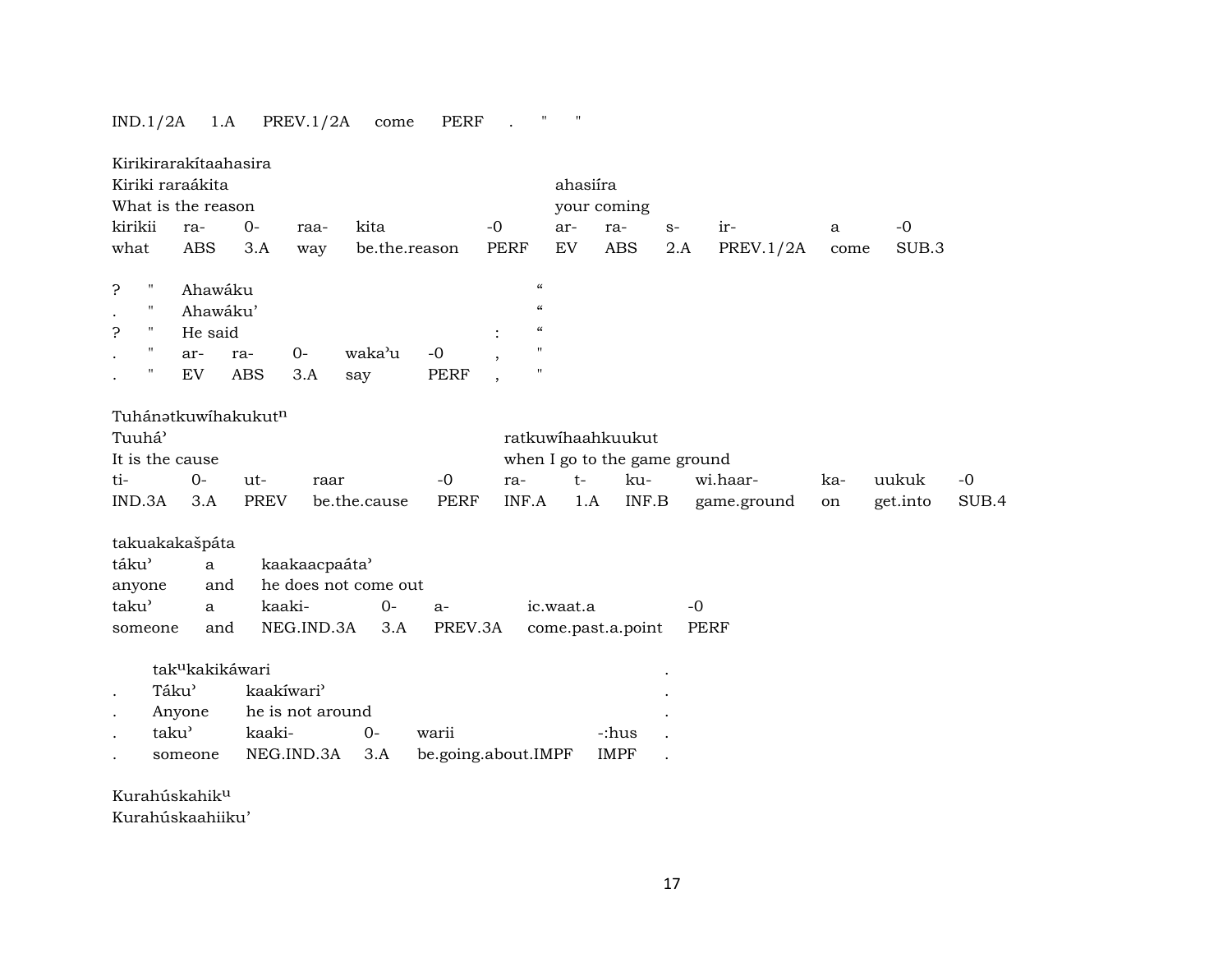|                          |         | The old men              |                 |                 |             |           |        |                          |            |                          |             |    |
|--------------------------|---------|--------------------------|-----------------|-----------------|-------------|-----------|--------|--------------------------|------------|--------------------------|-------------|----|
|                          |         | kurahuus                 | -kaahik         |                 | -u'         |           |        |                          |            |                          |             |    |
|                          | old.man |                          | aged            |                 | <b>NOM</b>  |           |        |                          |            |                          |             |    |
|                          |         |                          |                 |                 |             |           |        |                          |            |                          |             |    |
|                          |         | tikáiwahatn              |                 |                 |             |           |        |                          |            | $\vdots$                 |             |    |
|                          |         | tikaá'iwaahat            |                 |                 |             |           |        |                          |            |                          |             |    |
|                          |         | they are in their lodges |                 |                 |             |           |        |                          |            |                          |             |    |
|                          | ti-     | $0 -$                    |                 | kaa-            | waa-        |           | wi.hak |                          | -0         |                          |             |    |
|                          |         | IND.3A<br>3.A            |                 | inside          | <b>DIST</b> |           |        | be.sitting.PL            | PERF       |                          |             |    |
|                          |         |                          |                 |                 |             |           |        |                          |            |                          |             |    |
|                          |         | hínahiritn               |                 | nikusíksawatu   |             |           |        |                          |            |                          |             |    |
|                          | hi      |                          | raahiírit       | rikuucíksawatu' |             |           |        |                          |            |                          |             |    |
|                          | and     | finally                  |                 | I felt lonesome |             |           |        |                          |            |                          |             |    |
|                          | hi      | raahiirit                |                 | ri-             |             | ku-       | aciks- |                          | awatu      |                          | -:hus       |    |
|                          | and     | finally                  |                 | CONT.3A         |             | 1.P       | mind   |                          |            | be.lonesome.for          | <b>IMPF</b> |    |
|                          |         |                          |                 |                 |             |           |        |                          |            |                          |             |    |
| ,                        |         | hiruritíri <sup>a</sup>  |                 |                 |             |           |        |                          |            |                          |             | 11 |
| $\overline{\phantom{a}}$ |         | hiru                     | riitirii'a'     |                 |             |           |        |                          |            |                          |             | 11 |
| ,                        |         | then                     | I came          |                 |             |           |        |                          |            |                          |             | 11 |
| $\overline{ }$           |         | hiruu                    | rii-            | t-              |             | ir-       |        | $i-$                     | a          | -0                       |             | Ħ  |
|                          |         | then                     | ASSR            | 1.A             |             | PREV.1/2A |        | <b>SEQ</b>               | come       | PERF                     |             | Ħ  |
|                          |         |                          |                 |                 |             |           |        |                          |            |                          |             |    |
|                          |         | Ahawáku                  |                 |                 |             |           |        | $\epsilon\epsilon$       | Náwa       | ,                        |             |    |
|                          |         | Ahawáku'                 |                 |                 |             |           |        | $\epsilon\epsilon$       | Ráwa       |                          |             |    |
|                          | He said |                          |                 |                 |             |           |        | $\mathcal{C}\mathcal{C}$ | <b>Now</b> |                          |             |    |
|                          | ar-     | ra-                      | $0-$            |                 | waka'u      | $-0$      |        | н                        | rawa       |                          |             |    |
|                          | EV      | <b>ABS</b>               | 3.A             | say             |             | PERF      |        | $\pmb{\mathsf{H}}$       | now        | $\overline{\phantom{a}}$ |             |    |
|                          |         |                          |                 |                 |             |           |        |                          |            |                          |             |    |
|                          |         | ikirikirawáku            |                 |                 |             |           |        |                          | kúrahus    |                          |             |    |
| $\mathbf{i}$             |         |                          | kiriki rawáku'  |                 |             |           |        |                          | kúrahus    |                          |             |    |
|                          | and     |                          | what did he say |                 |             |           |        |                          |            | the old man              |             |    |
| i                        |         | kirikii                  | ra-             |                 | 0-          | waka'u    |        | $-0$                     |            | kurahuus                 |             |    |
|                          | and     | what                     |                 | ABS             | 3.A         | say       |        | PERF                     | old.man    |                          |             |    |
|                          |         |                          |                 |                 |             |           |        |                          |            |                          |             |    |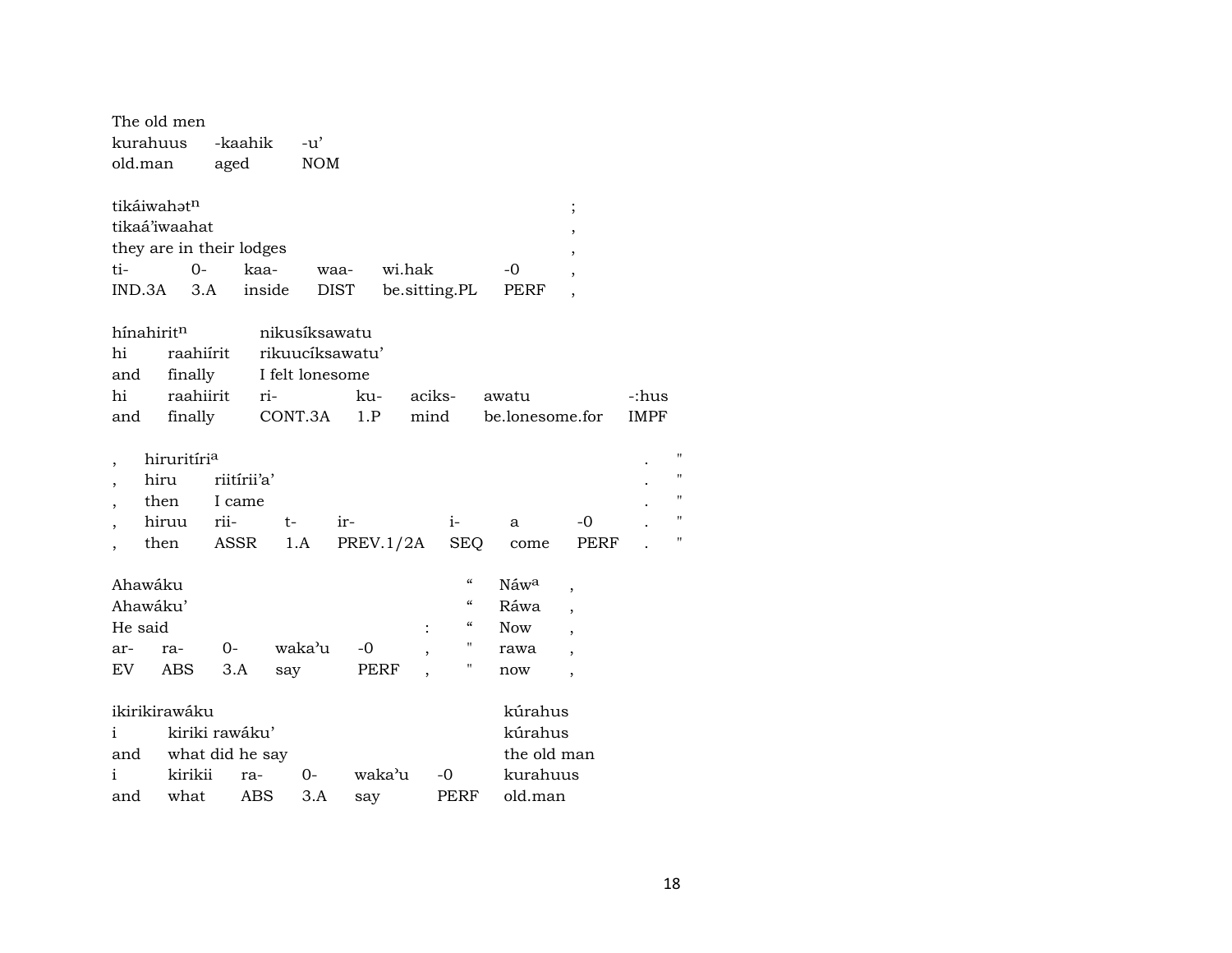| rasútkaku                                      |                      |                                        | $\pmb{\mathsf{H}}$                     | Ári                                | $\mathbf{I}$             |          |      |            |      |            |
|------------------------------------------------|----------------------|----------------------------------------|----------------------------------------|------------------------------------|--------------------------|----------|------|------------|------|------------|
| rasútkaaku                                     |                      |                                        | $\pmb{\mathsf{H}}$                     | $\boldsymbol{\mathcal{C}}$<br>Ári' | $\cdot$                  |          |      |            |      |            |
| your in-law                                    |                      |                                        | Ç<br>$\mathbf{H}$                      | $\mathcal{C}$<br>Ah                | $\cdot$                  |          |      |            |      |            |
| $S-$<br>ut-<br>ra-                             | kaa.kus              | $-0$                                   | $\mathbf H$                            | $\pmb{\mathsf{H}}$<br>arii         | $\cdot$                  |          |      |            |      |            |
| $\operatorname{ABS}$<br><b>PREV</b><br>2.A     | be.an.in-law         | SUB.4                                  | $\mathbf{H}$                           | Ħ<br>oh                            | $\overline{\phantom{a}}$ |          |      |            |      |            |
| tátuhta                                        |                      |                                        |                                        |                                    |                          |          |      |            |      |            |
| tátuhta                                        |                      |                                        |                                        |                                    |                          |          |      |            |      |            |
| I am going to go                               |                      |                                        |                                        |                                    |                          |          |      |            |      |            |
| $t-$<br>ta-                                    | uh<br>-ta            |                                        |                                        |                                    |                          |          |      |            |      |            |
| IND.1/2A<br>1.A                                | <b>INT</b><br>go.INT |                                        |                                        |                                    |                          |          |      |            |      |            |
| irirakúirihiwitátkust <sup>a</sup>             |                      |                                        |                                        |                                    |                          |          |      |            |      |            |
| iriíraaku                                      |                      |                                        |                                        | Irihiiwitátkusta                   |                          |          |      |            |      |            |
| where he is                                    |                      |                                        |                                        | I am going to stay over there now  |                          |          |      |            |      |            |
| irii-<br>ra-                                   | $0-$<br>kus          | $-0$                                   | irii-                                  | hii-                               | wii-                     | ta-      | $t-$ | kus        | -his | -ta        |
| $\operatorname{ABS}$<br>where                  | be.sitting<br>3.A    | SUB.4                                  | there<br>$\ddot{\phantom{a}}$          | other                              | now                      | IND.1/2A | 1.A  | be.sitting | PERF | <b>INT</b> |
| $\pmb{\mathsf{H}}$<br>Ahawáku                  |                      |                                        | $\boldsymbol{\zeta}\boldsymbol{\zeta}$ |                                    |                          |          |      |            |      |            |
| $\mathbf{H}$<br>Ahawáku'                       |                      |                                        | $\boldsymbol{\mathcal{C}}$             |                                    |                          |          |      |            |      |            |
| $\mathbf{H}$<br>He said                        |                      |                                        | $\boldsymbol{\zeta}\boldsymbol{\zeta}$ |                                    |                          |          |      |            |      |            |
| $\pmb{\mathsf{H}}$<br>ar-<br>ra-               | $O -$                | waka'u<br>$-0$                         | $^{\prime}$                            |                                    |                          |          |      |            |      |            |
| $\pmb{\mathsf{H}}$<br>${\rm EV}$<br><b>ABS</b> | 3.A<br>say           | <b>PERF</b>                            | $\pmb{\mathsf{H}}$<br>$\cdot$          |                                    |                          |          |      |            |      |            |
| Kakásuhta                                      |                      | $\,$                                   |                                        |                                    |                          |          |      |            |      |            |
| Kaakaásuhta                                    |                      | $\,$                                   |                                        |                                    |                          |          |      |            |      |            |
| You are not going to go                        |                      | $\overline{\phantom{a}}$               |                                        |                                    |                          |          |      |            |      |            |
| kaaka-                                         | uh<br>$S-$           | -ta<br>$\cdot$                         |                                        |                                    |                          |          |      |            |      |            |
| NEG.IND.1/2A                                   | 2.A<br>go.INT        | <b>INT</b><br>$\overline{\phantom{a}}$ |                                        |                                    |                          |          |      |            |      |            |
| kakásuhta                                      |                      | $\overline{\phantom{a}}$               |                                        |                                    |                          |          |      |            |      |            |
| Kaakaásuhta                                    |                      |                                        |                                        |                                    |                          |          |      |            |      |            |
| You are not going to go                        |                      |                                        |                                        |                                    |                          |          |      |            |      |            |
| kaaka-                                         | uh<br>$S-$           | -ta                                    |                                        |                                    |                          |          |      |            |      |            |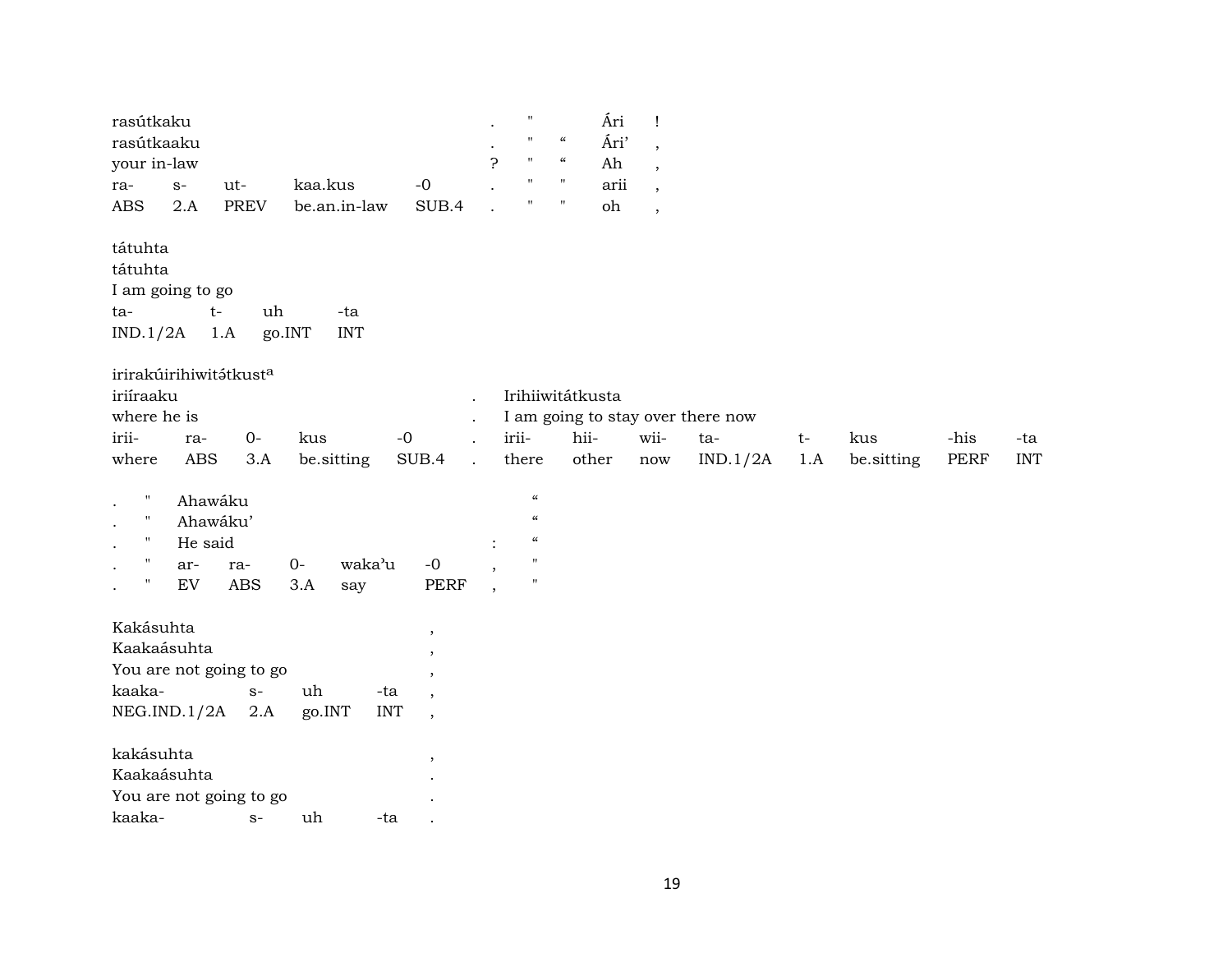### NEG.IND.1/2A 2.A go.INT INT .

| takurutasíkusta<br>Táku<br>Here<br>taku<br>someone                             | ruutasíkusta<br>ruu-<br>then             | then you are going to stay<br>ta-<br>$IND.1/2A$ 2.A | $S-$ | $i-$<br>SEQ         | kus<br>be sitting | -his<br>PERF | -ta<br><b>INT</b> |
|--------------------------------------------------------------------------------|------------------------------------------|-----------------------------------------------------|------|---------------------|-------------------|--------------|-------------------|
| Ciru<br>Yet<br>ciruu<br>yet                                                    | Širukakastíus<br>kaakaastii'us<br>kaaka- | you do not know<br>NEG.ID.1/2A 2.A                  | $S-$ | rii'uus<br>know.how | $-0$<br>PERF      |              |                   |
| ráwirakuru<br>raáwiirakuuru'<br>(as) a warrior<br>raawiiraak.huur<br>war.party |                                          | $-u^{\prime}$<br><b>NOM</b>                         |      |                     |                   |              |                   |
| rakúwari<br>rakúwari<br>to go about<br>$0 -$<br>ra-<br>INF.A<br>3.A            | ku-<br>INF.B                             | warii                                               |      | be.going.about.IMPF | -hus<br>IMPF.SUB  | $\vdots$     |                   |
| iširutítaku<br>ciru<br>i<br>yet<br>so<br>ciruu<br>i.<br>yet<br>so              | tiítaku<br>right here<br>tii-<br>here    | -taku<br>LOC                                        |      |                     |                   |              |                   |

rurisíkust<sup>a</sup> ruurisiíkusta

 $\mathcal{L}^{\text{max}}_{\text{max}}$  , where  $\mathcal{L}^{\text{max}}_{\text{max}}$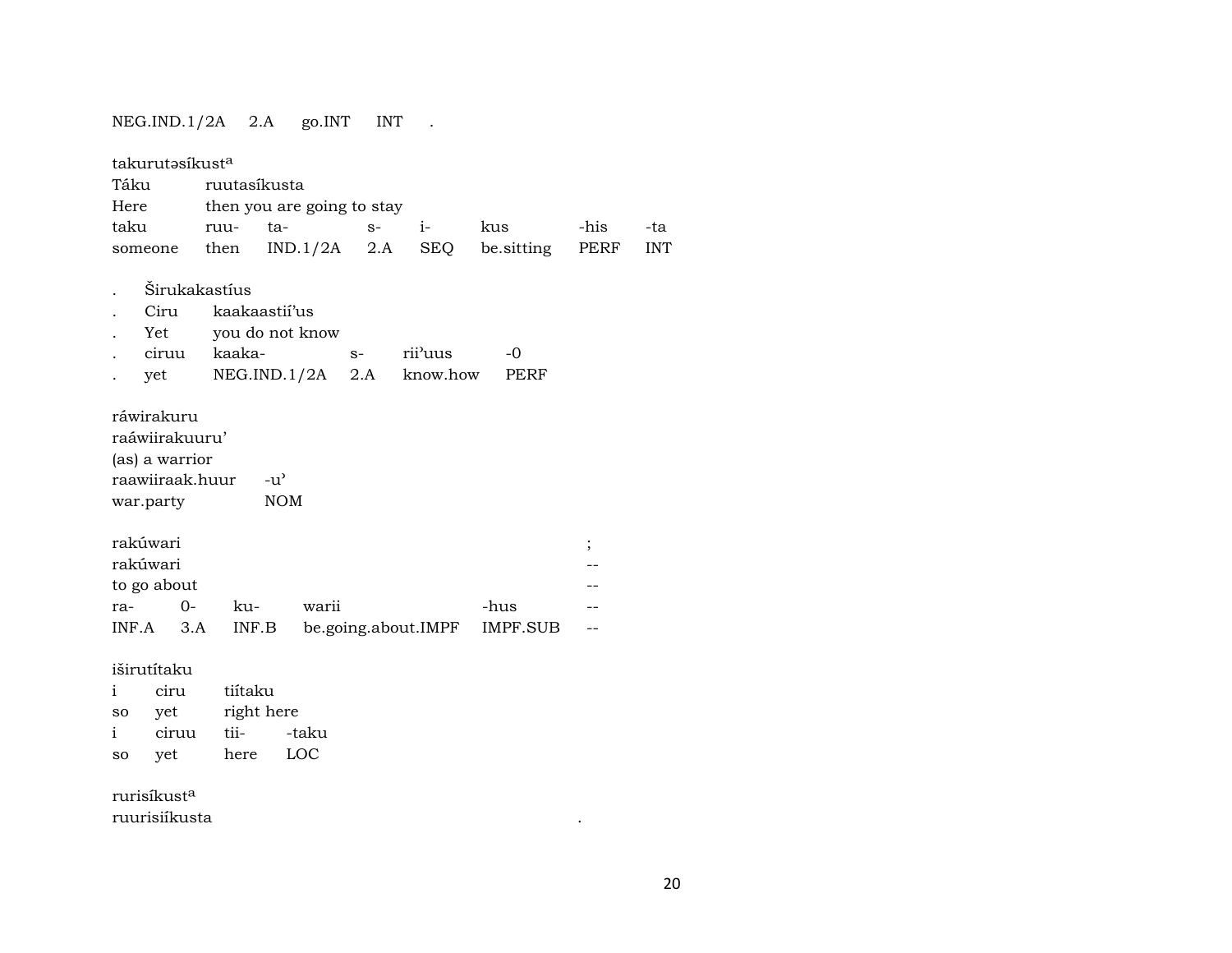|                       | then you are going to stay                                  |                |                            |                      |               |       |          |                |                    |            |
|-----------------------|-------------------------------------------------------------|----------------|----------------------------|----------------------|---------------|-------|----------|----------------|--------------------|------------|
| ruu-                  | rii-                                                        | $S-$           | $i-$                       | kus                  |               | -his  | -ta      |                |                    |            |
| then                  | ASSR                                                        | 2.A            | <b>SEQ</b>                 |                      | be.sitting    | PERF  | INT      |                |                    |            |
| asašíkskasa<br>aa-    | Aasacíkskasa<br>If you were mature<br>$S-$<br>SUBJ.1/2A 2.A |                | aciks.ka.sa<br>be.sensible |                      | $-0$<br>SUB.4 |       |          |                |                    |            |
| ahíruask <sup>u</sup> |                                                             |                |                            |                      |               |       |          |                | 11                 |            |
| a                     | hiru                                                        | aásku          |                            |                      |               |       |          |                | П                  |            |
| and                   | then                                                        |                |                            | you could stay there |               |       |          |                | $\pmb{\mathsf{H}}$ | $\epsilon$ |
| a                     | hiruu                                                       | aa-            |                            | $S-$                 | kus           |       | -0       |                | Ħ                  |            |
| and then              |                                                             |                | $SUBJ.1/2A$ 2.A            |                      | be sitting    |       | PERF     |                | 11                 | Ħ          |
|                       |                                                             |                |                            |                      |               |       |          |                |                    |            |
| Náw <sup>a</sup>      |                                                             | irikúruutn     |                            |                      |               |       |          |                |                    |            |
| Ráwa                  | $\overline{a}$                                              | irikúruu'ut    |                            |                      |               |       |          |                |                    |            |
| Now                   |                                                             | it is that way |                            |                      |               |       |          |                |                    |            |
| rawa                  | irii-                                                       |                | kuur-                      | ra-                  | $O-$          | ut-   | $\Omega$ | $\overline{z}$ | ,                  |            |
| now                   |                                                             | that           | DUB                        | ABS                  | 3.A           | PREV  | be       | EX.            |                    |            |
|                       | širukakatasíkskasa                                          |                |                            |                      |               |       |          |                |                    |            |
| ciru                  | kaakaatacíkskasa                                            |                |                            |                      |               |       |          |                |                    |            |
| yet                   | I am not mature                                             |                |                            |                      |               |       |          |                |                    |            |
| ciruu                 | kaaka-                                                      |                | t-                         |                      | aciks.ka.sa   | -0    |          |                |                    |            |
| yet                   | NEG.IND.1/2A                                                |                |                            | 1.A be.sensible      |               | PERF  |          |                |                    |            |
|                       |                                                             |                |                            |                      |               |       |          |                |                    |            |
| Wiáhiusu              |                                                             |                |                            |                      |               |       |          |                |                    |            |
|                       | Wi'aáhii'uusu                                               |                |                            |                      |               |       |          |                |                    |            |
|                       | If I were to know how                                       |                |                            |                      |               |       |          |                |                    |            |
| wii-                  | aa-                                                         |                | t-                         | rii'uus              | -u            |       |          |                |                    |            |
| now                   | SUBJ.1/2A                                                   |                | 1.A                        | know.how             |               | SUB.D |          |                |                    |            |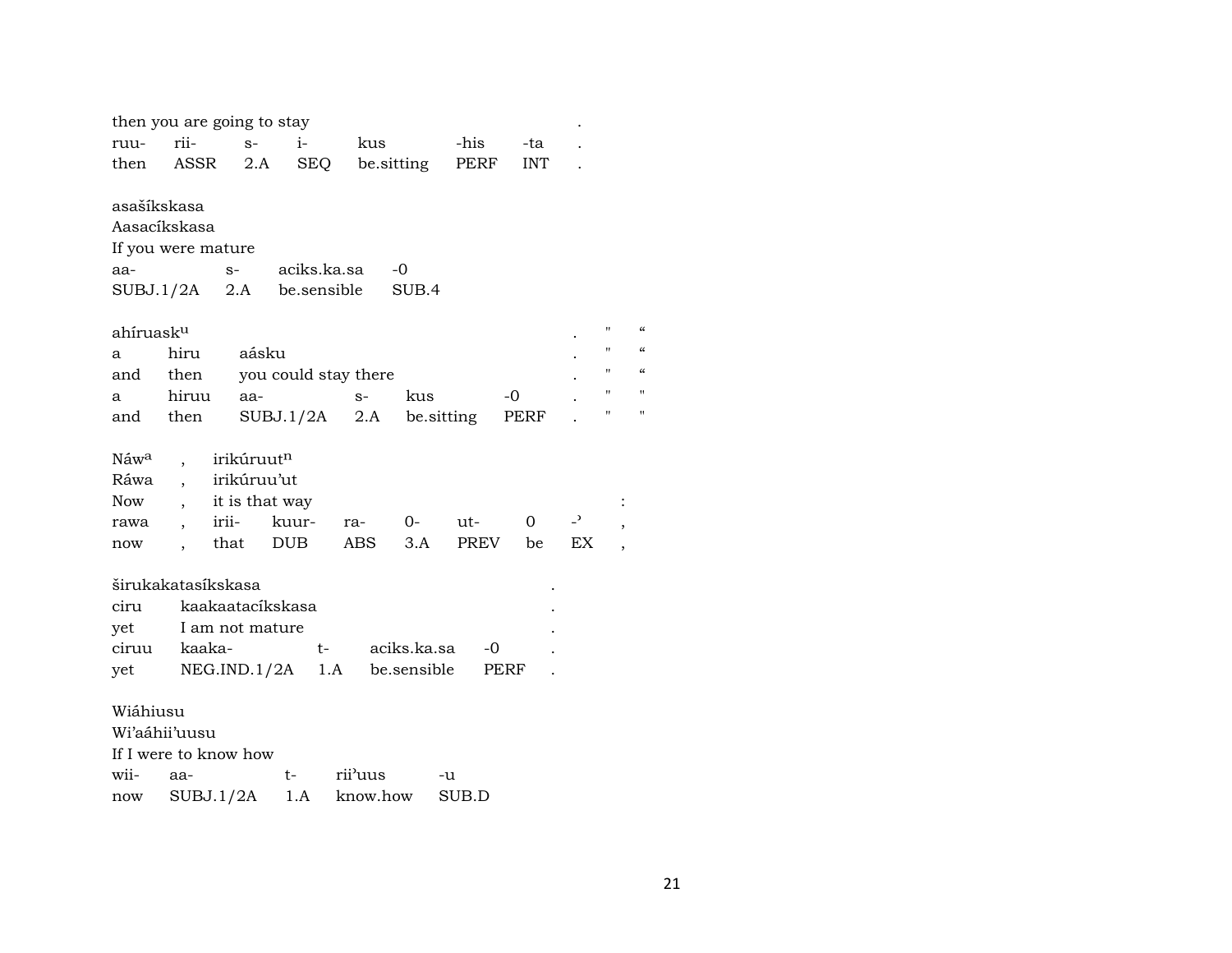| nakúwari               |                 |                          |       |                     |      |         |                          |                 |      |
|------------------------|-----------------|--------------------------|-------|---------------------|------|---------|--------------------------|-----------------|------|
| rakúwari               |                 |                          |       |                     |      |         |                          |                 |      |
| to go about            |                 |                          |       |                     |      |         |                          |                 |      |
| ra-                    | $0-$            | ku-                      | warii |                     |      | -hus    |                          |                 |      |
| INF.A                  | 3.A             | INF.B                    |       | be.going.about.IMPF |      |         | IMPF.SUB                 |                 |      |
|                        |                 |                          |       |                     |      |         |                          |                 |      |
| náwirakur <sup>u</sup> |                 |                          |       |                     |      |         |                          |                 |      |
|                        | raáwiirakuuru'  |                          |       |                     |      |         |                          |                 |      |
|                        | (as) a warrior  |                          |       |                     |      |         |                          |                 |      |
|                        | raawiiraak.huur | $-u^{\prime}$            |       |                     |      |         |                          |                 |      |
| war.party              |                 | <b>NOM</b>               |       |                     |      |         |                          |                 |      |
|                        |                 |                          |       |                     |      |         |                          |                 |      |
| aúrahi                 |                 |                          |       |                     |      |         |                          |                 |      |
| a                      | úraahi          |                          |       |                     |      |         |                          |                 |      |
| and                    |                 | it would be good         |       |                     |      |         |                          |                 |      |
| a                      | ii-             | $0-$                     | uur-  | raa-                | hiir |         | $-0$                     |                 |      |
| and                    | SUBJ.3A         | 3.A                      |       | PREV<br>way         |      | be.good | PERF                     |                 |      |
|                        |                 |                          |       |                     |      |         |                          |                 |      |
|                        |                 | Kišiširūkariritišikskasa |       |                     |      |         |                          |                 |      |
| Kici                   | ciru            | kariirítiicikskasa       |       |                     |      |         |                          |                 |      |
| But                    | yet             | I am not mature          |       |                     |      |         |                          |                 |      |
| kici                   | ciruu           | karii-                   |       | rii-                | $t-$ | $i-$    |                          | aciks.ka.sa     | $-0$ |
| but                    | yet             | EMPH.NEG                 |       | ASSR                | 1.A  | SEQ     |                          | be.sensible     | PERF |
|                        |                 |                          |       |                     |      |         |                          |                 |      |
| 11                     | Ahawáku         |                          |       |                     |      |         | $\epsilon$               | Tarušúhus       |      |
| н                      | Ahawáku'        |                          |       |                     |      |         | "                        | Táruucúhus      |      |
| 11                     | He said         |                          |       |                     |      |         | $\mathcal{C}\mathcal{C}$ | Errand man      |      |
| $\pmb{\mathsf{H}}$     | ar-             | ra-                      | $0-$  | waka'u              | -0   |         | Ħ                        | ta.ra.uc.uh.hus |      |
| П                      | <b>EV</b>       | ABS                      | 3.A   | say                 | PERF |         | н                        | errand.man      |      |
|                        |                 |                          |       |                     |      |         |                          |                 |      |

, , , ,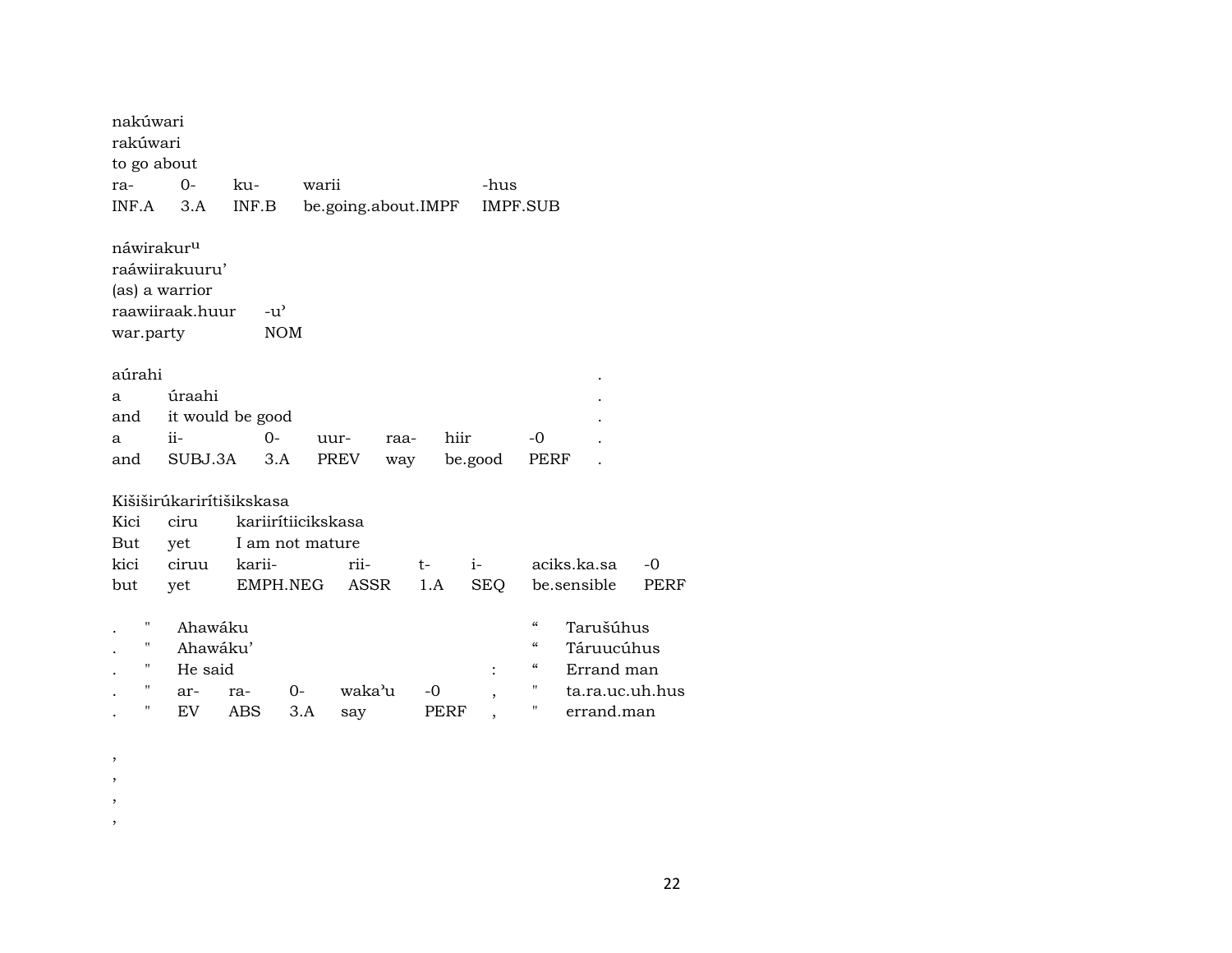| hirusišuks taitustatn<br>hiru<br>there |             | sicukstaa'iitustat<br>take word to him |                    |             |                                                  |             |             |      |    |             |
|----------------------------------------|-------------|----------------------------------------|--------------------|-------------|--------------------------------------------------|-------------|-------------|------|----|-------------|
| hiruu                                  | $i-$        |                                        | $S-$               | ir-         | ut-                                              | uks-        | raa.iit.us- | ra-  | at | $-0$        |
| there                                  |             | CONT.1/2A                              | 2.A                | POSS.1/2A   | PREV                                             | <b>JUSS</b> | story       | PORT | go | <b>PERF</b> |
| hirukúrahus                            |             |                                        | $\pmb{\mathsf{H}}$ |             |                                                  |             |             |      |    |             |
| hiru                                   | kúrahus     |                                        |                    |             |                                                  |             |             |      |    |             |
| there                                  | the old man |                                        | ı                  |             |                                                  |             |             |      |    |             |
| hiruu                                  | kurahuus    |                                        |                    |             |                                                  |             |             |      |    |             |
| there                                  | old.man     |                                        |                    |             |                                                  |             |             |      |    |             |
| Kásahwaku                              |             |                                        |                    |             |                                                  |             |             |      |    |             |
| Kásaahwáku'                            |             |                                        |                    |             | $\mathbf{r}$                                     |             |             |      |    |             |
| You must say                           |             |                                        |                    |             | $\,$ $\,$<br>$\ddot{\cdot}$                      |             |             |      |    |             |
| kaas-                                  | $S-$        | ar-                                    | waka'u             | $-0$        | $\pmb{\mathsf{I}}$                               |             |             |      |    |             |
| POT.2A 2.A                             |             | EV                                     | say                | PERF        | $\overline{\phantom{a}}$                         |             |             |      |    |             |
| tiwáku<br>Tiwáku'<br>He said           |             |                                        |                    |             |                                                  |             |             |      |    |             |
| ti-                                    | $0-$        | waka'u                                 | $-0$               |             |                                                  |             |             |      |    |             |
| IND.3A                                 | 3.A         | say                                    |                    | <b>PERF</b> |                                                  |             |             |      |    |             |
| irár <sup>i</sup>                      |             |                                        |                    |             | $\boldsymbol{\zeta}\boldsymbol{\zeta}$<br>$\, ,$ |             |             |      |    |             |
| iraári'                                |             |                                        |                    |             | $\epsilon\epsilon$                               |             |             |      |    |             |
| his brother                            |             |                                        |                    |             | $\epsilon$                                       |             |             |      |    |             |
| $i-$                                   | -raar-      |                                        |                    | -ri'        | $\pmb{\mathsf{H}}$                               |             |             |      |    |             |
| 3.POSS.A                               |             | same.sex.sibling                       |                    | 3.POSS.B    | $\pmb{\mathsf{H}}$                               |             |             |      |    |             |
|                                        |             |                                        |                    |             |                                                  |             |             |      |    |             |

#### Titakúirihi

,

Tiítaku irihii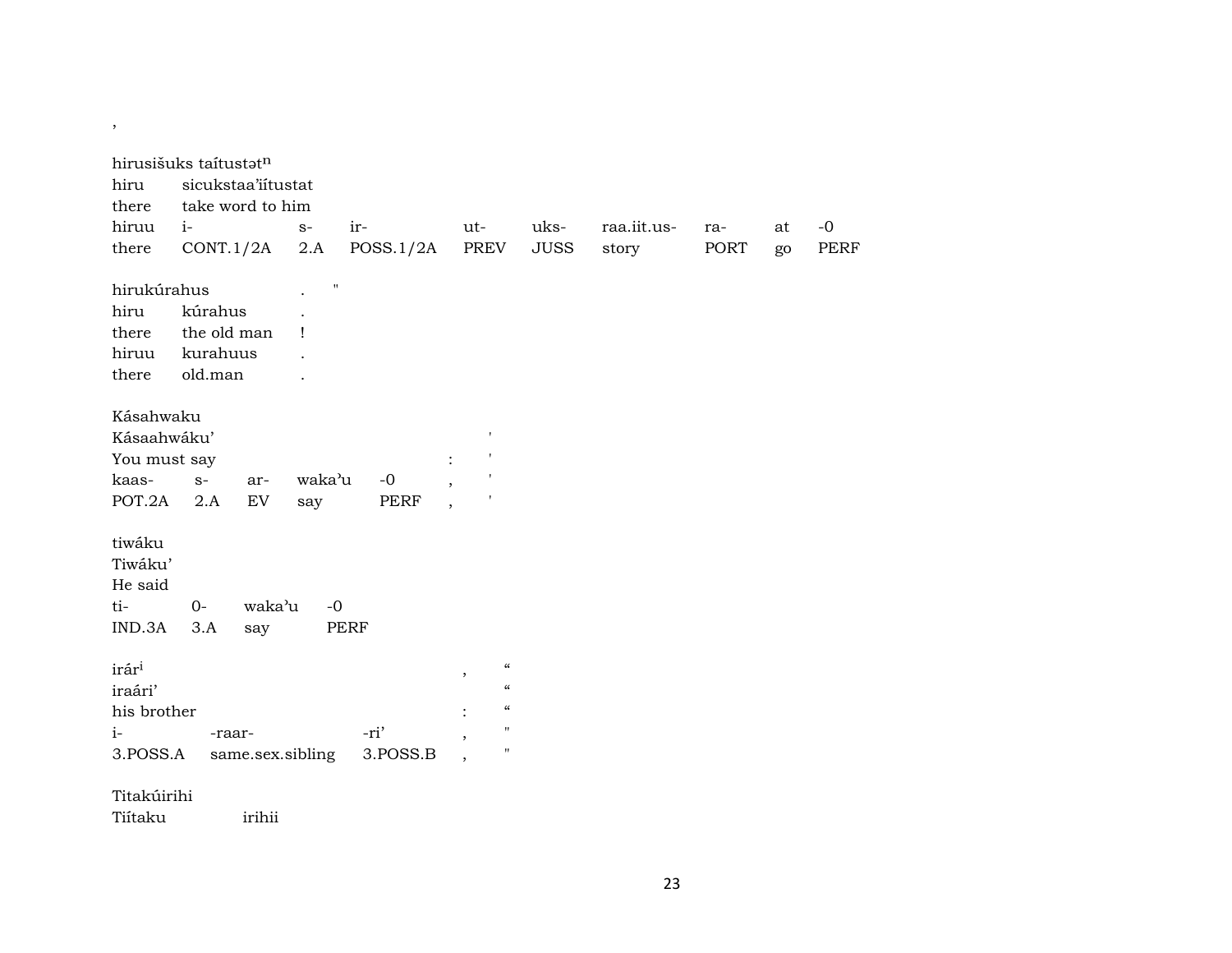| Here                                     |                                                                                        | that other         |                                                                                                                                   |                                           |                                                                      |                    |                          |             |
|------------------------------------------|----------------------------------------------------------------------------------------|--------------------|-----------------------------------------------------------------------------------------------------------------------------------|-------------------------------------------|----------------------------------------------------------------------|--------------------|--------------------------|-------------|
| tii-                                     | -taku                                                                                  | irii-              | hii                                                                                                                               |                                           |                                                                      |                    |                          |             |
| here                                     | LOC                                                                                    | that               | other                                                                                                                             |                                           |                                                                      |                    |                          |             |
| rutíkusta<br>ruutiíkusta<br>ruu-<br>then | then he is going to stay<br>ti-<br>IND.3A                                              | $0-$<br>3.A        | $i-$<br><b>SEQ</b>                                                                                                                | kus<br>be.sitting                         | -his<br>PERF                                                         | -ta<br><b>INT</b>  |                          |             |
| kuus-<br>POT.1/3A                        | Kusiwúsuku<br>Kusiiwuúsuuku'<br>He will usually be going<br>$0-$<br>3.A                | $i-$<br><b>SEQ</b> | wuu                                                                                                                               | go.IMPF                                   | -uuku<br>-:hus<br><b>IMPF</b><br><b>HAB</b>                          |                    |                          |             |
| wii-<br>when                             | wirətakurətarirəta<br>wirataakúraattaarírata<br>when we stop (to camp)<br>ra-<br>INF.A | t-<br>1.A          | $a-$<br>IN.PL.A                                                                                                                   | ku-<br>INF.B                              | rak-<br>$1/2$ .PL                                                    | raar-<br>PL.INDV.A | ri.ra.at<br>stop.to.camp | -a<br>SUB.1 |
|                                          | kíriku<br>kíriku'<br>somewhere<br>kirikuu<br>anything                                  |                    | $\pmb{\mathsf{H}}$<br>$\pmb{\mathsf{H}}$<br>$\pmb{\cdot}$<br>$\pmb{\mathsf{H}}$<br>$\pmb{\mathsf{H}}$<br>$\,$ $\,$<br>П<br>$\,$ I | Náwa<br>Ráwa<br><b>Now</b><br>rawa<br>now | $\overline{\phantom{a}}$<br>,<br>$\cdot$<br>$\overline{\phantom{a}}$ |                    |                          |             |
| irikásawaku                              | irikásaahwáku'<br>you must say that                                                    |                    |                                                                                                                                   |                                           |                                                                      |                    |                          |             |
| irii-                                    | kaas-                                                                                  | $S-$               | ar-                                                                                                                               | waka'u                                    | $-0$                                                                 |                    |                          |             |
| that                                     | POT.2A                                                                                 | 2.A                | EV                                                                                                                                | say                                       | <b>PERF</b>                                                          |                    |                          |             |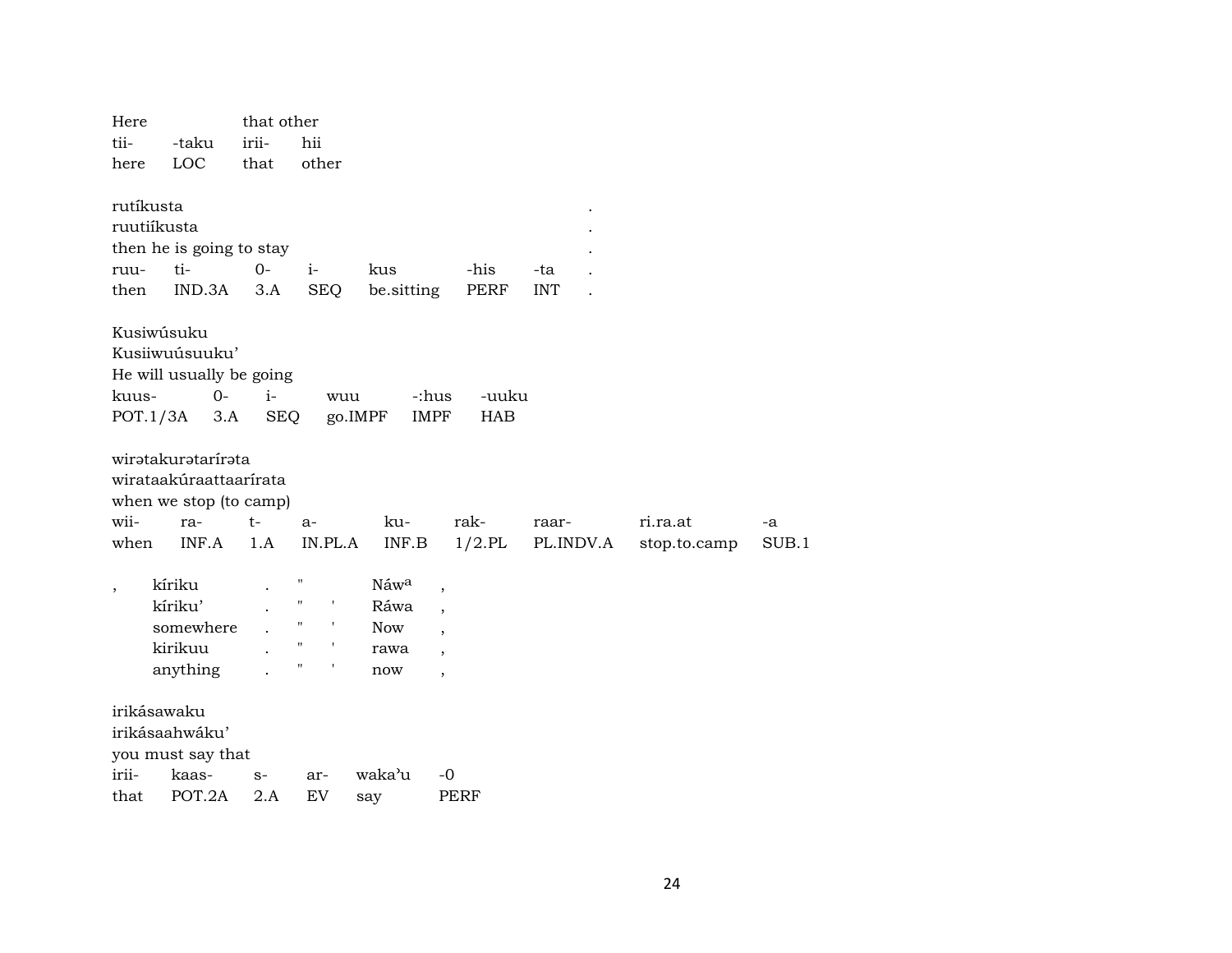|                                                      | tiiriwirawaka                            |                     |                  |               |            |                          |                            |      | $\pmb{\mathsf{H}}$ |     |      |     |
|------------------------------------------------------|------------------------------------------|---------------------|------------------|---------------|------------|--------------------------|----------------------------|------|--------------------|-----|------|-----|
|                                                      | ti'iriiwirawaaka                         |                     |                  |               |            |                          |                            |      |                    |     |      |     |
|                                                      | this that he has said                    |                     |                  |               |            |                          |                            |      |                    |     |      |     |
| tii-                                                 | irii-                                    | wii-                | ra-              | $O -$         | waak       |                          | -a                         |      |                    |     |      |     |
| this                                                 | that                                     | now                 | <b>ABS</b>       | 3.A           | say.SUB    |                          | SUB.1                      |      |                    |     |      |     |
| Kásahwaku                                            |                                          |                     |                  |               |            |                          | $\boldsymbol{\mathcal{C}}$ |      |                    |     |      |     |
|                                                      | Kásaahwáku'                              |                     |                  |               |            |                          |                            |      |                    |     |      |     |
|                                                      | You must say                             |                     |                  |               |            | $\ddot{\cdot}$           |                            |      |                    |     |      |     |
| kaas-                                                | $S-$                                     | ar-                 | waka'u           |               | $-0$       |                          |                            |      |                    |     |      |     |
| POT.2A                                               | 2.A                                      | EV                  | say              |               | PERF       | $\overline{\phantom{a}}$ |                            |      |                    |     |      |     |
|                                                      | Hiruwitíkusta                            |                     |                  |               |            |                          |                            |      | $\, ,$             |     |      |     |
| Hiru                                                 | witiíkusta                               |                     |                  |               |            |                          |                            |      |                    |     |      |     |
| There                                                |                                          | he is going to stay |                  |               |            |                          |                            |      |                    |     |      |     |
| hiruu                                                | wi-                                      | ti-                 |                  | $0-$          | $i-$       | kus                      |                            | -his | -ta                |     |      |     |
| there                                                | QUOT                                     |                     | IND.3A           | 3.A           | <b>SEQ</b> |                          | be sitting                 | PERF | <b>INT</b>         |     |      |     |
| irari<br>iraári'<br>his brothers<br>$i-$<br>3.POSS.A |                                          | -raar-              | same.sex.sibling | -ri'          | 3.POSS.B   | $\, ,$                   |                            |      |                    |     |      |     |
| iriráwihatn                                          |                                          |                     |                  |               |            |                          |                            |      |                    |     |      |     |
| iriiráwihat                                          |                                          |                     |                  |               |            |                          | $\overline{\phantom{a}}$   |      |                    |     |      |     |
|                                                      | where they are                           |                     |                  |               |            |                          |                            |      |                    |     |      |     |
| irii-                                                | ra-                                      | $0-$                | wi.hak           |               | $-0$       |                          |                            |      |                    |     |      |     |
| there                                                | ABS                                      | 3.A                 |                  | be.sitting.PL |            | PERF                     | $\ddot{\phantom{a}}$       |      |                    |     |      |     |
|                                                      | irihísiwititašikstáwista                 |                     |                  |               |            |                          |                            |      |                    |     |      |     |
|                                                      | Irihiísiwitiitacikstáwista               |                     |                  |               |            |                          |                            |      |                    |     |      |     |
|                                                      | Those others are going to look after him |                     |                  |               |            |                          |                            |      |                    |     |      |     |
| irii-                                                | hii-                                     | $si-$               | wi-              | ti-           |            | $0 -$                    | ir-                        | ut-  | aciks.ta           | -wi | -his | -ta |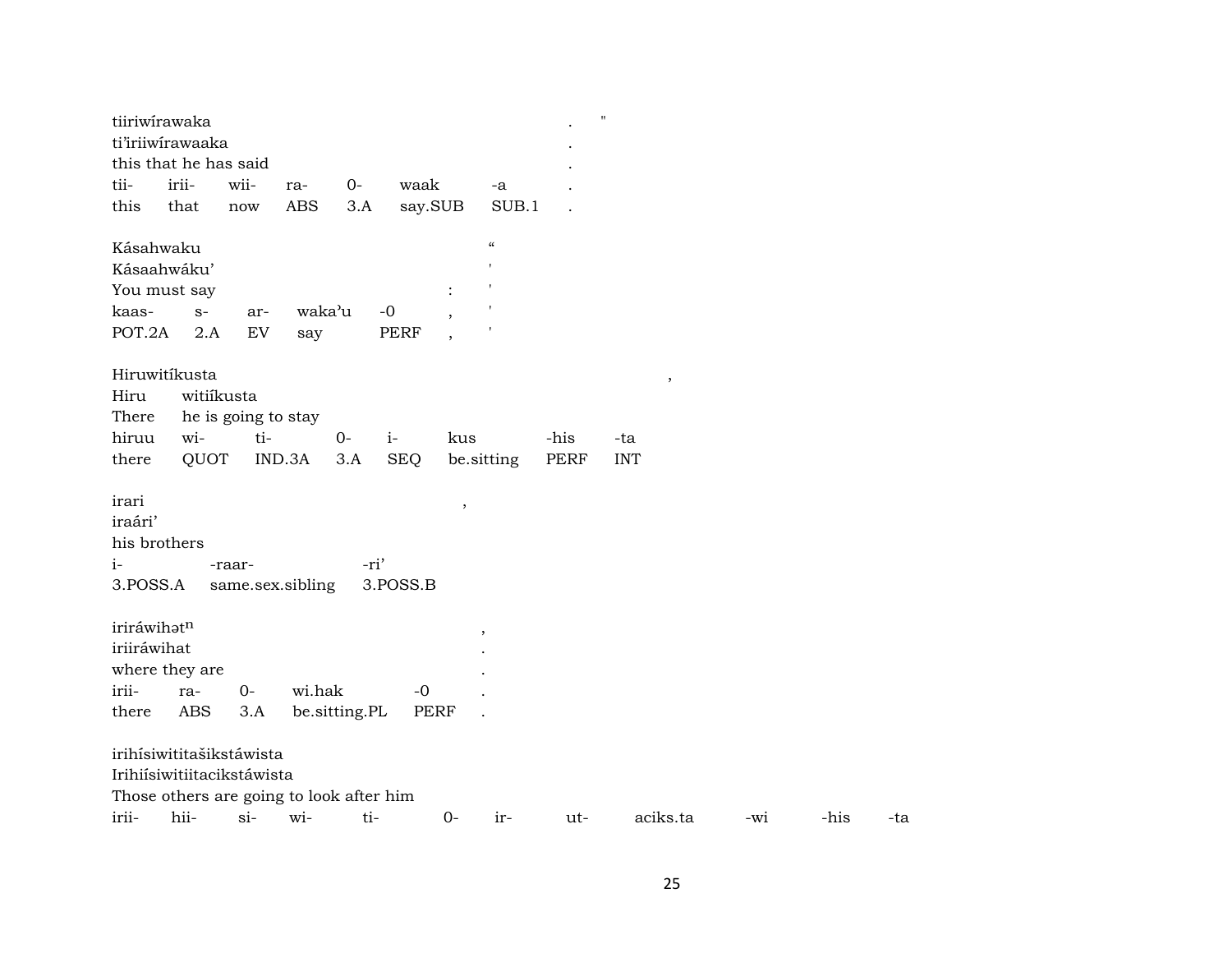| that                     | other                              | DU               | QUOT           |            | IND.3A           | 3.A                                    | PL.3A          |            | PREV       | watch.over               | SUB.L       | PERF | <b>INT</b> |
|--------------------------|------------------------------------|------------------|----------------|------------|------------------|----------------------------------------|----------------|------------|------------|--------------------------|-------------|------|------------|
| $\bullet$                | $^{\prime\prime}$                  |                  | Hiruahikasíspa |            |                  |                                        |                |            |            |                          |             |      |            |
|                          | $\pmb{\mathsf{I}}$<br>$\mathbf H$  | Hiru             |                | ahikásispa |                  |                                        |                |            |            |                          |             |      |            |
| $\cdot$                  | $\mathbf{r}$<br>п.                 | Then             | he ran         |            |                  |                                        |                |            |            |                          |             |      |            |
|                          | $\mathbf{I}$<br>$\pmb{\mathsf{H}}$ | hiruu            | ar-            | ri-        |                  | $0-$                                   | kasis          |            | war        | $-0$                     |             |      |            |
|                          | 11                                 | then             | EV             |            | CONT.3A          | 3.A                                    | be.hard        |            | go.DU      | PERF                     |             |      |            |
| $\overline{\phantom{a}}$ | tarušúhus                          |                  | $\cdot$        |            | áhawišatn        |                                        |                |            |            | $^\mathrm{,}$            |             |      |            |
|                          | táruucúhus                         |                  |                |            | áhawicat         |                                        |                |            |            |                          |             |      |            |
|                          |                                    | the errand man   | $\cdot$        |            | he arrived there |                                        |                |            |            | ,                        |             |      |            |
|                          |                                    | ta.ra.uc.uh.hus  |                | ar-        | ra-              | $0-$                                   | wic.at         | $-0$       |            | $\overline{\phantom{a}}$ |             |      |            |
|                          | errand.man                         |                  |                | <b>EV</b>  | ABS              | 3.A                                    | arrive         |            | PERF       | $\overline{\phantom{a}}$ |             |      |            |
|                          | ahawáku                            |                  |                |            |                  | $\pmb{\zeta}\pmb{\zeta}$               |                |            |            |                          |             |      |            |
|                          | ahawáku'                           |                  |                |            |                  | $\epsilon$                             |                |            |            |                          |             |      |            |
| he said                  |                                    |                  |                |            |                  | $\boldsymbol{\zeta}\boldsymbol{\zeta}$ |                |            |            |                          |             |      |            |
| ar-                      | ra-                                | $0-$             | waka'u         |            | $-0$             | 11                                     |                |            |            |                          |             |      |            |
| EV                       | <b>ABS</b>                         | 3.A              | say            |            | <b>PERF</b>      |                                        |                |            |            |                          |             |      |            |
|                          | Ruwitíkusta                        |                  |                |            |                  |                                        |                |            |            |                          |             |      |            |
|                          | Ruuwitiíkusta                      |                  |                |            |                  |                                        |                |            |            |                          |             |      |            |
|                          | Now he is going to stay there      |                  |                |            |                  |                                        |                |            |            |                          |             |      |            |
| ruu-                     | wi-                                | ti-              |                | $O -$      | $i-$             | kus                                    |                | -his       | -ta        |                          |             |      |            |
| then                     | QUOT                               |                  | IND.3A         | 3.A        | <b>SEQ</b>       |                                        | be.sitting     | PERF       | <b>INT</b> |                          |             |      |            |
|                          | iraríirirawihatn                   |                  |                |            |                  |                                        |                |            |            |                          |             |      |            |
| iraári'                  |                                    |                  |                |            |                  |                                        | iriiráwihat    |            |            |                          |             |      |            |
|                          | his brothers                       |                  |                |            |                  |                                        | where they are |            |            |                          |             |      |            |
| $i-$                     |                                    | -raar-           |                |            | -ri'             |                                        | irii-          | ra-        | $0-$       | wi.hak                   | $-0$        |      |            |
|                          | 3.POSS.A                           | same.sex.sibling |                |            | 3.POSS.B         |                                        | there          | <b>ABS</b> | 3.A        | be.sitting.PL            | <b>PERF</b> |      |            |

,

.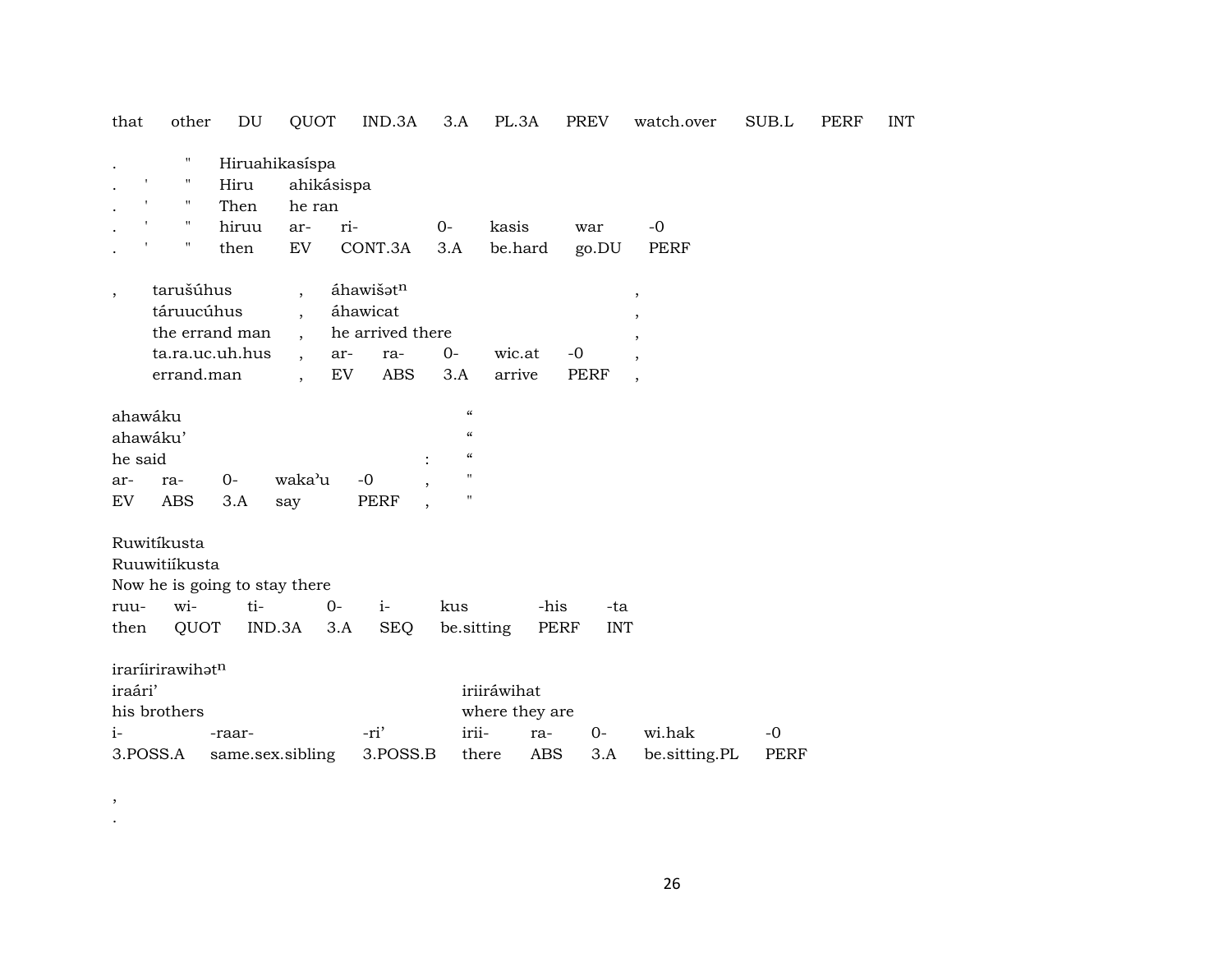|                        |                          |                            |                | Those others are going to look after him |            |         |             |                          |                                        |       |             |            |
|------------------------|--------------------------|----------------------------|----------------|------------------------------------------|------------|---------|-------------|--------------------------|----------------------------------------|-------|-------------|------------|
| irii-                  | hii-                     | $si-$                      | wi-            | ti-                                      | $0-$       | ir-     |             | $ut-$                    | aciks.ta                               | -wi   | -his        | -ta        |
| that                   | other                    | $\mathop{\rm DU}\nolimits$ | QUOT           | IND.3A                                   | 3.A        | PL.3A   |             | <b>PREV</b>              | watch.over                             | SUB.L | <b>PERF</b> | <b>INT</b> |
| н                      | Ahawáku                  |                            |                |                                          |            | kúrahus |             | $\cdot$                  | $\boldsymbol{\zeta}\boldsymbol{\zeta}$ |       |             |            |
| н                      | Ahawáku'                 |                            |                |                                          |            | kúrahus |             |                          | $\epsilon$                             |       |             |            |
| н                      | He said                  |                            |                |                                          |            |         | the old man |                          | $\pmb{\zeta}\pmb{\zeta}$               |       |             |            |
| $\pmb{\mathsf{H}}$     | ar-                      | ra-                        | 0-             | waka'u                                   | $-0$       |         | kurahuus    | $\cdot$                  | $\pmb{\mathsf{H}}$                     |       |             |            |
| н                      | EV                       | <b>ABS</b>                 | 3.A            | say                                      | PERF       | old.man |             | $\overline{\phantom{a}}$ | 11                                     |       |             |            |
| Náwa                   | $\,$                     |                            |                |                                          |            |         |             |                          |                                        |       |             |            |
| Ráwa                   | $\overline{\phantom{a}}$ |                            |                |                                          |            |         |             |                          |                                        |       |             |            |
| <b>Now</b>             | $\overline{ }$           |                            |                |                                          |            |         |             |                          |                                        |       |             |            |
| rawa                   | $\overline{\phantom{a}}$ |                            |                |                                          |            |         |             |                          |                                        |       |             |            |
| now                    | $\overline{\phantom{a}}$ |                            |                |                                          |            |         |             |                          |                                        |       |             |            |
| irurušíra <sup>u</sup> |                          |                            |                |                                          |            |         |             |                          |                                        |       |             |            |
|                        | iruurucíraa'u'           |                            |                |                                          |            |         |             |                          |                                        |       |             |            |
| that is fine           |                          |                            |                |                                          |            |         |             |                          |                                        |       |             |            |
| $ii-$                  | ruu-                     | ra-                        | $0-$           | ut-                                      | $i-$       | raa-    | uu          | $-0$                     |                                        |       |             |            |
| that                   | then                     | <b>ABS</b>                 | 3.A            | PREV                                     | <b>SEQ</b> | way     | be          | <b>PERF</b>              |                                        |       |             |            |
|                        | hikišisáksikatn          |                            |                |                                          |            |         |             |                          |                                        |       |             |            |
| hi                     | kici                     | sáksikat                   |                |                                          |            |         |             |                          |                                        |       |             |            |
| and                    | but                      |                            | in the daytime |                                          |            |         |             |                          |                                        |       |             |            |
| hi                     | kici                     | saksi-                     | -kat           |                                          |            |         |             |                          |                                        |       |             |            |

and but daytime LOC

. .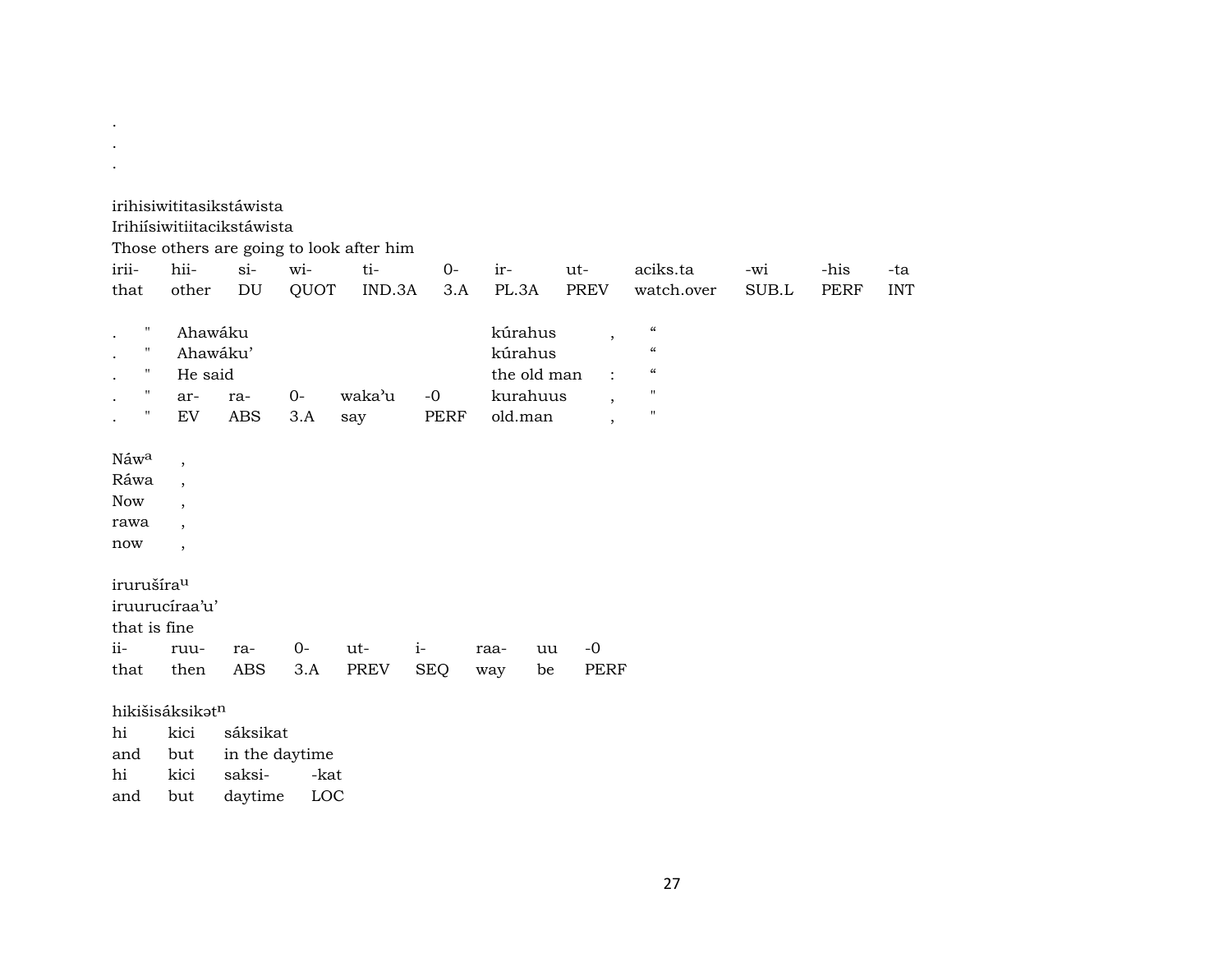| hitatišíras <sup>a</sup>                   |                   |                      |       |              |                          |                          |                            |             |     |      |        |
|--------------------------------------------|-------------------|----------------------|-------|--------------|--------------------------|--------------------------|----------------------------|-------------|-----|------|--------|
| hi                                         | tatiicírasa'      |                      |       |              |                          |                          |                            |             |     |      |        |
| and                                        | I'll bring him    |                      |       |              |                          |                          |                            |             |     |      |        |
| hi                                         | ta-               | $t-$                 | ir-   |              | ut-                      | ciras-                   | $\mathbf a$                | $-0$        |     |      |        |
| and                                        | IND.1/2A          | 1.A                  |       | PREV. $1/2A$ | <b>PREV</b>              | $\mathop{\mathrm{COM}}$  | come                       | <b>PERF</b> |     |      |        |
|                                            |                   |                      |       |              |                          |                          |                            |             |     |      |        |
| $\pmb{\mathsf{H}}$                         | Aháwiša           |                      |       |              |                          |                          |                            |             |     |      |        |
| $\pmb{\mathsf{H}}$                         | Ahaáwica'         |                      |       |              |                          |                          |                            |             |     |      |        |
| $\pmb{\mathsf{H}}$                         |                   | He arrived back      |       |              |                          |                          |                            |             |     |      |        |
| $\pmb{\mathsf{H}}$                         | ar-               | ra-                  | $0-$  | $a-$         | wic.a                    | $-0$                     |                            |             |     |      |        |
| $\mathbf{H}$                               | ${\rm EV}$        | <b>ABS</b>           | 3.A   | PREV.3A      | arrive                   | <b>PERF</b>              |                            |             |     |      |        |
|                                            |                   |                      |       |              |                          |                          |                            |             |     |      |        |
|                                            | hirikuahawáku     |                      |       |              |                          |                          | $\boldsymbol{\mathcal{C}}$ | Náwa        |     |      |        |
| hi                                         |                   | riku'ahawáku'        |       |              |                          |                          |                            | Ráwa        |     |      |        |
| and                                        |                   | that is what he said |       |              |                          |                          |                            | <b>Now</b>  |     |      |        |
| hi                                         | riku-             | ar-                  | ra-   | $0-$         | waka'u                   | $-0$                     |                            | rawa        |     |      |        |
| and                                        | that.is           | ${\rm EV}$           | ABS   | 3.A          | say                      | PERF                     | $\overline{a}$             | now         |     |      |        |
|                                            | aahawáku          |                      |       |              |                          |                          |                            |             |     |      |        |
| $\cdot$<br>$\mathbf{a}$                    |                   | ahawáku'             |       |              |                          | $\,$                     |                            |             |     |      |        |
| $\cdot$<br>and                             |                   | he said              |       |              |                          |                          |                            |             |     |      |        |
| $\cdot$<br>a                               | ar-               | ra-                  | $O -$ | waka'u       | $-0$                     | --                       |                            |             |     |      |        |
| $\overline{\phantom{a}}$<br>and<br>$\cdot$ | ${\rm EV}$        | <b>ABS</b>           | 3.A   | say          | PERF                     | $\overline{\phantom{m}}$ |                            |             |     |      |        |
|                                            |                   |                      |       |              |                          |                          |                            |             |     |      |        |
| irár <sup>i</sup>                          |                   |                      |       |              | $\, ,$                   |                          |                            |             |     |      |        |
| iraári'                                    |                   |                      |       |              | $\overline{\phantom{a}}$ |                          |                            |             |     |      |        |
| his brother                                |                   |                      |       |              | ,                        |                          |                            |             |     |      |        |
| $i-$                                       |                   | -raar-               |       | -ri'         | $\cdot$                  |                          |                            |             |     |      |        |
| 3.POSS.A                                   |                   | same.sex.sibling     |       | 3.POSS.B     | $\overline{\phantom{a}}$ |                          |                            |             |     |      |        |
|                                            |                   |                      |       |              |                          |                          |                            |             |     |      |        |
|                                            | irariirarúhwihatn |                      |       |              |                          |                          |                            |             |     |      |        |
| iraári'                                    |                   |                      |       |              |                          | irarúhwihat              |                            |             |     |      |        |
| his brothers                               |                   |                      |       |              |                          | those he has             |                            |             |     |      |        |
| $i-$                                       |                   | -raar-               |       | -ri'         | ii-                      | ra-                      | $0-$                       | $a-$        | ri- | uur- | wi.hak |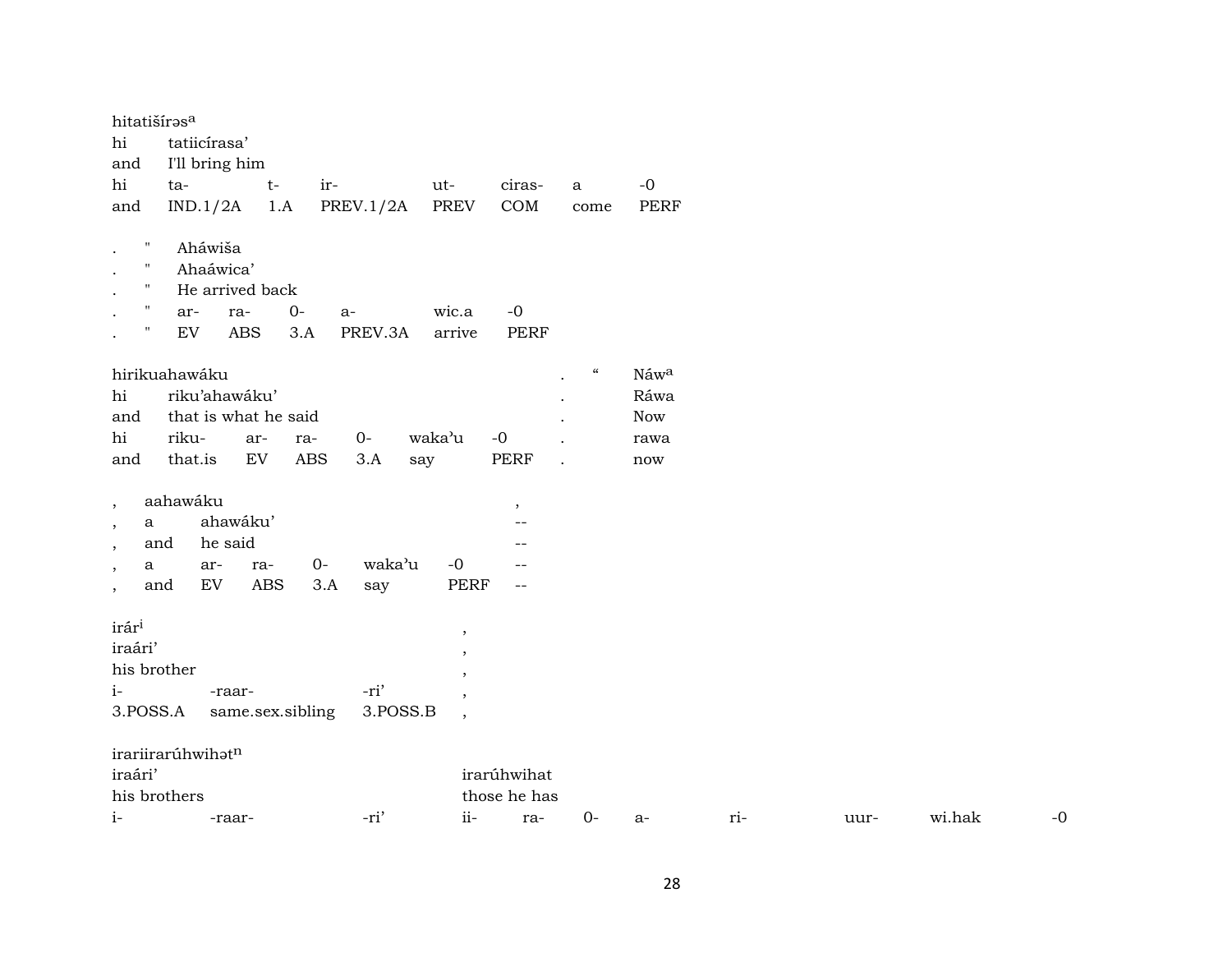|                                    | 3.POSS.A                                                            |                          | same.sex.sibling                                  |              |                    | 3.POSS.B                                                        | that | <b>ABS</b>                                                                                                                     | 3.A                                   | POSS.3A      |                                           | PHYS.POSS          | POSS.A        |          | be.sitting.PL | SUB.4 |
|------------------------------------|---------------------------------------------------------------------|--------------------------|---------------------------------------------------|--------------|--------------------|-----------------------------------------------------------------|------|--------------------------------------------------------------------------------------------------------------------------------|---------------------------------------|--------------|-------------------------------------------|--------------------|---------------|----------|---------------|-------|
| $-$<br>$-$<br>--<br>$-$            | $\hbox{hi}$<br>hi<br>and<br>hi<br>and                               | $\overline{\phantom{a}}$ | irár <sup>i</sup><br>iraári'<br>$i-$<br>3.POSS.A  | his brother  | -raar-             | same.sex.sibling                                                |      | -ri'<br>3.POSS.B                                                                                                               | $\, ,$                                |              |                                           |                    |               |          |               |       |
|                                    | irikuhiíraariks<br>that was truly the one                           |                          | irikuhírariksraku tawiú <sup>a</sup>              |              |                    |                                                                 |      |                                                                                                                                | rakuutawi'uú'a<br>his being compliant |              |                                           |                    |               |          |               |       |
| irii-<br>that                      |                                                                     | kuur-<br><b>DUB</b>      | ra-<br>ABS                                        | $O -$<br>3.A | $i-$<br><b>SEQ</b> | raariks<br>be.true                                              |      | $-0$<br>PERF                                                                                                                   | ra-<br>INF.A                          | $O -$<br>3.A | ku-<br>INF.B                              | ut-<br><b>PREV</b> | awi-<br>image | uu<br>be | $-a$<br>SUB.1 |       |
| $\cdot$<br>$-$<br>$-$<br>$-$<br>-- | ahawáku<br>ahawáku'<br>he said<br>ar-<br>EV                         | ra-<br><b>ABS</b>        | $0-$<br>3.A                                       | say          | waka'u             | $-0$<br><b>PERF</b>                                             |      | $\pmb{\zeta}\pmb{\zeta}$<br>$\boldsymbol{\zeta}$<br>$\boldsymbol{\zeta}\boldsymbol{\zeta}$<br>$\blacksquare$<br>$\blacksquare$ |                                       |              |                                           |                    |               |          |               |       |
| riku-<br>that.is                   |                                                                     | $ta-$<br>IND.1/2A        | Nikutasuširasparíhusta<br>Rikutasuciraspariíhusta | $S-$<br>2.A  | ut-<br><b>PREV</b> | You are going to be the one to take him around<br>ciras-<br>COM |      | warii<br>be.going.about.IMPF                                                                                                   |                                       |              | -:hus<br>-ta<br><b>IMPF</b><br><b>INT</b> |                    |               |          |               |       |
| $\bullet$<br>$\bullet$             | $\mathsf{H}$<br>$\mathbf{H}$<br>$\blacksquare$<br>$\mathbf{H}$<br>п |                          |                                                   |              |                    |                                                                 |      |                                                                                                                                |                                       |              |                                           |                    |               |          |               |       |

 $\overline{\phantom{a}}$ 

Ahawáku Ahawáku'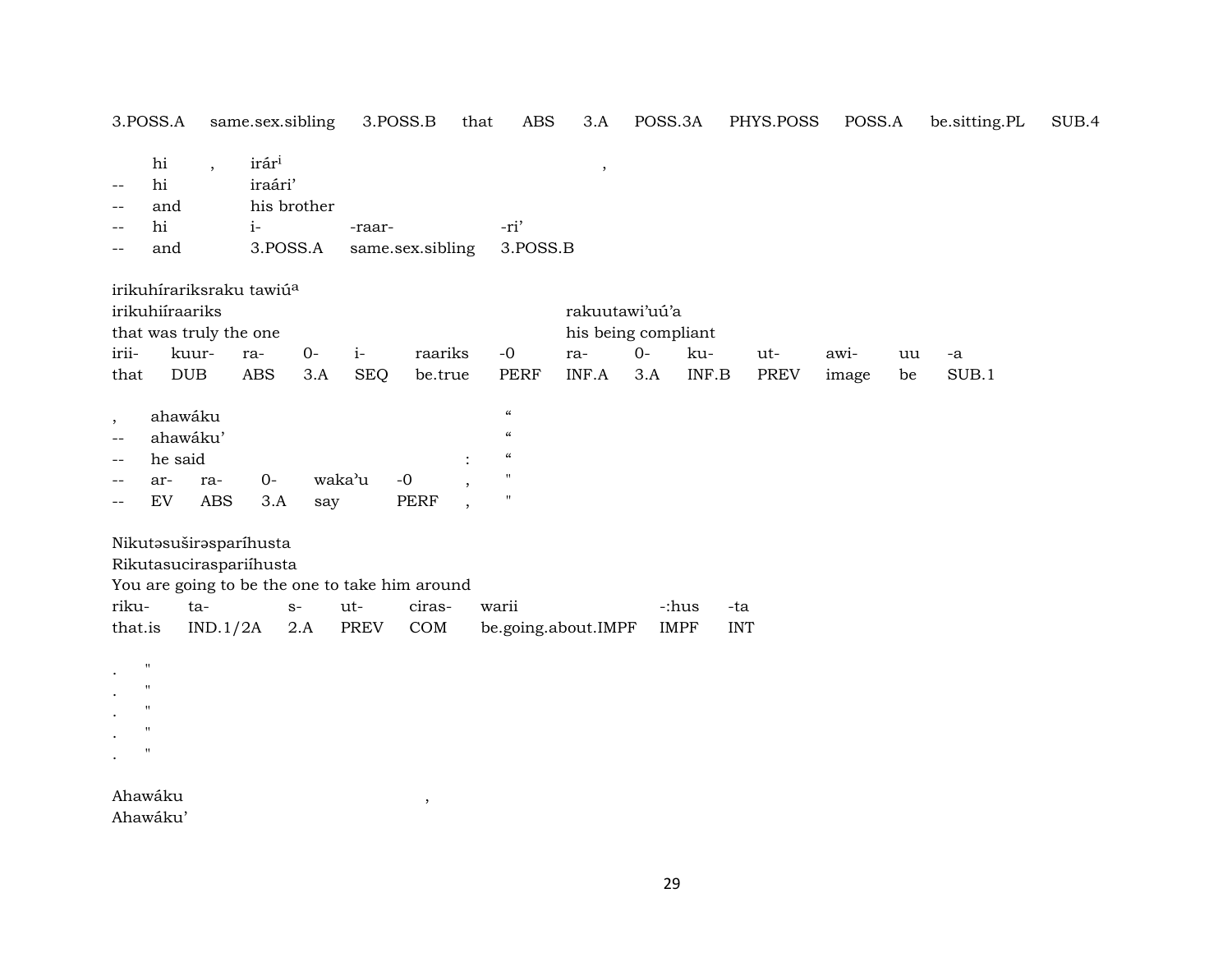| He said                                                                      |               |                     |            |            |                                                        |       |                    |  |
|------------------------------------------------------------------------------|---------------|---------------------|------------|------------|--------------------------------------------------------|-------|--------------------|--|
| ra-<br>ar-                                                                   | $0-$          | waka'u              | $-0$       |            |                                                        |       |                    |  |
| EV<br>ABS                                                                    | 3.A           | say                 | PERF       |            |                                                        |       |                    |  |
| irár <sup>i</sup><br>iraári'                                                 |               |                     |            | $\,$       | $\mathcal{C}\mathcal{C}$<br>$\boldsymbol{\mathcal{C}}$ |       |                    |  |
| his brother                                                                  |               |                     |            |            | $\mathcal{C}\mathcal{C}$                               |       |                    |  |
| $i-$                                                                         | -raar-        |                     | -ri'       |            | $\mathbf{H}$                                           |       |                    |  |
| 3.POSS.A                                                                     |               | same.sex.sibling    | 3.POSS.B   |            | $\pmb{\mathsf{H}}$                                     |       |                    |  |
|                                                                              |               |                     |            |            |                                                        |       |                    |  |
| Rutušíra <sup>u</sup><br>Ruutucíraa'u'                                       |               |                     |            |            |                                                        |       | $^{\prime}$<br>11  |  |
| That is fine                                                                 |               |                     |            |            |                                                        |       | $\pmb{\mathsf{H}}$ |  |
| ti-<br>ruu-                                                                  | $0-$          | ut-                 | $i-$       | raa.uu     |                                                        | $-0$  | П                  |  |
| that                                                                         | IND.3A<br>3.A | PREV                | <b>SEQ</b> |            | way.to.be.thus                                         | PERF  |                    |  |
| Akikutíwiška                                                                 |               |                     |            |            |                                                        |       |                    |  |
| Aki                                                                          |               | kutíwicka'          |            |            |                                                        |       |                    |  |
| And here                                                                     |               | it seemed he wanted |            |            |                                                        |       |                    |  |
| ki<br>$a-$                                                                   | ku-           | ti-                 | $O -$      | wicka      | $-0$                                                   |       |                    |  |
| there<br>and                                                                 | <b>INDF</b>   | IND.3A              | 3.A        | want       | <b>PERF</b>                                            |       |                    |  |
| sikararakutaíwara<br>sikararakuuta'iwara<br>that they (du) not go among them |               |                     |            |            |                                                        |       |                    |  |
| kara-<br>si-                                                                 | ra-           | $0-$                | ku-        | $i-$       | tawi                                                   | war   | -a                 |  |
| NEG<br>DU                                                                    | INF.A         | 3.A                 | INF.B      | <b>SEQ</b> | be.among                                               | go.DU | SUB.1              |  |
| irirakurárata<br>iriirákuraarata<br>wherever they went                       |               |                     |            |            |                                                        |       |                    |  |
| irii-                                                                        | $0-$<br>ra-   | ku-                 | raar-      |            | at<br>-a                                               |       |                    |  |
| where                                                                        | INF.A<br>3.A  | INF.B               | PL.INDV.A  |            | SUB.1<br>go                                            |       |                    |  |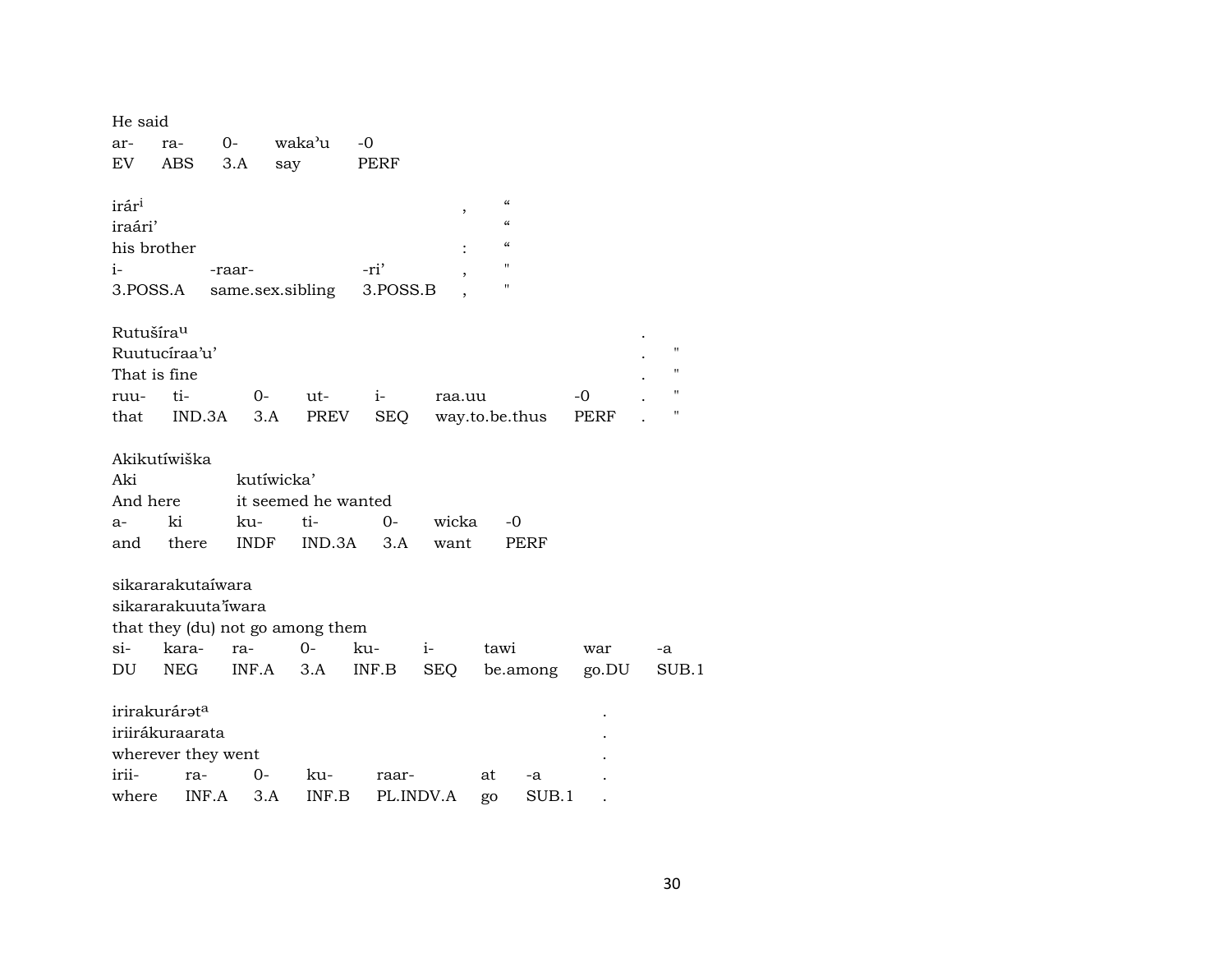|                |                          | Akiwitahwiškararusirakúwara   |                    |            |                             |             |             |               |                        |       |        |       |      |       |            |       |       |
|----------------|--------------------------|-------------------------------|--------------------|------------|-----------------------------|-------------|-------------|---------------|------------------------|-------|--------|-------|------|-------|------------|-------|-------|
| Aki            |                          | witaahwicka'                  |                    |            |                             |             |             |               | raaruusirakuúwara      |       |        |       |      |       |            |       |       |
| And here       |                          | he wanted                     |                    |            |                             |             |             |               | that they (du) just go |       |        |       |      |       |            |       |       |
| $a-$           | ki                       | wi-                           | ti-                | $O -$      | ar-                         | wicka       | $-0$        | raa-          |                        | ruu-  | $si$ - | ra-   | $0-$ | ku-   | $i-$       | war   | $-a$  |
| and            | there                    | QUOT                          | IND.3A             | 3.A        | EV                          | want        | <b>PERF</b> | just          |                        | then  | DU     | INF.A | 3.A  | INF.B | <b>SEQ</b> | go.DU | SUB.1 |
| A<br>$\cdot$   | $\overline{\phantom{a}}$ | aharíwisatn                   |                    |            |                             |             |             | $^\mathrm{,}$ |                        |       |        |       |      |       |            |       |       |
| A<br>$\bullet$ |                          | ahaaríwisat                   |                    |            |                             |             |             |               |                        |       |        |       |      |       |            |       |       |
| $\bullet$      | And                      |                               | the war party went |            |                             |             |             |               |                        |       |        |       |      |       |            |       |       |
| a<br>$\bullet$ |                          | ar-                           | ra-                | $0-$       | iriwis-                     | at          | $-0$        |               |                        |       |        |       |      |       |            |       |       |
|                | and                      | EV                            | <b>ABS</b>         | 3.A        | war.party                   | go          | PERF        | $\cdot$       |                        |       |        |       |      |       |            |       |       |
|                | hihirurikuahušírasatn    |                               |                    |            |                             |             |             |               |                        |       |        |       |      |       |            |       |       |
| hi             | hiru                     |                               | riku'ahuucírasat   |            |                             |             |             |               |                        |       |        |       |      |       |            |       |       |
| and            | then                     |                               |                    |            | he was the one who took him |             |             |               |                        |       |        |       |      |       |            |       |       |
| hi             | hiruu                    | riku-                         | ar-                | ra-        | $O -$                       | ut-         | ciras-      | at            | $-0$                   |       |        |       |      |       |            |       |       |
| and            | then                     | that.is                       | EV                 | <b>ABS</b> | 3.A                         | <b>PREV</b> | COM         | go            | <b>PERF</b>            |       |        |       |      |       |            |       |       |
|                |                          |                               |                    |            |                             |             |             |               |                        |       |        |       |      |       |            |       |       |
| $\bullet$      |                          |                               |                    |            |                             |             |             |               |                        |       |        |       |      |       |            |       |       |
| $\bullet$      |                          |                               |                    |            |                             |             |             |               |                        |       |        |       |      |       |            |       |       |
| $\bullet$      |                          |                               |                    |            |                             |             |             |               |                        |       |        |       |      |       |            |       |       |
| $\bullet$      |                          |                               |                    |            |                             |             |             |               |                        |       |        |       |      |       |            |       |       |
| $\bullet$      |                          |                               |                    |            |                             |             |             |               |                        |       |        |       |      |       |            |       |       |
|                | Awiwitarátkia            |                               |                    |            |                             |             |             |               |                        |       |        |       |      |       |            |       |       |
| A              |                          | wiwitaarátkii'a               |                    |            |                             |             |             |               |                        |       |        |       |      |       |            |       |       |
| And            |                          | now it would become night     |                    |            |                             |             |             |               |                        |       |        |       |      |       |            |       |       |
| a              | wii                      | wi-                           | ti-                | $0-$       | ar-                         | ratkii      | -aar        | $-0$          |                        |       |        |       |      |       |            |       |       |
| and            | now                      | QUOT                          | IND.3A             | 3.A        | EV                          | be.night    | <b>INCH</b> |               | <b>PERF</b>            |       |        |       |      |       |            |       |       |
|                | hiwitiruširáspiša        |                               |                    |            |                             |             |             |               |                        |       |        |       |      |       |            |       |       |
| hi             |                          | witiiruuciráspica'            |                    |            |                             |             |             |               |                        |       |        |       |      |       |            |       |       |
| and            |                          | he would arrive back with him |                    |            |                             |             |             |               |                        |       |        |       |      |       |            |       |       |
| hi             | wi-                      | ti-                           | $0-$               | a-         | ir-                         | ar-         | ut-         |               | ciras-                 | wic.a |        | $-0$  |      |       |            |       |       |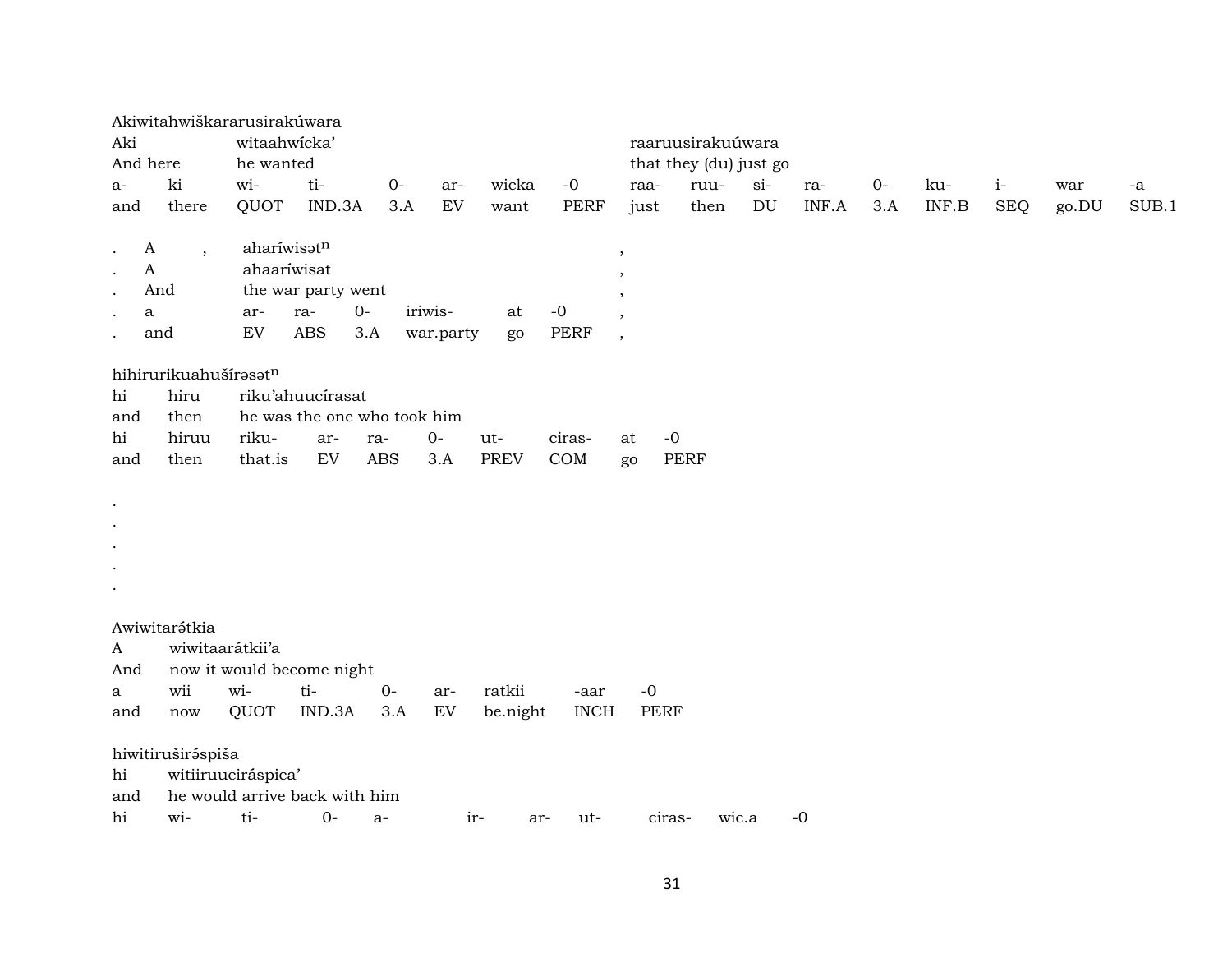| and                                              |              | QUOT                                                                 | IND.3A           |             | 3.A                | PREV.3A  |         | OBV                     | ${\rm EV}$  | <b>PREV</b>   | COM                      | arrive | <b>PERF</b> |
|--------------------------------------------------|--------------|----------------------------------------------------------------------|------------------|-------------|--------------------|----------|---------|-------------------------|-------------|---------------|--------------------------|--------|-------------|
|                                                  | A            |                                                                      | hiruahariwisatn  |             |                    |          |         |                         |             |               | $^\mathrm{^\mathrm{o}}$  |        |             |
|                                                  | $\mathsf{A}$ | hiru                                                                 |                  |             | ahaaríwisat        |          |         |                         |             |               |                          |        |             |
|                                                  | And          | then                                                                 |                  |             | the war party went |          |         |                         |             |               |                          |        |             |
|                                                  | a            | hiruu                                                                |                  | ar-         | ra-                | $0-$     | iriwis- |                         | at          | $-0$          |                          |        |             |
|                                                  | and          | then                                                                 |                  | EV          | <b>ABS</b>         | 3.A      |         | war.party               | go          | <b>PERF</b>   |                          |        |             |
|                                                  |              | hawasiwititkáksahu                                                   |                  |             |                    |          |         |                         |             |               |                          |        |             |
| Hawá                                             |              |                                                                      | siwititkáksaahu' |             |                    |          |         |                         |             |               |                          |        |             |
| Also                                             |              |                                                                      | they called him  |             |                    |          |         |                         |             |               |                          |        |             |
| haawa                                            |              | $si$ -                                                               | wi-              |             | ti-                | $0-$     | ir-     |                         | ut-         | kaksaa        | -:hus                    |        |             |
| also                                             |              | DU                                                                   | QUOT             |             | IND.3A             | 3.A      |         | PL.3A                   | <b>PREV</b> | call          | <b>IMPF</b>              |        |             |
| irírutakaku<br>irii-<br>that                     |              | iriíruutakaaku<br>the ones who were his in-laws<br>ra-<br><b>ABS</b> | $O -$<br>3.A     | ut-<br>PREV | ak-                | PL.AN.3P |         | kaa.kus<br>be.an.in-law |             | $-0$<br>SUB.4 | $\overline{\phantom{a}}$ |        |             |
|                                                  |              | hikaríhwiška                                                         |                  |             |                    |          |         |                         |             |               |                          |        |             |
| Hi                                               |              | karíhwicka'                                                          |                  |             |                    |          |         |                         |             |               |                          |        |             |
| And                                              |              | they did not want it                                                 |                  |             |                    |          |         |                         |             |               |                          |        |             |
| hi                                               |              | ka-                                                                  | ra-              | $0-$        | ir-                |          | wicka   | $-0$                    |             |               |                          |        |             |
| and                                              |              | <b>NEG</b>                                                           | <b>ABS</b>       | 3.A         |                    | PL.3A    | want    | <b>PERF</b>             |             |               |                          |        |             |
| nákuku<br>rákuuku<br>his staying<br>ra-<br>INF.A |              | $0-$<br>3.A                                                          | ku-<br>INF.B     | uk<br>be    | -u                 | SUB.D    |         |                         |             |               |                          |        |             |

Awiwitarátkaharawikiaš

wiwitaarátkahaarawikii'ac  $\mathbf{A}$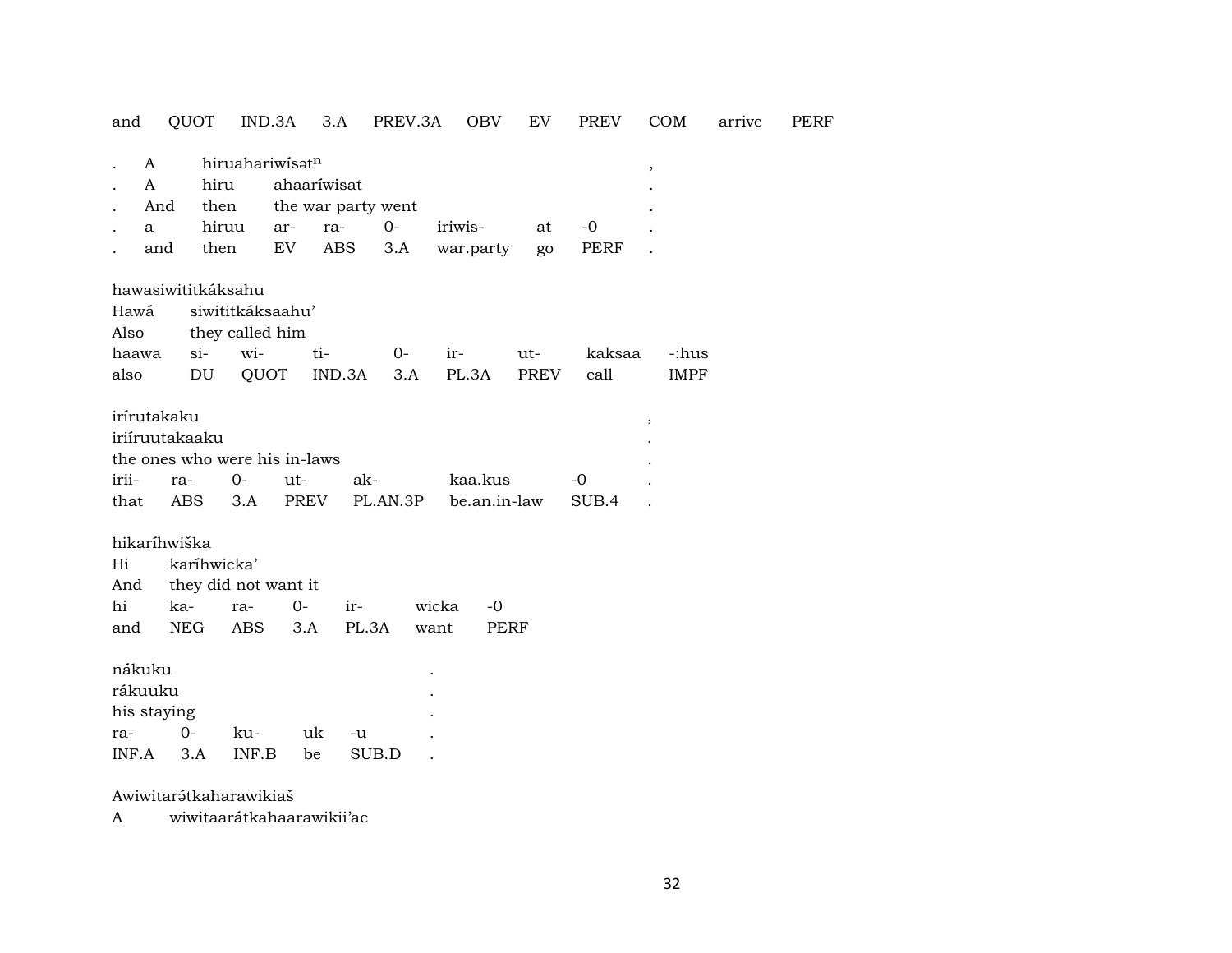| And                                                     |                                    |                        | now it would be late at night |              |                          |                 |                    |        |        |             |             |
|---------------------------------------------------------|------------------------------------|------------------------|-------------------------------|--------------|--------------------------|-----------------|--------------------|--------|--------|-------------|-------------|
| a                                                       | wii-                               | wi-                    | ti-                           | $0-$         | ar-                      | ratkahaar-      | awi-               |        | kii'ac |             | $-0$        |
| and                                                     | $\operatorname{now}$               | QUOT                   | IND.3A                        | 3.A          | EV                       | night           |                    | image  |        | be.long     | PERF        |
|                                                         |                                    |                        |                               |              |                          |                 |                    |        |        |             |             |
| hisiwitihwišpa                                          |                                    |                        |                               |              |                          |                 |                    |        |        |             |             |
| hi                                                      |                                    | siwitihwicpaa'         |                               |              |                          |                 |                    |        |        |             |             |
| and                                                     |                                    | they (du) would arrive |                               |              |                          |                 |                    |        |        |             |             |
| hi                                                      | $si$ -                             | wi-                    | ti-                           | $0-$         | a-                       | ir-             | ar-                | wic.a  |        | -wa         | $-0$        |
| and                                                     | DU                                 | QUOT                   | IND.3A                        | 3.A          | PREV.3A                  | <b>OBV</b>      | EV.                | arrive |        | <b>DIST</b> | <b>PERF</b> |
| Irarí<br>$i-$                                           | Iraári'<br>His brother<br>3.POSS.A | -raar-                 | same.sex.sibling              | -ri'         | 3.POSS.B                 | $\, ,$          |                    |        |        |             |             |
| kúhuut <sup>n</sup><br>kúhuu'ut<br>he was that way      |                                    |                        |                               |              | $\, ,$                   |                 |                    |        |        |             |             |
| kuur-                                                   | ra-                                | $0-$                   | $ut-$                         | $\mathbf{O}$ | $\overline{\phantom{0}}$ |                 |                    |        |        |             |             |
| <b>DUB</b>                                              | <b>ABS</b>                         | 3.A                    | <b>PREV</b>                   | be           | <b>EX</b>                |                 |                    |        |        |             |             |
| rutáhu<br>ruútahu<br>the way it is<br>ra-<br><b>ABS</b> | $0-$<br>3.A                        | ut-<br><b>PREV</b>     | $\overline{0}$<br>-a<br>be    | SUB.1        | -hus<br><b>IMPF.SUB</b>  |                 |                    |        |        |             |             |
| nihkúwakihu                                             |                                    |                        |                               |              |                          |                 | $\epsilon\epsilon$ |        |        |             |             |
| rihkúwakihu                                             |                                    |                        |                               |              |                          |                 | $\mathbf{H}$       |        |        |             |             |
| when they say                                           |                                    |                        |                               |              |                          |                 | $\mathbf{H}$       |        |        |             |             |
| ra-                                                     | $0-$                               | ir-                    | ku-                           | waki.a       |                          | -hus            | п                  |        |        |             |             |
| INF.A                                                   | 3.A                                | PL.3A                  | INF.B                         |              | say.PL.IMPF              | <b>IMPF.SUB</b> | н                  |        |        |             |             |
|                                                         |                                    |                        |                               |              |                          |                 |                    |        |        |             |             |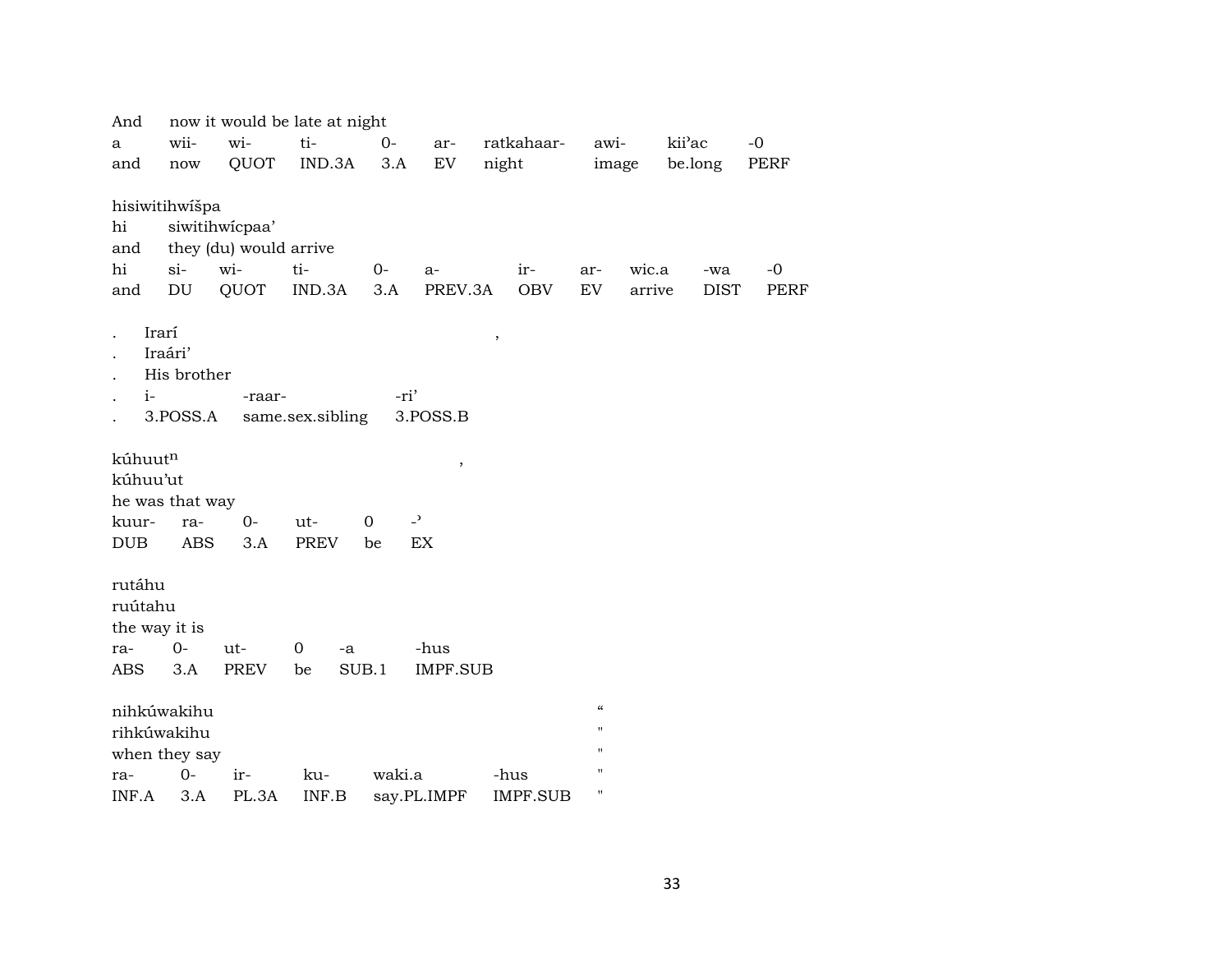| 11<br>Tuútawi'u'<br>н<br>He is compliant<br>н<br>$0-$<br>$-0$<br>ti-<br>ut-<br>awi-<br>uu<br>$\blacksquare$<br>PREV<br><b>PERF</b><br>IND.3A<br>3.A<br>be<br>image<br>Hiruirisikuhihaíwišatn<br>Hiru<br>iriisikuhiihaa'iiwicat<br>Then<br>wherever it was they arrived to find it |             |
|-----------------------------------------------------------------------------------------------------------------------------------------------------------------------------------------------------------------------------------------------------------------------------------|-------------|
|                                                                                                                                                                                                                                                                                   |             |
|                                                                                                                                                                                                                                                                                   |             |
|                                                                                                                                                                                                                                                                                   |             |
|                                                                                                                                                                                                                                                                                   |             |
|                                                                                                                                                                                                                                                                                   |             |
|                                                                                                                                                                                                                                                                                   |             |
|                                                                                                                                                                                                                                                                                   |             |
| hiruu<br>irii-<br>$si-$<br>$0-$<br>kuur-<br>ii.wic.at<br>ra-<br>ir-<br>ut-<br>raa-                                                                                                                                                                                                | $-0$        |
| where<br>$\mathop{\rm DU}\nolimits$<br>DUB<br><b>ABS</b><br>3.A<br>PL.3A<br>PREV<br>then<br>way<br>come.upon                                                                                                                                                                      | <b>PERF</b> |
| Hiahakusíhwiša                                                                                                                                                                                                                                                                    |             |
| ahaakusíhwica'<br>Hi                                                                                                                                                                                                                                                              |             |
| And<br>they came running back                                                                                                                                                                                                                                                     |             |
| hi<br>$O -$<br>kusiir-<br>wic.a<br>$-0$<br>ar-<br>ra-<br>$a-$                                                                                                                                                                                                                     |             |
| EV<br><b>ABS</b><br>and<br>3.A<br>PREV.3A<br>group.to.run<br>arrive<br><b>PERF</b>                                                                                                                                                                                                |             |
| $\mathcal{C}$<br>aahíhwaki<br>$\overline{\phantom{a}}$<br>$\, ,$                                                                                                                                                                                                                  |             |
| $\mathcal{C}$<br>ahíhwaki'<br>a                                                                                                                                                                                                                                                   |             |
| $\pmb{\zeta}\pmb{\zeta}$<br>they said<br>and                                                                                                                                                                                                                                      |             |
| $\pmb{\mathsf{H}}$<br>waki<br>0-<br>$-0$<br>ir-<br>ar-<br>ra-<br>a                                                                                                                                                                                                                |             |
| $\pmb{\mathsf{H}}$<br>EV<br><b>ABS</b><br>3.A<br>PL.3A<br><b>PERF</b><br>say.PL<br>and<br>$\overline{\phantom{a}}$                                                                                                                                                                |             |
| $\pmb{\mathsf{H}}$<br>Tihawiriítatn                                                                                                                                                                                                                                               |             |
| 11<br>Tihaawiirii'itat                                                                                                                                                                                                                                                            |             |
| "<br>There is a camp here                                                                                                                                                                                                                                                         |             |
| "<br>tii-<br>wii-<br>rii-<br>haa-<br>$0-$<br>itak<br>$-0$                                                                                                                                                                                                                         |             |
| 11<br>ASSR<br><b>PERF</b><br>3.A<br>here<br>here<br>be.a.camp<br>now                                                                                                                                                                                                              |             |
|                                                                                                                                                                                                                                                                                   |             |
| $\epsilon\epsilon$<br>Aahíhwaki                                                                                                                                                                                                                                                   |             |
| $\epsilon$<br>ahíhwaki'<br>A                                                                                                                                                                                                                                                      |             |
| $\boldsymbol{\zeta}\boldsymbol{\zeta}$<br>they said<br>And                                                                                                                                                                                                                        |             |
| $\blacksquare$<br>$-0$<br>$0-$<br>waki<br>ir-<br>ar-<br>ra-<br>a<br>$\cdot$                                                                                                                                                                                                       |             |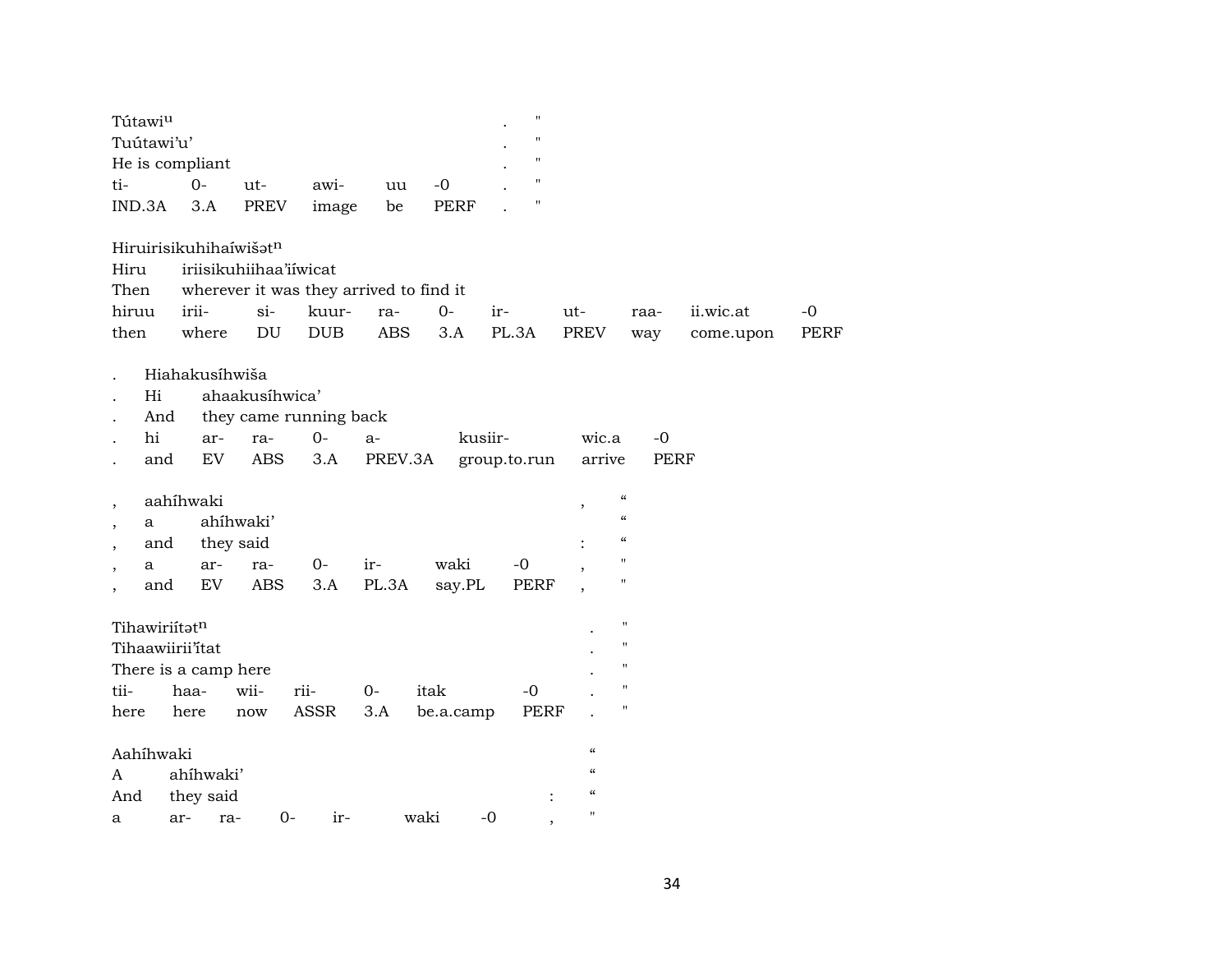#### 3.A PL.3A say.PL PERF,  $\mathcal{O}(\mathcal{O})$ and EV ABS

Irituhatahwišuta

| I rituuhaattaahwicuhta |                                 |                                                    |  |
|------------------------|---------------------------------|----------------------------------------------------|--|
|                        | And we are going to attack them |                                                    |  |
|                        |                                 | i rii- t- ut- rak- raar- wic.uh -ta                |  |
|                        |                                 | and ASSR 1.A PREV 1/2.PL 3PL.INAN.P arrive.INT INT |  |

|                   | Šahikstáhkušu           |       |        | Kikáruskət <sup>n</sup> |      |
|-------------------|-------------------------|-------|--------|-------------------------|------|
|                   | Cahikstaáhkucu'         |       |        | Kiikáruskat             |      |
| ,,                | A large group of people |       |        | Early in the morning    |      |
| $^{\prime\prime}$ | icaahiks                | raar- | -kucuu | kiikaru'us              | -kat |
| "                 | person                  | PL.   | AUG.   | early.in.the.morning    | LOC  |

híkiši

hi kici but and

hi kici

and but

hirurikusírihkúsirəsárik<sup>i</sup>

rikusírihkuucirasáriki hiru

| then their standing there with that one |  |  |  |  |  |                     |  |                                                                  |  |  |  |  |  |
|-----------------------------------------|--|--|--|--|--|---------------------|--|------------------------------------------------------------------|--|--|--|--|--|
| hiruu riku- si- ra- 0- ir-              |  |  |  |  |  | ku- ut- ciras- arik |  |                                                                  |  |  |  |  |  |
|                                         |  |  |  |  |  |                     |  | then that is DU INF.A 3.A PL.3A INF.B PREV COM be standing SUB.2 |  |  |  |  |  |

| pírask <sup>i</sup> |      | nihkit <sup>a</sup> |
|---------------------|------|---------------------|
| piíraski            |      | ríhkita             |
| the boy             |      | leaders             |
| piiras-             | -kis | rihkita             |
| boy                 | DIM  | leader              |

iríahuk<sup>i</sup> irií'ahuuki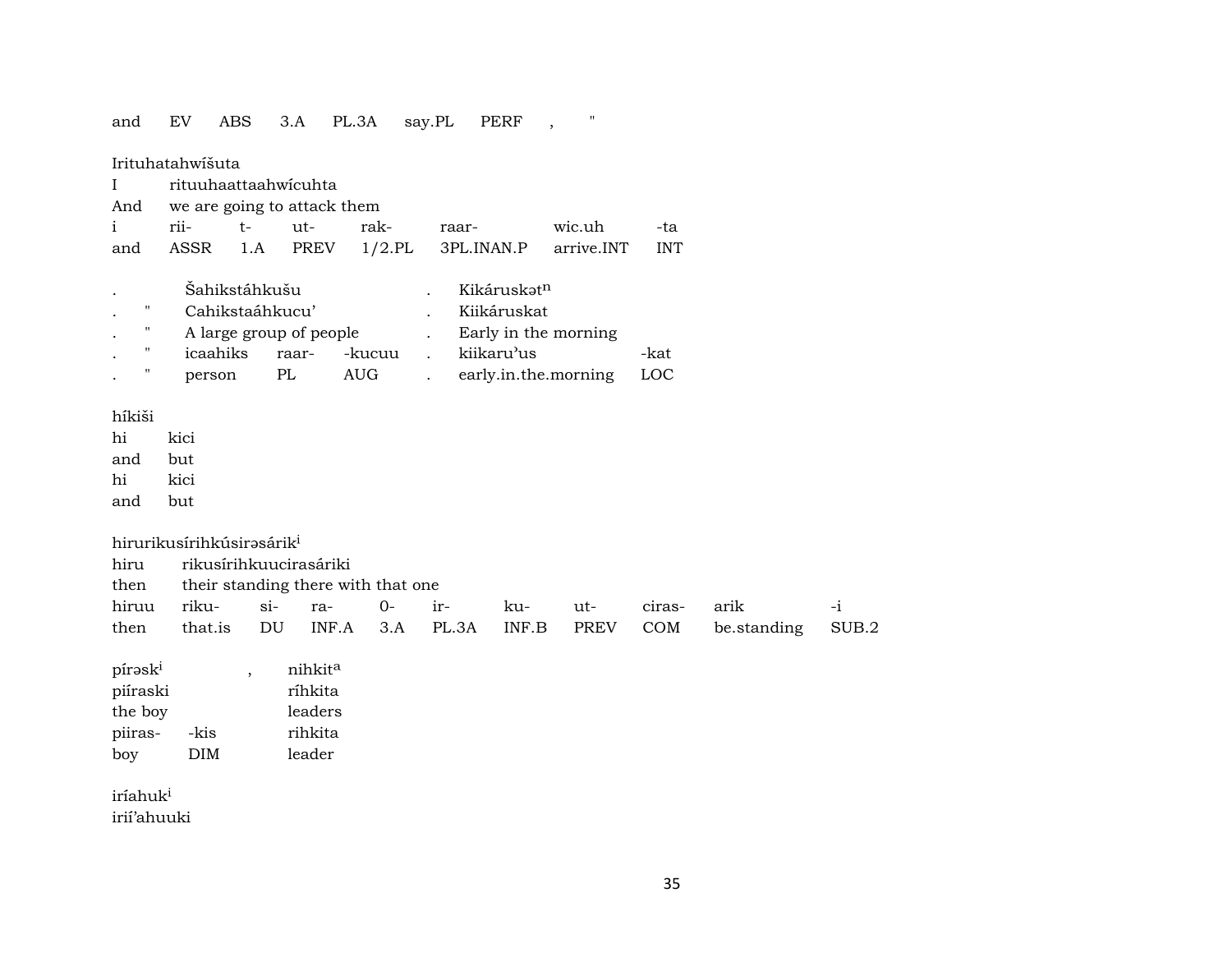|                                                                                     |                                     | their being the ones                           |                     |                          |                                                   |               |           |            |       |              |            |                                 |      |             |      |
|-------------------------------------------------------------------------------------|-------------------------------------|------------------------------------------------|---------------------|--------------------------|---------------------------------------------------|---------------|-----------|------------|-------|--------------|------------|---------------------------------|------|-------------|------|
| irii-<br>that                                                                       | ar-<br>${\rm EV}$                   | ra-<br><b>ABS</b>                              | $O -$<br>3.A        | $\overline{0}$<br>be     | -uk<br><b>DIST</b>                                | $-i$<br>SUB.2 |           |            |       |              |            |                                 |      |             |      |
| rahuraríksis <sup>u</sup><br>raahuraaríksisu'<br>the main party<br>raa.huur-<br>way |                                     | raariks<br>be.true                             | -his<br><b>PERF</b> |                          | $-u$ <sup><math>\prime</math></sup><br><b>NOM</b> |               |           |            |       |              |            |                                 |      |             |      |
|                                                                                     |                                     | iríahuhahkú sakuhišiahuhahukakáus              |                     |                          |                                                   |               |           |            |       |              |            |                                 |      |             |      |
|                                                                                     |                                     | irií'ahuuhaahkúsaahku                          |                     |                          |                                                   |               |           |            |       | hici         |            | ahuuhaahuhkaká'us               |      |             |      |
| irii-                                                                               | ar-                                 | where they were grouped ready to attack<br>ra- | $O -$               | ut-                      |                                                   | raar-         | kus.haar- | kus        | $-0$  | but<br>hi.ci | ar-        | they divided into groups<br>ra- | $0-$ | ut-         | raa- |
|                                                                                     |                                     | uhur.kaka'us -0                                |                     |                          |                                                   |               |           |            |       |              |            |                                 |      |             |      |
| where                                                                               | EV                                  | <b>ABS</b>                                     | 3.A                 |                          | <b>PREV</b>                                       | PL.INDV.A     | seat      | be.sitting | SUB.4 | and          | ${\rm EV}$ | ABS                             | 3.A  | <b>PREV</b> | way  |
|                                                                                     |                                     | divide.into.groups                             |                     |                          | <b>PERF</b>                                       |               |           |            |       |              |            |                                 |      |             |      |
|                                                                                     |                                     |                                                |                     |                          |                                                   |               |           |            |       |              |            |                                 |      |             |      |
|                                                                                     |                                     |                                                |                     |                          |                                                   |               |           |            |       |              |            |                                 |      |             |      |
|                                                                                     |                                     |                                                |                     |                          |                                                   |               |           |            |       |              |            |                                 |      |             |      |
|                                                                                     |                                     |                                                |                     |                          |                                                   |               |           |            |       |              |            |                                 |      |             |      |
|                                                                                     |                                     |                                                |                     |                          |                                                   |               |           |            |       |              |            |                                 |      |             |      |
|                                                                                     |                                     |                                                |                     |                          |                                                   |               |           |            |       |              |            |                                 |      |             |      |
| Kikáruskatn                                                                         |                                     |                                                |                     |                          |                                                   |               |           |            |       |              |            |                                 |      |             |      |
| Kiikáruskat                                                                         |                                     |                                                |                     | $\cdot$<br>$\cdot$       |                                                   |               |           |            |       |              |            |                                 |      |             |      |
|                                                                                     |                                     | Early in the morning                           |                     | $\cdot$                  |                                                   |               |           |            |       |              |            |                                 |      |             |      |
| kiikaru'us                                                                          |                                     |                                                | -kat                |                          |                                                   |               |           |            |       |              |            |                                 |      |             |      |
|                                                                                     |                                     | early.in.the.morning                           | LOC                 | $\overline{\phantom{a}}$ |                                                   |               |           |            |       |              |            |                                 |      |             |      |
| nihuksuwitáhis <sup>a</sup>                                                         |                                     |                                                |                     |                          |                                                   |               |           |            |       |              |            |                                 |      |             |      |
| ríhuksu'                                                                            |                                     |                                                | witáhiisa'          |                          |                                                   |               |           |            |       |              |            |                                 |      |             |      |
| just                                                                                |                                     |                                                | now dawn came       |                          |                                                   |               |           |            |       |              |            |                                 |      |             |      |
| rihuks                                                                              | $-u$ <sup><math>\prime</math></sup> | wi-                                            |                     | ti-                      | $0-$                                              | $a-$          | hiis-     | a          | $-0$  |              |            |                                 |      |             |      |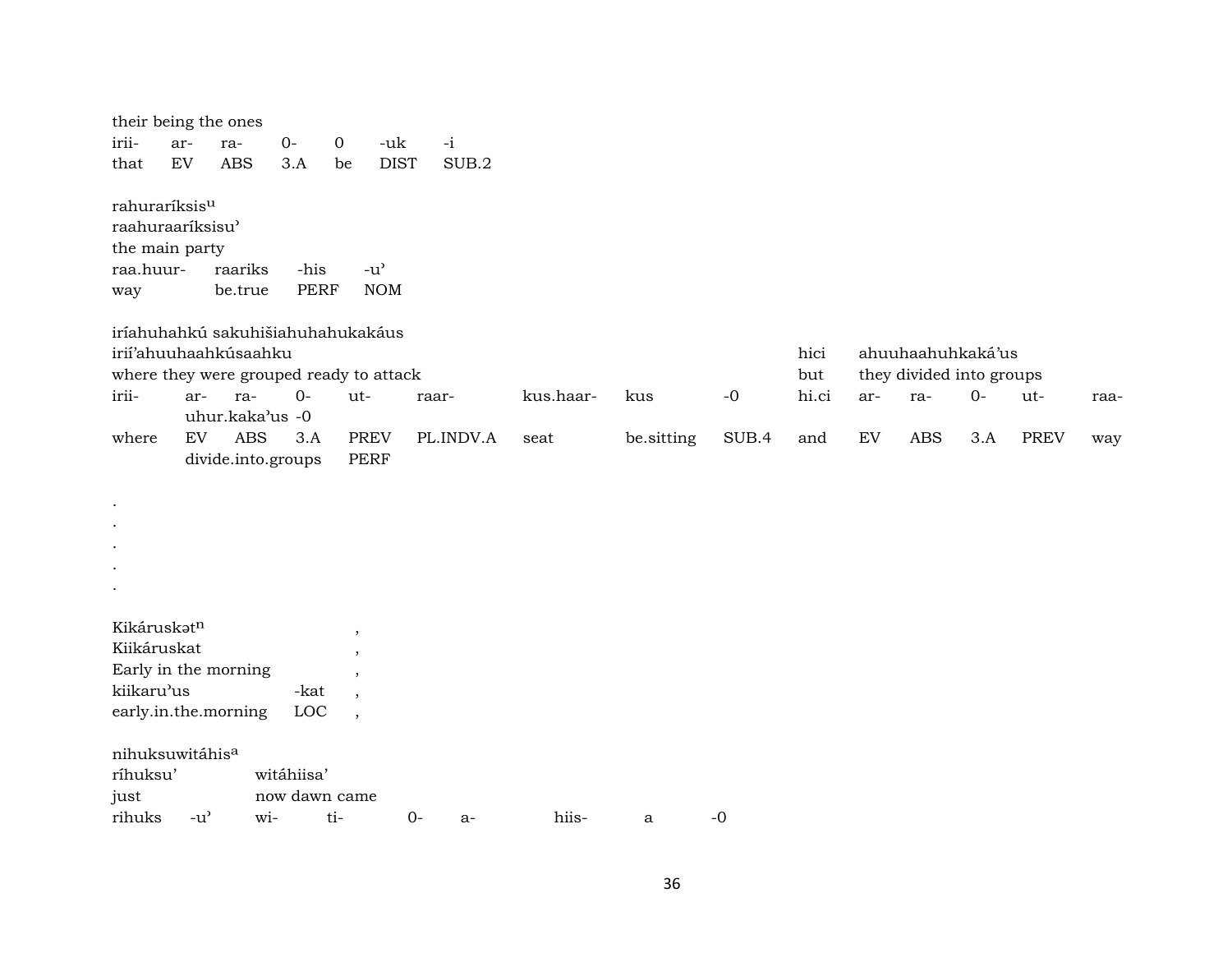| alone                                   |                        | <b>NOM</b> |                    | QUOT                                                  |             | IND.3A       | 3.A | PREV.3A            |     | morning                  |                     | come                | PERF |                     |
|-----------------------------------------|------------------------|------------|--------------------|-------------------------------------------------------|-------------|--------------|-----|--------------------|-----|--------------------------|---------------------|---------------------|------|---------------------|
| $\cdot$<br>$\overline{\phantom{a}}$     | hi<br>and<br>hi<br>and | ar-<br>EV  | hiahuháhwišatn     | ahuuhaáhwicat<br>they arrived to attack<br>ra-<br>ABS | $0-$<br>3.A | ut-<br>PREV  |     | raar-<br>PL.INDV.A |     | wic.at<br>arrive         | $-0$<br><b>PERF</b> |                     |      |                     |
| A<br>And                                |                        |            | Asiahirakawawútitn | si'ahiirakawaawuútit<br>they killed various people    |             |              |     |                    |     |                          |                     |                     |      |                     |
| a                                       | $si-$                  | DU         | ar-<br>EV          | ra-<br>ABS                                            | $0-$<br>3.A | ir-<br>PL.3A |     | ak-<br>PL.AN.3P    |     | ka.wa.ut.ik<br>kill.DIST |                     | -waa<br><b>DIST</b> | $-0$ | PERF                |
| $\, ,$<br>$\overline{\phantom{a}}$<br>, |                        |            |                    |                                                       |             |              |     |                    |     |                          |                     |                     |      |                     |
| hiru<br>then                            | híruahirata            |            | ahiiráttaa'        | they were chased back                                 |             |              |     |                    |     |                          |                     |                     |      |                     |
| hiruu<br>then                           |                        | ar-<br>EV  | ra-<br><b>ABS</b>  | $0-$                                                  | $a-$<br>3.A | PREV.3A      |     | ir-<br>3.INDF      | ak- | PL.AN.3P                 | ra-<br>PORT         | a                   | come | $-0$<br><b>PERF</b> |
| ,<br>,                                  |                        |            |                    |                                                       |             |              |     |                    |     |                          |                     |                     |      |                     |

## áahirətahawa

ahiiráttaa'  $\mathbf{a}$ 

haáwa'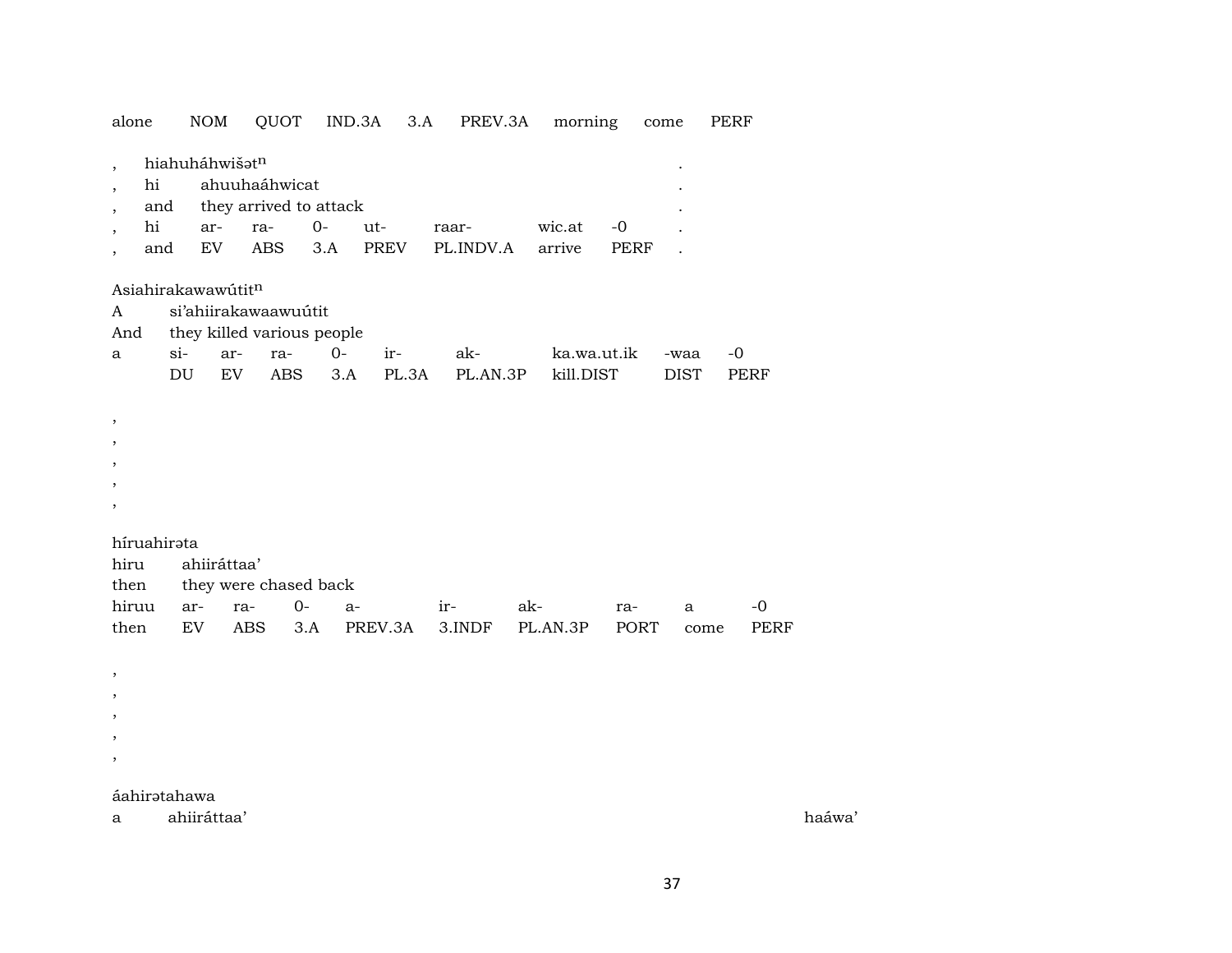| and                      |               | they were chased back    |       |                    |        |            |      |          |      |      | also  |
|--------------------------|---------------|--------------------------|-------|--------------------|--------|------------|------|----------|------|------|-------|
| a                        | ar-           | ra-                      | $0-$  | $a-$               | ir-    | ak-        |      | ra-      | a    | $-0$ | haawa |
| and                      | EV            | ABS                      | 3.A   | PREV.3A            | 3.INDF | PL.AN.3P   |      | PORT     | come | PERF | also  |
|                          |               |                          |       |                    |        |            |      |          |      |      |       |
| nakuhahkúsahku           |               |                          |       |                    |        |            |      |          |      |      |       |
|                          |               | rakuhaahkúsaahku         |       |                    |        |            |      |          |      |      |       |
|                          |               | where the campground was |       |                    |        |            |      |          |      |      |       |
| ra-                      | $0-$          | ku-                      |       | haar-<br>kus.haar- |        | kus        | $-0$ |          |      |      |       |
| INF.A                    | 3.A           | INF.B                    | place | seat               |        | be sitting |      | SUB.4    |      |      |       |
|                          |               |                          |       |                    |        |            |      |          |      |      |       |
| hítiratiwiš <sup>a</sup> |               |                          |       |                    |        |            |      |          |      |      |       |
| hi                       | tiirattíwica' |                          |       |                    |        |            |      |          |      |      |       |
| and                      |               | they drove them there    |       |                    |        |            |      |          |      |      |       |
| hi                       | ti-           | $0-$                     | $a-$  | ir-                |        | ak-        | ri-  | wic.a    | $-0$ |      |       |
| and                      | IND.3A        | 3.A                      |       | PREV.3A            | PL.3A  | PL.AN.3P   | PORT | arrive   |      | PERF |       |
|                          |               |                          |       |                    |        |            |      |          |      |      |       |
|                          |               |                          |       |                    |        |            |      |          |      |      |       |
|                          |               |                          |       |                    |        |            |      |          |      |      |       |
|                          |               |                          |       |                    |        |            |      |          |      |      |       |
|                          |               |                          |       |                    |        |            |      |          |      |      |       |
|                          |               |                          |       |                    |        |            |      |          |      |      |       |
|                          |               |                          |       |                    |        |            |      |          |      |      |       |
| Aahirapákus <sup>a</sup> |               |                          |       |                    |        |            |      |          |      |      |       |
| A                        |               | ahiirapákusa'            |       |                    |        |            |      |          |      |      |       |
| And                      |               | they came fighting       |       |                    |        |            |      |          |      |      |       |
| a                        | ar-           | ra-                      | $0-$  | a-                 | ir-    | apak       | -hus |          | a    | $-0$ |       |
| and                      | EV            | <b>ABS</b>               | 3.A   | PREV.3A            | PL.3A  | fight      |      | IMPF.SUB | come | PERF |       |
|                          |               |                          |       |                    |        |            |      |          |      |      |       |
| $\, ,$                   |               |                          |       |                    |        |            |      |          |      |      |       |
| ,                        |               |                          |       |                    |        |            |      |          |      |      |       |

, , ,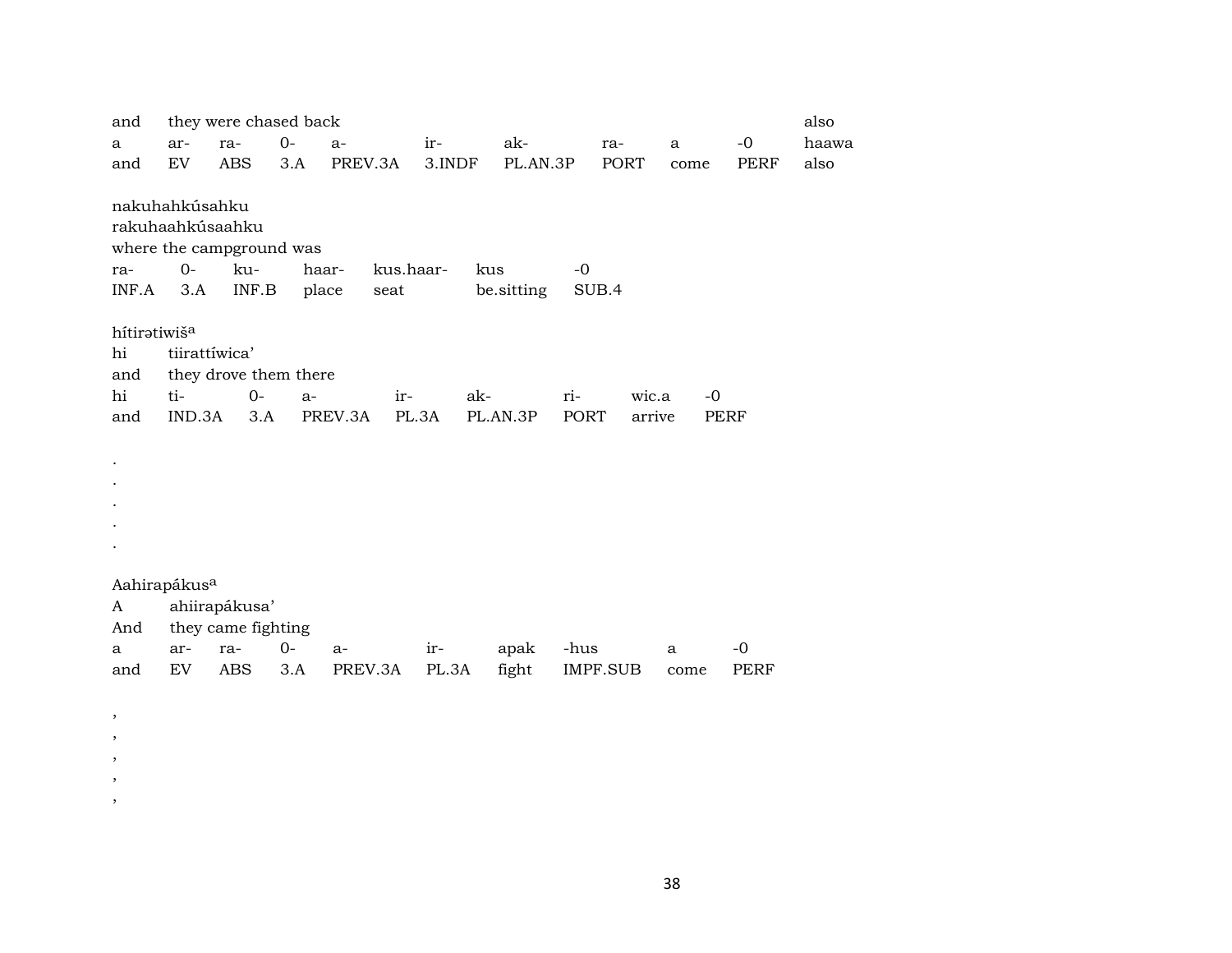|     | aahirapákus <sup>a</sup> |                                      |               |                    |      |      |       |          |                     |      |  |  |  |
|-----|--------------------------|--------------------------------------|---------------|--------------------|------|------|-------|----------|---------------------|------|--|--|--|
| a   |                          |                                      | ahiirapákusa' |                    |      |      |       |          |                     |      |  |  |  |
| and |                          |                                      |               | they came fighting |      |      |       |          |                     |      |  |  |  |
| a   |                          | ar-                                  | ra-           | 0-                 | $a-$ | apak | -hus  | a        | -0                  |      |  |  |  |
| and |                          | PREV.3A<br>ABS<br>3.A<br>PL.3A<br>EV |               |                    |      |      | fight | IMPF.SUB | come                | PERF |  |  |  |
|     |                          |                                      |               |                    |      |      |       |          |                     |      |  |  |  |
|     |                          | Kišíirarik <sup>i</sup>              |               |                    |      |      |       |          | pírask <sup>i</sup> |      |  |  |  |
|     | Kici                     |                                      | iraáriki      |                    |      |      |       |          | piíraski            |      |  |  |  |
|     | But                      |                                      | that one      |                    |      |      | boy   |          |                     |      |  |  |  |
|     | kici                     | ii-<br>arik<br>$0-$<br>ra-<br>$-1$   |               |                    |      |      |       |          | piiras-             | -kis |  |  |  |
|     | but                      | ABS<br>3.A<br>that<br>be standing    |               |                    |      |      |       | SUB.2    | boy                 | DIM  |  |  |  |
|     |                          |                                      |               |                    |      |      |       |          |                     |      |  |  |  |

|                                                       | hiwiwitikuharukstihəš             |              |                             |     |       |         |                                          |    |      |       |        |      |  |
|-------------------------------------------------------|-----------------------------------|--------------|-----------------------------|-----|-------|---------|------------------------------------------|----|------|-------|--------|------|--|
| hi                                                    |                                   |              | wiwitikuuharukstiihac       |     |       |         |                                          |    |      |       |        |      |  |
| and                                                   |                                   |              |                             |     |       |         | he had already finished painting himself |    |      |       |        |      |  |
| hi                                                    |                                   | wii-         | witi-                       |     | kuur- |         | ra-                                      | 0- | ar-  | uks-  | riihac | -0   |  |
| REFL<br><b>DUB</b><br>ABS<br>EV.<br>3.A<br>and<br>now |                                   |              |                             |     |       |         |                                          |    |      | AOR   | finish | PERF |  |
|                                                       |                                   |              |                             |     |       |         |                                          |    |      |       |        |      |  |
|                                                       | Tiratirátarah <sup>a</sup>        |              |                             |     |       |         |                                          |    |      |       |        |      |  |
| Tiratiraáttaraaha                                     |                                   |              |                             |     |       |         |                                          |    |      |       |        |      |  |
|                                                       |                                   |              | These bow and arrows he had |     |       |         |                                          |    |      |       |        |      |  |
|                                                       | tii-                              |              | ra-                         | 0-  |       | tiraak- | raar-                                    |    | raah | -a    |        |      |  |
|                                                       | this                              |              | ABS                         | 3.A | bow   |         | PL                                       |    | have | SUB.1 |        |      |  |
|                                                       |                                   |              |                             |     |       |         |                                          |    |      |       |        |      |  |
|                                                       | niksiškakitáhis <sup>u</sup><br>, |              |                             |     |       |         |                                          |    |      |       |        |      |  |
|                                                       | riksickakitáhiisu'                |              |                             |     |       |         |                                          |    |      |       |        |      |  |
|                                                       |                                   | blunt arrows |                             |     |       |         |                                          |    |      |       |        |      |  |
| icka<br>kita.hiis<br>riiks-<br>-u'                    |                                   |              |                             |     |       |         |                                          |    |      |       |        |      |  |

 $\overline{\phantom{a}}$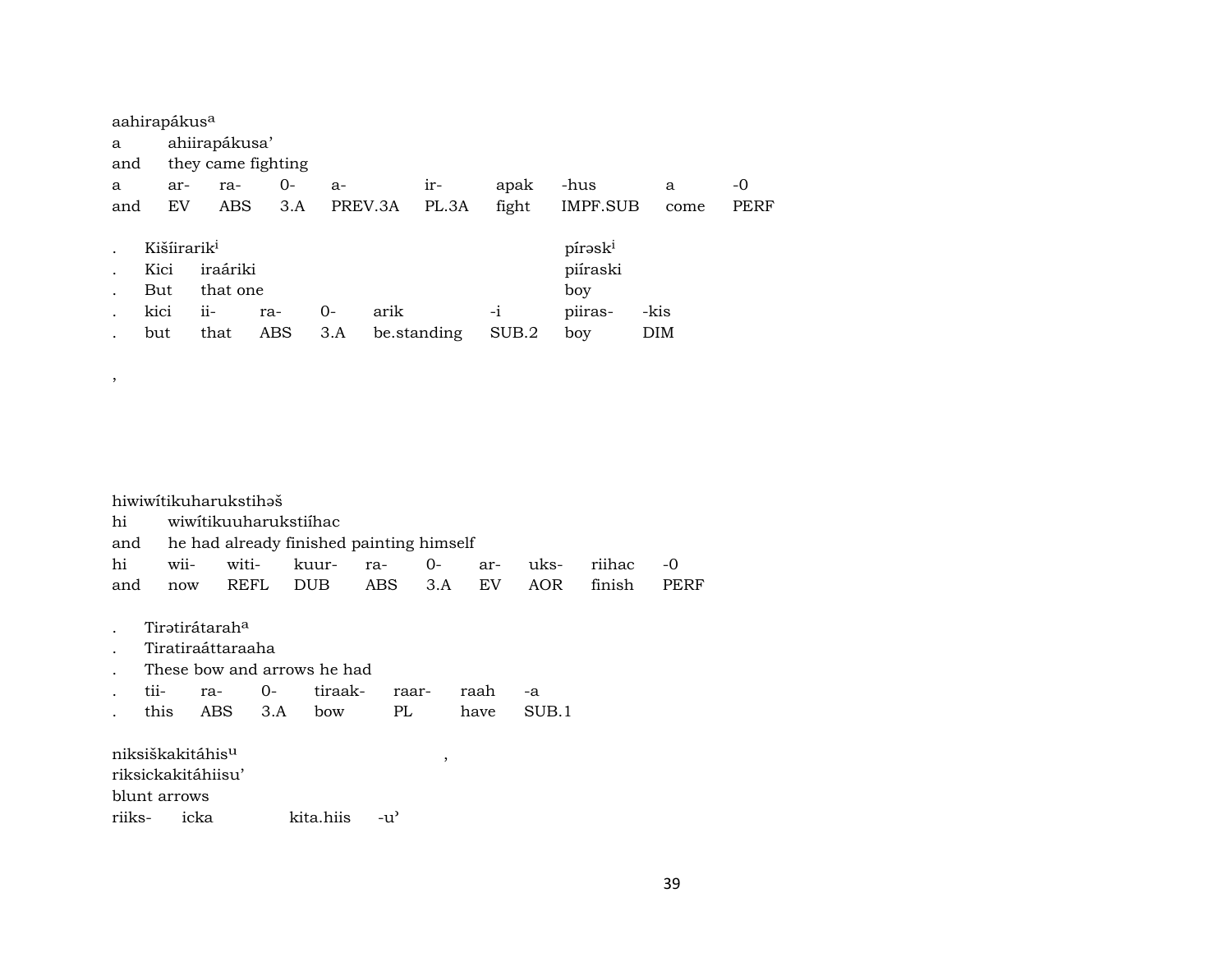arrow be.pointed be.dull NOM tatáwišakµ taatawiícaku a target shooter taat.awi- cak -hus target shoot IMPF.SUB kárariit , kárarii'it they were indeed kara- rii- 0- 0 -ik -0 NEG ASSR 3.A be DIST PERF karakawiháhkawa , karakawihaáhkawa . their not having sharp points . ka- ra- 0- kawi.haar- ka -waa -0 . NEG ABS 3.A base.of.a.projectile be.on DIST PERF . hiruahuší<sup>a</sup> Hiru ahúci'a Then he did it hiruu ar- ra- 0- ut- i- aar -0 , then EV ABS 3.A PREV SEQ do PERF , áahatarušµ , a ahataruúcu . and he built a fire a ar- ra- 0- ta.ra.uc.wuh -0 . and EV ABS 3.A make.a.fire PERF .

naruwitiškarašarariru

Raaruuwitickaracaráriiru'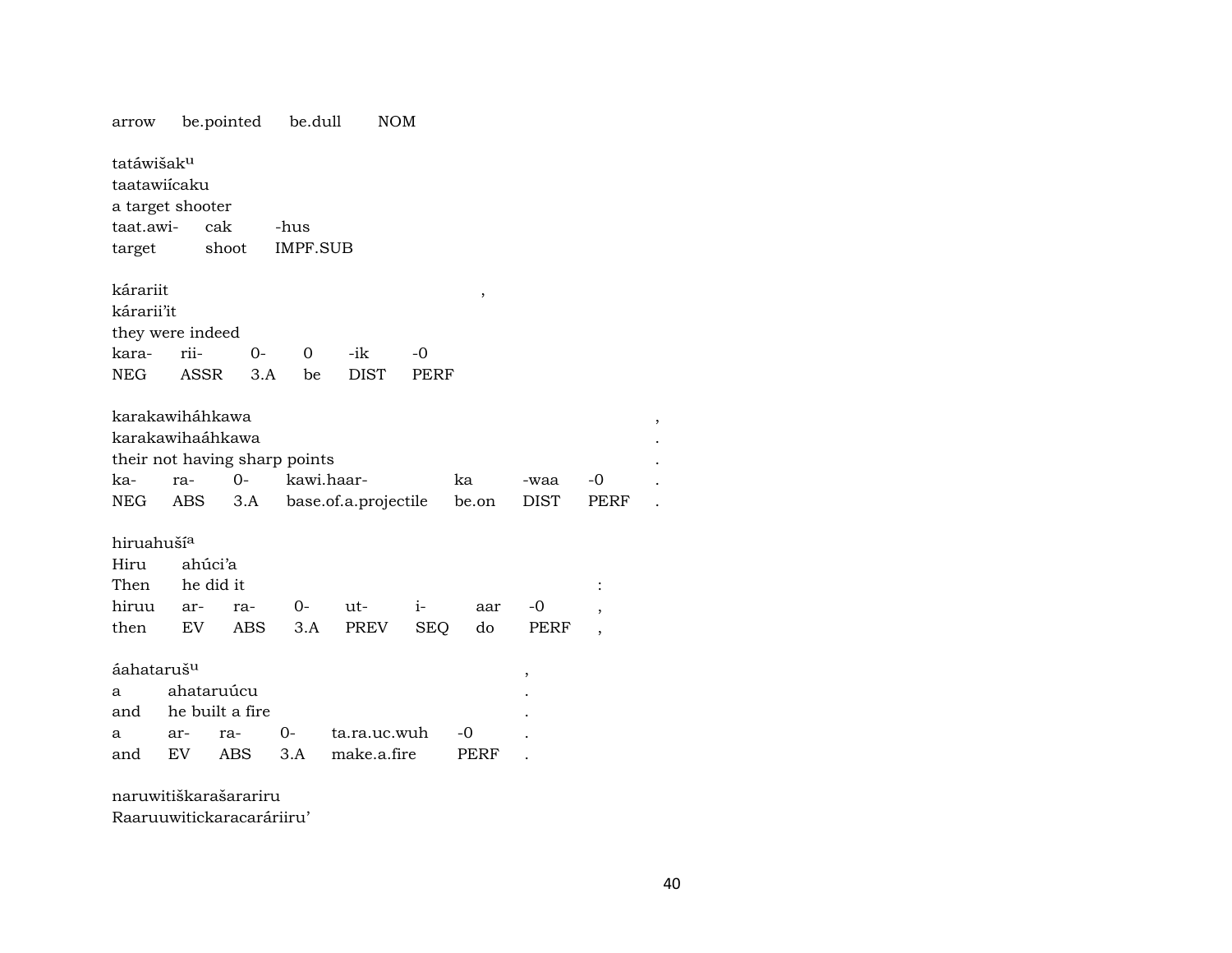|             |                          |                                     | Then he just burned the tips |                                  |             |             |             |                                         |                            |             |           |      |
|-------------|--------------------------|-------------------------------------|------------------------------|----------------------------------|-------------|-------------|-------------|-----------------------------------------|----------------------------|-------------|-----------|------|
| raa-        | ruu-                     | wi-                                 |                              | ti-                              | $O -$       | icka-       | raar-       | tararit                                 | -ra'uk                     | $-0$        |           |      |
| just        | then                     |                                     | QUOT                         | IND.3A                           | 3.A         | end         | PL          | be.burned                               | CAUS                       | <b>PERF</b> |           |      |
|             |                          |                                     |                              |                                  |             |             |             |                                         |                            |             |           |      |
|             | Hiruahuší <sup>a</sup>   |                                     |                              |                                  |             |             |             |                                         |                            |             |           |      |
|             | Hiru                     | ahúci'a                             |                              |                                  |             |             |             |                                         |                            |             |           |      |
|             | Then                     | he did it                           |                              |                                  |             |             |             | $\ddot{\cdot}$                          |                            |             |           |      |
|             | hiruu                    | ar-                                 | ra-                          | $0-$                             | ut-         | $i-$        | aar         | $-0$<br>$\overline{\phantom{a}}$        |                            |             |           |      |
|             | then                     | ${\rm EV}$                          | <b>ABS</b>                   | 3.A                              | <b>PREV</b> | <b>SEQ</b>  | do          | <b>PERF</b><br>$\overline{\phantom{a}}$ |                            |             |           |      |
|             | awitiahuhkiritakatáriwis |                                     |                              |                                  |             |             |             |                                         |                            |             |           |      |
| a           |                          |                                     |                              | witi'ahuhkirittaahkatáriwis      |             |             |             |                                         |                            |             |           |      |
| and         |                          |                                     |                              | he made marks across his eyes    |             |             |             |                                         |                            |             |           |      |
| a           | witi-                    | ar-                                 | ra-                          | $0-$                             | uur-        | kirik-      |             | kata-<br>raar-                          |                            |             | iriwis    | $-0$ |
| and         | <b>REFL</b>              | ${\rm EV}$                          | <b>ABS</b>                   | 3.A                              | PREV        | eye         | $\rm PL$    |                                         | against.a.vertical.surface |             | be.across | PERF |
|             |                          |                                     |                              |                                  |             |             |             |                                         |                            |             |           |      |
| nišáuktu    |                          |                                     |                              |                                  |             |             |             |                                         |                            |             |           |      |
| riicá'uktu' |                          |                                     |                              |                                  |             |             |             |                                         |                            |             |           |      |
| (with) soot |                          |                                     |                              |                                  |             |             |             |                                         |                            |             |           |      |
| ra.ica'ukt- |                          | $-u^{\prime}$                       |                              |                                  |             |             |             |                                         |                            |             |           |      |
| soot        |                          | <b>NOM</b>                          |                              |                                  |             |             |             |                                         |                            |             |           |      |
|             | Kiwaritúwit <sup>i</sup> |                                     |                              |                                  |             |             |             |                                         |                            |             |           |      |
| Kíwariitu'  |                          |                                     | witi'                        |                                  |             |             |             |                                         |                            |             |           |      |
| Naked       |                          |                                     | he was                       |                                  |             |             |             |                                         |                            |             |           |      |
| kiiwariit   |                          | $-u$ <sup><math>\prime</math></sup> | wi-                          | ti-                              | $0-$        | $\mathbf 0$ | $-0$        |                                         |                            |             |           |      |
| naked       |                          | <b>NOM</b>                          | QUOT                         | IND.3A                           |             | 3.A<br>be   | <b>PERF</b> |                                         |                            |             |           |      |
|             |                          |                                     |                              |                                  |             |             |             |                                         |                            |             |           |      |
|             | ahúhtaruwawis            |                                     |                              |                                  |             |             |             |                                         |                            |             |           |      |
|             | Ahuhtaruúwaawis          |                                     |                              |                                  |             |             |             |                                         |                            |             |           |      |
|             |                          |                                     |                              | He was marked with black streaks |             |             |             |                                         |                            |             |           |      |
| ar-         | ra-                      | $0-$                                | uur-                         |                                  | tariwis     | -waa        | $-0$        |                                         |                            |             |           |      |
| EV          | <b>ABS</b>               | 3.A                                 | <b>PREV</b>                  |                                  | be.marked   | <b>DIST</b> | <b>PERF</b> |                                         |                            |             |           |      |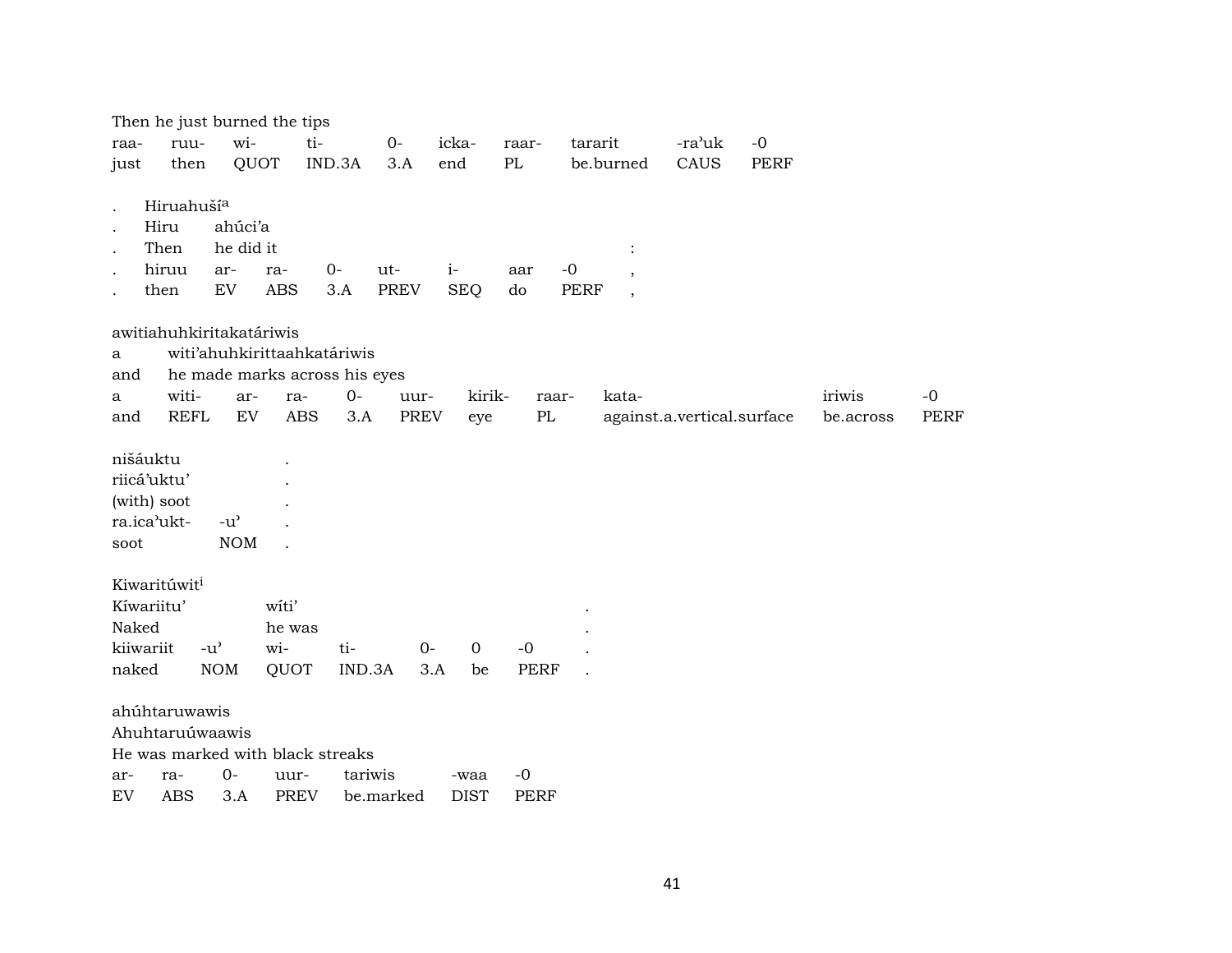| nišáuktu<br>riicá'uktu'<br>(of) soot<br>ra.ica'ukt-<br>soot<br>hiwiahiraktáwiš <sup>a</sup> |                                                  | $-u^{\prime}$<br><b>NOM</b>                            | $\overline{\phantom{a}}$<br>$\cdot$                                         |             |                  |           |              |               |                 |                                  |                 |                     |
|---------------------------------------------------------------------------------------------|--------------------------------------------------|--------------------------------------------------------|-----------------------------------------------------------------------------|-------------|------------------|-----------|--------------|---------------|-----------------|----------------------------------|-----------------|---------------------|
| hi<br>and<br>hi<br>and                                                                      | wii-<br>$\operatorname{now}$                     | wi'ahiiraktáhwica'<br>ar-<br>${\rm EV}$                | now they were chasing them back (to their village)<br>ra-<br>$\mathbf{ABS}$ | $0-$<br>3.A | $a-$             | PREV.3A   | ir-<br>PL.3A |               | ak-<br>PL.AN.3P | raar-<br>PL.INDV.P               | wic.a<br>arrive | $-0$<br><b>PERF</b> |
|                                                                                             |                                                  |                                                        |                                                                             |             |                  |           |              |               |                 |                                  |                 |                     |
| Náwa<br>Ráwa<br>Now<br>rawa<br>now                                                          | $\ddot{\phantom{0}}$<br>$\overline{\phantom{a}}$ | níhkita<br>ríhkita<br>the leaders<br>rihkita<br>leader |                                                                             |             |                  |           |              |               |                 |                                  |                 |                     |
| iwiruhárata<br>iwiruuhaárata<br>when they charged<br>ii-                                    | wii-                                             | ra-                                                    | $0-$                                                                        | ut-         |                  | raar-     |              | at            | -a              | $^\mathrm{,}$<br>$\cdot$         |                 |                     |
| when<br>karawitasuraríruši<br>karawitasuuraariruhci'                                        | when                                             | <b>ABS</b><br>there were many indeed<br>kara- wi- ta-  | 3.A                                                                         | $S-$        | PREV<br>$1111r-$ | PL.INDV.A | raar-        | go<br>riruhci | SUB.1           | $\overline{\phantom{a}}$<br>$-0$ |                 |                     |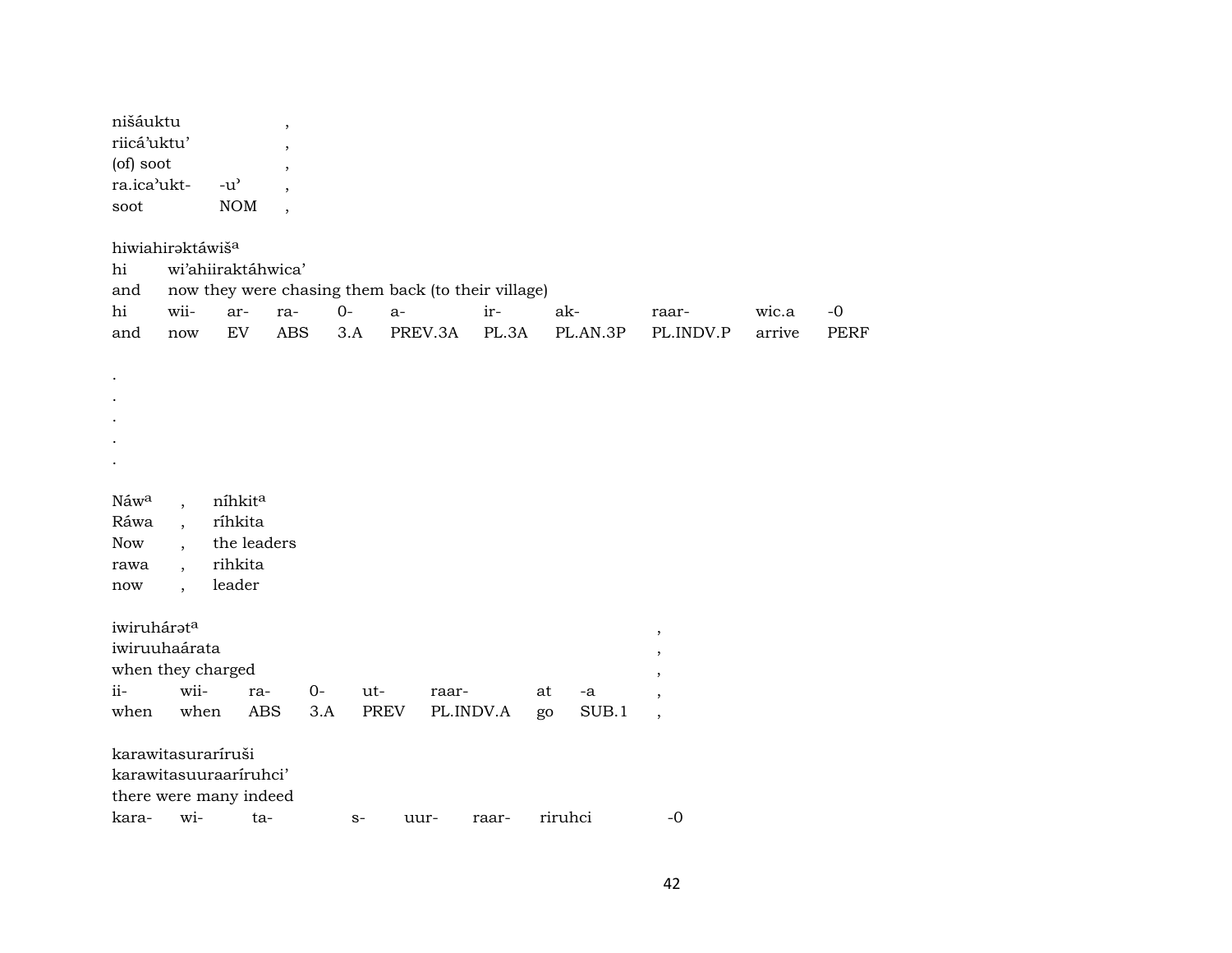| NEG                                                                   | QUOT                                                                                                                 | IND.1/2A                                         |                    | 2.A   | PREV<br>ITER                                               |             | be.numerous |            | PERF |             |             |             |
|-----------------------------------------------------------------------|----------------------------------------------------------------------------------------------------------------------|--------------------------------------------------|--------------------|-------|------------------------------------------------------------|-------------|-------------|------------|------|-------------|-------------|-------------|
| šáhiks<br>cáhiks<br>people<br>icaahiks<br>person                      | $\ddot{\phantom{a}}$<br>$\ddot{\phantom{0}}$<br>$\ddot{\phantom{0}}$<br>$\ddot{\phantom{a}}$<br>$\ddot{\phantom{a}}$ | Píraski<br>Piíraski<br>The boy<br>piiras-<br>boy | -kis<br><b>DIM</b> |       |                                                            |             |             |            |      |             |             |             |
| rusiwitišíšiksta<br>ruusiwitiiciíciksta<br>then they watched over him |                                                                                                                      |                                                  |                    |       |                                                            |             |             |            |      |             |             |             |
| ruu-                                                                  | $si-$                                                                                                                | wi-                                              | ti-                | $O -$ | ir-                                                        | ut-         | $i-$        | aciks.ta   |      | $-0$        |             |             |
| then                                                                  | $\mathop{\rm DU}\nolimits$                                                                                           | QUOT                                             | IND.3A             | 3.A   | PL.3A                                                      | <b>PREV</b> | <b>SEQ</b>  | watch.over |      | <b>PERF</b> |             |             |
|                                                                       |                                                                                                                      |                                                  |                    |       |                                                            |             |             |            |      |             |             |             |
| ,                                                                     |                                                                                                                      |                                                  |                    |       |                                                            |             |             |            |      |             |             |             |
|                                                                       |                                                                                                                      |                                                  |                    |       |                                                            |             |             |            |      |             |             |             |
|                                                                       |                                                                                                                      |                                                  |                    |       |                                                            |             |             |            |      |             |             |             |
|                                                                       |                                                                                                                      |                                                  |                    |       |                                                            |             |             |            |      |             |             |             |
| níhuksúasiwitirukspiruhuráhatn                                        |                                                                                                                      |                                                  |                    |       |                                                            |             |             |            |      |             |             |             |
| Ríhuksu'<br>Only                                                      |                                                                                                                      | $\mathbf{a}$<br>and                              |                    |       | siwitiirukspiiruhuráhat<br>they would let loose of his arm |             |             |            |      |             |             |             |
| rihuks                                                                | $-u^{\prime}$                                                                                                        | $\mathbf{a}$                                     | $si-$              | wi-   | ti-                                                        | $0-$        | ir-         | ar-        | uks- | wiir-       | uhur.ra.hak | $-0$        |
| alone                                                                 | $\rm{NOM}$                                                                                                           | and                                              | DU                 | QUOT  | IND.3A                                                     | 3.A         | PL.3A       | EV         | AOR  | arm         | release     | <b>PERF</b> |
|                                                                       |                                                                                                                      |                                                  |                    |       |                                                            |             |             |            |      |             |             |             |
| $\, \,$                                                               |                                                                                                                      |                                                  |                    |       |                                                            |             |             |            |      |             |             |             |
| $\cdot$                                                               |                                                                                                                      |                                                  |                    |       |                                                            |             |             |            |      |             |             |             |
| ,                                                                     |                                                                                                                      |                                                  |                    |       |                                                            |             |             |            |      |             |             |             |
| ,                                                                     |                                                                                                                      |                                                  |                    |       |                                                            |             |             |            |      |             |             |             |
| $\, \,$                                                               |                                                                                                                      |                                                  |                    |       |                                                            |             |             |            |      |             |             |             |

hiwitáwiškararuraku kásispah<sup>a</sup><br>hi witaáhwicka'

hi witaáhwicka' raaruurakukaásispaaha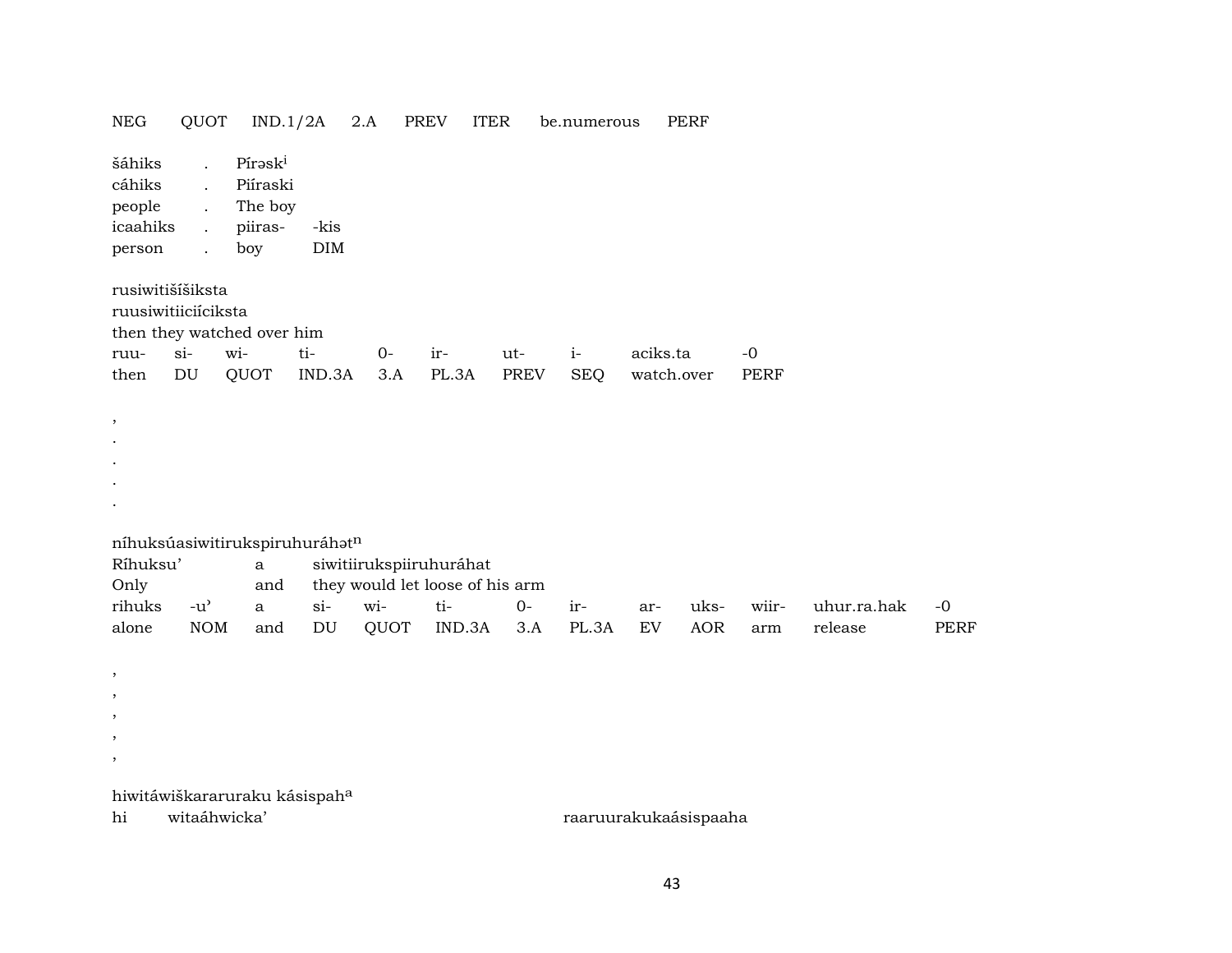| and                            |                                                                        | he would want |                            |                                         |                |                                                                                      |                            |                                                | that he just run there                  |       |       |       |         |             |     |             |
|--------------------------------|------------------------------------------------------------------------|---------------|----------------------------|-----------------------------------------|----------------|--------------------------------------------------------------------------------------|----------------------------|------------------------------------------------|-----------------------------------------|-------|-------|-------|---------|-------------|-----|-------------|
| hi                             | wi-                                                                    | ti-           | $O -$                      |                                         | ar-            | wicka                                                                                | $-{\bf 0}$                 | raa-                                           | ruu-                                    | ra-   | $O -$ | ku-   | kasis   | wa-         | aah | $\mbox{-a}$ |
| and                            | QUOT                                                                   | IND.3A        |                            | 3.A                                     | EV             | want                                                                                 | PERF                       | just                                           | there                                   | INF.A | 3.A   | INF.B | be.hard | <b>DIST</b> | be  | SUB.1       |
| $\ddot{\phantom{a}}$           | Irakataháhiri<br>irahkatahaáhiri'<br>in front<br>irahkata-<br>in.front | LOC           | -haar                      | -hiri <sup>3</sup><br>$_{\mathrm{LOC}}$ |                |                                                                                      |                            |                                                |                                         |       |       |       |         |             |     |             |
|                                | sikúhitasikst <sup>a</sup>                                             |               |                            |                                         |                |                                                                                      |                            |                                                | $\,$                                    |       |       |       |         |             |     |             |
|                                | Sikúhiitaciksta                                                        |               |                            |                                         |                |                                                                                      |                            |                                                | $\cdot$                                 |       |       |       |         |             |     |             |
|                                | They watched over him                                                  |               |                            |                                         |                |                                                                                      |                            |                                                | ,                                       |       |       |       |         |             |     |             |
| $si$ -                         | kuur-                                                                  | ra-           | $O -$                      | ir-                                     | ut-            |                                                                                      | aciks.ta                   | $-{\bf 0}$                                     |                                         |       |       |       |         |             |     |             |
| DU                             | <b>DUB</b>                                                             | <b>ABS</b>    | 3.A                        | PL.3A                                   |                | <b>PREV</b>                                                                          | watch.over                 |                                                | <b>PERF</b><br>$\overline{\phantom{a}}$ |       |       |       |         |             |     |             |
|                                | hikišikuhitášiksta                                                     |               |                            |                                         |                |                                                                                      |                            |                                                |                                         |       |       |       |         |             |     |             |
| hi                             | kici                                                                   |               | kúhiitáciksta              |                                         |                |                                                                                      |                            |                                                |                                         |       |       |       |         |             |     |             |
| and                            | but                                                                    |               | he was watched over by him |                                         |                |                                                                                      |                            |                                                |                                         |       |       |       |         |             |     |             |
| hi                             | kici                                                                   | kuur-         | ra-                        | $0-$                                    | ir-            | ut-                                                                                  |                            | aciks.ta                                       | $-0$                                    |       |       |       |         |             |     |             |
| and                            | but                                                                    | <b>DUB</b>    | <b>ABS</b>                 | 3.A                                     | <b>OBV</b>     | <b>PREV</b>                                                                          |                            | watch.over                                     | <b>PERF</b>                             |       |       |       |         |             |     |             |
|                                |                                                                        |               |                            |                                         |                |                                                                                      |                            |                                                |                                         |       |       |       |         |             |     |             |
|                                | iríahakitawi <sup>u</sup>                                              |               |                            |                                         |                |                                                                                      |                            | nihkita                                        | $\overline{\phantom{a}}$                |       |       |       |         |             |     |             |
|                                | irií'ahakitáwi'u                                                       |               |                            |                                         |                |                                                                                      |                            | ríhkita                                        |                                         |       |       |       |         |             |     |             |
|                                | the principal one                                                      |               |                            |                                         |                |                                                                                      |                            | leader                                         |                                         |       |       |       |         |             |     |             |
| irii-                          | ar-                                                                    | ra-           | 0-                         | kita.wi                                 |                | $-u$                                                                                 |                            | rihkita                                        |                                         |       |       |       |         |             |     |             |
| that                           | ${\rm EV}$                                                             | <b>ABS</b>    | 3.A                        |                                         | be.the.leader  | SUB.D                                                                                |                            | leader                                         |                                         |       |       |       |         |             |     |             |
| aháwaku<br>Ahawáku'<br>He said |                                                                        |               |                            |                                         |                | $\boldsymbol{\mathcal{U}}$<br>$\mathcal{C}\mathcal{C}$<br>$\boldsymbol{\mathcal{U}}$ | Náwa<br>Ráwa<br><b>Now</b> | $\cdot$<br>$\overline{\phantom{a}}$<br>$\cdot$ |                                         |       |       |       |         |             |     |             |
| ar-                            | ra-                                                                    | $O -$         | waka'u                     | $\mbox{-}0$                             | $\overline{ }$ | $\blacksquare$                                                                       | rawa                       | $\cdot$                                        |                                         |       |       |       |         |             |     |             |
| EV                             | <b>ABS</b>                                                             | 3.A           | say                        |                                         | <b>PERF</b>    | $\pmb{\mathsf{H}}$                                                                   | now                        | ,                                              |                                         |       |       |       |         |             |     |             |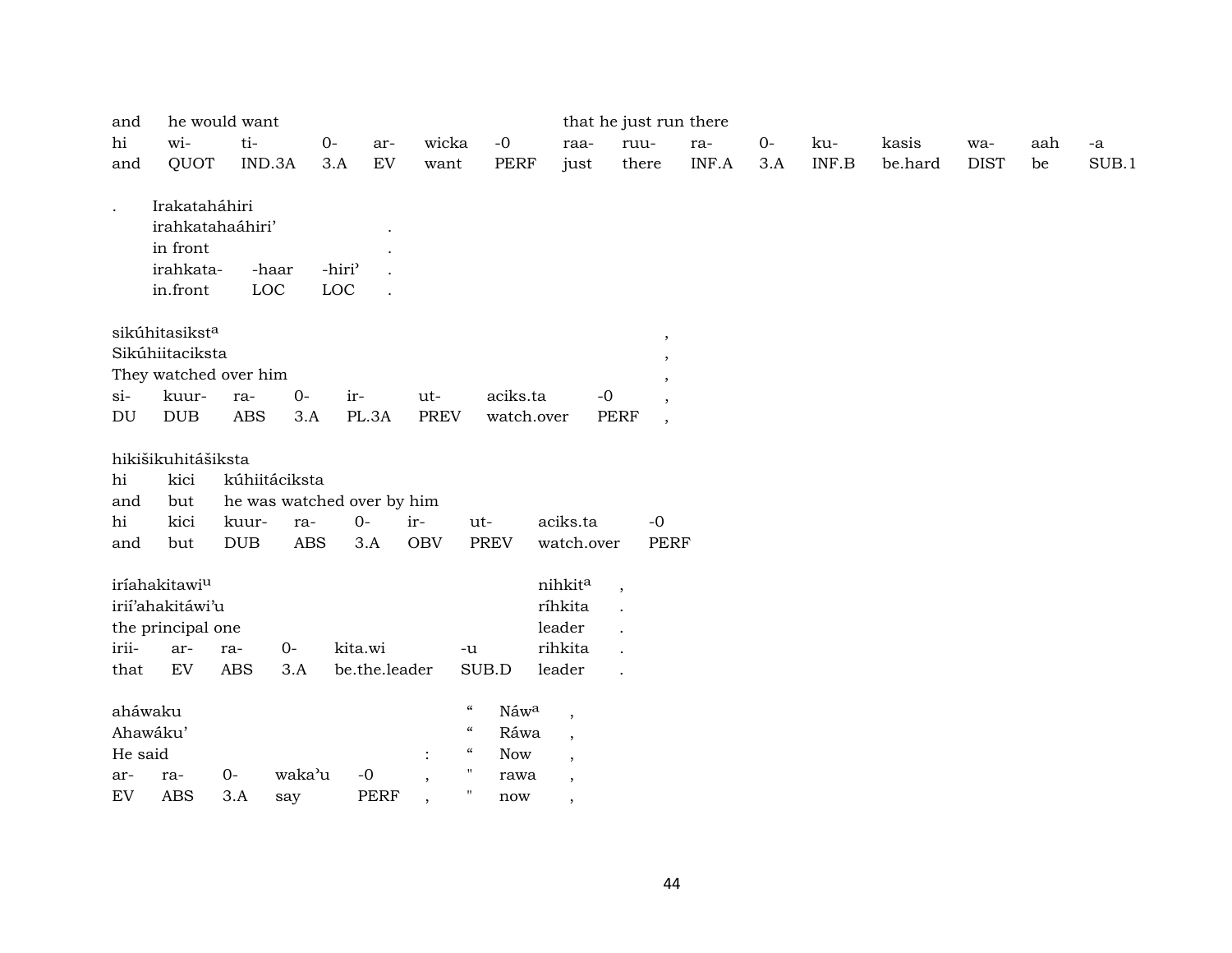| kuksúhurahatn<br>kuksúhurahat<br>turn me loose                                          | híkiri<br>$\cdot$<br>Híkiiri<br>Indeed<br>Ţ                     |
|-----------------------------------------------------------------------------------------|-----------------------------------------------------------------|
| uks-<br>uhur.ra.hak<br>$-0$<br>$i-$<br>ku-<br>$S-$                                      | hikiiri                                                         |
| 1.P<br><b>JUSS</b><br>CONT.1/2A<br>2.A<br>release                                       | <b>PERF</b><br>indeed                                           |
| $\pmb{\mathsf{H}}$<br>kirukurátuhta                                                     |                                                                 |
| kirú kurátuhta<br>$\pmb{\mathsf{H}}$                                                    |                                                                 |
| Ç<br>$\pmb{\mathsf{H}}$<br>where am I going to go                                       |                                                                 |
| п<br>kiruu<br>ku-<br>uh<br>$t-$<br>-ta<br>ra-                                           |                                                                 |
| $\pmb{\mathsf{H}}$<br><b>INDF</b><br><b>ABS</b><br>1.A<br>go.INT<br><b>INT</b><br>where |                                                                 |
| Nihuksuwituratararuhúrirititn                                                           |                                                                 |
| Ríhuksu'<br>wituraataraaruhúriiriitit                                                   |                                                                 |
| Only<br>they got into a straight battle line                                            |                                                                 |
| rihuks<br>$-u$ <sup><math>\prime</math></sup><br>wi-<br>ti-<br>$O -$<br>uur-            | hiir<br>-itik<br>uhur-<br>taraar-<br>raa-<br>-a                 |
| <b>NOM</b><br>QUOT<br>IND.3A<br>3.A<br><b>PREV</b><br>alone                             | $\rm SUB.1$<br><b>INCH</b><br>straight<br>be.good<br>way<br>way |
| hiahakásispa<br>$\overline{\phantom{a}}$<br>$\, ,$                                      |                                                                 |
| hi<br>ahakásispa<br>$\overline{\phantom{a}}$                                            |                                                                 |
| and<br>he ran                                                                           |                                                                 |
| hi<br>$0-$<br>kasispaar<br>$-0$<br>ar-<br>ra-                                           |                                                                 |
| EV<br><b>ABS</b><br><b>PERF</b><br>and<br>3.A<br>run<br>$\overline{\phantom{a}}$        |                                                                 |
| hirukátahka                                                                             |                                                                 |
| hiru<br>kátahka                                                                         |                                                                 |
| there<br>the enemy                                                                      |                                                                 |
| katahkaa<br>hiruu                                                                       |                                                                 |
| there<br>enemy                                                                          |                                                                 |
| iriahutásuhatn                                                                          |                                                                 |
| irii'ahuutásuuhat                                                                       |                                                                 |
| where they were in a line                                                               |                                                                 |
| irii-<br>$0 -$<br>as.uu.hak<br>ut-<br>ar-<br>ra-                                        | $-0$                                                            |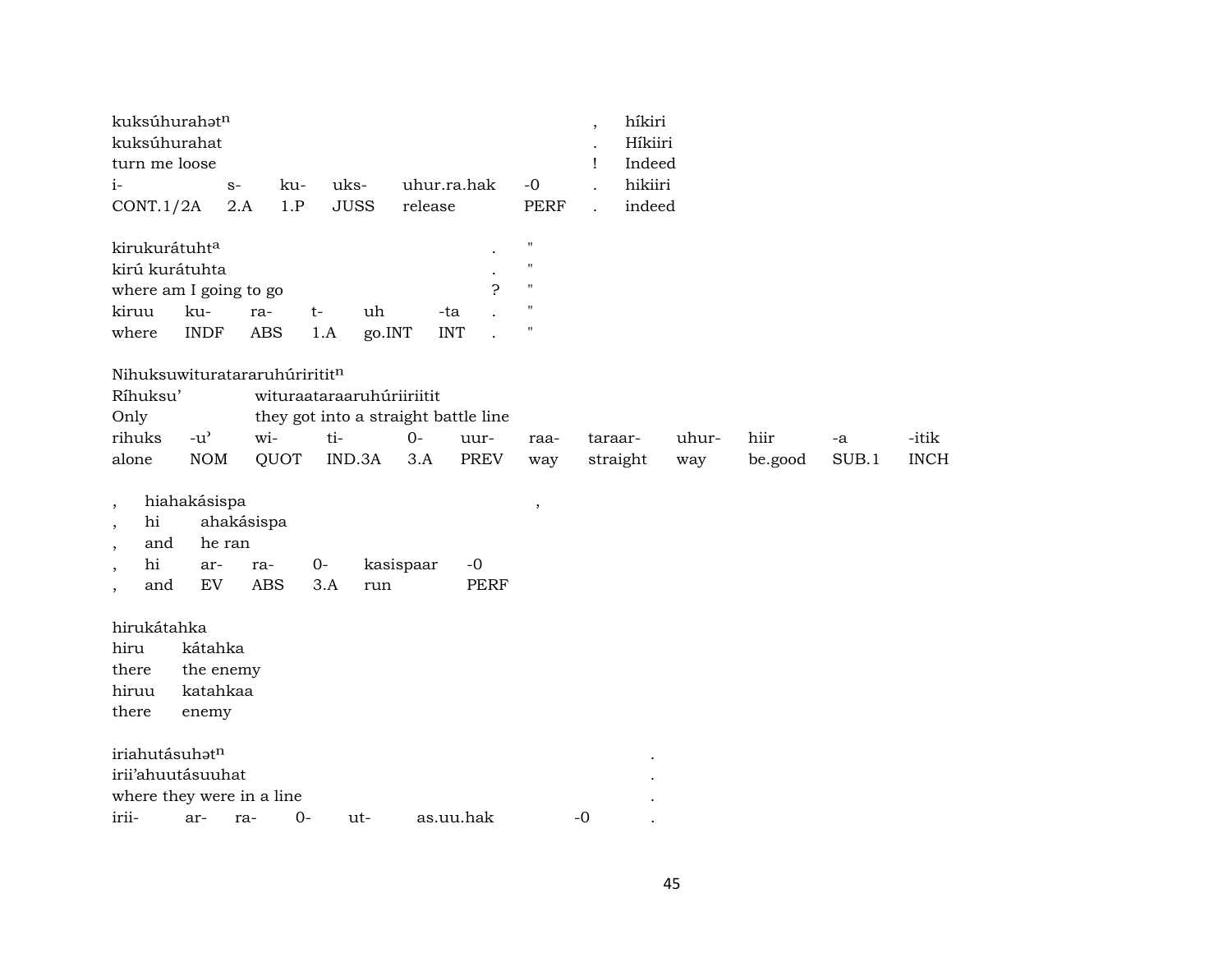| where                                   | EV                                           | <b>ABS</b>                                 | 3.A                                        | PREV        |                       | be.sitting.around   |        | SUB.4       |                     |             |             |
|-----------------------------------------|----------------------------------------------|--------------------------------------------|--------------------------------------------|-------------|-----------------------|---------------------|--------|-------------|---------------------|-------------|-------------|
|                                         | Naruwitaniksukára                            |                                            |                                            |             |                       |                     |        |             |                     |             |             |
|                                         |                                              | Raaruuwitaariksukaáraa'                    |                                            |             |                       |                     |        |             |                     |             |             |
|                                         |                                              |                                            | Then he just shot an arrow up into the air |             |                       |                     |        |             |                     |             |             |
| raa-                                    | ruu-                                         | wi-                                        | ti-                                        | $0 -$       |                       | $a-$                | ar-    | riiks-      | ukaa.ra.a           |             | $-0$        |
| just                                    | then                                         | QUOT                                       | IND.3A                                     |             | 3.A                   | PREV.3A             | EV     | arrow       | throw.up.in.the.air |             | <b>PERF</b> |
|                                         |                                              | hiahuhiksawiriraruatn                      |                                            |             |                       |                     |        |             |                     |             |             |
| hi                                      |                                              |                                            | ahuuhiksawiiriraaru'at                     |             |                       |                     |        |             |                     |             |             |
| and                                     |                                              | he followed the arrow                      |                                            |             |                       |                     |        |             |                     |             |             |
| hi                                      | ar-                                          | ra-                                        | $O -$                                      | ut-         | riiks-                | awiira-             |        | raar-       | u.at                | $-0$        |             |
| and                                     | EV                                           | <b>ABS</b>                                 | 3.A                                        | <b>PREV</b> | arrow                 | behind              |        | <b>ITER</b> | extend.in.a.line    | <b>PERF</b> |             |
| hi<br>kúwitiatn<br>kúwitii'at           | And<br>ar-<br>EV<br>and<br>it seemed he flew | he ran<br>ra-<br><b>ABS</b>                | 0-<br>3.A                                  | run         | kasispaar             | $-0$<br><b>PERF</b> |        |             |                     |             |             |
| ku-                                     | wi-                                          | ti-                                        | $0-$                                       |             | u.at                  | $-0$                |        |             |                     |             |             |
| <b>INDF</b>                             | QUOT                                         |                                            | IND.3A                                     | 3.A         | fly.off               | PERF                |        |             |                     |             |             |
| aharášihatn<br>aharáciihat<br>ar-<br>EV | ra-<br><b>ABS</b>                            | where the (enemy) line was<br>$O -$<br>3.A | raar-<br>PL.INDV.A                         |             | tii.hak<br>be.the.end | $-0$<br>SUB.4       | $\, ,$ |             |                     |             |             |
|                                         | hitakuahuníkšawi                             |                                            |                                            |             |                       |                     |        |             |                     |             |             |

Hiítaku ahuríkcawi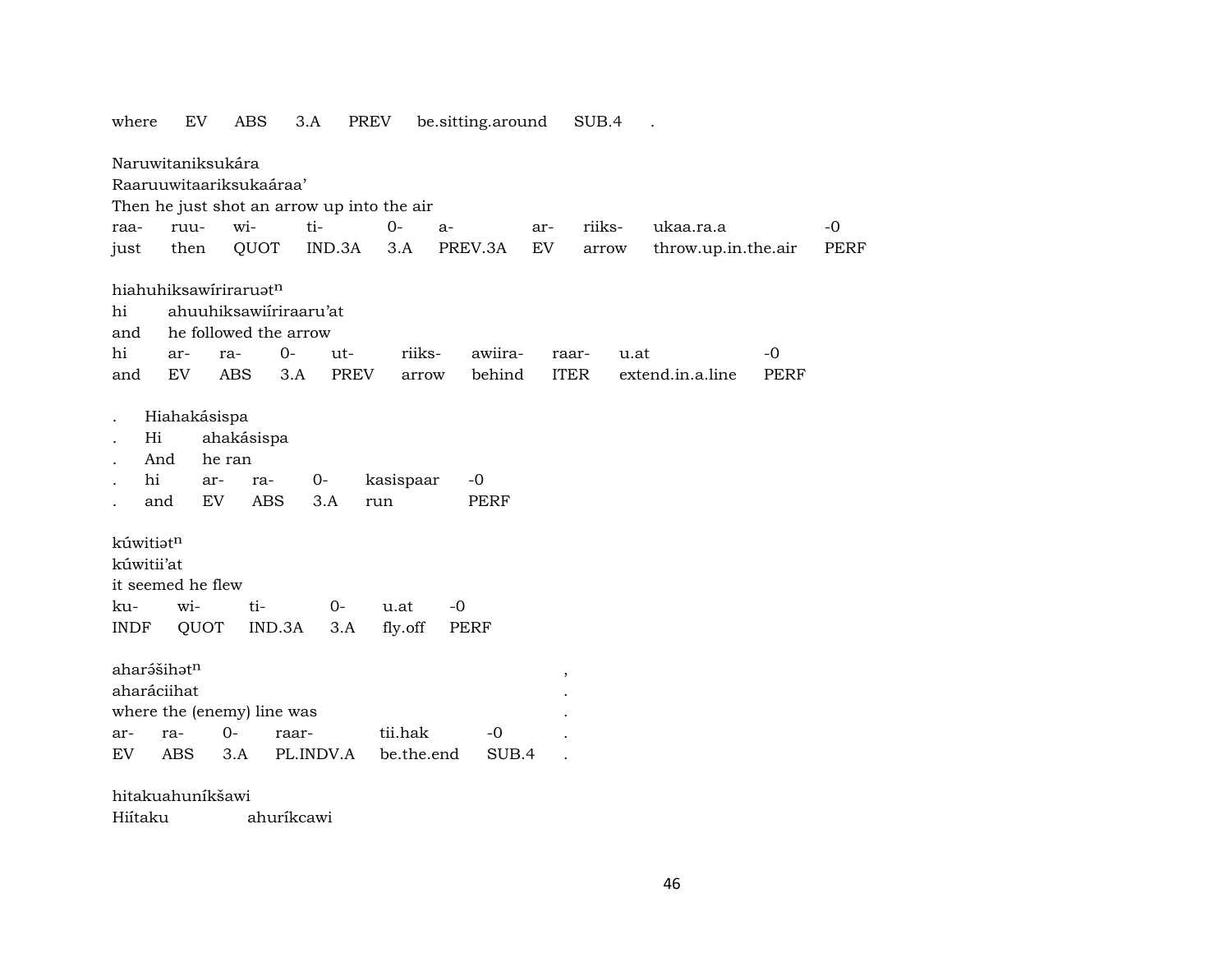| Over there |  |  | where the arrow was sticking up |                                      |                                                  |     |
|------------|--|--|---------------------------------|--------------------------------------|--------------------------------------------------|-----|
|            |  |  |                                 | hii- -taku ar- ra- 0- uur- riiks- ca |                                                  | -wi |
|            |  |  |                                 |                                      | other LOC EV ABS 3.A PREV arrow be.upright SUB.L |     |

,  $\overline{\phantom{a}}$ 

|      | ruwitunikšarikət <sup>n</sup>       |             |            |       |        |      |           |     |                     |                          |       |  |
|------|-------------------------------------|-------------|------------|-------|--------|------|-----------|-----|---------------------|--------------------------|-------|--|
|      | ruuwituríkcarikut                   |             |            |       |        |      |           |     |                     |                          |       |  |
|      | then he pulled the arrow up         |             |            |       |        |      |           |     |                     |                          |       |  |
| ruu- | wi-                                 | ti-         |            | $0 -$ | uur-   |      | riiks-    |     | ca.ri.kuk           |                          | -0    |  |
| then | QUOT IND.3A                         |             |            | 3.A   |        | PREV | arrow     |     | pull.out            |                          | PERF  |  |
|      | Hihawáahuta                         |             |            |       |        |      |           |     |                     |                          |       |  |
| Hi   | hawá                                | ahuúta      |            |       |        |      |           |     |                     |                          |       |  |
| And  | also                                |             | he did it  |       |        |      |           |     |                     |                          |       |  |
| hi   | haawa                               | ar-         | ra-        |       | $O-$   | ut-  |           | aar | -0                  | $\overline{\phantom{a}}$ |       |  |
| and  | also                                | EV          |            | ABS   | 3.A    | PREV |           | do  | PERF                | $\overline{\phantom{a}}$ |       |  |
|      | ahaniksukára <sup>a</sup>           |             |            |       |        |      |           |     |                     |                          |       |  |
|      | ahaariksukaára'a                    |             |            |       |        |      |           |     |                     |                          |       |  |
|      | when he shot the arrow into the air |             |            |       |        |      |           |     |                     |                          |       |  |
| ar-  | ra-                                 | $0-$        | $a-$       |       | riiks- |      | ukaa.ra.a |     |                     |                          | -0    |  |
|      | EV ABS                              | 3.A PREV.3A |            |       | arrow  |      |           |     | throw.up.in.the.air |                          | SUB.3 |  |
|      | hihawaahakásispa                    |             |            |       |        |      |           |     |                     |                          |       |  |
| hi   | hawá                                |             | ahakásispa |       |        |      |           |     |                     |                          |       |  |
| and  | also                                | he ran      |            |       |        |      |           |     |                     |                          |       |  |
| hi   | haawa                               | ar-         | ra-        |       | $0 -$  |      | kasispaar |     | -0                  |                          |       |  |

and also EV ABS 3.A run PERF .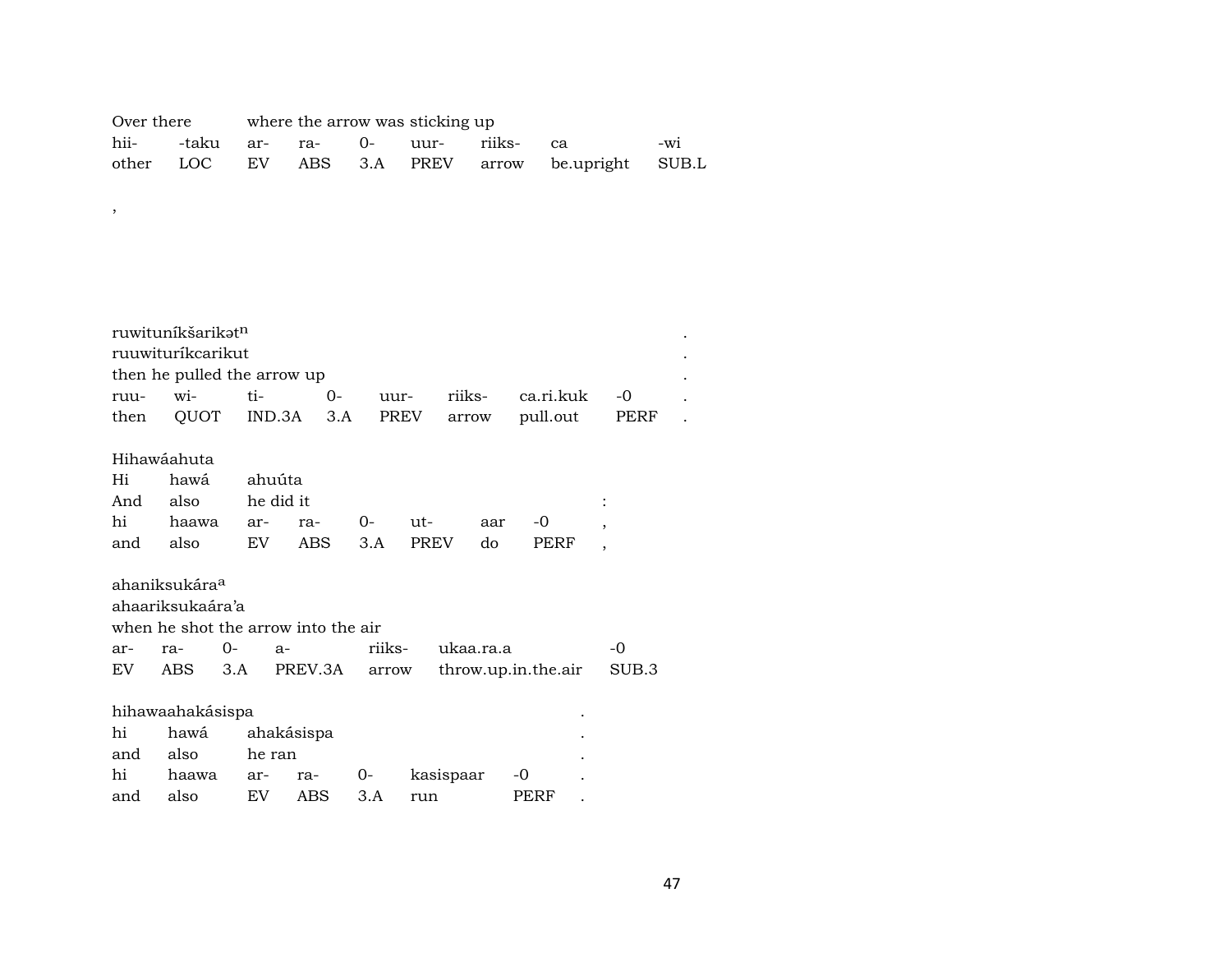|                          | Hínahirit <sup>n</sup>   |                           |        | ahutíkaukut <sup>n</sup> |        |                                                |             |          |      |       |
|--------------------------|--------------------------|---------------------------|--------|--------------------------|--------|------------------------------------------------|-------------|----------|------|-------|
| Hi                       |                          | raahiírit                 |        | ahuutiika'uukut          |        |                                                |             |          |      |       |
| And                      | finally                  |                           |        | he went into the midst   |        |                                                |             |          |      |       |
| hi                       |                          | raahiirit                 | ar-    | ra-                      | $0-$   | $ut-$                                          | iika-       | uukuk    | -0   |       |
| and                      | finally                  |                           | EV     | ABS                      | 3.A    | PREV                                           | center      | get.into | PERF |       |
|                          |                          |                           |        |                          |        |                                                |             |          |      |       |
|                          |                          |                           |        |                          |        |                                                |             |          |      |       |
|                          |                          |                           |        |                          |        |                                                |             |          |      |       |
|                          |                          |                           |        |                          |        |                                                |             |          |      |       |
|                          |                          |                           |        |                          |        |                                                |             |          |      |       |
|                          |                          |                           |        |                          |        |                                                |             |          |      |       |
|                          |                          |                           |        |                          |        |                                                |             |          |      |       |
|                          |                          | Ahanikstarawawarikúsata   |        |                          |        |                                                |             |          |      |       |
|                          |                          | Aharikstaarawaawarikúsata |        |                          |        |                                                |             |          |      |       |
|                          |                          |                           |        |                          |        | As he was going shooting arrows here and there |             |          |      |       |
| ar-                      | ra-                      | $0-$                      | riiks- |                          | raar-  | a.warik                                        | -waa        | -hus     | at   | -a    |
| EV                       | <b>ABS</b>               | 3.A                       | arriw  | PL                       |        | throw                                          | <b>DIST</b> | IMPF.SUB | go   | SUB.1 |
|                          |                          |                           |        |                          |        |                                                |             |          |      |       |
| $\cdot$                  | hínahiritn               |                           |        |                          |        |                                                |             |          |      |       |
|                          | hi                       | raahiírit                 |        |                          |        |                                                |             |          |      |       |
|                          | and                      | finally                   |        |                          |        |                                                |             |          |      |       |
|                          | hi                       | raahiirit                 |        |                          |        |                                                |             |          |      |       |
| $\overline{\phantom{a}}$ | and                      | finally                   |        |                          |        |                                                |             |          |      |       |
|                          |                          |                           |        |                          |        |                                                |             |          |      |       |
|                          | ahutíkaukut <sup>n</sup> |                           |        |                          |        |                                                |             |          |      |       |
|                          | ahuutiika'uukut          |                           |        |                          |        |                                                |             |          |      |       |
|                          |                          | he went into the midst    |        |                          |        |                                                |             |          |      |       |
| ar-                      | ra-                      | $0-$                      | ut-    |                          | iika-  | uukuk                                          | $-0$        |          |      |       |
| EV                       | ABS                      | 3.A                       | PREV   |                          | center | get.into                                       | PERF        |          |      |       |
|                          |                          |                           |        |                          |        |                                                |             |          |      |       |
|                          |                          | Kišihiwitutíkaukutn       |        |                          |        |                                                |             |          |      |       |
| Kici                     | hi                       |                           |        | wituutiika'uukut         |        |                                                |             |          |      |       |
| But                      | and                      |                           |        | he went into the midst   |        |                                                |             |          |      |       |
| kici                     | hi                       | wi-                       |        | ti-                      | $0 -$  | ut-                                            | iika-       | uukuk    | -0   |       |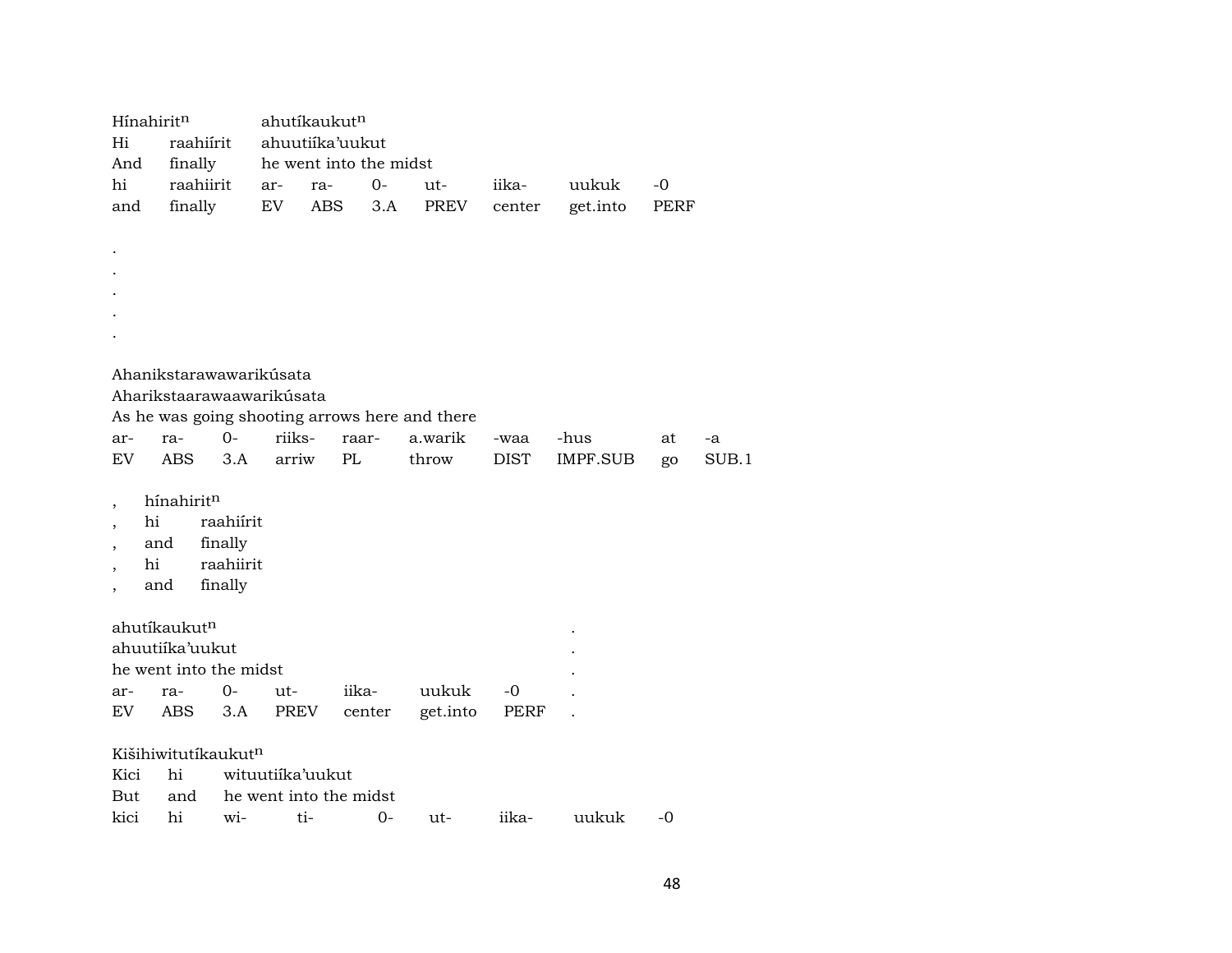| but                   | and                                              | QUOT                   |                                                   | IND.3A      | 3.A     | PREV      | center     | get.into                   | PERF        |                                    |             |                 |       |       |
|-----------------------|--------------------------------------------------|------------------------|---------------------------------------------------|-------------|---------|-----------|------------|----------------------------|-------------|------------------------------------|-------------|-----------------|-------|-------|
| $^\mathrm{^{^\circ}}$ | píraski<br>piíraski<br>the boy<br>piiras-<br>boy | -kis<br><b>DIM</b>     | $\cdot$<br>$\cdot$<br>$\cdot$<br>$\cdot$          |             |         |           |            |                            |             |                                    |             |                 |       |       |
|                       | hiahuharišáhaksititn                             |                        |                                                   |             |         |           |            |                            |             |                                    |             |                 |       |       |
| hi<br>and             |                                                  |                        | ahuuhaaricáhaksitit<br>they began surrounding him |             |         |           |            |                            |             |                                    |             |                 |       |       |
| hi                    | ar-                                              | ra-                    | $0-$                                              | ut-         | raar-   |           | ica.hak    | -his                       | -itik       |                                    |             |                 |       |       |
| and                   | EV                                               | <b>ABS</b>             | 3.A                                               | <b>PREV</b> |         | PL.INDV.A | encircle   | <b>PERF</b>                | <b>INCH</b> |                                    |             |                 |       |       |
|                       | airikuharikstararahkurahšára <sup>u</sup>        |                        |                                                   |             |         |           |            |                            |             |                                    |             |                 |       |       |
| a                     |                                                  | iriikuuharíkstara      |                                                   |             |         |           |            | raahkurahcára'u            |             |                                    |             |                 |       |       |
| and                   |                                                  |                        | whatever arrows he had                            |             |         |           |            | when he would pull them up |             |                                    |             |                 |       |       |
| а                     | irii-                                            |                        | kuur- ra- 0- riiks-                               |             | raar-   | raah -0   |            | $0-$<br>ra-                | ar- ku-     | uur- raar-                         |             | ca -            | ra'uk | $-0$  |
| and                   |                                                  |                        | what DUB ABS 3.A arrow                            |             | PL      |           | have PERF  |                            |             | INF.A 3.A EV INF.B PREV 3PL.INAN.P |             | be.upright CAUS |       | SUB.3 |
|                       |                                                  |                        |                                                   |             |         |           |            |                            |             |                                    |             |                 |       |       |
| $\bullet$             |                                                  |                        |                                                   |             |         |           |            |                            |             |                                    |             |                 |       |       |
| $\bullet$             |                                                  |                        |                                                   |             |         |           |            |                            |             |                                    |             |                 |       |       |
|                       |                                                  |                        |                                                   |             |         |           |            |                            |             |                                    |             |                 |       |       |
|                       |                                                  |                        |                                                   |             |         |           |            |                            |             |                                    |             |                 |       |       |
|                       |                                                  |                        |                                                   |             |         |           |            |                            |             |                                    |             |                 |       |       |
|                       | Hiwitiahináriwia                                 |                        |                                                   |             |         |           |            |                            |             |                                    |             |                 |       |       |
| Hi                    |                                                  | witi'ahiiraríwi'a'     |                                                   |             |         |           |            |                            |             |                                    |             |                 |       |       |
| And                   |                                                  |                        | they closed in around him                         |             |         |           |            |                            |             |                                    |             |                 |       |       |
| hi                    | witi-                                            | ar-                    | ra-                                               | $0-$        | a-      |           | ir-        | raar-                      | ri-         | wi.a                               | $-0$        |                 |       |       |
| and                   | <b>REFL</b>                                      | ${\rm EV}$             | <b>ABS</b>                                        | 3.A         | PREV.3A |           | <b>OBV</b> | PL.INDV.A                  | PORT        | rock.forward                       | <b>PERF</b> |                 |       |       |
| kátahka               |                                                  | iriahárik <sup>i</sup> |                                                   |             |         |           |            |                            |             |                                    |             |                 |       |       |
| kátahka               |                                                  | irii'ahaáriki          |                                                   |             |         |           |            |                            |             |                                    |             |                 |       |       |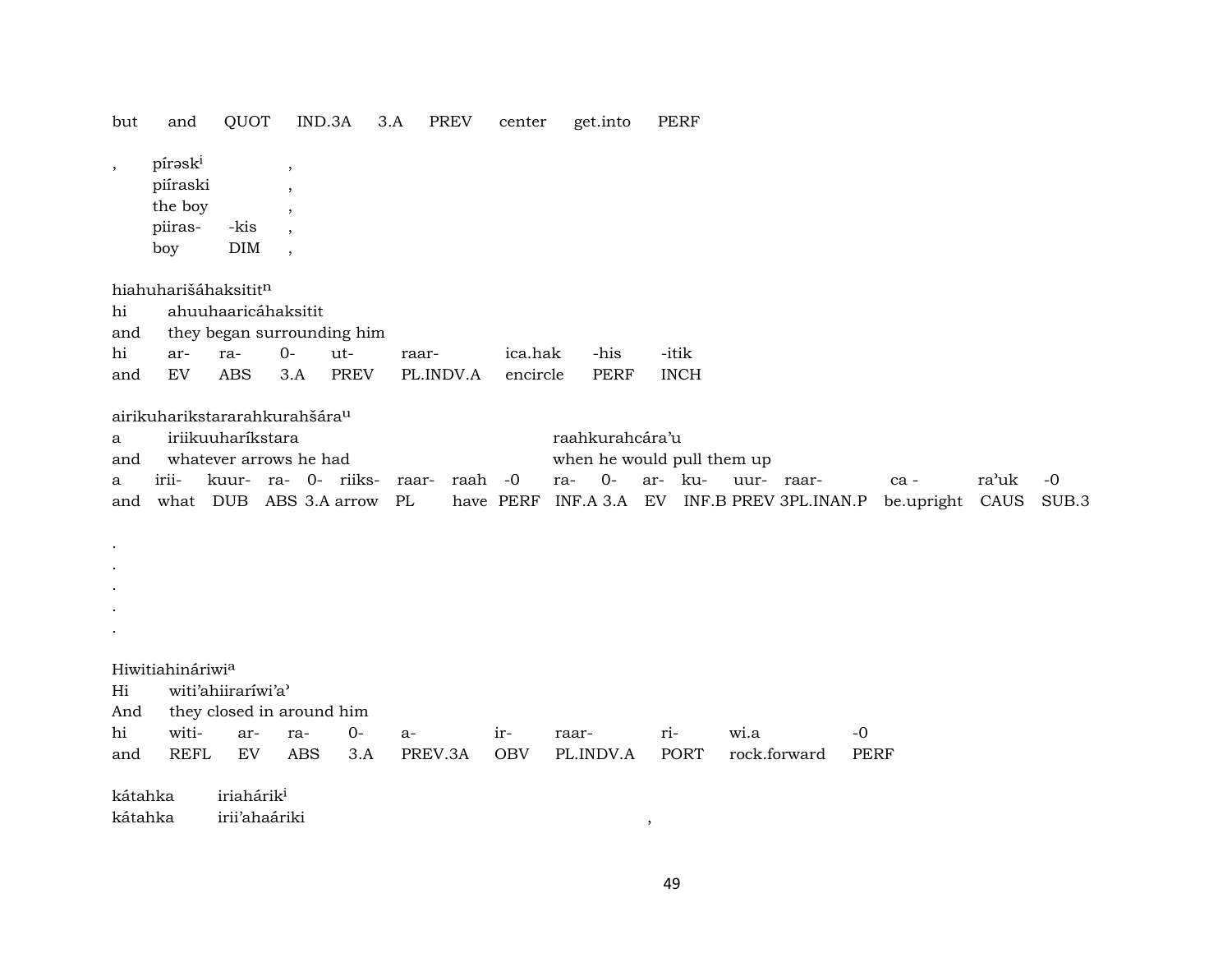| the enemy                               | where he stood       |                          |                             |                                         | $\, ,$                   |           |            |      |
|-----------------------------------------|----------------------|--------------------------|-----------------------------|-----------------------------------------|--------------------------|-----------|------------|------|
| katahkaa                                | irii-<br>ar-         | $O-$<br>ra-              | arik                        | $-i$                                    | $\overline{ }$           |           |            |      |
| enemy                                   | where<br>${\rm EV}$  | <b>ABS</b>               | 3.A<br>be.standing          | SUB.2                                   | $\overline{\phantom{a}}$ |           |            |      |
|                                         |                      |                          |                             |                                         |                          |           |            |      |
| $\mathcal{C}\mathcal{C}$<br>a hihwakíhu |                      |                          |                             |                                         |                          |           |            |      |
| ahihwakihu                              |                      |                          |                             |                                         | $\pmb{\zeta}\pmb{\zeta}$ |           |            |      |
| their saying                            |                      |                          |                             | $\ddot{\cdot}$                          | $\mathcal{C}\mathcal{C}$ |           |            |      |
| ar-                                     | $0-$<br>ra-          | ir-                      | waki.a                      | -hus<br>$\cdot$                         | $\pmb{\mathsf{H}}$       |           |            |      |
| EV                                      | ABS<br>3.A           | PL.3A                    | say.PL.IMPF                 | IMPF.SUB                                | $\pmb{\mathsf{H}}$       |           |            |      |
|                                         |                      |                          |                             |                                         |                          |           |            |      |
| sisišíksurikutn                         |                      |                          |                             |                                         |                          |           |            |      |
| Siciicíksuurikut                        |                      |                          |                             |                                         |                          |           |            |      |
| Let's capture him                       |                      |                          |                             |                                         |                          |           |            |      |
| $i-$<br>$si-$                           | aciir-               |                          | uks-                        | uurikuk                                 | $-0$                     |           |            |      |
|                                         |                      | ut-                      | $i-$                        |                                         |                          |           |            |      |
| DU                                      | IN.DU.A<br>CONT.1/2A | PREV                     | <b>SEQ</b><br><b>JUSS</b>   | catch                                   | <b>PERF</b>              |           |            |      |
|                                         |                      |                          |                             |                                         |                          |           |            |      |
| pirakíripakit <sup>i</sup>              |                      |                          |                             | $\overline{\phantom{a}}$                |                          |           |            |      |
|                                         | Piirakíripahki       | $\mathrm{t} \mathrm{i}'$ |                             |                                         |                          |           |            |      |
| A little boy<br>Ţ                       |                      | he is                    |                             |                                         |                          |           |            |      |
| piira-                                  | kiripah.kis          | ti-                      | $0-$<br>$\mathbf 0$<br>$-0$ |                                         |                          |           |            |      |
| child                                   | small                | IND.3A                   | 3.A<br>be                   | <b>PERF</b><br>$\overline{\phantom{a}}$ |                          |           |            |      |
|                                         |                      |                          |                             |                                         |                          |           |            |      |
| híitaruraku                             |                      |                          |                             |                                         |                          |           |            |      |
| hi                                      | itaruuraáku          |                          |                             |                                         |                          |           |            |      |
| and                                     | we'll have him       |                          |                             |                                         |                          |           |            |      |
| hi<br>$i-$                              | $t-$                 | a-                       | ir-                         | ri-                                     | uur-                     | rak-      | kus        | $-0$ |
| and                                     | CONT.1/2A<br>1.A     | IN.PL.A                  | POSS.1/2A                   | PHYS.POSS                               | POSS.A                   | $1/2$ .PL | be.sitting | PERF |
|                                         |                      |                          |                             |                                         |                          |           |            |      |
| $\mathbf{H}$                            |                      |                          |                             |                                         |                          |           |            |      |
| н                                       |                      |                          |                             |                                         |                          |           |            |      |
| $\pmb{\mathsf{H}}$                      |                      |                          |                             |                                         |                          |           |            |      |
| $\mathbf{H}$                            |                      |                          |                             |                                         |                          |           |            |      |
| $\pmb{\mathsf{H}}$                      |                      |                          |                             |                                         |                          |           |            |      |
|                                         |                      |                          |                             |                                         |                          |           |            |      |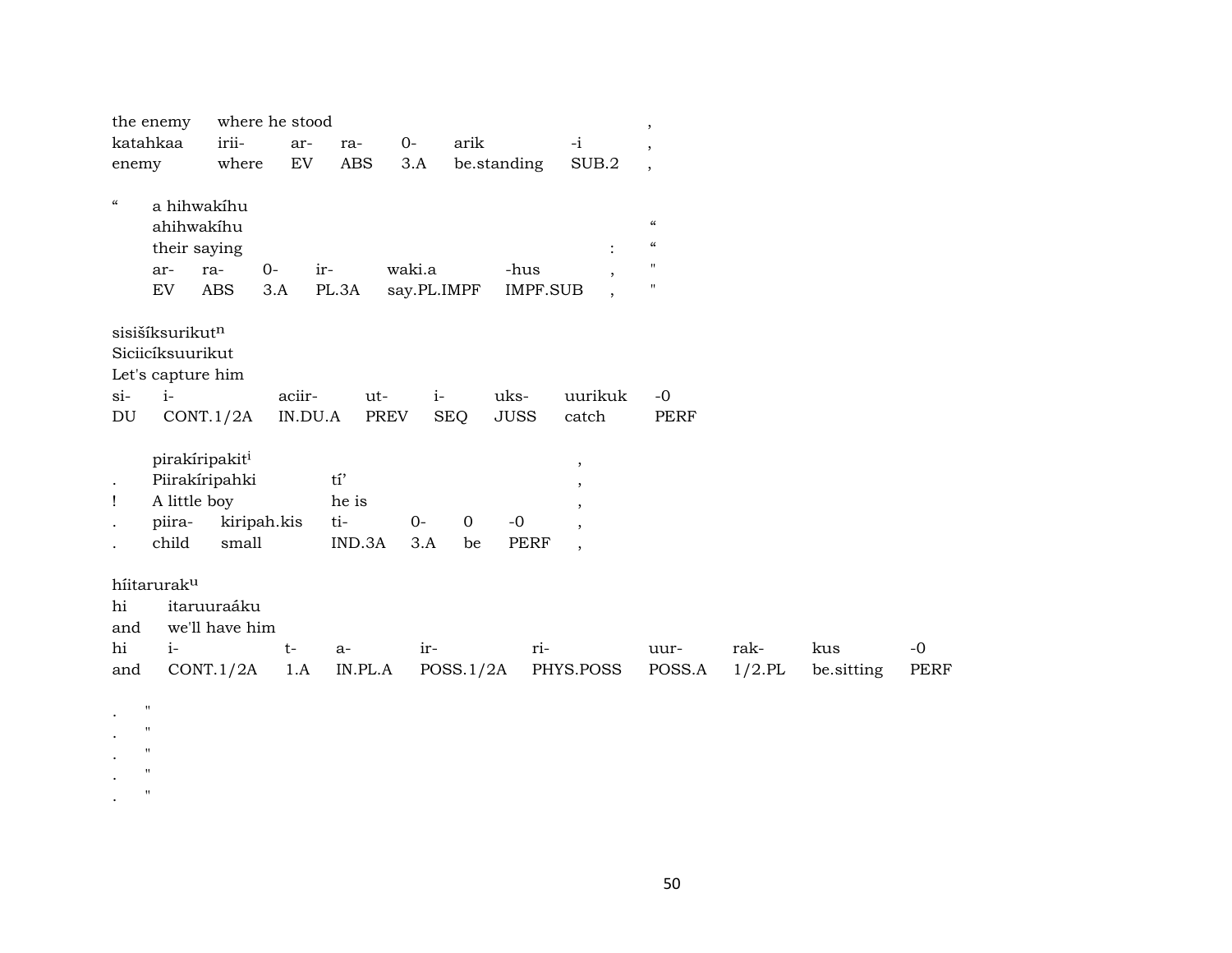|                                                                                               | Akarawitirušíurikut <sup>n</sup>                                  |                                          |                                           |             |                     |              |                                                                                                     |                   |         |             |
|-----------------------------------------------------------------------------------------------|-------------------------------------------------------------------|------------------------------------------|-------------------------------------------|-------------|---------------------|--------------|-----------------------------------------------------------------------------------------------------|-------------------|---------|-------------|
| A                                                                                             |                                                                   | karawitiirucí'uurikut                    |                                           |             |                     |              |                                                                                                     |                   |         |             |
| And                                                                                           |                                                                   |                                          | he would not capture him                  |             |                     |              |                                                                                                     |                   |         |             |
| a                                                                                             | kara-                                                             | wi-                                      | ti-                                       | 0-          | ir-                 | ar-          | ut-                                                                                                 | $i-$              | uurikuk | $-0$        |
| and                                                                                           | <b>NEG</b>                                                        | QUOT                                     | IND.3A                                    | 3.A         | <b>OBV</b>          | EV           | PREV                                                                                                | <b>SEQ</b>        | catch   | <b>PERF</b> |
| $\overline{ }$<br>hi<br>hi<br>$\cdot$                                                         | hiwitáhwaritn<br>and<br>wi-<br>QUOT<br>and                        | witaáhwarit<br>he would shoot him<br>ti- | $0 -$<br>IND.3A<br>3.A                    | ar-<br>EV   | warik<br>shoot      | -0           | $\overline{\phantom{a}}$<br>$\overline{\phantom{a}}$<br>$\overline{\phantom{a}}$<br>$\cdot$<br>PERF |                   |         |             |
| a<br>and                                                                                      | aruwitaruhúhtakahət <sup>n</sup>                                  | ruuwitaaruhuhtakaahat                    | then he would throw him off (his horse)   |             |                     |              |                                                                                                     |                   |         |             |
| a                                                                                             | ruu-                                                              | wi-                                      | ti-                                       | $O -$       | ar-                 | uhur-        |                                                                                                     | takaa.hak         | -0      |             |
| and                                                                                           | then                                                              | QUOT                                     | IND.3A                                    | 3.A         | EV                  | way.of.doing |                                                                                                     | fall.off          | PERF    |             |
| $\overline{\phantom{a}}$<br>hi<br>$\overline{ }$<br>$\cdot$<br>hi<br>$\overline{\phantom{a}}$ | hikarutišakúskist <sup>a</sup><br>and<br>ka-<br><b>NEG</b><br>and | karuuticakúskista<br>ra-<br>ABS          | it would not penetrate him<br>$0-$<br>3.A | ut-<br>PREV | ica.kus.k<br>pierce |              | -his<br>PERF                                                                                        | -ta<br><b>INT</b> |         |             |
|                                                                                               | Akišiháahutasa                                                    |                                          |                                           |             |                     |              |                                                                                                     |                   |         |             |
| A                                                                                             | kici                                                              | haá<br>$\overline{\phantom{a}}$          | $\cdot$                                   | ahuútasa    |                     |              |                                                                                                     |                   |         |             |
| And                                                                                           | but                                                               | hah<br>$\overline{\phantom{a}}$          | $\cdot$                                   |             | he was doing that   |              |                                                                                                     |                   |         |             |
| a                                                                                             | kici                                                              | haa<br>$\ddot{\phantom{0}}$              | ar-<br>$\cdot$                            | ra-         | $0-$                | ut-          | as-                                                                                                 | aar               | -0      |             |
| and                                                                                           | but                                                               | ha<br>$\overline{\phantom{a}}$           | EV<br>$\overline{\phantom{a}}$            | ABS         | 3.A                 | <b>PREV</b>  | foot                                                                                                | do                | PERF    |             |
|                                                                                               |                                                                   |                                          |                                           |             |                     |              |                                                                                                     |                   |         |             |

- , ,
- 
- ,
- ,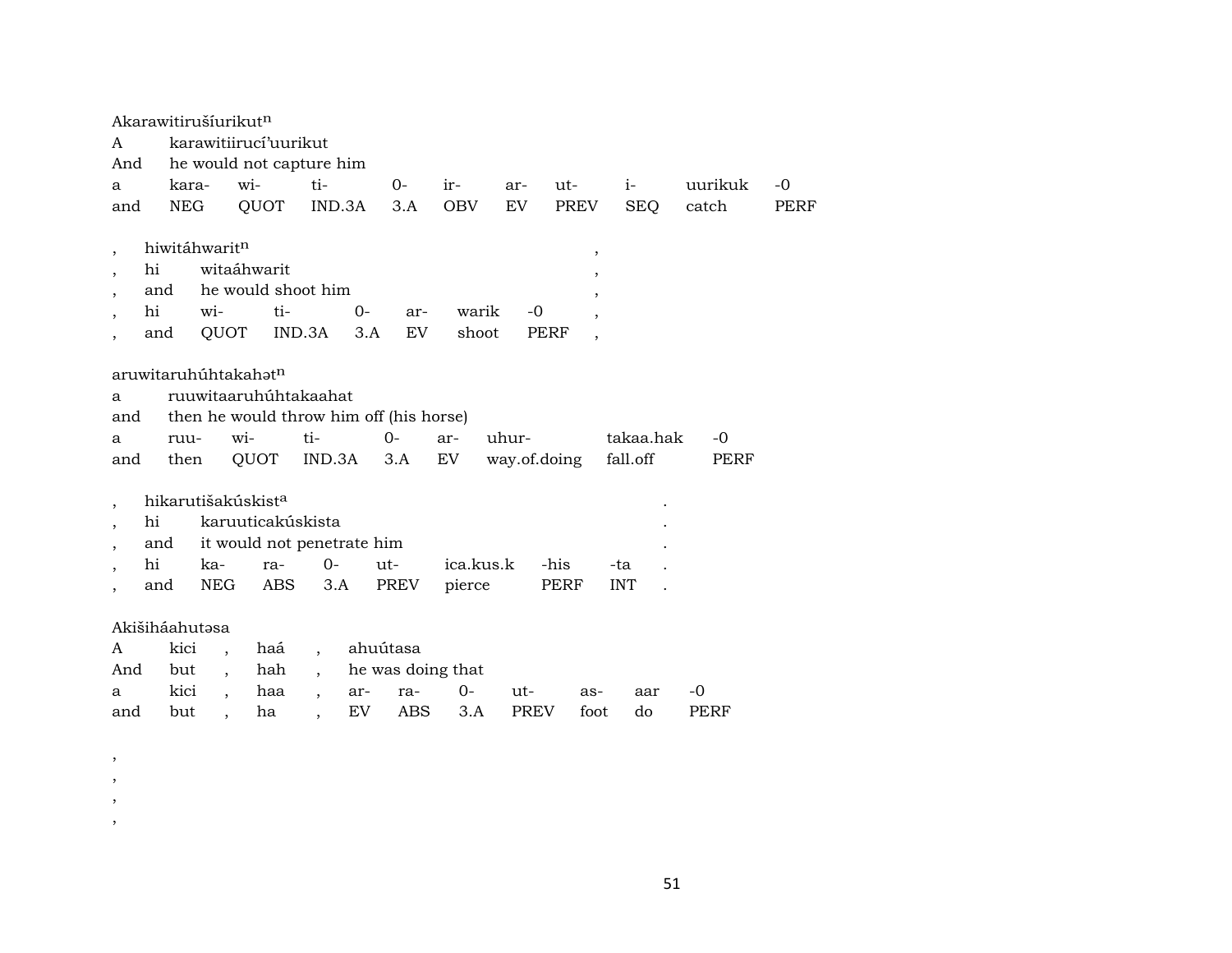| ۰.<br>۰. |  |
|----------|--|

## akišiháahutəsa

| A    | kici                       | haá<br>$\overline{\phantom{a}}$ | $\overline{\phantom{a}}$        | ahuútasa          |       |             |                     |     |       |
|------|----------------------------|---------------------------------|---------------------------------|-------------------|-------|-------------|---------------------|-----|-------|
| And  | but                        | hah<br>$\overline{\phantom{a}}$ | $\overline{\phantom{a}}$        | he was doing that |       |             |                     |     |       |
| a    | kici                       | haa<br>$\overline{\phantom{a}}$ | $\overline{\phantom{a}}$        | ra-<br>ar-        | $0-$  | ut-         | as-                 | aar | $-0$  |
| and  | but                        | ha<br>$\overline{\phantom{a}}$  | $\overline{\phantom{a}}$        | EV<br>ABS         | 3.A   | <b>PREV</b> | foot                | do  | PERF  |
|      |                            |                                 |                                 |                   |       |             |                     |     |       |
|      |                            |                                 |                                 |                   |       |             |                     |     |       |
|      |                            |                                 |                                 |                   |       |             |                     |     |       |
|      |                            |                                 |                                 |                   |       |             |                     |     |       |
|      |                            |                                 |                                 |                   |       |             |                     |     |       |
|      |                            |                                 |                                 |                   |       |             |                     |     |       |
|      |                            |                                 |                                 |                   |       |             |                     |     |       |
|      | Aruwitaníksiritn           |                                 |                                 |                   |       |             |                     |     |       |
| A    |                            | ruuwitaariksirit                |                                 |                   |       |             |                     |     |       |
| And  |                            |                                 | then he would pick up the arrow |                   |       |             |                     |     |       |
| a    | ruu-                       | wi-                             | ti-                             | $O -$             | ar-   | riiks-      | iriik               |     | $-0$  |
| and  | then                       | QUOT                            | IND.3A                          | 3.A               | EV    | $\arrow$    | pick.up.long.object |     | PERF  |
|      |                            |                                 |                                 |                   |       |             |                     |     |       |
|      |                            |                                 |                                 |                   |       |             |                     |     |       |
|      |                            |                                 |                                 |                   |       |             |                     |     |       |
|      |                            |                                 |                                 |                   |       |             |                     |     |       |
|      |                            |                                 |                                 |                   |       |             |                     |     |       |
|      |                            |                                 |                                 |                   |       |             |                     |     |       |
|      |                            |                                 |                                 |                   |       |             |                     |     |       |
|      | Wituratakitáwuhu           |                                 |                                 |                   |       |             |                     |     |       |
|      | Wituurattahkitawuhu'       |                                 |                                 |                   |       |             |                     |     |       |
|      |                            |                                 | Now they were glancing off them |                   |       |             |                     |     |       |
| wii- | ti-                        | $O -$                           | uur-                            | ak-               | raar- |             | kita.wuh            |     | -:hus |
| now  | IND.3A                     | 3.A                             | PREV                            | PL.AN.3P          |       | PL.INDV.P   | glance.off          |     | IMPF  |
|      |                            |                                 |                                 |                   |       |             |                     |     |       |
|      | hikarikísikst <sup>a</sup> |                                 |                                 |                   |       |             |                     |     |       |
| hi   | kariikísiksta              |                                 |                                 |                   |       |             |                     |     |       |
|      |                            |                                 |                                 |                   |       |             |                     |     |       |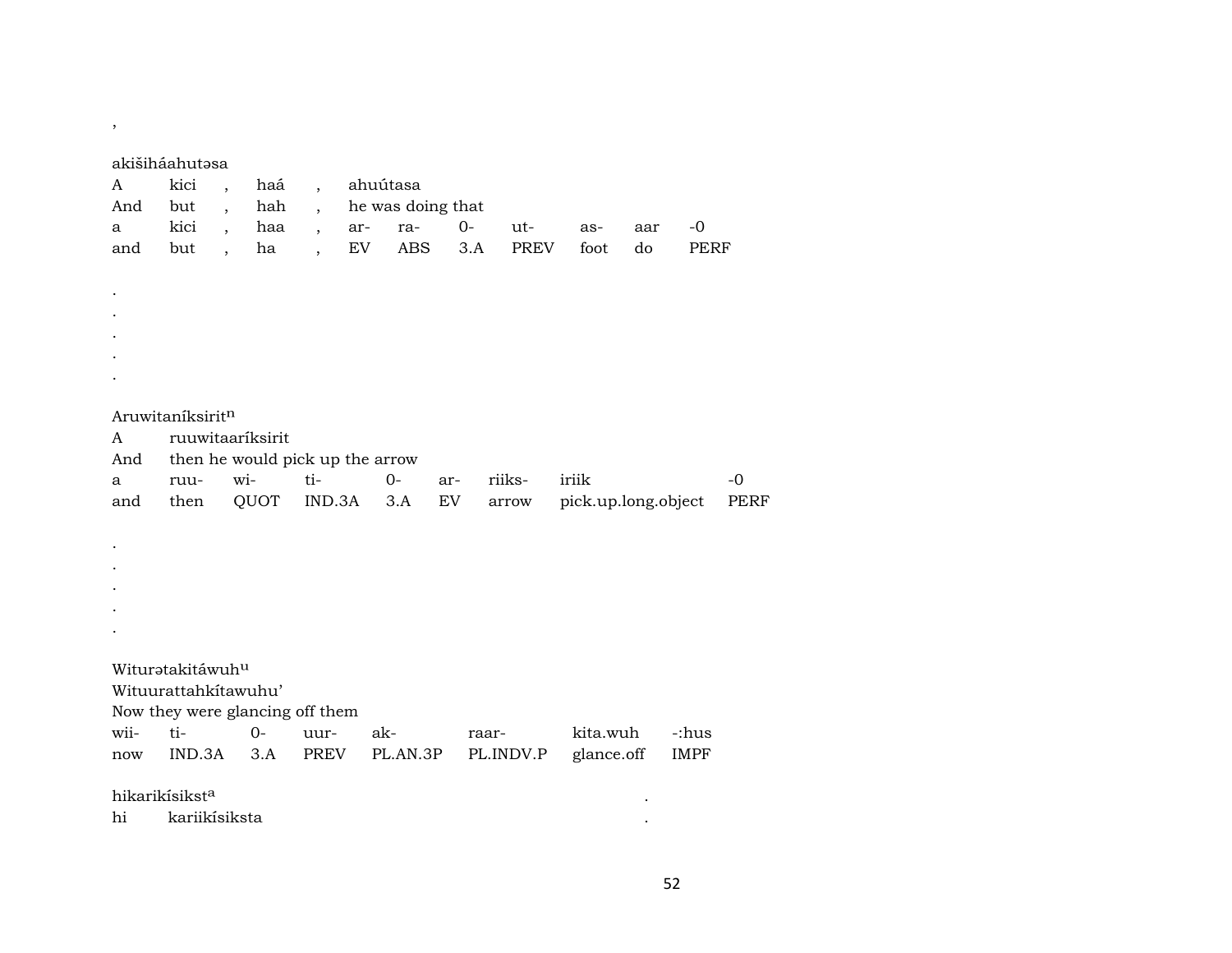| and                    |                              | he would not be alive             |           |           |             |                    |       |                   |               |                          |      |
|------------------------|------------------------------|-----------------------------------|-----------|-----------|-------------|--------------------|-------|-------------------|---------------|--------------------------|------|
| hi                     | ka-                          | ri-                               |           | 0-        | $i-$        | kisik              |       | -his              | -ta           |                          |      |
| and                    | NEG                          | CONT.3A                           |           | 3.A       | <b>SEQ</b>  | survive            |       | PERF              | <b>INT</b>    |                          |      |
|                        |                              |                                   |           |           |             |                    |       |                   |               |                          |      |
|                        |                              | Aruwitaruhúhtakahatn              |           |           |             |                    |       |                   |               |                          |      |
| A                      |                              | ruuwitaaruhúhtakaahat             |           |           |             |                    |       |                   |               |                          |      |
| And                    |                              | then he would throw him off       |           |           |             |                    |       |                   |               |                          |      |
| a                      | ruu-                         | wi-                               | ti-       |           | $0-$        | ar-                | uhur- |                   |               | takaa.hak                | $-0$ |
| and                    | then                         | QUOT                              |           | IND.3A    | 3.A         | EV                 |       | way.of.doing      | fall.off      |                          | PERF |
| hínahiritn             |                              |                                   |           |           |             |                    |       |                   |               |                          |      |
| hi                     | raahiírit                    |                                   |           |           |             |                    |       |                   |               |                          |      |
| and                    | finally                      |                                   |           |           |             |                    |       |                   |               |                          |      |
| hi                     | raahiirit                    |                                   |           |           |             |                    |       |                   |               |                          |      |
| and                    | finally                      |                                   |           |           |             |                    |       |                   |               |                          |      |
|                        |                              |                                   |           |           |             |                    |       |                   |               |                          |      |
| nətarakuk <sup>i</sup> |                              |                                   |           |           |             |                    |       |                   | $^\mathrm{,}$ |                          |      |
| rátaraakuki            |                              |                                   |           |           |             |                    |       |                   |               |                          |      |
| ourselves              |                              |                                   |           |           |             |                    |       |                   |               |                          |      |
| ra-                    | $t-$                         | $a-$                              |           | rak-      | $\mathbf 0$ | -ka'uk             |       | $-i$              |               |                          |      |
| ABS                    | 1.A                          | PREV.3A                           |           | $1/2$ .PL | be          | <b>DIST</b>        |       | SUB.2             |               |                          |      |
|                        |                              |                                   |           |           |             |                    |       |                   |               |                          |      |
|                        | aharahwírikisət <sup>n</sup> |                                   |           |           |             |                    |       |                   |               | $\, ,$                   |      |
|                        | aharaahwirikisat             |                                   |           |           |             |                    |       |                   |               | $\, ,$                   |      |
|                        | they advanced                |                                   |           |           |             |                    |       |                   |               | $\, ,$                   |      |
| ar-                    | ra-                          | $0-$                              | raar-     |           | wirikis-    |                    |       | at                | $-0$          | ,                        |      |
| EV.                    | ABS                          | 3.A                               | PL.INDV.A |           |             | in.a.moving.manner |       | go                | PERF          | $\overline{\phantom{a}}$ |      |
|                        | hiahuhutáriwata              |                                   |           |           |             |                    |       |                   |               |                          |      |
| hi                     |                              | ahuuhuhtáriwaata'                 |           |           |             |                    |       |                   |               |                          |      |
|                        |                              |                                   |           |           |             |                    |       |                   |               |                          |      |
| and<br>hi              |                              | he emerged from among (the enemy) | $0-$      |           |             |                    |       |                   | -0            |                          |      |
|                        | ar-                          | ra-                               |           | a-        |             | uhur.ta.ri.waat.a  |       |                   |               |                          |      |
| and                    | EV                           | ABS                               | 3.A       | PREV.3A   |             |                    |       | emerge.from.among | PERF          |                          |      |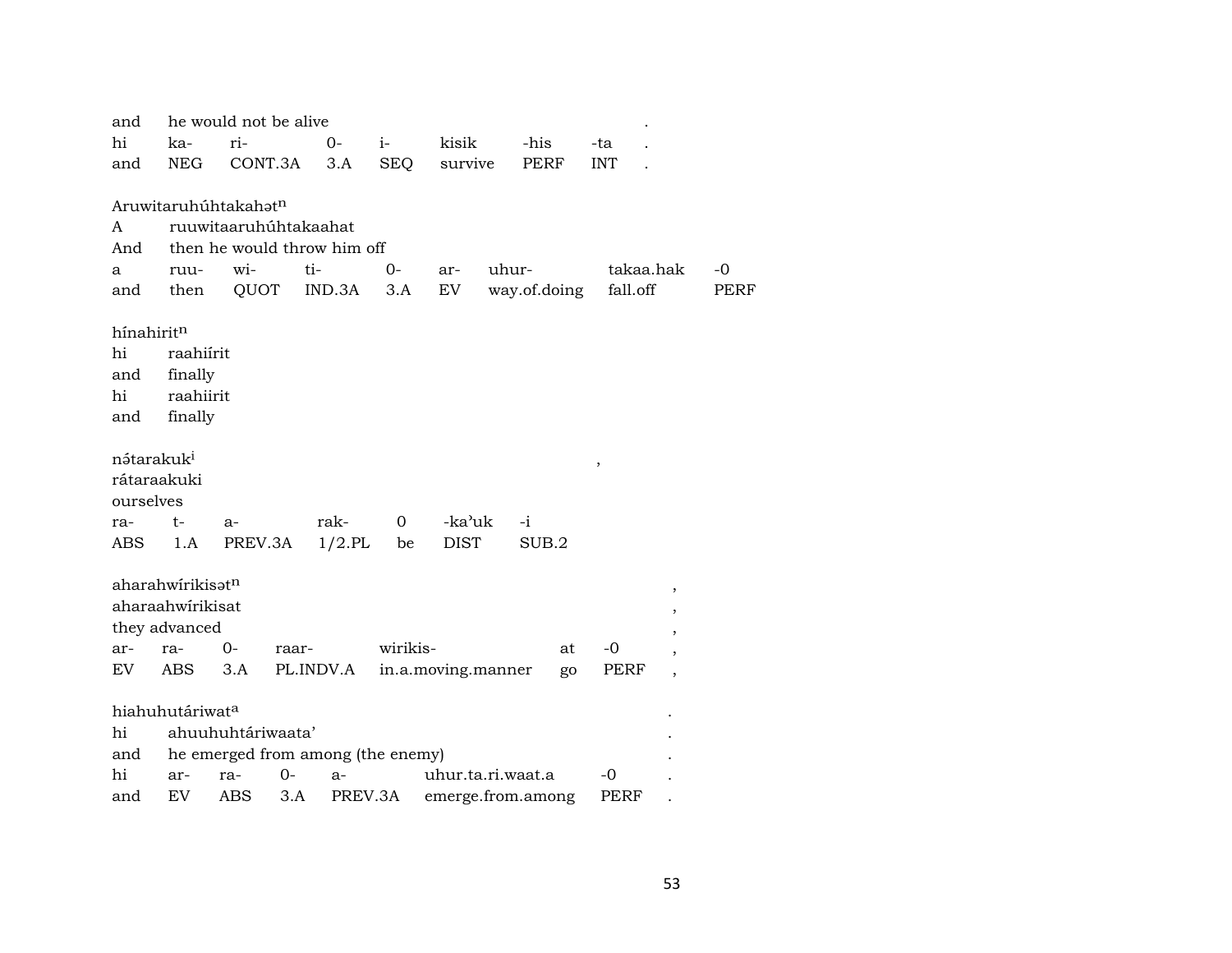|                                | Nawitihúrarikaris<br>Raawitiihuúrari'<br>He was just alone                     |             |              |                                        |                     |             | káris<br>oblivious                     |    |             |
|--------------------------------|--------------------------------------------------------------------------------|-------------|--------------|----------------------------------------|---------------------|-------------|----------------------------------------|----|-------------|
| raa-                           | wi-                                                                            | ti-         | $O -$        |                                        | uhur.aar            | $-i$        | karis                                  |    |             |
| just                           | QUOT                                                                           |             | IND.3A       | 3.A                                    | be.alone            | <b>IMPF</b> | awkward                                |    |             |
|                                | ahanikstarawawarikúsatn<br>Aharikstaarawaawárikusat                            |             |              | He went shooting arrows here and there |                     |             |                                        |    |             |
| ar-                            | ra-                                                                            | $0-$        | riiks-       | raar-                                  | a.warik             | -waa        | -hus                                   | at | $-0$        |
| <b>EV</b>                      | <b>ABS</b>                                                                     | 3.A         | arrow        | PL                                     | throw               | <b>DIST</b> | <b>IMPF.SUB</b>                        | go | <b>PERF</b> |
|                                |                                                                                |             |              |                                        |                     |             |                                        |    |             |
| Ahawáku                        |                                                                                |             |              |                                        | pírask <sup>i</sup> |             | $\boldsymbol{\mathcal{C}}$             |    |             |
| Ahawáku'                       |                                                                                |             |              |                                        | piíraski            |             | ,<br>$\boldsymbol{\mathcal{C}}$        |    |             |
| He said                        |                                                                                |             |              |                                        | the boy             |             | $\boldsymbol{\zeta}\boldsymbol{\zeta}$ |    |             |
| ar-                            | ra-                                                                            | $0-$        | waka'u       | $-0$                                   | piiras-             | -kis        | $\mathbf{H}$                           |    |             |
| <b>EV</b>                      | <b>ABS</b>                                                                     | 3.A         | say          | PERF                                   | boy                 | $\rm{DIM}$  | $\mathbf{H}$                           |    |             |
| $i-$                           | Súrukstakas<br>Suúrukstaakas<br>You (pl) run<br>CONT.1/2A                      | $S-$<br>2.A | uur-<br>PREV | uks-<br><b>JUSS</b>                    | rak-<br>$1/2$ .PL   | as-i<br>run | $\, ,$<br>Ţ<br>$-0$<br>PERF            |    |             |
| hãa<br>Haá'a'<br>See<br>haa'a' | $\mathbf{I}$<br>$\overline{\phantom{a}}$<br>$\, ,$<br>$\overline{\phantom{a}}$ |             |              |                                        |                     |             |                                        |    |             |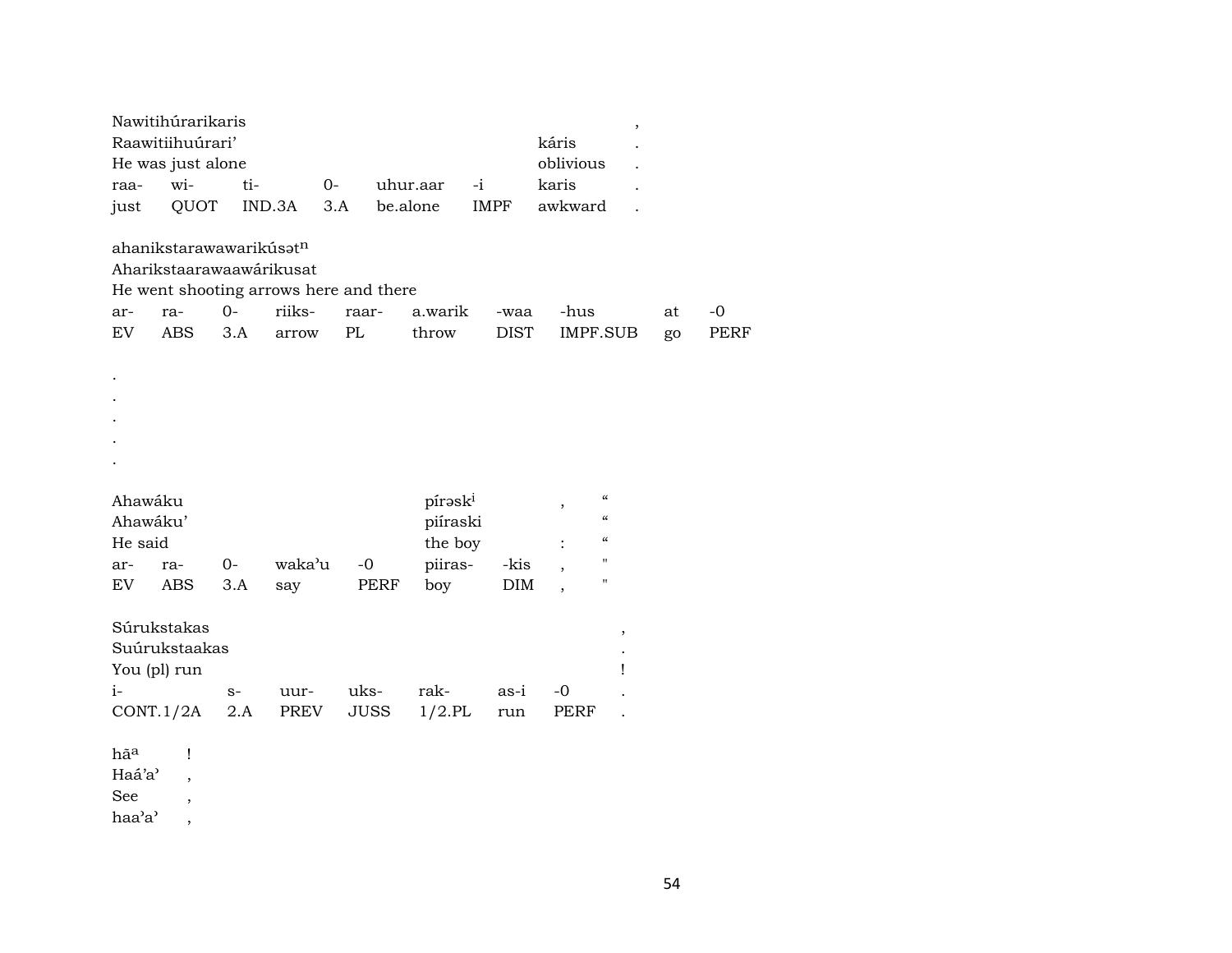see,

| iriwirikárušpa<br>iriwiriíkarucpa<br>irii-<br>there   | wii-<br>now                         | there they now lie on it<br>rii-<br>ASSR                                                                                                                                                                     | $0-$        | ka-<br>3.A<br>on | ra.uc<br>be.lying.PL |             | -waa<br><b>DIST</b> | $-0$<br><b>PERF</b>      |             |                    |                   |                     |                       |               |
|-------------------------------------------------------|-------------------------------------|--------------------------------------------------------------------------------------------------------------------------------------------------------------------------------------------------------------|-------------|------------------|----------------------|-------------|---------------------|--------------------------|-------------|--------------------|-------------------|---------------------|-----------------------|---------------|
| kátahka<br>kátahka<br>the enemy<br>katahkaa<br>enemy  |                                     | $\ddot{\phantom{a}}$<br>$\pmb{\mathsf{H}}$<br>$\ddot{\phantom{a}}$<br>$\pmb{\mathsf{H}}$<br>$\ddot{\phantom{0}}$<br>$\pmb{\mathsf{H}}$<br>$\ddot{\phantom{a}}$<br>$\pmb{\mathsf{H}}$<br>$\ddot{\phantom{a}}$ |             |                  |                      |             |                     |                          |             |                    |                   |                     |                       |               |
| Híahirasrátarakuk <sup>i</sup><br>Hi<br>And           | ahiíras<br>they ran                 |                                                                                                                                                                                                              |             |                  |                      |             |                     | rátaraakuki<br>ourselves |             |                    |                   |                     |                       |               |
| hi<br>and                                             | ar-<br>EV                           | ra-<br><b>ABS</b>                                                                                                                                                                                            | $0-$<br>3.A | ir-<br>PL.3A     | uur-<br><b>PREV</b>  | as-i<br>run | $-0$<br><b>PERF</b> | ra-<br><b>ABS</b>        | $t-$<br>1.A | $a-$<br>PREV.3A    | rak-<br>$1/2$ .PL | $\mathbf 0$<br>be   | -ka'uk<br><b>DIST</b> | $-i$<br>SUB.2 |
| Páni<br>$\,$<br>$\cdot$<br>$\cdot$<br>$\cdot$<br>$\,$ | Paári<br>Pawnees<br>paari<br>Pawnee | $\ddot{\phantom{a}}$<br>$\ddot{\phantom{0}}$<br>$\ddot{\phantom{0}}$                                                                                                                                         |             |                  |                      |             |                     |                          |             |                    |                   |                     |                       |               |
|                                                       |                                     | Siahiratariwirikisatn<br>Si'ahiirattariwirikisat<br>They moved the line back                                                                                                                                 |             |                  |                      |             |                     |                          |             |                    |                   |                     |                       |               |
| $\sin$<br>DU                                          | ar-<br>EV                           | ra-<br><b>ABS</b>                                                                                                                                                                                            | $0-$<br>3.A | ir-<br>PL.3A     | ak-<br>PL.AN.3P      | raar-       | PL.INDV.P           | ri-<br><b>PORT</b>       | wirikis-    | in.a.moving.manner | at<br>go          | $-0$<br><b>PERF</b> |                       |               |

 $\begin{array}{c} \bullet \\ \bullet \\ \bullet \end{array}$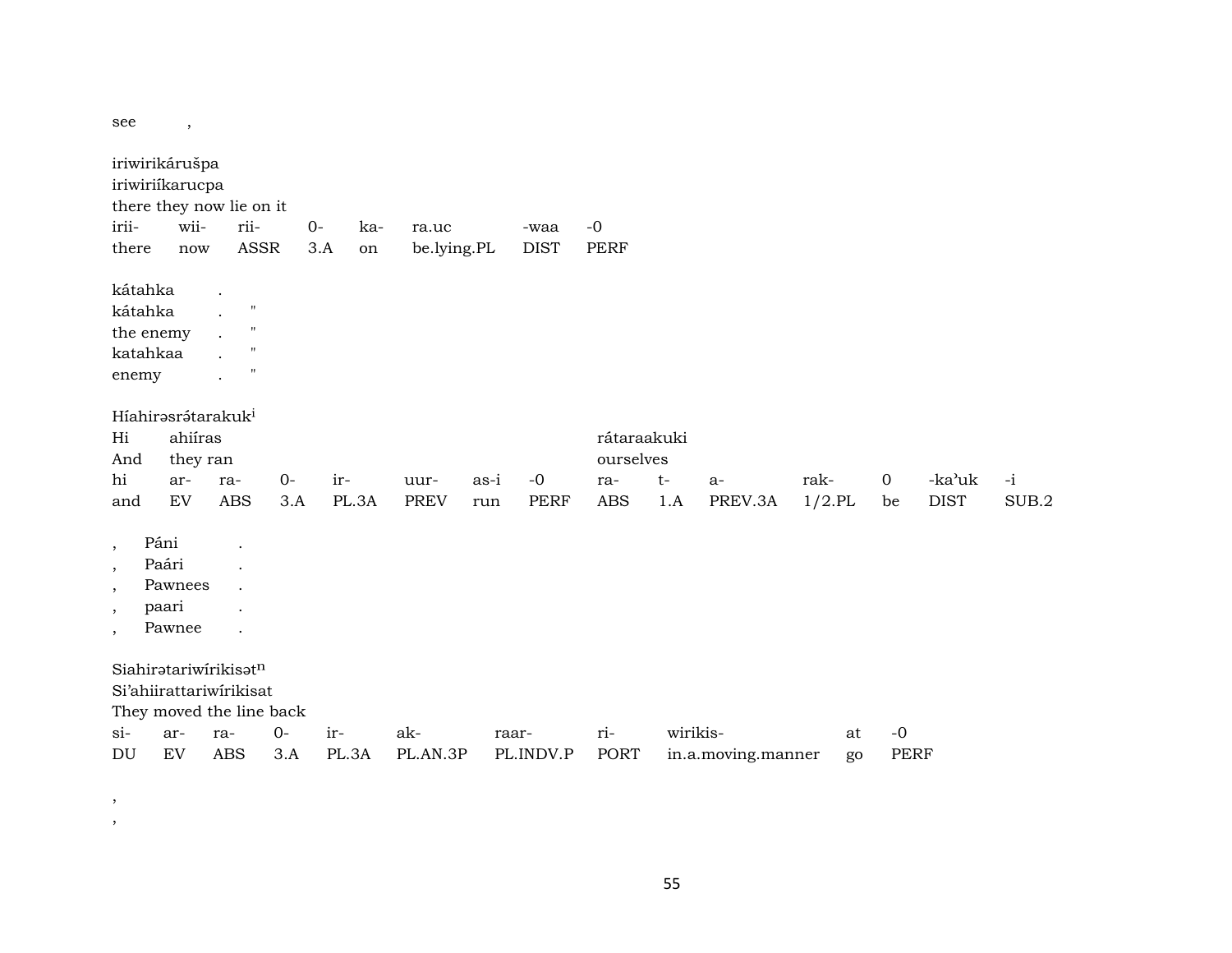| $\,$<br>,                |                                                                      |                           |                                       |                                    |     |               |                                   |    |                     |                       |                     |             |
|--------------------------|----------------------------------------------------------------------|---------------------------|---------------------------------------|------------------------------------|-----|---------------|-----------------------------------|----|---------------------|-----------------------|---------------------|-------------|
| $\cdot$                  |                                                                      |                           |                                       |                                    |     |               |                                   |    |                     |                       |                     |             |
| hi<br>and                | hiwihiruahikasáhisi<br>wihiru<br>there<br>wii-                       |                           |                                       | ahikasáhisi<br>they lay there dead |     |               |                                   |    |                     |                       |                     |             |
| hi<br>and                | now                                                                  | hiruu<br>there            | ar-<br>EV                             | ri-<br>CONT.3A                     |     | $0-$<br>3.A   | ka-<br>on                         | sa | be.lying            | hisii<br>be.prominent | $-0$<br><b>PERF</b> |             |
| $\overline{\phantom{a}}$ | kátahká<br>kátahka<br>the enemy<br>katahkaa<br>enemy                 |                           |                                       |                                    |     |               |                                   |    |                     |                       |                     |             |
|                          | Akiwikuturatahurirúhši                                               |                           |                                       |                                    |     |               |                                   |    |                     |                       |                     |             |
| Aki                      |                                                                      |                           | wikutuurattahuriruhci'                |                                    |     |               |                                   |    |                     |                       |                     |             |
| And here                 |                                                                      |                           | he had apparently killed many of them |                                    |     |               |                                   |    |                     |                       |                     |             |
| $a-$                     | ki                                                                   | wii-                      | ku-                                   | ti-                                |     | $O -$         | uur-                              |    | ak-                 | rahur-                | riruhci             | $-0$        |
| and                      | there                                                                | now                       | <b>INDF</b>                           | IND.3A                             |     | 3.A           | <b>PREV</b>                       |    | PL.AN.3P            | do                    | be.numerous         | <b>PERF</b> |
| $\overline{\phantom{a}}$ | tirarikipírask <sup>i</sup><br>tiraáriki<br>this one<br>tii-<br>this | $0-$<br>ra-<br><b>ABS</b> | arik<br>3.A                           | be.standing                        |     | $-i$<br>SUB.2 | piíraski<br>boy<br>piiras-<br>boy |    | -kis<br>DIM         |                       |                     |             |
|                          | Hisistuahakásispa                                                    |                           |                                       |                                    |     |               |                                   |    | pírask <sup>i</sup> |                       |                     |             |
| Hi                       | sístu                                                                |                           | ahakásispa                            |                                    |     |               |                                   |    | piíraski            |                       |                     |             |
| And                      | again                                                                | he ran                    |                                       |                                    |     |               |                                   |    | the boy             |                       |                     |             |
| hi                       | sistu                                                                | ar-                       | ra-                                   | $0-$                               |     | kasispaar     | $-0$                              |    | piiras-             | -kis                  |                     |             |
| and                      | again                                                                | EV                        | <b>ABS</b>                            | 3.A                                | run |               | <b>PERF</b>                       |    | boy                 | <b>DIM</b>            |                     |             |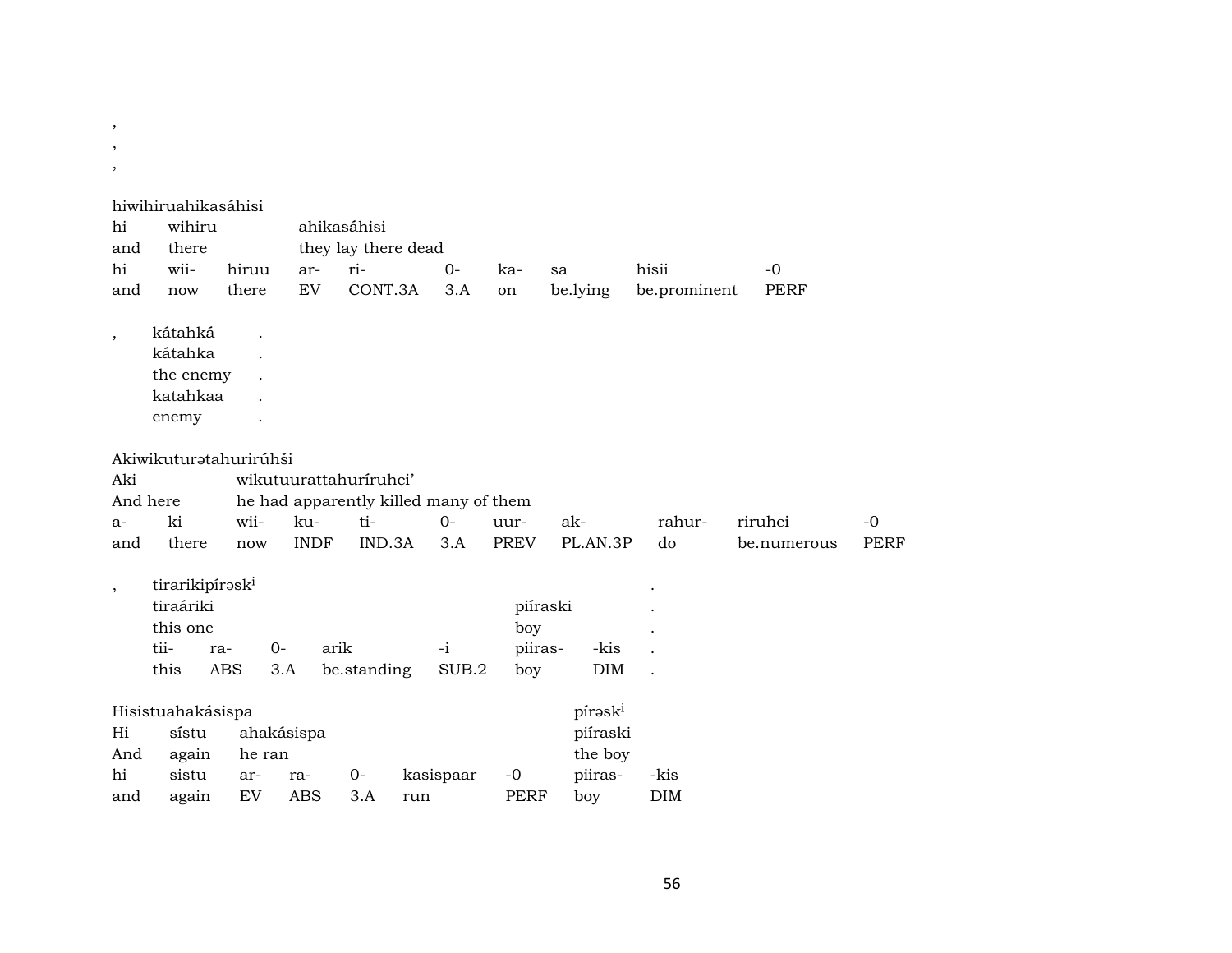|                | irírutahu<br>iriíruutahu                |                     |                   |             |                             |                  |                                   | $\, ,$                                     |                    |                                        |                 |
|----------------|-----------------------------------------|---------------------|-------------------|-------------|-----------------------------|------------------|-----------------------------------|--------------------------------------------|--------------------|----------------------------------------|-----------------|
|                | the way it was                          |                     |                   |             |                             |                  |                                   |                                            |                    |                                        |                 |
|                | irii-                                   | ra-                 | $O -$             | ut-         | $\overline{0}$              | $-a$             | -hus                              |                                            |                    |                                        |                 |
|                | that                                    | <b>ABS</b>          | 3.A               | <b>PREV</b> | be                          | SUB.1            | <b>IMPF.SUB</b>                   |                                            |                    |                                        |                 |
|                | nakutətikstarawiri rawari               |                     |                   |             |                             |                  |                                   |                                            |                    |                                        |                 |
|                | rakuutattikstaarawiiriraáwari           |                     |                   |             |                             |                  |                                   |                                            |                    |                                        |                 |
|                | for him to follow and gather the arrows |                     |                   |             |                             |                  |                                   |                                            |                    |                                        |                 |
| ra-            | $0 -$                                   | ku-                 | ut-               |             | ak-                         | riiks-           | raar-                             | awiira-                                    | raa.warii          |                                        | -hus            |
| INF.A          | 3.A                                     | INF.B               |                   | PREV        | PL.AN.3P                    | arrow            | PL                                | behind                                     |                    | go.around.to.get                       | <b>IMPF.SUB</b> |
|                | nakuniksawárik <sup>a</sup>             |                     |                   |             |                             |                  |                                   |                                            |                    |                                        |                 |
| $\overline{ }$ | raahkuriksawárika                       |                     |                   |             |                             |                  |                                   |                                            |                    |                                        |                 |
|                | when he shot an arrow                   |                     |                   |             |                             |                  |                                   |                                            |                    |                                        |                 |
|                | ra-                                     | $0-$                | ar-               | ku-         | riiks-                      | a.warik          | -a                                |                                            |                    |                                        |                 |
|                | INF.A                                   | 3.A                 | <b>EV</b>         | INF.B       | arrow                       | throw            | SUB.1                             |                                            |                    |                                        |                 |
|                | Hiwitahkasispa                          |                     |                   |             |                             |                  |                                   |                                            |                    |                                        |                 |
|                |                                         |                     |                   |             |                             |                  |                                   |                                            |                    |                                        |                 |
|                |                                         |                     |                   |             |                             |                  |                                   | $\, ,$                                     |                    |                                        |                 |
| Hi             |                                         | witaahkásispa       |                   |             |                             |                  |                                   | $^\mathrm{^\mathrm{o}}$                    |                    |                                        |                 |
| And<br>hi      | wi-                                     | he would run<br>ti- |                   | 0-          | ar-                         |                  | -0                                | $\overline{\phantom{a}}$                   |                    |                                        |                 |
| and            | QUOT                                    |                     | IND.3A            | 3.A         | EV                          | kasispaar<br>run | <b>PERF</b>                       | $\overline{ }$<br>$\overline{\phantom{a}}$ |                    |                                        |                 |
|                |                                         |                     |                   |             |                             |                  |                                   |                                            |                    |                                        |                 |
|                | hikišitihawiruahúši                     |                     |                   |             |                             |                  |                                   |                                            |                    |                                        |                 |
| hi             | kici                                    |                     | tihaawiruu'ahúci' |             |                             |                  |                                   |                                            |                    |                                        |                 |
| and            | but                                     |                     |                   |             | then this is the way it was |                  |                                   |                                            |                    |                                        |                 |
| hi<br>and      | kici<br>but                             | tii-<br>this        | haa-<br>here      | wii-<br>now | ruu-<br>then                | ar-<br>EV        | $O -$<br>ra-<br><b>ABS</b><br>3.A | ut-<br><b>PREV</b>                         | $i-$<br><b>SEQ</b> | $\mathbf 0$<br>-0<br><b>PERF</b><br>be |                 |

. . . .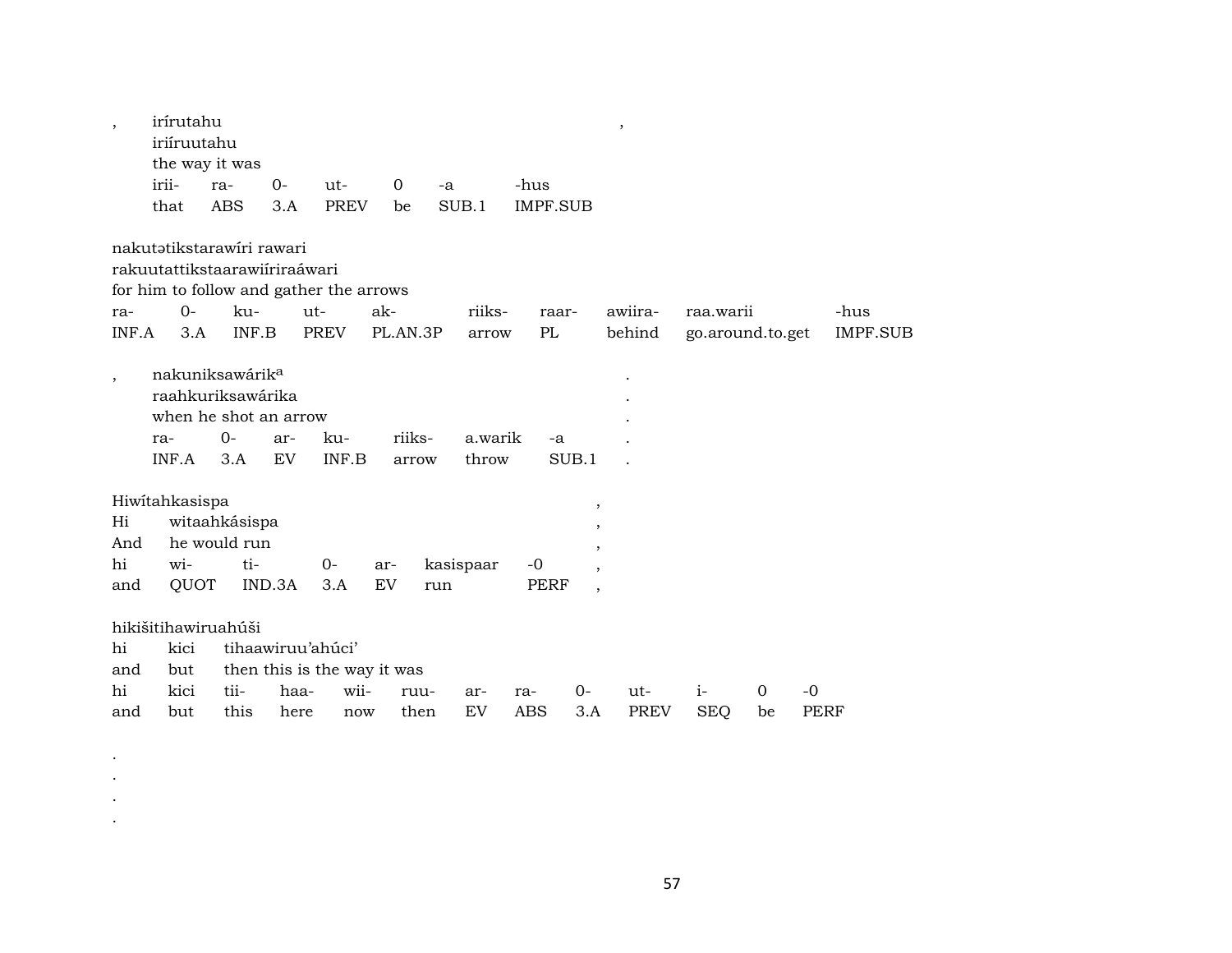|                |            | Nihuksuwitutíkaukut <sup>n</sup> |                          |                            |                   |       |          |        |          |             |
|----------------|------------|----------------------------------|--------------------------|----------------------------|-------------------|-------|----------|--------|----------|-------------|
| Ríhuksu'       |            |                                  |                          | wituutiika'uukut           |                   |       |          |        |          |             |
| Only           |            |                                  |                          | he went into the midst     |                   |       |          |        |          |             |
| rihuks         |            | $-u^{\prime}$                    | wi-                      | ti-                        | $0-$              | $ut-$ | iika-    |        | uukuk    | $-0$        |
| alone          |            | <b>NOM</b>                       | QUOT                     | IND.3A                     | 3.A               |       | PREV     | center | get.into | PERF        |
|                |            |                                  |                          |                            |                   |       |          |        |          |             |
| háwa           |            | $\overline{\phantom{a}}$         |                          |                            |                   |       |          |        |          |             |
| haáwa'         |            |                                  |                          |                            |                   |       |          |        |          |             |
| again          |            |                                  |                          |                            |                   |       |          |        |          |             |
| haawa          |            |                                  |                          |                            |                   |       |          |        |          |             |
| also           |            | $\overline{\phantom{a}}$         |                          |                            |                   |       |          |        |          |             |
|                |            |                                  |                          |                            |                   |       |          |        |          |             |
|                |            | hiahuharišáhaksitit <sup>n</sup> |                          |                            |                   |       |          |        |          |             |
| hi             |            |                                  | ahuuhaaricáhaksitit      |                            |                   |       |          |        |          |             |
| and            |            |                                  |                          | they began surrounding him |                   |       |          |        |          |             |
| hi             | ar-        | ra-                              | $0-$                     | ut-                        | raar-             |       | ica.hak  | -his   |          | -itik       |
| and            | EV         | <b>ABS</b>                       | 3.A                      | PREV                       | PL.INDV.A         |       | encircle |        | PERF     | <b>INCH</b> |
|                |            |                                  |                          |                            |                   |       |          |        |          |             |
|                | Iríahutári |                                  |                          |                            |                   |       |          |        |          |             |
|                |            | Irii'ahuutári                    |                          |                            |                   |       |          |        |          |             |
|                |            |                                  | The way he was doing     |                            |                   |       |          |        |          |             |
|                | irii-      | ar-                              | ra-                      | 0-<br>$ut-$                |                   | aar   | $-i$     |        |          |             |
|                | that       | EV.                              | <b>ABS</b>               | 3.A                        | <b>PREV</b><br>do |       | SUB.2    |        |          |             |
|                |            |                                  |                          |                            |                   |       |          |        |          |             |
| hirikuwitarúta |            |                                  |                          |                            |                   |       |          |        |          |             |
| hi             |            | rikuwitaruúta                    |                          |                            |                   |       |          |        |          |             |
| and            |            |                                  | that is what he would do |                            |                   |       |          |        |          |             |
| hi             | riku-      |                                  | wi-                      | ti-                        | 0-                | ar-   | ut-      | aar    | -0       |             |
| and            |            | that.is                          | QUOT                     | IND.3A                     | 3.A               | EV    | PREV     | do     | PERF     |             |

 $\mathcal{F}_{\text{max}}$  . .

.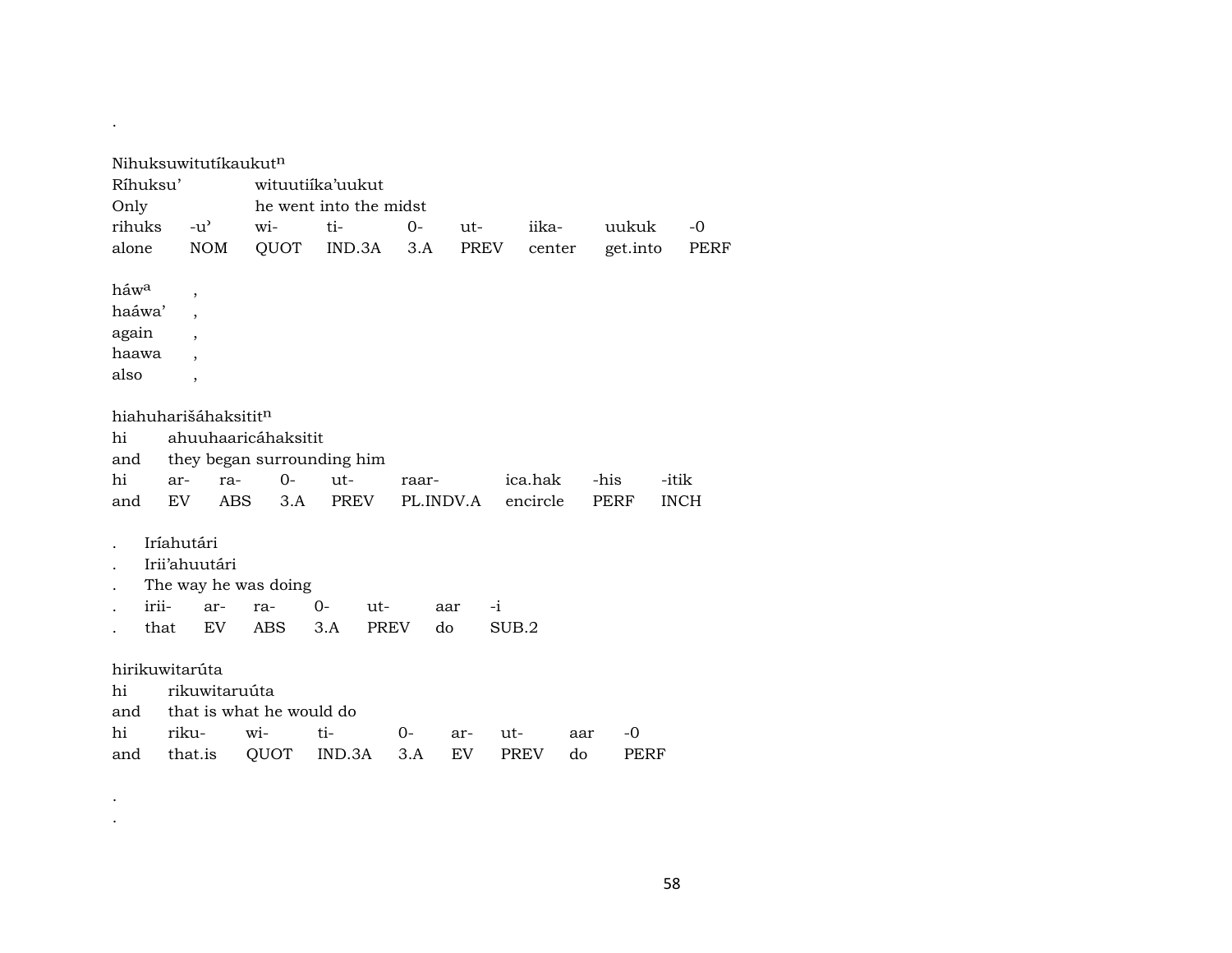## Aruwitirawíriwu

. . .

| A                             |                        | ruuwitiirawíriwu                                                         |             |             |                                     |                                    |      |                |                        |        |               |                                         |                                                              |      |
|-------------------------------|------------------------|--------------------------------------------------------------------------|-------------|-------------|-------------------------------------|------------------------------------|------|----------------|------------------------|--------|---------------|-----------------------------------------|--------------------------------------------------------------|------|
| And                           |                        |                                                                          |             |             |                                     | then one would almost run over him |      |                |                        |        |               |                                         |                                                              |      |
| a                             |                        | ruu-                                                                     |             | wi-         | ti-                                 |                                    | $0-$ | ir-            |                        | ar-    |               | awi.ri.wuh                              |                                                              | $-0$ |
| and                           |                        | then                                                                     |             | QUOT        |                                     | IND.3A                             | 3.A  |                | 3.INDF                 | EV     |               | run.into                                |                                                              | PERF |
|                               | hi<br>and<br>hi<br>and | hiwitáhwaritn                                                            | wi-<br>QUOT | witaáhwarit | he would shoot him<br>ti-<br>IND.3A | $0 -$<br>3.A                       |      | ar-<br>EV      | warik<br>shoot         | $-0$   | PERF          | ,                                       |                                                              |      |
| ra-<br>INF.A                  |                        | nahkukitáwuha<br>raahkuhkitáwuha<br>its glancing off him<br>$O -$<br>3.A |             | ar-<br>EV   | ku-<br>INF.B                        | uur-<br>PREV                       |      |                | kita.wuh<br>glance.off | -a     | SUB.1         | $\, ,$<br>,<br>$\overline{\phantom{a}}$ |                                                              |      |
|                               |                        | hikarakisikiit <sup>n</sup>                                              |             |             |                                     |                                    |      |                |                        | Híhawa |               |                                         |                                                              |      |
| hi                            |                        | karakísiki'it                                                            |             |             |                                     |                                    |      |                |                        | Hi     |               | hawá                                    |                                                              |      |
| and                           |                        | he was not alive                                                         |             |             |                                     |                                    |      |                |                        | And    |               | also                                    |                                                              |      |
| hi                            |                        | ka-                                                                      |             | ra-         | $0-$                                | kisikit                            |      | $\overline{a}$ |                        | hi     |               | haawa                                   |                                                              |      |
| and                           |                        | NEG                                                                      |             | <b>ABS</b>  |                                     | 3.A be.alive                       |      | EX.            |                        | and    |               | also                                    |                                                              |      |
| áhirəs<br>áhiiras<br>they ran |                        |                                                                          |             |             |                                     |                                    |      |                |                        |        | Páni<br>Paári | the Pawnees                             | $\overline{\phantom{a}}$<br>$\,$<br>$\overline{\phantom{a}}$ |      |
| ar-                           |                        | ra-                                                                      | 0-          |             | ir-                                 | uur-                               |      | as-i           | -0                     |        | paari         |                                         | $\overline{\phantom{a}}$                                     |      |
| EV.                           |                        | ABS                                                                      |             | 3.A         | PL.3A                               | PREV                               |      | run            | PERF                   |        |               | Pawnee                                  | ,                                                            |      |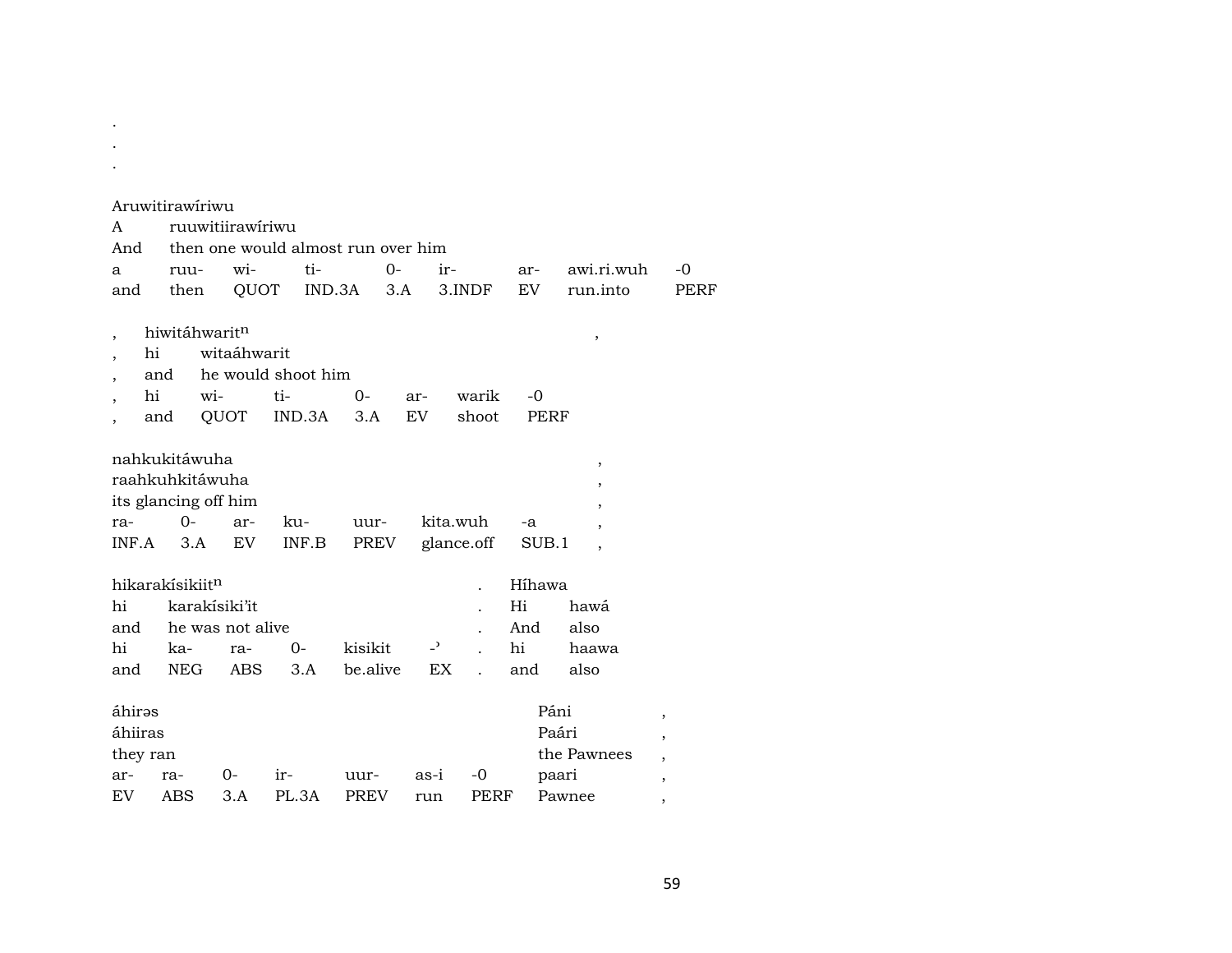| hi<br>and                                 | hihawaaharəšahakáəš<br>hawá<br>also                   |          |                          | aharacahaaká'ac<br>their line was broken |        |           |      |                          |           |                   |             |      |
|-------------------------------------------|-------------------------------------------------------|----------|--------------------------|------------------------------------------|--------|-----------|------|--------------------------|-----------|-------------------|-------------|------|
| hi                                        | haawa                                                 |          | ar-                      | ra-                                      | $O -$  | raar-     |      | tahaakahc                |           | -0                |             |      |
| and                                       | also                                                  |          | EV.                      | ABS                                      | 3.A    | PL.INDV.A |      | be.open                  |           | PERF              |             |      |
| $\overline{\phantom{a}}$                  | hiahawáku                                             |          |                          |                                          |        |           |      | $\mathcal{C}$            |           |                   |             |      |
| $\overline{\phantom{a}}$                  | hi                                                    | ahawáku' |                          |                                          |        |           |      | $\mathcal{C}$            |           |                   |             |      |
| $\overline{\phantom{a}}$                  | and                                                   | he said  |                          |                                          |        |           |      | $\mathcal{C}\mathcal{C}$ |           |                   |             |      |
| $\overline{\phantom{a}}$                  | hi                                                    | ar-      | ra-                      | $0-$                                     | waka'u | $-0$      |      | $\pmb{\mathsf{H}}$       |           |                   |             |      |
| $\overline{\phantom{a}}$                  | and                                                   | EV       | ABS                      | 3.A                                      | say    | PERF      |      | $\pmb{\mathsf{H}}$       |           |                   |             |      |
|                                           | Súrukstak <sup>a</sup> s                              |          |                          |                                          |        |           |      |                          |           | ,                 |             |      |
|                                           | Suúrukstaakas                                         |          |                          |                                          |        |           |      |                          |           |                   |             |      |
|                                           | You (pl) run                                          |          |                          |                                          |        |           |      |                          |           | Ţ                 |             |      |
| i-                                        |                                                       | $S-$     |                          | uur-                                     | uks-   | rak-      | as-i | -0                       |           |                   |             |      |
|                                           | $CONT.1/2A$ 2.A                                       |          |                          | PREV                                     | JUSS   | $1/2$ .PL |      | run                      | PERF      |                   |             |      |
|                                           | iriwirutítasuhət <sup>n</sup><br>Iriwiiruutiítasuuhat |          | There they now lie about |                                          |        |           |      |                          |           |                   |             |      |
| irii-                                     | wii-                                                  |          | ruu-                     | ti-                                      | $0-$   | ir-       |      | ut-                      | as.uu.hak |                   |             | $-0$ |
| there                                     | now                                                   |          | then                     | IND.3A                                   | 3.A    | PL.3A     |      | PREV                     |           | be.sitting.around |             | PERF |
| п<br>$\ddot{\phantom{0}}$<br>$\mathbf{H}$ |                                                       |          |                          |                                          |        |           |      |                          |           |                   |             |      |
| $\pmb{\mathsf{H}}$                        |                                                       |          |                          |                                          |        |           |      |                          |           |                   |             |      |
| п                                         |                                                       |          |                          |                                          |        |           |      |                          |           |                   |             |      |
| $\blacksquare$                            |                                                       |          |                          |                                          |        |           |      |                          |           |                   |             |      |
|                                           | Hiwihirurikuahúši                                     |          |                          |                                          |        |           |      |                          |           |                   |             |      |
| Hi                                        | wihiru                                                |          |                          | riku'ahúci'                              |        |           |      |                          |           |                   |             |      |
| And                                       | now                                                   |          |                          | it was that way                          |        |           |      |                          |           |                   |             |      |
| hi                                        | wii-                                                  |          | hiruu                    | riku-                                    | ar-    | ra-       | $0-$ | ut-                      | $i-$      |                   | $\mathbf 0$ | $-0$ |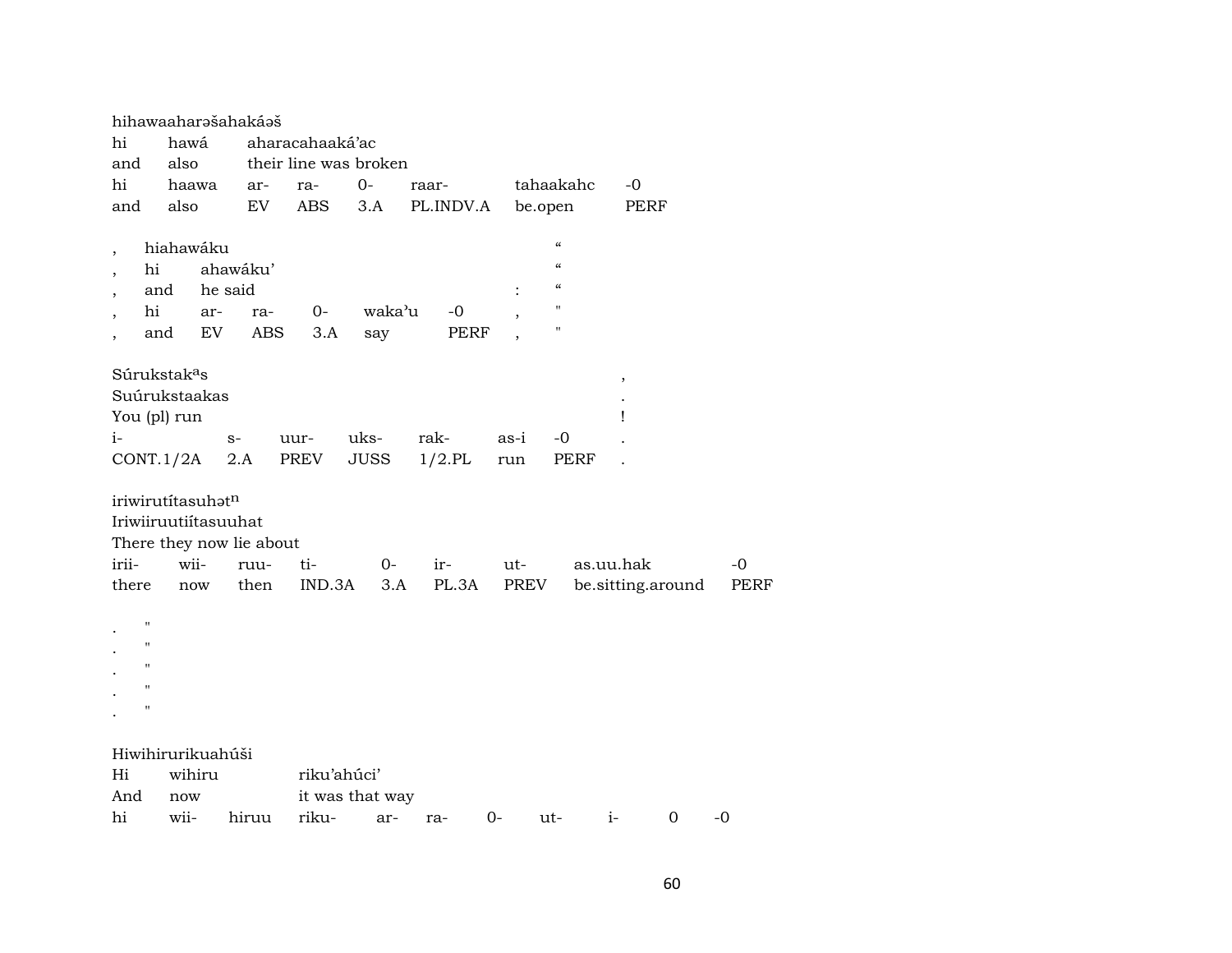and now then that.is EV ABS 3.A PREV SEQ be PERF

- . Hínahirit<sup>n</sup>
- . Hi raahiírit
- . And finally
- . hi raahiirit
- . and finally

hiahiruwáwaəs

|  | hi ahiruuwaáwa'as |                                      |                                         |  |
|--|-------------------|--------------------------------------|-----------------------------------------|--|
|  |                   | and they ran in different directions |                                         |  |
|  |                   |                                      | hi ar- ra- 0- ir- ruu- waawa- as-i -0   |  |
|  |                   |                                      | and EV ABS 3.A PL.3A PORT DIST run PERF |  |

| kátahka . Kuhíhwak <sup>i</sup>  |  |  |      |      |                |
|----------------------------------|--|--|------|------|----------------|
| kátahka . Kuuhíhwaki'            |  |  |      |      |                |
| the enemy . They must have said  |  |  |      |      | $\ddot{\cdot}$ |
| katahkaa . kuur- ra- 0- ir-      |  |  | waki | $-0$ |                |
| enemy . DUB ABS 3.A PL.3A say.PL |  |  |      | PERF |                |

| $\epsilon\epsilon$         |      |      |      |      |           |     |    |      |      |
|----------------------------|------|------|------|------|-----------|-----|----|------|------|
| $\pmb{\zeta}\pmb{\zeta}$   |      |      |      |      |           |     |    |      |      |
| $\boldsymbol{\mathcal{U}}$ |      |      |      |      |           |     |    |      |      |
| $^{\prime}$                |      |      |      |      |           |     |    |      |      |
| $\boldsymbol{\mathsf{H}}$  |      |      |      |      |           |     |    |      |      |
|                            |      |      |      |      |           |     |    |      |      |
| Kakuhitirárik <sup>i</sup> |      |      |      |      |           |     |    |      |      |
| Kaakúhi                    |      |      |      |      | tiraáriki |     |    |      |      |
| He is not good             |      |      |      |      | this one  |     |    |      |      |
| kaaki-                     | $O-$ | uur- | hiir | $-0$ | tii-      | ra- | 0- | arik | $-1$ |

NEG.IND.3A 3.A PREV be.good PERF this ABS 3.A be.standing SUB.2

šáhiks . Náw<sup>a</sup> ,

cáhiks . " Ráwa ,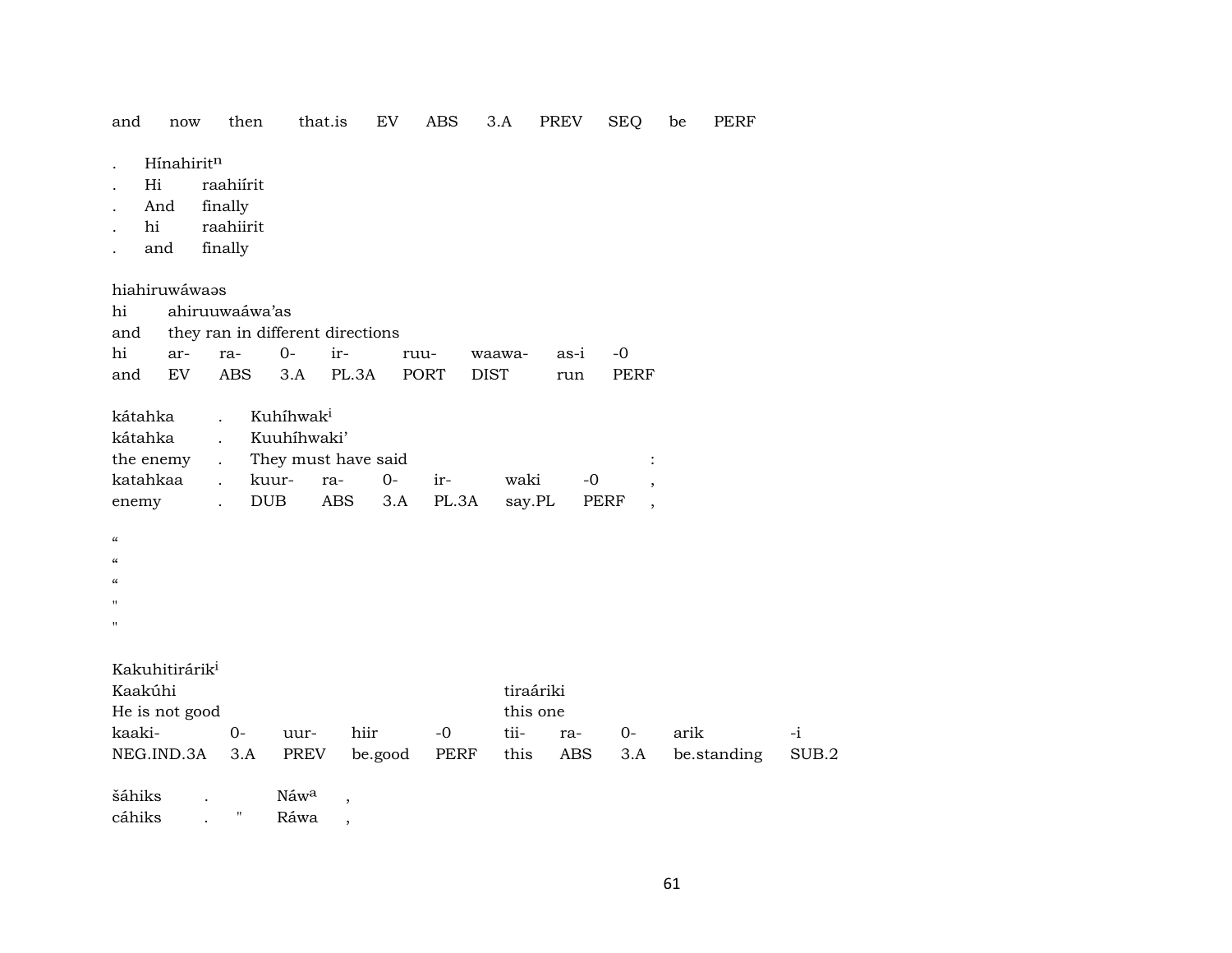| person<br>icaahiks<br>person<br>iwirirúwas <sup>i</sup> | iwiriiruúwaawaasi<br>when they ran away | Ħ<br>11    | <b>Now</b><br>rawa<br>now   | $\overline{\phantom{a}}$<br>$\overline{\phantom{a}}$<br>$\overline{\phantom{a}}$ |                            |             |             |          |               |             |             |
|---------------------------------------------------------|-----------------------------------------|------------|-----------------------------|----------------------------------------------------------------------------------|----------------------------|-------------|-------------|----------|---------------|-------------|-------------|
| ii-                                                     | wii-                                    | ra-        | $O -$                       | ir-                                                                              |                            | ruu-        | waawa-      | as-i     | $-i$          |             |             |
| when                                                    | when                                    | <b>ABS</b> | 3.A                         |                                                                                  | PL.3A                      | <b>PORT</b> | <b>DIST</b> | run      | SUB.2         |             |             |
| $\,$<br>,<br>$\,$                                       |                                         |            |                             |                                                                                  |                            |             |             |          |               |             |             |
|                                                         | hirusiahiritahuráwiatn                  |            |                             |                                                                                  |                            |             |             |          |               |             |             |
| hiru                                                    |                                         |            | si'ahiirittáhuurawi'at      |                                                                                  |                            |             |             |          |               |             |             |
| then                                                    |                                         |            | they stopped (chasing them) |                                                                                  |                            |             |             |          |               |             |             |
| hiruu                                                   | $si$ -                                  | ar-        | ra-                         | $0-$                                                                             | ir-                        | $i-$        | ak-         |          | rahuur.awi.at | $-0$        |             |
| then                                                    | DU                                      | EV         | <b>ABS</b>                  | 3.A                                                                              | PL.3A                      | <b>SEQ</b>  | PL.AN.3P    |          | cease         | <b>PERF</b> |             |
|                                                         |                                         |            |                             |                                                                                  |                            |             |             |          |               |             |             |
|                                                         | Hikišiwiahuratahurirúhš <sup>i</sup>    |            |                             |                                                                                  |                            |             |             |          |               |             |             |
| Hi                                                      | kici                                    |            |                             |                                                                                  | wi'ahuurattahuriruhci'     |             |             |          |               |             |             |
| And                                                     | meanwhile                               |            |                             |                                                                                  | he had killed many of them |             |             |          |               |             |             |
| hi                                                      | kici                                    |            | wii-                        | ar-                                                                              | ra-                        | $0-$        | uur-        | ak-      | rahur-        | riruhci     | $-0$        |
| and                                                     | but                                     |            | now                         | <b>EV</b>                                                                        | <b>ABS</b>                 | 3.A         | <b>PREV</b> | PL.AN.3P | do            | be.numerous | <b>PERF</b> |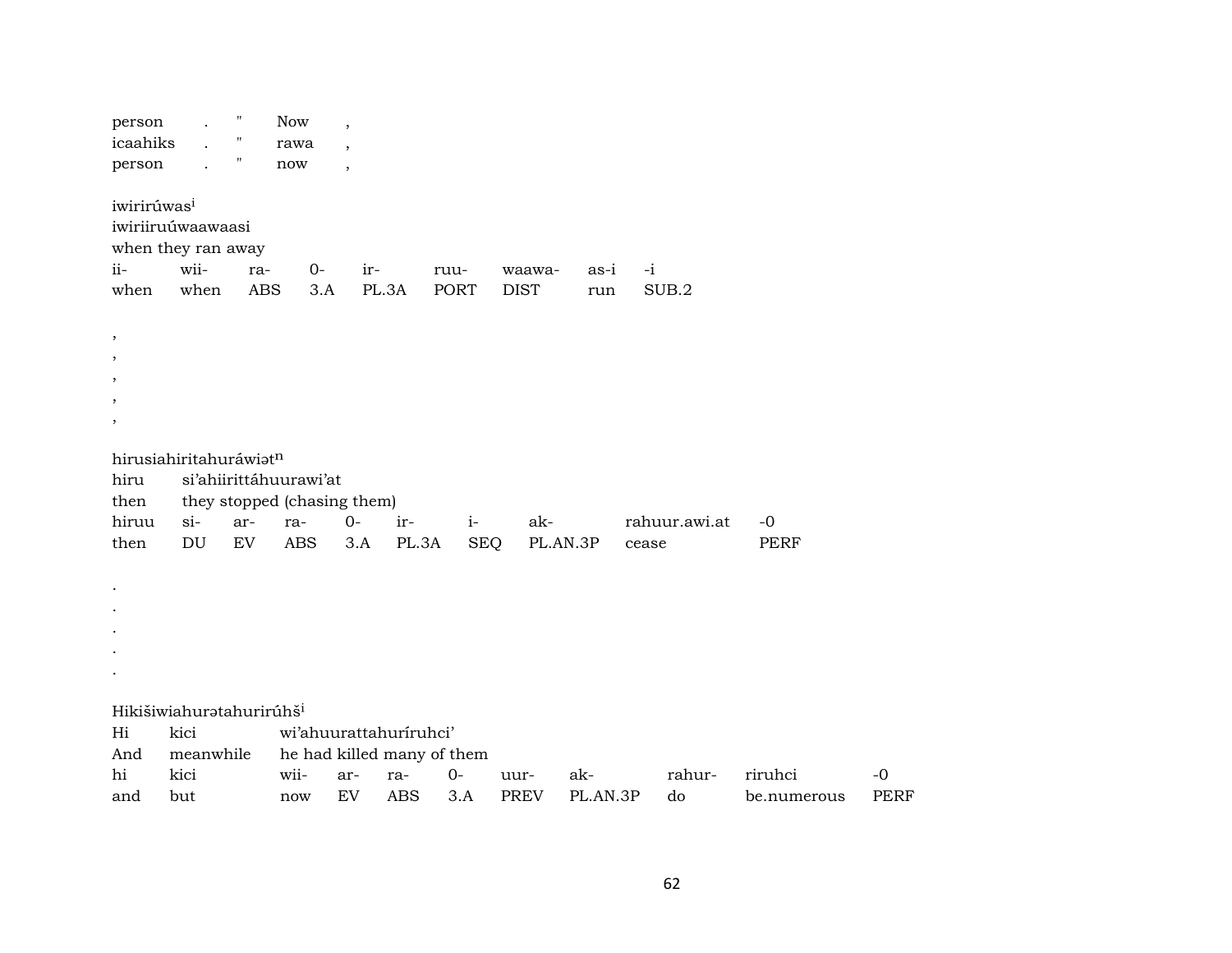| Piiriícara'aks<br>Crazy Child<br>piira-<br>icaraks<br>child<br>be.mischievous<br>Hirusiahišíurikut <sup>n</sup><br>si'ahiicí'uurikut<br>Hiru<br>they took hold of him<br>Then<br>hiruu<br>si<br>ar-<br>$O -$<br>$i-$<br>uurikuk<br>ra-<br>ir-<br>ut-<br>EV<br>PL.3A<br><b>SEQ</b><br>then<br>DU<br><b>ABS</b><br>3.A<br>PREV<br>hold<br>$\epsilon$<br>aahíhwak <sup>i</sup><br>$\overline{\phantom{a}}$<br>$\alpha$<br>ahíhwaki'<br>a<br>$\overline{\phantom{a}}$<br>$\boldsymbol{\mathcal{C}}$<br>they said<br>and<br>$\pmb{\mathsf{H}}$<br>waki<br>$0-$<br>ir-<br>-0<br>ar-<br>ra-<br>a<br>$\pmb{\mathsf{H}}$<br>EV<br>PL.3A<br>ABS<br>3.A<br>say.PL<br>PERF<br>and<br>Náw <sup>a</sup><br>$\overline{ }$<br>Ráwa<br><b>Now</b><br>rawa<br>now<br>$\overline{\phantom{a}}$<br>suhuratáhkatah <sup>a</sup> t <sup>n</sup><br>suhuuraattaáhkatahat<br>let's retreat at last<br>$i-$<br>uhur-<br>rak-<br>kata.hak<br>$-0$<br>$S-$<br>raar-<br>2.A finally<br>$1/2$ .PL<br>CONT.1/2A<br>PL.INDV.A<br>get.away<br>PERF<br>11<br>Hiruahirakatáh <sup>a</sup> t <sup>n</sup><br>11<br>ahiraahkatáhat<br>Hiru | $\overline{\phantom{a}}$ | Piríšaraaks |  |  |  |  |                     |
|---------------------------------------------------------------------------------------------------------------------------------------------------------------------------------------------------------------------------------------------------------------------------------------------------------------------------------------------------------------------------------------------------------------------------------------------------------------------------------------------------------------------------------------------------------------------------------------------------------------------------------------------------------------------------------------------------------------------------------------------------------------------------------------------------------------------------------------------------------------------------------------------------------------------------------------------------------------------------------------------------------------------------------------------------------------------------------------------------------|--------------------------|-------------|--|--|--|--|---------------------|
|                                                                                                                                                                                                                                                                                                                                                                                                                                                                                                                                                                                                                                                                                                                                                                                                                                                                                                                                                                                                                                                                                                         |                          |             |  |  |  |  |                     |
|                                                                                                                                                                                                                                                                                                                                                                                                                                                                                                                                                                                                                                                                                                                                                                                                                                                                                                                                                                                                                                                                                                         |                          |             |  |  |  |  |                     |
|                                                                                                                                                                                                                                                                                                                                                                                                                                                                                                                                                                                                                                                                                                                                                                                                                                                                                                                                                                                                                                                                                                         |                          |             |  |  |  |  |                     |
|                                                                                                                                                                                                                                                                                                                                                                                                                                                                                                                                                                                                                                                                                                                                                                                                                                                                                                                                                                                                                                                                                                         |                          |             |  |  |  |  |                     |
|                                                                                                                                                                                                                                                                                                                                                                                                                                                                                                                                                                                                                                                                                                                                                                                                                                                                                                                                                                                                                                                                                                         |                          |             |  |  |  |  | $-0$<br><b>PERF</b> |
|                                                                                                                                                                                                                                                                                                                                                                                                                                                                                                                                                                                                                                                                                                                                                                                                                                                                                                                                                                                                                                                                                                         |                          |             |  |  |  |  |                     |
|                                                                                                                                                                                                                                                                                                                                                                                                                                                                                                                                                                                                                                                                                                                                                                                                                                                                                                                                                                                                                                                                                                         |                          |             |  |  |  |  |                     |
|                                                                                                                                                                                                                                                                                                                                                                                                                                                                                                                                                                                                                                                                                                                                                                                                                                                                                                                                                                                                                                                                                                         |                          |             |  |  |  |  |                     |
| 11<br>Then<br>they retreated<br>$\pmb{\mathsf{H}}$<br>kata.hak<br>hiruu<br>ri-<br>$0-$<br>$-0$<br>ar-<br>raar-                                                                                                                                                                                                                                                                                                                                                                                                                                                                                                                                                                                                                                                                                                                                                                                                                                                                                                                                                                                          |                          |             |  |  |  |  |                     |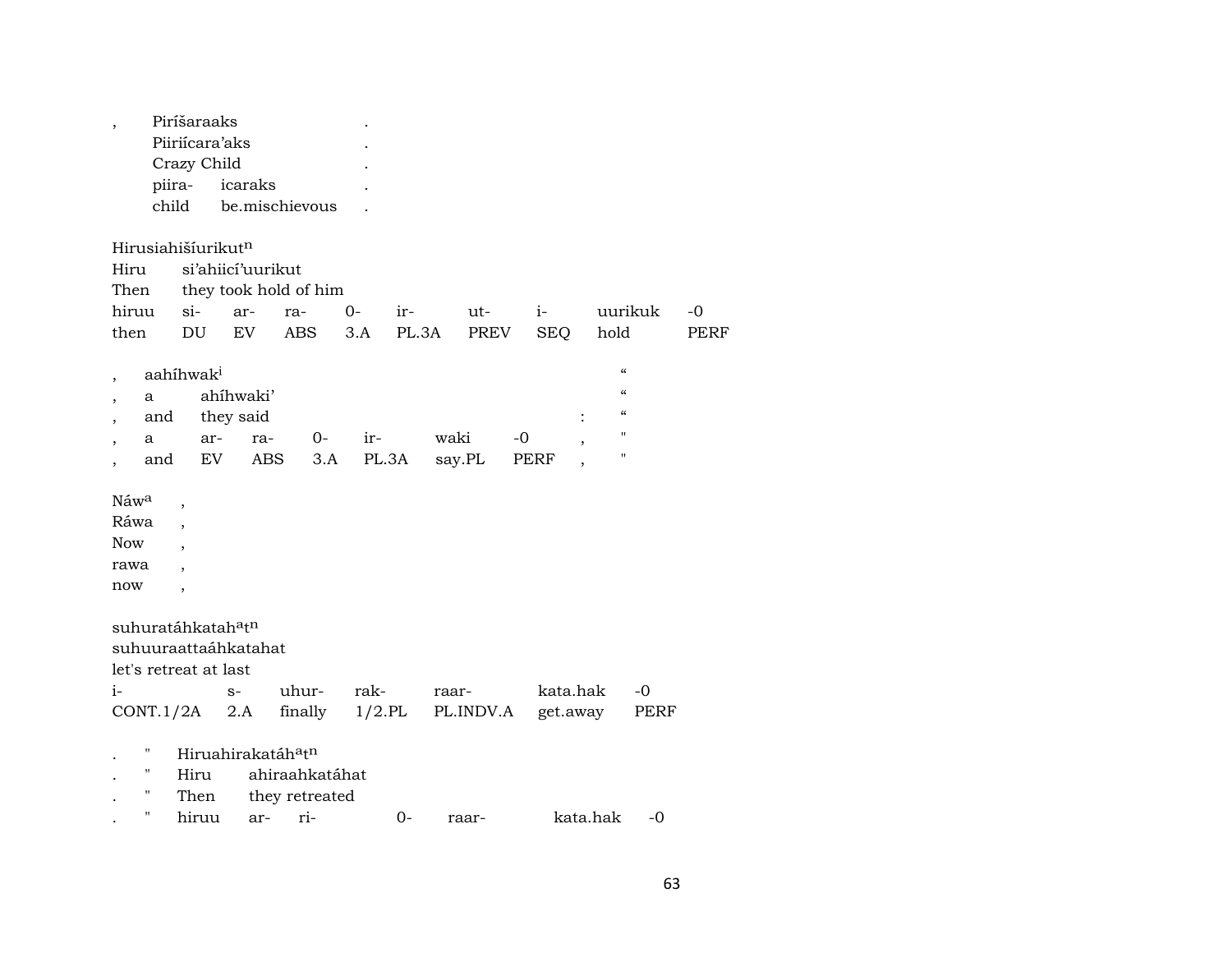## . " then EV CONT.3A 3.A PL.INDV.A get.away PERF

| Iriahutári |               |                      |         |      |     |       |  |
|------------|---------------|----------------------|---------|------|-----|-------|--|
|            | Irii'ahuutári |                      |         |      |     |       |  |
|            |               | The way he was doing |         |      |     |       |  |
| irii-      | ar- ra-       |                      | $()$ -  | ut-  | aar |       |  |
| that       | EV            |                      | ABS 3.A | PREV | do  | SUB.2 |  |

rawitanikstarawawaríkus<sup>a</sup>

raawitaarikstaarawaawaríkusa'

he would just come shooting his arrows here and there

|  |  |  |  |  | just QUOT IND.3A 3.A PREV.3A EV arrow PL throw DIST IMPF.SUB come PERF |  |
|--|--|--|--|--|------------------------------------------------------------------------|--|

| wiaharára           |         |    |       |                                |   |       |  |
|---------------------|---------|----|-------|--------------------------------|---|-------|--|
| wi'ahaarára         |         |    |       |                                |   |       |  |
| when they came back |         |    |       |                                |   |       |  |
| wii-                | ar- ra- | () | $A -$ | raar-                          | a |       |  |
| when                | EV.     |    |       | ABS 3.A PREV.3A PL.INDV.A come |   | SUB.3 |  |

Náw<sup>a</sup>, Ráwa , Now , rawa , now ,

,

iriwirusiwitišísis iriwiruusiwitiicíciis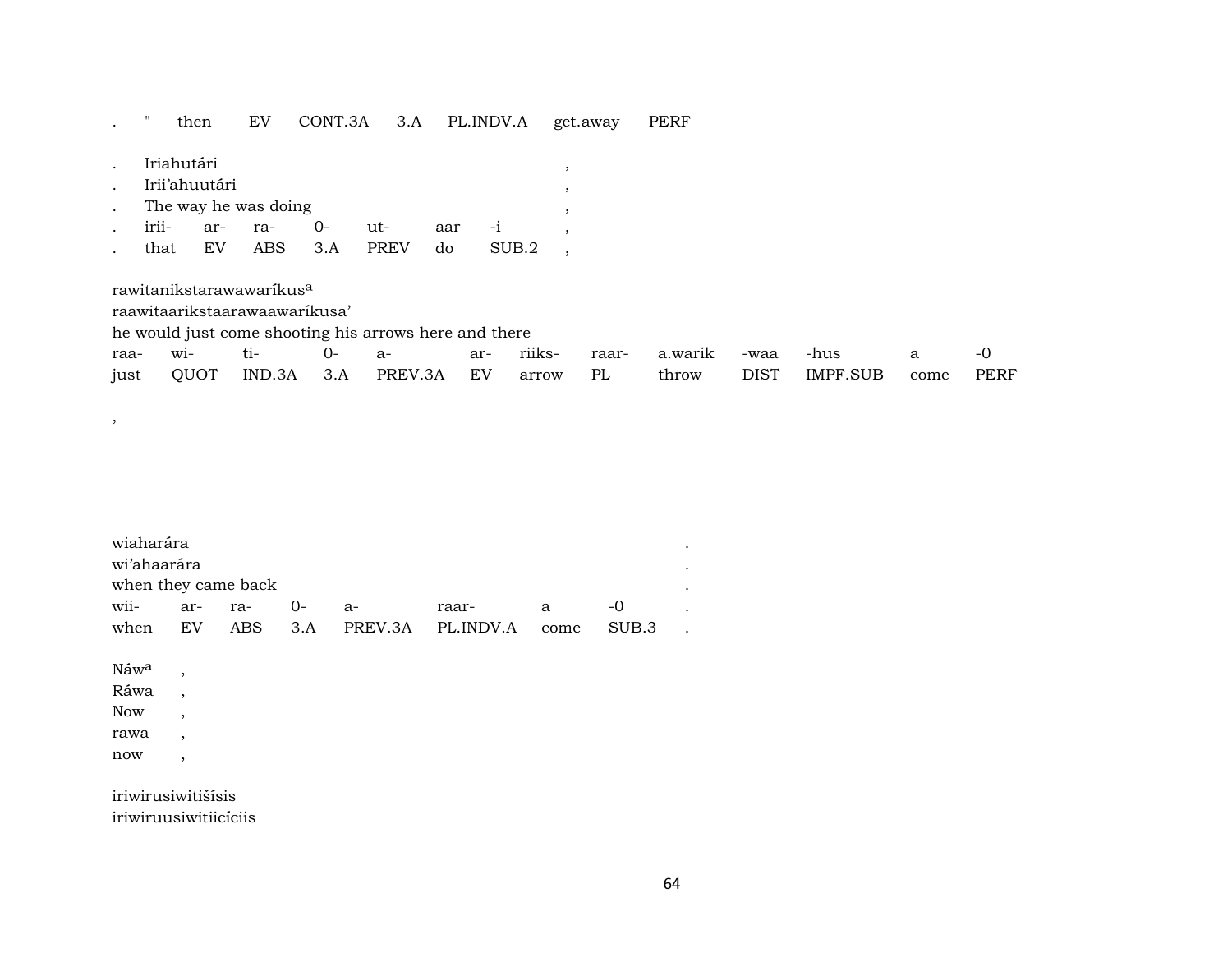|                          |                                                                      |             | right there they learned about him                         |                                            |             |                       |             |                  |             |             |
|--------------------------|----------------------------------------------------------------------|-------------|------------------------------------------------------------|--------------------------------------------|-------------|-----------------------|-------------|------------------|-------------|-------------|
| irii-                    | wii-                                                                 | ruu-        | $\sin$                                                     | wi-                                        | ti-         | 0-                    | ir-         | ut-              | icis        | $-0$        |
| there                    | now                                                                  | then        | DU                                                         | QUOT                                       | IND.3A      | 3.A                   | PL.3A       | PREV             | learn.of    | <b>PERF</b> |
| $\overline{\phantom{a}}$ | tirarikipírask <sup>i</sup><br>tiraáriki<br>this one<br>tii-<br>this | ra-<br>ABS  | $0-$<br>3.A                                                | arik<br>be.standing                        | -i<br>SUB.2 | boy<br>piiras-<br>boy | piíraski    | -kis<br>DIM      |             |             |
|                          | Tirarurapírihuru                                                     |             |                                                            |                                            |             |                       |             |                  |             |             |
|                          | Tiraruuraapírihuuru                                                  |             |                                                            |                                            |             |                       |             |                  |             |             |
|                          | This way that he loved                                               |             |                                                            |                                            |             |                       |             |                  |             |             |
| tii-                     | ra-                                                                  | $0 -$       | $a-$                                                       | ri-                                        |             | uur-                  | raapi.rihur |                  | -u          |             |
| this                     | <b>ABS</b>                                                           | 3.A         | PREV.3A                                                    |                                            | PHYS.POSS   | <b>PREV</b>           | value       |                  | SUB.D       |             |
| $\overline{\phantom{a}}$ | rakurišáuht <sup>u</sup><br>rakuriicá'uhtu<br>ra-<br>INF.A           | $0-$<br>3.A | to be blackened with soot<br>ku-<br>INF.B                  | ra.ica'uuht<br>be.sooted                   | -u<br>SUB.D |                       |             |                  |             |             |
|                          | Akirarukakúši                                                        |             |                                                            |                                            |             |                       |             |                  |             |             |
| Aki                      |                                                                      |             | raaruukaakúci'                                             |                                            |             |                       |             |                  |             |             |
| And here                 |                                                                      |             |                                                            | he was not merely that way (for no reason) |             |                       |             |                  |             |             |
| $a-$                     | ki                                                                   | raa-        | ruu-                                                       | kaaki-                                     |             | $0-$<br>ut-           | $i-$        | $\Omega$         | -0          |             |
| and                      | there                                                                | just        | then                                                       | NEG.IND.3A                                 |             | 3.A                   | <b>PREV</b> | <b>SEQ</b><br>be | <b>PERF</b> |             |
| tii-<br>this             | tirarišáuht <sup>u</sup><br>tirariicá'uhtu<br>ra-<br><b>ABS</b>      | $0-$<br>3.A | this being blackened with soot<br>ra.ica'uuht<br>be.sooted | -u                                         | ,<br>SUB.D  |                       |             |                  |             |             |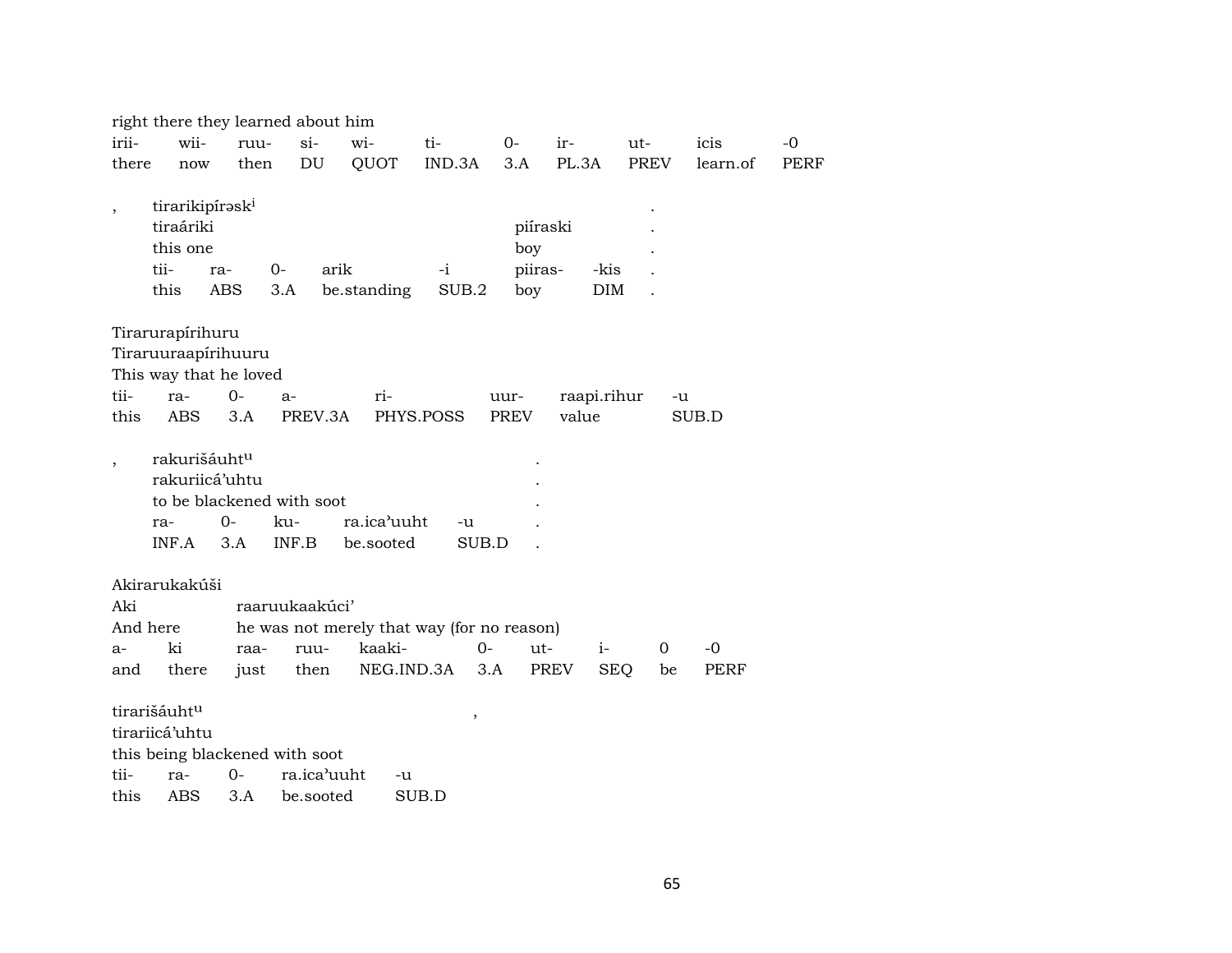| tirarásahatn<br>tirarásahat | when he grew up      |                         |                                        |             | pirakíripak <sup>i</sup> | piirakíripahki<br>(as) a little boy |               |         |           |             |
|-----------------------------|----------------------|-------------------------|----------------------------------------|-------------|--------------------------|-------------------------------------|---------------|---------|-----------|-------------|
| tii-                        | ra-                  | $0-$                    | rasahat                                | $-0$        | piira-                   | kiripah.kis                         |               |         |           |             |
| when                        | <b>ABS</b>           | 3.P                     | grow.up                                | SUB.4       | child                    | small                               |               |         |           |             |
|                             | Wituhkiritakataríwis |                         |                                        |             |                          |                                     |               |         |           |             |
|                             |                      | Wituhkirittaahkataríwis |                                        |             |                          |                                     |               |         |           |             |
|                             |                      |                         | He had (black) streaks across his eyes |             |                          |                                     |               |         |           |             |
| wi-                         | ti-                  | $0-$                    | uur-                                   | kirik-      | raar-                    | kata-                               |               |         | iriwis    | $-0$        |
| QUOT                        | IND.3A               |                         | <b>PREV</b><br>3.A                     | eye         | PL                       | against.a.vertical.surface          |               |         | be.across | <b>PERF</b> |
| nišáuhtu<br>riicá'uhtu'     |                      |                         |                                        |             |                          |                                     |               |         |           |             |
| (of) soot                   |                      |                         |                                        |             |                          |                                     |               |         |           |             |
| ra.ica'uht-                 |                      | $-u^{\prime}$           |                                        |             |                          |                                     |               |         |           |             |
| soot                        |                      | <b>NOM</b>              |                                        |             |                          |                                     |               |         |           |             |
|                             | Aširukarawitihísahu  |                         |                                        |             |                          |                                     |               |         |           |             |
| A                           | ciru                 |                         | karawitiihiísaahu'                     |             |                          |                                     |               |         |           |             |
| And                         | yet                  |                         | dawn had not come                      |             |                          |                                     |               |         |           |             |
| a                           | ciruu                | kara-                   | wi-                                    | ti-         | $0-$                     | $a-$                                | $i-$          | hiis-   | a         | -:hus       |
| and                         | yet                  | <b>NEG</b>              | QUOT                                   | IND.3A      | 3.A                      | PREV.3A                             | <b>SEQ</b>    | morning | come      | <b>IMPF</b> |
|                             | hiwiwititaruku       |                         |                                        |             |                          |                                     | $^\mathrm{,}$ |         |           |             |
| hi                          |                      | wiwititaaruuku'         |                                        |             |                          |                                     |               |         |           |             |
| and                         |                      |                         | he would paint himself                 |             |                          |                                     |               |         |           |             |
| hi                          | wii-                 | witi-                   | ti-                                    | $0-$<br>ar- | ra'uk                    | -:hus                               |               |         |           |             |
| and                         | now                  | <b>REFL</b>             | IND.3A                                 | EV<br>3.A   | make                     | <b>IMPF</b>                         |               |         |           |             |
| rutútawaw <sup>i</sup>      |                      |                         |                                        |             |                          | ,                                   |               |         |           |             |
|                             | ruutúttawaawi        |                         |                                        |             |                          | $\overline{\phantom{a}}$            |               |         |           |             |
|                             | (at) his joints      |                         |                                        |             |                          | $\overline{\phantom{a}}$            |               |         |           |             |
| ra-                         | $0-$                 | ut-                     | ukta                                   | -waa        | $-wi$                    |                                     |               |         |           |             |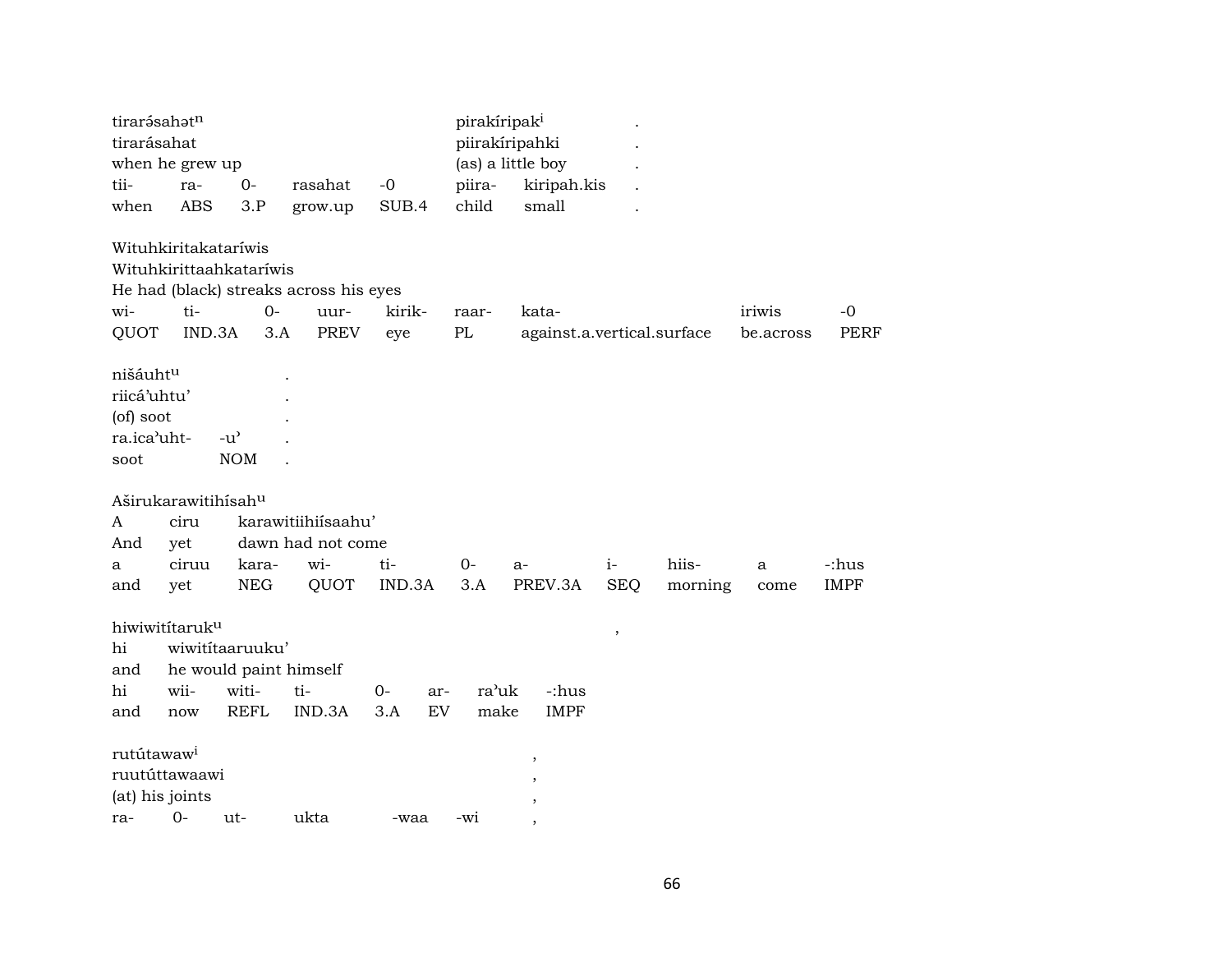| <b>ABS</b>  | 3.A                                            | PREV                   | be.a.joint |      | <b>DIST</b> | SUB.L                    | $\overline{\phantom{a}}$ |                |                |      |  |  |
|-------------|------------------------------------------------|------------------------|------------|------|-------------|--------------------------|--------------------------|----------------|----------------|------|--|--|
| hi          | hiwitahkatitirúwawis<br>witaahkatiitiruúwaawis |                        |            |      |             |                          |                          |                |                |      |  |  |
| and         | he would paint black stripes                   |                        |            |      |             |                          |                          |                |                |      |  |  |
| hi          | wi-                                            | ti-                    |            | $0-$ | ar-         | katiit-                  | iriwis                   |                | -waa           | -0   |  |  |
| and         | QUOT                                           |                        | IND.3A     | 3.A  | EV          | black                    | be.across                |                | <b>DIST</b>    | PERF |  |  |
|             |                                                |                        |            |      |             |                          |                          |                |                |      |  |  |
|             |                                                |                        |            |      |             |                          |                          |                |                |      |  |  |
|             |                                                |                        |            |      |             |                          |                          |                |                |      |  |  |
|             |                                                |                        |            |      |             |                          |                          |                |                |      |  |  |
|             |                                                |                        |            |      |             |                          |                          |                |                |      |  |  |
|             |                                                |                        |            |      |             |                          |                          |                |                |      |  |  |
|             |                                                |                        |            |      |             |                          |                          |                |                |      |  |  |
| Asiahíraki  |                                                |                        |            |      |             |                          |                          |                |                |      |  |  |
| A           | si'ahiiraki'                                   |                        |            |      |             |                          |                          |                |                |      |  |  |
| And         |                                                | they massacred them    |            |      |             |                          |                          |                |                |      |  |  |
| a           | $si-$                                          | ar-                    | ra-        | $0-$ | ir-         | ak-                      |                          | kii            |                | $-0$ |  |  |
| and         | DU                                             | EV                     | <b>ABS</b> | 3.A  | PL.3A       |                          | PL.AN.3P                 |                | kill.in.battle | PERF |  |  |
|             |                                                |                        |            |      |             |                          |                          |                |                |      |  |  |
|             | Nikuwituháa                                    |                        |            |      |             |                          |                          |                |                |      |  |  |
|             | Rikuwituuhá'a                                  |                        |            |      |             |                          |                          |                |                |      |  |  |
|             |                                                | That one was the cause |            |      |             |                          |                          |                |                |      |  |  |
|             | riku-                                          | wi-                    | ti-        |      | $0-$        | ut-                      | raar                     | $\overline{a}$ |                |      |  |  |
|             | that.is                                        | QUOT                   | IND.3A     |      | 3.A         | PREV                     | do                       | EX             |                |      |  |  |
|             |                                                |                        |            |      |             |                          |                          |                |                |      |  |  |
| Piríšaraaks |                                                |                        |            |      | Náwa        | ,                        |                          |                |                |      |  |  |
|             | Piiriícara'aks                                 |                        |            |      | Ráwa        | $\overline{\phantom{a}}$ |                          |                |                |      |  |  |
| Crazy Child |                                                |                        |            |      | Now         | $\overline{\phantom{a}}$ |                          |                |                |      |  |  |
| piira-      | icaraks                                        |                        |            |      | rawa        | $\overline{\phantom{a}}$ |                          |                |                |      |  |  |
|             |                                                | child be.mischievous   |            |      | now         | ,                        |                          |                |                |      |  |  |
|             |                                                |                        |            |      |             |                          |                          |                |                |      |  |  |
|             | iwirákusira                                    |                        |            |      |             |                          |                          |                |                |      |  |  |

iwiraákusiira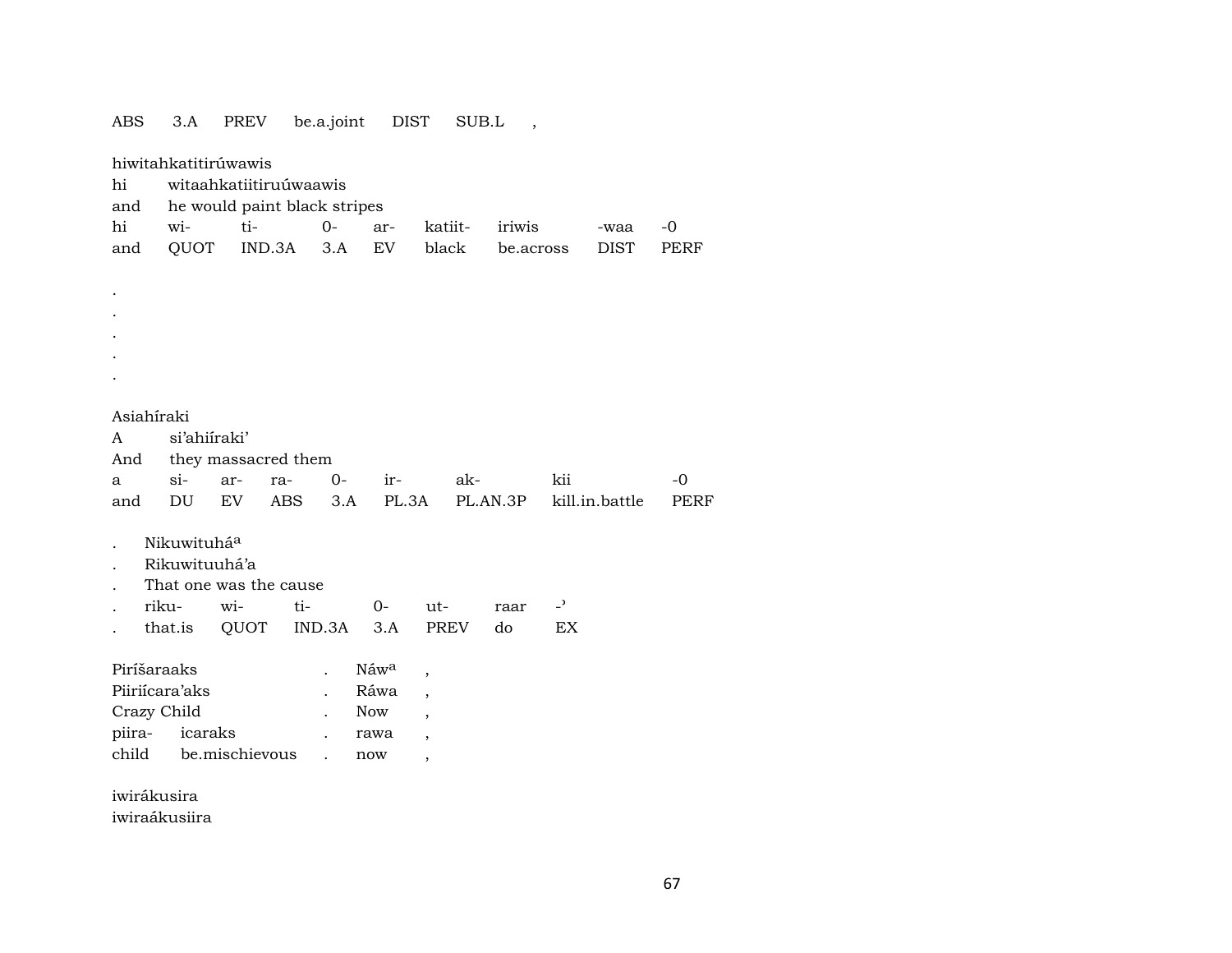|                               |                          | when the group came       |                               |       |               |            |                      |      |                    |
|-------------------------------|--------------------------|---------------------------|-------------------------------|-------|---------------|------------|----------------------|------|--------------------|
| ii-                           | wii-                     |                           | ra-                           | $O-$  | $a-$          | kusiir-    |                      | a    | $-0$               |
| when                          | when                     |                           | ABS                           | 3.A   |               |            | PREV.3A group.to.run | come | SUB.3              |
|                               |                          |                           |                               |       |               |            |                      |      |                    |
| ,                             | aahíhwak <sup>i</sup>    |                           |                               |       |               |            |                      | $\,$ | $\epsilon\epsilon$ |
| a<br>$\overline{\phantom{a}}$ |                          | ahíhwaki'                 |                               |       |               |            |                      | $-$  |                    |
| $\overline{\phantom{a}}$      | and                      | they said                 |                               |       |               |            |                      |      |                    |
| a                             |                          | ar-                       | ra-                           | $0-$  | ir-           | waki       | -0                   |      |                    |
|                               | and                      | EV.                       | ABS                           | 3.A   | PL.3A         | say.PL     | PERF                 |      |                    |
| Náw <sup>a</sup>              |                          | tatuharáihku              |                               |       |               |            |                      |      |                    |
| ráwa                          |                          |                           | tatuuhaará'ihku'              |       |               |            |                      |      |                    |
| now                           |                          | I mean to say             |                               |       |               |            |                      |      |                    |
| rawa                          | ta-                      |                           | t-                            | ut-   |               | raa.ra'ihk | -:hus                |      |                    |
| now                           |                          |                           | $IND.1/2A$ 1.A PREV           |       | mean          |            | <b>IMPF</b>          |      |                    |
|                               |                          |                           |                               |       |               |            |                      |      |                    |
|                               | iríahutakak <sup>u</sup> |                           |                               |       |               |            |                      |      |                    |
|                               | irii'ahuutakaaku         |                           |                               |       |               |            |                      |      |                    |
|                               |                          |                           | the ones who were his in-laws |       |               |            |                      |      |                    |
| irii-                         | ar-                      | ra-                       | 0-                            | $ut-$ | ak-           |            | kaa.kus              |      | -0                 |
| that                          | EV                       | ABS                       | 3.A                           |       | PREV          | PL.AN.3P   | be.an.in-law         |      | SUB.4              |
|                               |                          |                           |                               |       |               |            |                      |      |                    |
|                               |                          | iriahakitáwi <sup>u</sup> |                               |       |               |            |                      |      |                    |
|                               |                          | irii'ahakitáwi'u          |                               |       |               |            |                      |      |                    |
|                               |                          |                           | the one who was the leader    |       |               |            |                      |      |                    |
|                               | irii-                    | ar-                       | ra-                           | 0-    | kita.wi       |            | -u                   |      |                    |
|                               | that                     | EV                        | ABS                           | 3.A   | be.the.leader |            | SUB.D                |      |                    |
|                               |                          |                           |                               |       |               |            |                      |      |                    |
|                               | iriahahírasaha           |                           |                               |       |               |            |                      |      |                    |
|                               | irii'ahahirasaaha        |                           |                               |       |               |            |                      |      |                    |
|                               |                          |                           | the one who was in the lead   |       |               |            |                      |      |                    |
| irii-                         | ar-                      | ra-                       | $0 -$                         |       | hiras-        | aah        | -a                   |      |                    |
| that                          | EV                       | ABS                       | 3.A                           |       | in.the.lead   | be         | SUB.1                |      |                    |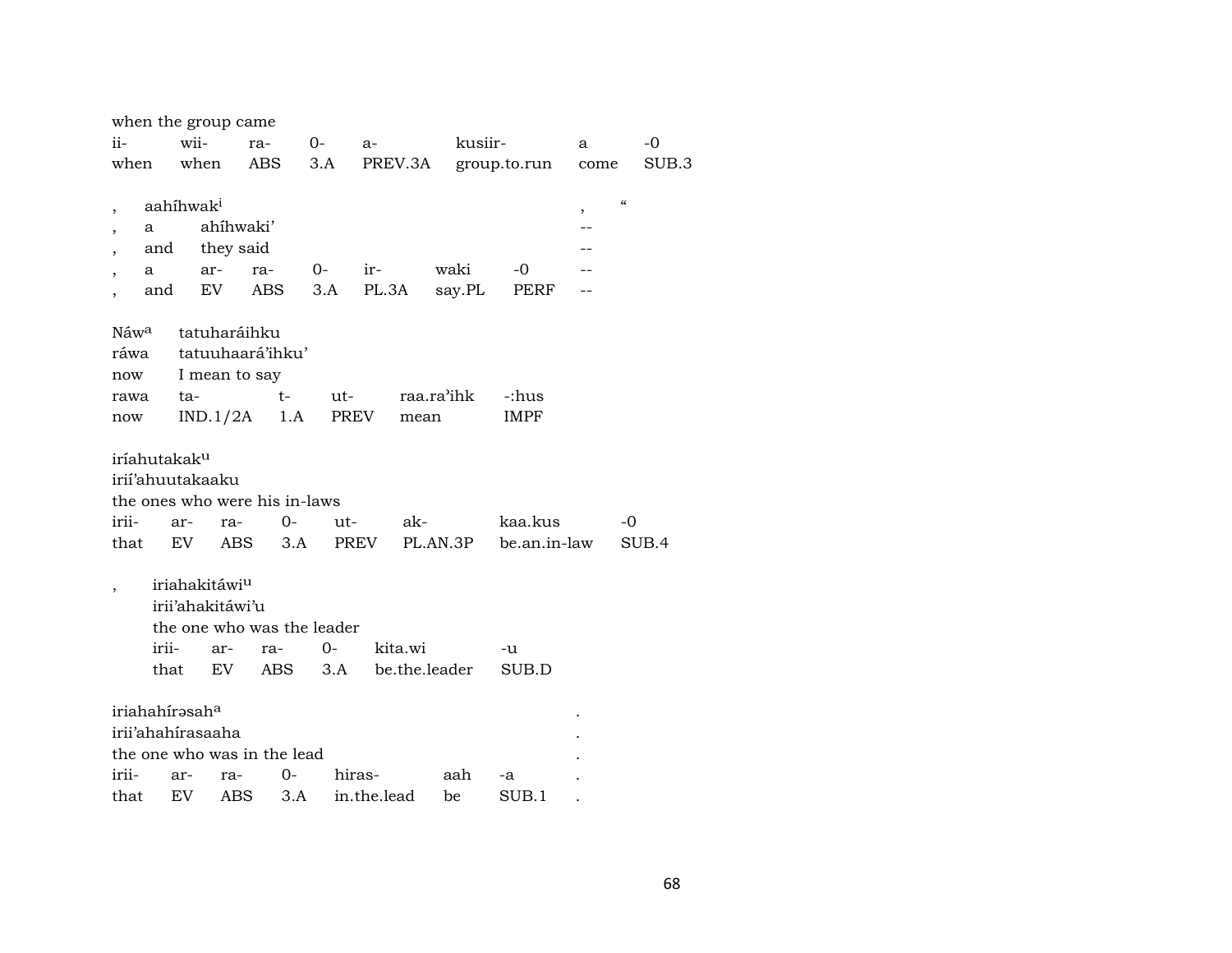| Witurišahikstaríruhš <sup>i</sup><br>Wituuricahikstaríruhci'<br>It was a large group of people |                                                                                                                          |                                      |            |             |               |                |            |         |                                                                                                                                                |      |
|------------------------------------------------------------------------------------------------|--------------------------------------------------------------------------------------------------------------------------|--------------------------------------|------------|-------------|---------------|----------------|------------|---------|------------------------------------------------------------------------------------------------------------------------------------------------|------|
| wi-                                                                                            | ti-                                                                                                                      |                                      | $0-$       | uur-        |               | icaahiks-      | raar-      | riruhci |                                                                                                                                                | -0   |
| QUOT                                                                                           |                                                                                                                          | IND.3A                               | 3.A        | PREV        |               | person         | PL         |         | be.numerous                                                                                                                                    | PERF |
| $\mathsf{A}$<br>a                                                                              | Aahíhwaki<br>And<br>and                                                                                                  | ahíhwaki'<br>they said<br>ar-<br>EV  | ra-<br>ABS | $0-$<br>3.A | ir-<br>PL.3A  | waki<br>say.PL | -0<br>PERF | $\, ,$  | $\boldsymbol{\mathcal{C}}$<br>$\boldsymbol{\mathcal{C}}$<br>$\boldsymbol{\zeta}\boldsymbol{\zeta}$<br>$\pmb{\mathsf{H}}$<br>$\pmb{\mathsf{H}}$ |      |
| Náw <sup>a</sup><br>Ráwa<br><b>Now</b><br>rawa<br>now                                          | $\overline{ }$ ,<br>$\ddot{\phantom{0}}$<br>$\ddot{\phantom{0}}$<br>$\overline{\phantom{a}}$<br>$\overline{\phantom{a}}$ | tátiška<br>táticka'<br>I want<br>ta- | IND.1/2A   | t-<br>1.A   | wicka<br>want | $-0$<br>PERF   |            |         |                                                                                                                                                |      |
| sirətkušuhušírasah <sup>a</sup><br>siratkucuuhuhcírasaaha<br>for us to take him now            |                                                                                                                          |                                      |            |             |               |                |            |         |                                                                                                                                                |      |
| $\sin$                                                                                         | ra-                                                                                                                      | $t-$                                 |            | ku-         | $ut-$         | uhur-          | ciras-     | aah     | $-a$                                                                                                                                           |      |
| DU                                                                                             | INF.A                                                                                                                    |                                      | 1.A        | INF.B       | PREV          | now            | COM        | be      | SUB.1                                                                                                                                          |      |
| ki̇̃si<br>kiici <sup></sup><br>meanwhile<br>kii.ci<br>but                                      |                                                                                                                          |                                      |            |             |               |                |            |         |                                                                                                                                                |      |
| Witirákatahatn                                                                                 |                                                                                                                          |                                      |            |             |               |                |            |         | $^{\prime\prime}$                                                                                                                              |      |
| Witiraáhkatahat                                                                                |                                                                                                                          |                                      |            |             |               |                |            |         | $\pmb{\mathsf{H}}$                                                                                                                             |      |
| They have retreated                                                                            |                                                                                                                          |                                      |            |             |               |                |            |         | $^{\prime\prime}$                                                                                                                              |      |
| wi-                                                                                            | ti-                                                                                                                      |                                      | $O -$      | raar-       |               | kata.hak       | -0         |         | $\pmb{\mathsf{H}}$                                                                                                                             |      |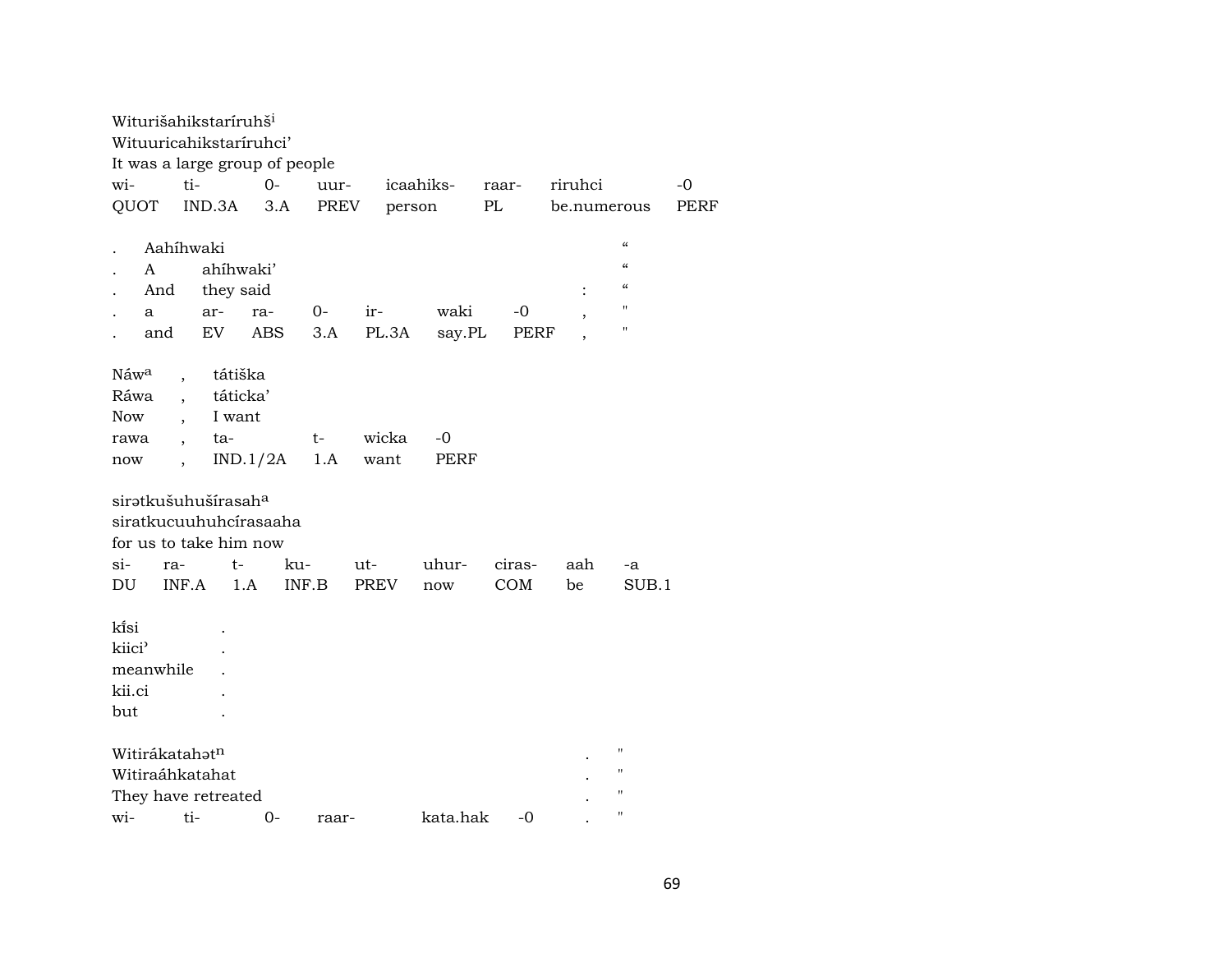| QUOT                     |           |                           | IND.3A              | 3.A                   | PL.INDV.A   |          |                    | get.away                 |                            | PERF                     | $\pmb{\mathsf{H}}$       |                                                      |
|--------------------------|-----------|---------------------------|---------------------|-----------------------|-------------|----------|--------------------|--------------------------|----------------------------|--------------------------|--------------------------|------------------------------------------------------|
| A<br>And                 | Aahíhwaki | ahíhwaki'<br>they said    |                     |                       |             |          |                    |                          |                            | ,                        |                          |                                                      |
| a                        |           | ar-                       | ra-                 | $O-$                  | ir-         |          | waki               |                          | -0                         |                          |                          |                                                      |
| and                      |           | EV                        | ABS                 | 3.A                   | PL.3A       |          | say.PL             |                          | PERF                       |                          |                          |                                                      |
| irár <sup>i</sup>        |           |                           |                     |                       |             |          |                    | ,                        | $\boldsymbol{\mathcal{C}}$ | Náwa                     | $\overline{\phantom{a}}$ |                                                      |
| iraári'                  |           |                           |                     |                       |             |          |                    |                          | $\mathcal{C}\mathcal{C}$   | Ráwa                     | $\overline{\phantom{a}}$ |                                                      |
|                          |           | his brothers              |                     |                       |             |          |                    |                          | $\mathcal{C}\mathcal{C}$   | Now                      | $\overline{\phantom{a}}$ |                                                      |
| $i-$                     |           |                           | -raar-              |                       |             | -ri'     |                    |                          | $\pmb{\pi}$                | rawa                     | $\overline{\phantom{a}}$ |                                                      |
|                          | 3.POSS.A  |                           |                     | same.sex.sibling      |             | 3.POSS.B |                    |                          | н.                         | now                      | $\overline{\phantom{a}}$ |                                                      |
| irurušira <sup>u</sup>   |           | iruurucíraa'u'            |                     |                       |             |          |                    |                          |                            |                          |                          | $\pmb{\mathsf{H}}$<br>$\mathbf{H}$<br>$\blacksquare$ |
|                          |           | that is fine              |                     |                       |             |          |                    |                          |                            |                          |                          | П                                                    |
| ii-<br>that              |           | ruu-<br>then              | ra-<br><b>ABS</b>   | 0-<br>3.A             | ut-         | PREV     | $i-$<br><b>SEQ</b> |                          | raa-                       | uu<br>be                 | $-0$<br>PERF             | Ħ                                                    |
|                          |           |                           |                     |                       |             |          |                    |                          | way                        |                          |                          |                                                      |
|                          | Ahawaku   |                           |                     |                       |             |          |                    | $\mathcal{C}\mathcal{C}$ | Ihi                        |                          | nawahå                   |                                                      |
|                          | Ahawáku'  |                           |                     |                       |             |          |                    | $\mathcal{C}\mathcal{C}$ | Ihi                        | $\overline{\phantom{a}}$ | ráwa                     | haa                                                  |
|                          | He said   |                           |                     |                       |             |          |                    | $\mathcal{C}\mathcal{C}$ | Uh                         | $\overline{\phantom{a}}$ | now                      | see                                                  |
| ar-                      |           | ra-                       | $0-$                | waka'u                |             | $-0$     |                    | н                        | ihii                       | $\overline{\phantom{a}}$ | rawa                     | haa                                                  |
| EV                       |           | ABS                       | 3.A                 | say                   |             | PERF     |                    | п                        | uh                         |                          | now                      | see                                                  |
| Ţ                        |           |                           | hawisirisutíritn    |                       |             |          |                    |                          |                            |                          |                          |                                                      |
| $\overline{\phantom{a}}$ |           |                           | hawiisiriisuutiírit |                       |             |          |                    |                          |                            |                          |                          |                                                      |
| $\overline{\phantom{a}}$ |           |                           |                     | now you have seen him |             |          |                    |                          |                            |                          |                          |                                                      |
|                          | haa-      |                           | wii-                | $si-$                 | rii-        | $S-$     |                    | ut-                      | iirik                      |                          | $-0$                     |                                                      |
|                          | here      |                           | now                 | DU                    | <b>ASSR</b> | 2.A      |                    | <b>PREV</b>              | see                        |                          | PERF                     |                                                      |
|                          |           | tirakupírəsk <sup>i</sup> |                     |                       |             |          |                    |                          |                            |                          |                          |                                                      |
| tíraaku                  |           |                           |                     |                       |             |          |                    |                          |                            |                          |                          |                                                      |

70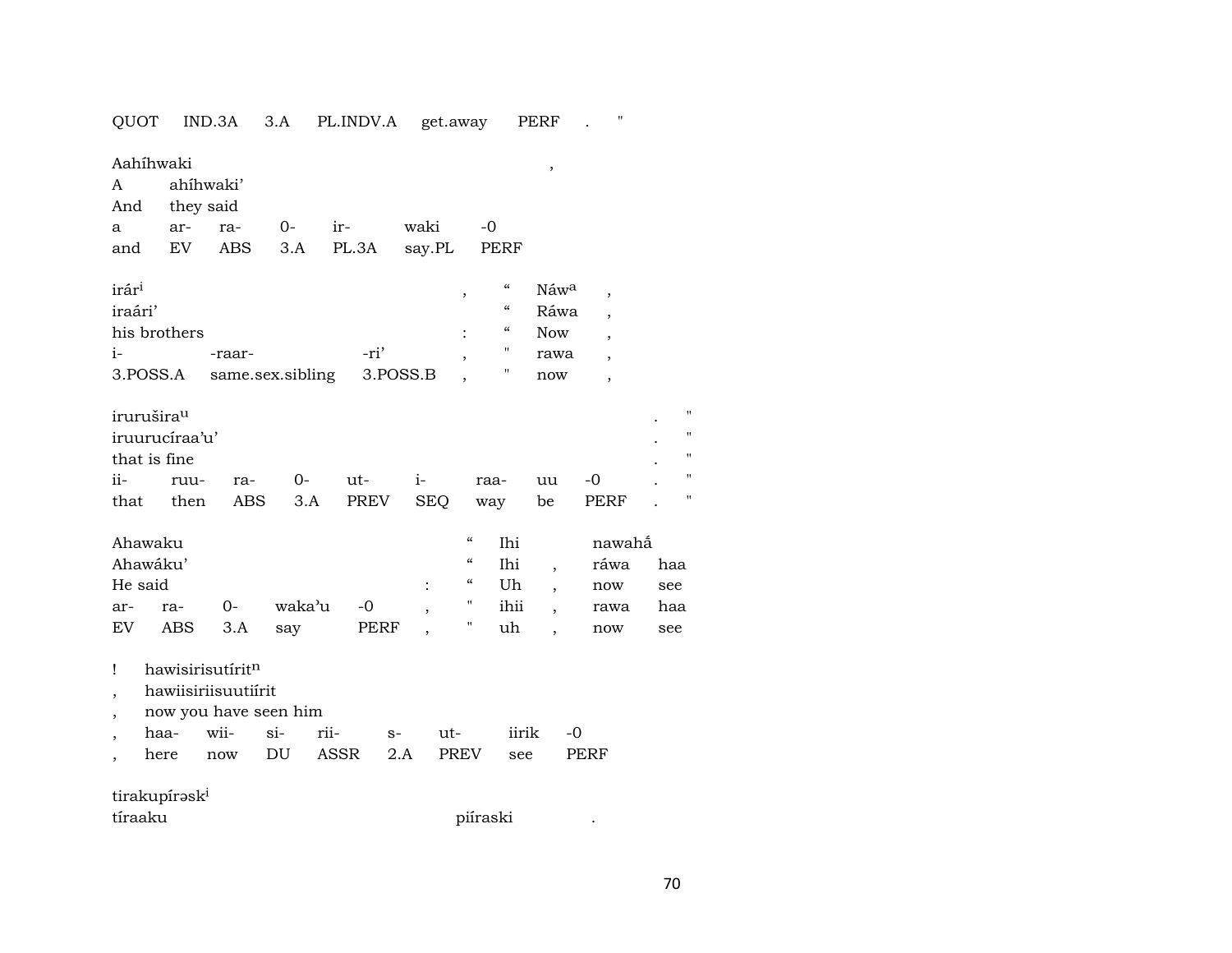| this one                         |                                                                         |       |                              |            |            | boy        |                     |             |                |             |  |  |
|----------------------------------|-------------------------------------------------------------------------|-------|------------------------------|------------|------------|------------|---------------------|-------------|----------------|-------------|--|--|
| tii-                             | ra-                                                                     | $0-$  | kus                          | $-0$       |            | piiras-    | -kis                |             |                |             |  |  |
| this                             | ABS                                                                     | 3.A   | be.sitting                   | SUB.4      |            | boy        | <b>DIM</b>          |             |                |             |  |  |
|                                  |                                                                         |       |                              |            |            |            |                     |             |                |             |  |  |
| karihakirarukáraruš <sup>i</sup> |                                                                         |       |                              |            |            |            |                     |             |                |             |  |  |
|                                  | Kárihaaki<br>raaruukaráruci'<br>he is not just that way (for no reason) |       |                              |            |            |            |                     |             |                |             |  |  |
| Indeed                           |                                                                         |       |                              |            |            |            |                     |             |                |             |  |  |
| karihaaki <sup>3</sup>           |                                                                         | raa-  | ruu-                         | kara-      | ra-        | $0-$       | ut-                 | $i-$        | $\overline{0}$ | $-0$        |  |  |
| truly                            |                                                                         | just  | then                         | <b>NEG</b> | <b>ABS</b> | 3.A        | PREV                | <b>SEQ</b>  | be             | <b>PERF</b> |  |  |
|                                  |                                                                         |       |                              |            |            |            |                     |             |                |             |  |  |
| $\, ,$                           |                                                                         |       |                              |            |            |            |                     |             |                |             |  |  |
|                                  |                                                                         |       |                              |            |            |            |                     |             |                |             |  |  |
|                                  |                                                                         |       |                              |            |            |            |                     |             |                |             |  |  |
|                                  |                                                                         |       |                              |            |            |            |                     |             |                |             |  |  |
|                                  |                                                                         |       |                              |            |            |            |                     |             |                |             |  |  |
| rarukararíwari                   |                                                                         |       |                              |            |            |            |                     |             |                |             |  |  |
| Raaruukarariíwari'               |                                                                         |       |                              |            |            |            |                     |             |                |             |  |  |
|                                  |                                                                         |       | He does not merely go around |            |            |            |                     |             |                |             |  |  |
| raa-                             | ruu-                                                                    | kara- | ri-                          |            | $0-$       | $i-$       | warii               |             |                | -:hus       |  |  |
| just                             | then                                                                    | NEG   | CONT.3A                      |            | 3.A        | <b>SEQ</b> | be.going.about.IMPF |             |                | <b>IMPF</b> |  |  |
|                                  |                                                                         |       |                              |            |            |            |                     |             |                |             |  |  |
|                                  |                                                                         |       |                              |            |            |            |                     |             |                |             |  |  |
| п                                |                                                                         |       |                              |            |            |            |                     |             |                |             |  |  |
| н                                |                                                                         |       |                              |            |            |            |                     |             |                |             |  |  |
| $\pmb{\mathsf{H}}$               |                                                                         |       |                              |            |            |            |                     |             |                |             |  |  |
| П                                |                                                                         |       |                              |            |            |            |                     |             |                |             |  |  |
|                                  |                                                                         |       |                              |            |            |            |                     |             |                |             |  |  |
| Aširuwítahwakahu                 |                                                                         |       |                              |            |            |            |                     |             |                |             |  |  |
| A                                | ciru                                                                    |       | witaahwákaahu'               |            |            |            |                     |             |                |             |  |  |
| And                              | yet                                                                     |       | he would be saying it        |            |            |            |                     |             |                |             |  |  |
| a                                | ciruu                                                                   | wi-   | ti-                          | $0-$       |            | ar-        | wak.a               | -:hus       |                |             |  |  |
| and                              | yet                                                                     | QUOT  | IND.3A                       |            | 3.A        | EV         | say.IMPF            | <b>IMPF</b> | --             |             |  |  |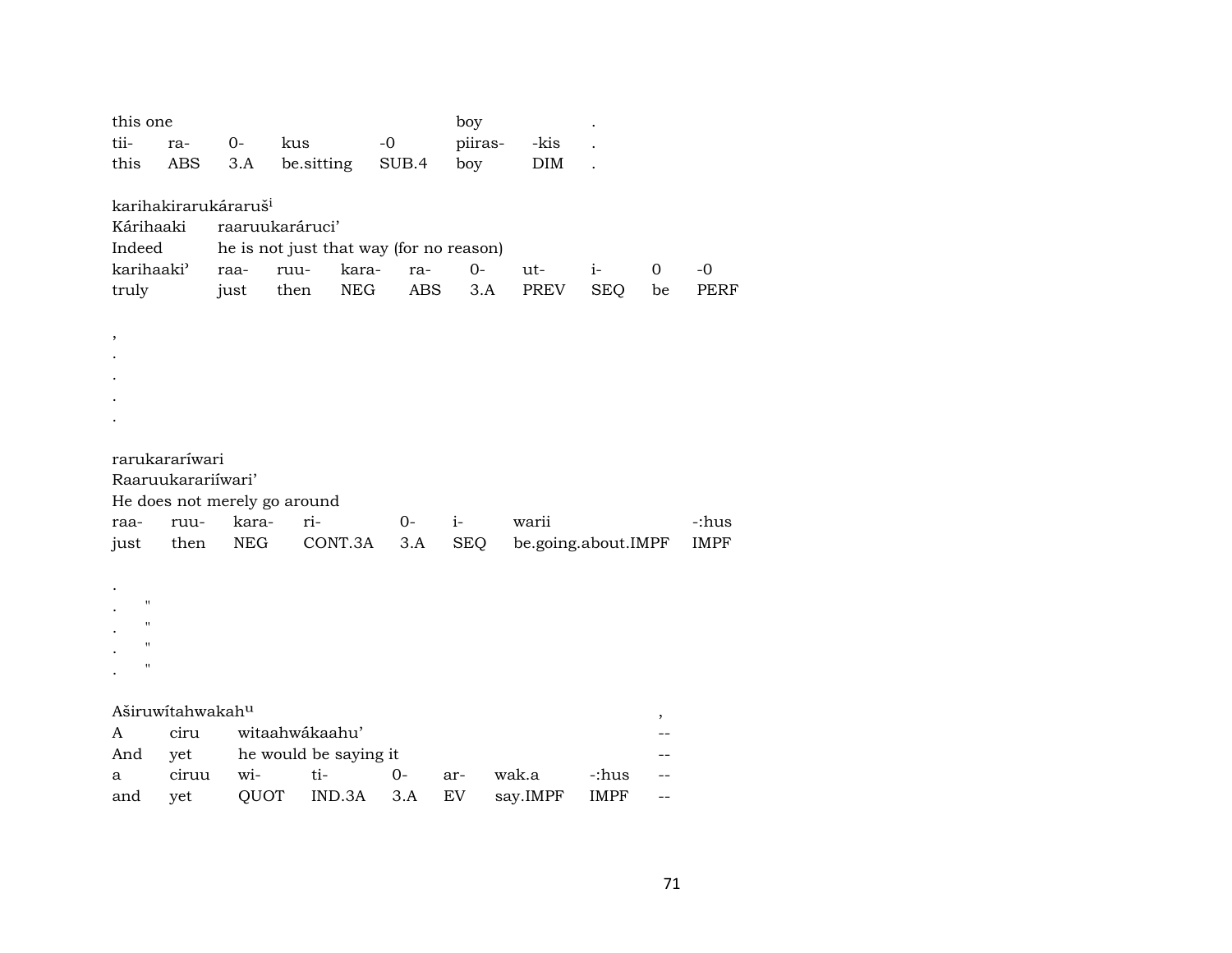| hiwitawaku         |                          |                              |        |                |                |                          |                          |                  | $\epsilon$<br>$\alpha$           |      |
|--------------------|--------------------------|------------------------------|--------|----------------|----------------|--------------------------|--------------------------|------------------|----------------------------------|------|
| hi                 | witaahwáku'              |                              |        |                |                |                          |                          |                  | $\epsilon$                       |      |
| and                |                          | he would say                 |        |                |                |                          |                          |                  | $\ddot{\cdot}$<br>$\blacksquare$ |      |
| hi                 | wi-                      | ti-                          |        | $0-$           | ar-            | waka'u                   |                          | -0               |                                  |      |
| and                | QUOT                     | IND.3A                       |        | 3.A            | EV             | say                      |                          | PERF             | 11                               |      |
| Hã <sup>a</sup>    | $\overline{\phantom{a}}$ | hawisirisutirit <sup>n</sup> |        |                |                |                          |                          |                  |                                  |      |
| Haá'a'             | $\ddot{\phantom{0}}$     | hawiisiriisuutiirit          |        |                |                |                          |                          |                  |                                  |      |
| Yes                |                          | now you have seen him        |        |                |                |                          |                          |                  |                                  |      |
| haa'a'             |                          | haa-                         | wii-   | $si-$          | rii-           |                          | $S-$                     | ut-              | iirik                            | -0   |
| yes                |                          | here                         | now    | DU             | ASSR           |                          | 2.A                      | <b>PREV</b>      | see                              | PERF |
|                    | nikutúutn                |                              |        |                |                |                          |                          | ,                |                                  |      |
|                    | Rikutuú'ut               |                              |        |                |                |                          |                          |                  |                                  |      |
|                    | It is that way           |                              |        |                |                |                          |                          |                  |                                  |      |
|                    | riku-                    | ti-                          | 0-     |                | ut-            | 0                        | $\overline{\phantom{a}}$ | ,                |                                  |      |
|                    | that.is                  | IND.3A                       | 3.A    |                | <b>PREV</b>    | be                       | EX                       |                  |                                  |      |
| sirihkutašíkstawi  |                          |                              |        |                |                |                          |                          |                  |                                  | ,    |
| sirihkuutacíkstawi |                          |                              |        |                |                |                          |                          |                  |                                  |      |
|                    |                          | you must watch him           |        |                |                |                          |                          |                  |                                  |      |
| si-                | ra-                      | 0-                           | ir-    |                | ku-            | ut-                      |                          | aciks.ta         | -wi                              |      |
| DU                 | INF.A                    | 3.A                          | 3.INDF |                | INF.B          |                          | <b>PREV</b>              | watch            | SUB.L                            |      |
| píraski            |                          | $\overline{\phantom{a}}$     |        | Piríšaraaks    |                |                          |                          | Náw <sup>a</sup> | ,                                |      |
| piíraski           |                          |                              |        | Piiriícara'aks |                |                          |                          | Ráwa             |                                  |      |
| the boy            |                          |                              |        | Crazy Child    |                |                          |                          | Now              | $\overline{\phantom{a}}$         |      |
| piiras-            | -kis                     |                              | piira- |                | icaraks        |                          |                          | rawa             |                                  |      |
| boy                | <b>DIM</b>               |                              | child  |                | be.mischievous |                          |                          | now              | ,                                |      |
| nikutúutn          |                          |                              |        |                |                |                          |                          | títaku           |                                  |      |
| rikutuú'ut         |                          |                              |        |                |                |                          |                          | tiítaku          |                                  |      |
| it is that way     |                          |                              |        |                |                |                          | $\ddot{\cdot}$           | right here       |                                  |      |
| riku-              | ti-                      |                              | 0-     | ut-            | $\Omega$       | $\overline{\phantom{0}}$ |                          | tii-             | -taku                            |      |
|                    |                          |                              |        |                |                |                          |                          |                  |                                  |      |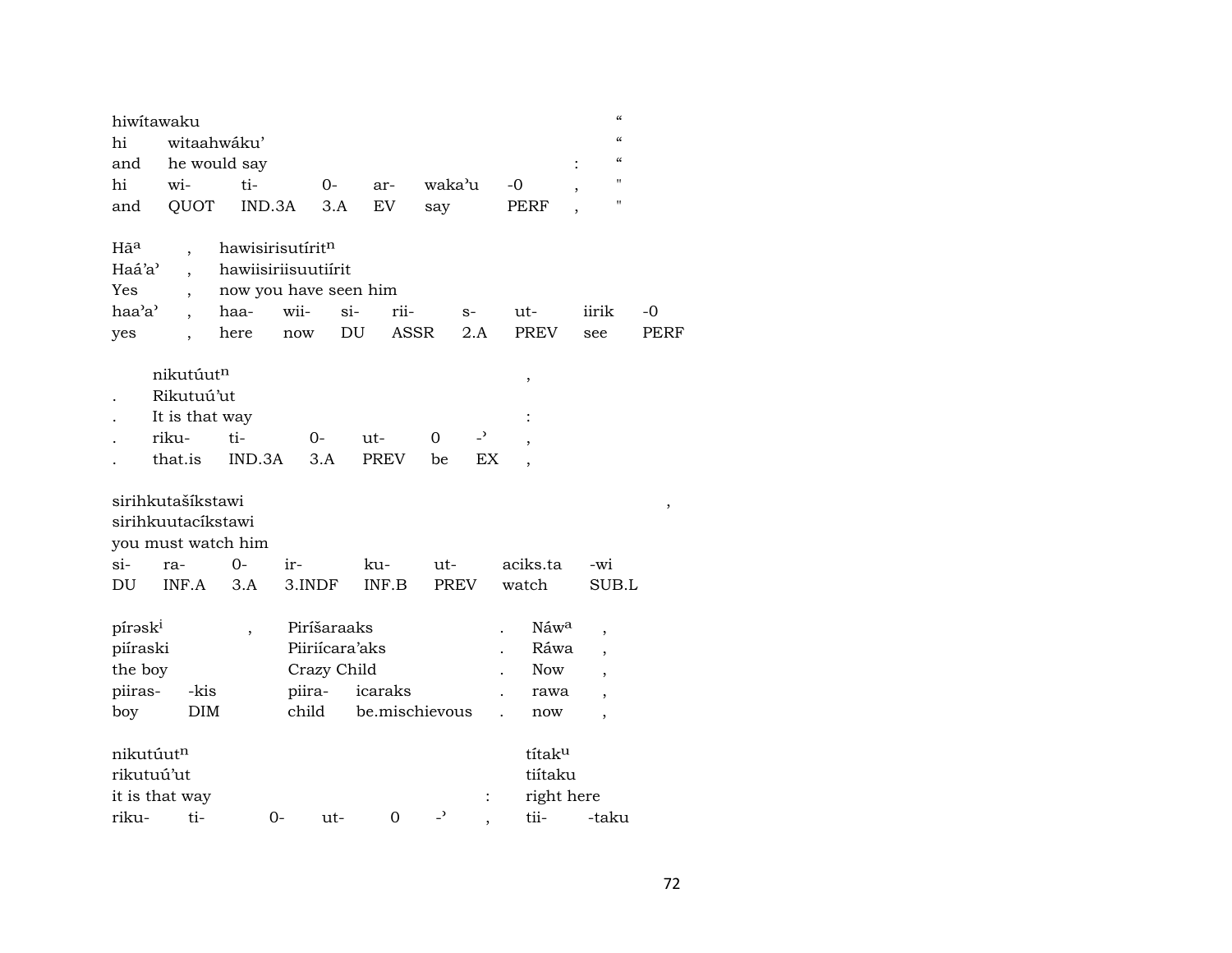| that.is                                                          | IND.3A                                                                                           | 3.A                                              | PREV        | be               | EX<br>$\overline{\phantom{a}}$ | here                         | LOC            |                                        |                     |      |      |             |
|------------------------------------------------------------------|--------------------------------------------------------------------------------------------------|--------------------------------------------------|-------------|------------------|--------------------------------|------------------------------|----------------|----------------------------------------|---------------------|------|------|-------------|
| irihikústuhuk <sup>u</sup><br>irihiikústuuhuhku<br>irii-<br>then | hii-<br>other                                                                                    | instead I will stay at last<br>kuus-<br>POT.1/3A | $t-$<br>1.A | uhur-<br>finally | kus<br>be.sitting              |                              | $-0$<br>PERF   | $\boldsymbol{\zeta}\boldsymbol{\zeta}$ |                     |      |      |             |
| Ákaa<br>Aáka'a<br>Oh my<br>aaka'a<br>oh.my                       | Ţ<br>$\overline{\phantom{a}}$<br>$\overline{\phantom{a}}$<br>$\cdot$<br>$\overline{\phantom{a}}$ |                                                  |             |                  |                                |                              |                |                                        |                     |      |      |             |
| irariírirawihatn<br>iraári'<br>my brothers<br>$i-$<br>3.POSS.A   |                                                                                                  | -raar-<br>same.sex.sibling                       |             | -ri'<br>3.POSS.B | iriiráwihat<br>irii-<br>there  | where they are<br>ra-<br>ABS | $O -$<br>3.A   | wi.hak<br>be.sitting.PL                | $-o$<br><b>PERF</b> |      |      |             |
| $\, ,$                                                           |                                                                                                  |                                                  |             |                  |                                |                              |                |                                        |                     |      |      |             |
| iriwitirirúhati<br>iriwitiiriruúhaati'<br>they have liked that   |                                                                                                  |                                                  |             |                  |                                |                              |                |                                        |                     |      |      |             |
| irii-                                                            | wii-                                                                                             | ti-                                              | $0-$        | a-               | ir-                            | ri-                          |                | ri-                                    | ut-                 | raa- | tii  | $-0$        |
| that                                                             | now                                                                                              | IND.3A                                           | 3.A         | PREV.3A          | PL.3A                          |                              | PHYS.POSS      | PHYS.POSS                              | <b>PREV</b>         | way  | like | <b>PERF</b> |
|                                                                  | siašíhpiru                                                                                       |                                                  |             |                  |                                |                              |                | $\pmb{\mathsf{H}}$                     |                     |      |      |             |
|                                                                  | si'aacihpiru                                                                                     |                                                  |             |                  |                                |                              | $\blacksquare$ | $\pmb{\mathsf{H}}$                     |                     |      |      |             |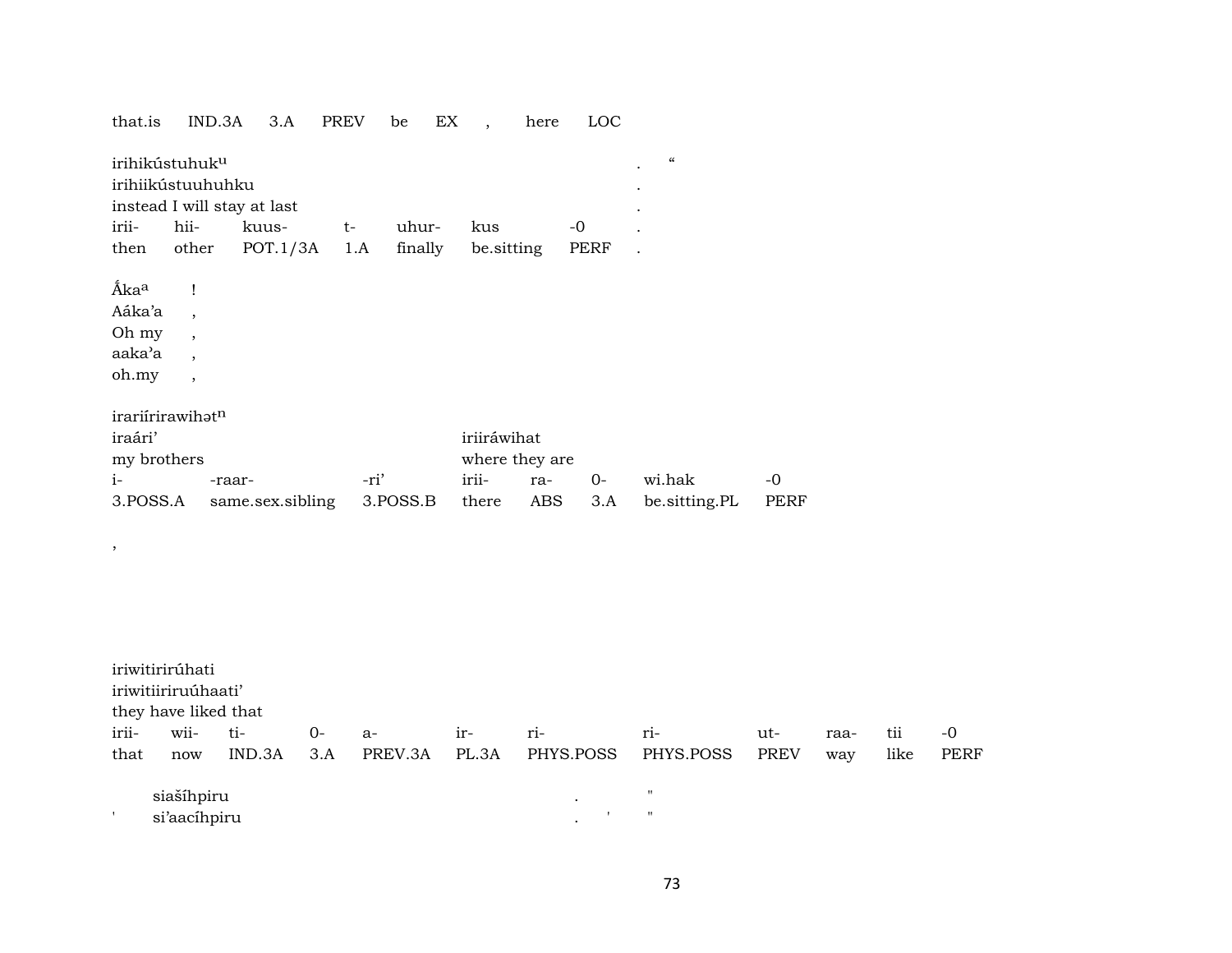|                                                |                                                |                                            | that we whip him                                                                     |            |                                                               |         |                      |                | $\blacksquare$     |             |
|------------------------------------------------|------------------------------------------------|--------------------------------------------|--------------------------------------------------------------------------------------|------------|---------------------------------------------------------------|---------|----------------------|----------------|--------------------|-------------|
|                                                | $\sin$                                         | aa-                                        |                                                                                      | aciir-     |                                                               | piru    | -hus                 |                | $\pmb{\mathsf{H}}$ |             |
| ,                                              | DU                                             |                                            | SUBJ.1/2A                                                                            | IN.DU.A    |                                                               | whip    | IMPF.SUB             |                | $\pmb{\mathsf{H}}$ |             |
| Náw <sup>a</sup><br>Ráwa<br><b>Now</b><br>rawa |                                                | irii-                                      | irirútkak <sup>u</sup><br>, iriirútkaaku<br>the one who was his father-in-law<br>ra- | $0-$       | $ut-$                                                         |         | kaa.kus              | -0             |                    |             |
| now                                            | $\overline{\phantom{a}}$                       | that                                       | ABS                                                                                  | 3.A        |                                                               | PREV    | be.an.in-law         | SUB.4          |                    |             |
| i<br>and<br>i                                  | hawá<br>also<br>haawa                          |                                            | ihawakariruhurišakáwarit <sup>n</sup><br>ka-                                         | ra-        | kariiruhuuricakáwarit<br>he did not let him go astray<br>$0-$ | ir-     | uhur-                | icaka.warik    |                    | $-0$        |
| and                                            | also                                           |                                            | NEG                                                                                  | <b>ABS</b> | 3.A                                                           | OBV     | $\operatorname{now}$ | lead.astray    |                    | <b>PERF</b> |
| $\, ,$<br>,                                    |                                                |                                            |                                                                                      |            |                                                               |         |                      |                |                    |             |
|                                                | hišiwirákusir <sup>a</sup>                     |                                            |                                                                                      |            |                                                               |         |                      |                |                    |             |
| hici                                           |                                                | wiraákusiira                               |                                                                                      |            |                                                               |         |                      |                |                    |             |
| but                                            |                                                |                                            | when the group came back                                                             |            |                                                               |         |                      |                |                    |             |
| hi.ci                                          | wii-                                           |                                            | ra-                                                                                  | $0 -$      | $a-$                                                          |         | kusiir-              | a              | $-0$               |             |
| and                                            | when                                           |                                            | <b>ABS</b>                                                                           | 3.A        | PREV.3A                                                       |         | group.to.run         | $_{\rm{come}}$ | SUB.3              |             |
|                                                | Náw <sup>a</sup><br>Ráwa<br><b>Now</b><br>rawa | $\overline{a}$<br>$\overline{\phantom{a}}$ | wiráah <sup>u</sup><br>wiraá'aahu'<br>they were now coming<br>wii-                   | ra-        | $0-$                                                          | $a-$    | a                    | -:hus          |                    |             |
|                                                | now                                            | $\overline{\phantom{a}}$                   | now                                                                                  | ABS        | 3.A                                                           | PREV.3A | come                 | <b>IMPF</b>    |                    |             |
|                                                |                                                |                                            |                                                                                      |            |                                                               |         |                      |                |                    |             |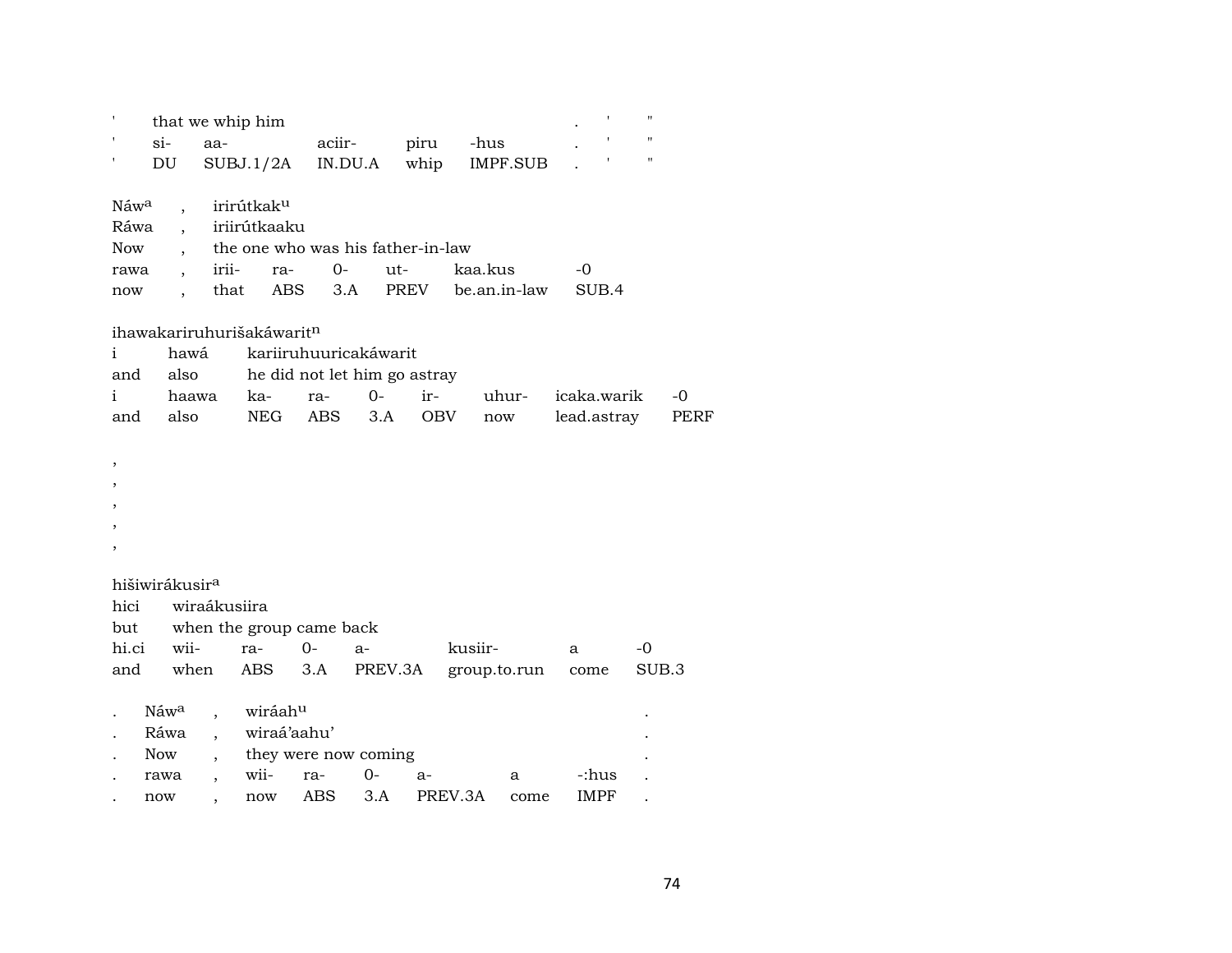| Ahakusíhwiš <sup>a</sup> |     |        |                          |               |              |              |   |        |                          |      |
|--------------------------|-----|--------|--------------------------|---------------|--------------|--------------|---|--------|--------------------------|------|
| Ahaakusíhwica'           |     |        |                          |               |              |              |   |        |                          |      |
| The group arrived        |     |        |                          |               |              |              |   |        |                          |      |
| ar-                      | ra- |        | $O -$                    | $a-$          |              | kusiir-      |   | wic.a  | $-0$                     |      |
| EV.                      | ABS |        | 3.A                      |               | PREV.3A      | group.to.run |   | arrive | PERF                     |      |
| ikawáwaa                 |     |        |                          |               |              |              |   |        |                          |      |
| Iikawaáwaa'a             |     |        | ,                        |               |              |              |   |        |                          |      |
| Oh my                    |     |        | $\overline{\phantom{a}}$ |               |              |              |   |        |                          |      |
| iikawaawaa               |     |        | $\overline{ }$           |               |              |              |   |        |                          |      |
| oh.my                    |     |        | $\overline{\phantom{a}}$ |               |              |              |   |        |                          |      |
| wituraríruhši            |     |        |                          |               |              |              |   |        |                          |      |
| wituraariruhci'          |     |        |                          |               |              |              |   |        |                          |      |
| there were many          |     |        |                          |               |              |              |   |        |                          |      |
| wi-                      |     | ti-    |                          | 0-            | uur-         | raa.riruhci  |   | $-0$   |                          |      |
| QUOT                     |     | IND.3A |                          | 3.A           | PREV         | be.dangerous |   | PERF   |                          |      |
|                          |     |        |                          |               |              |              |   |        |                          |      |
| paksíškus <sup>u</sup>   |     |        |                          |               |              |              |   |        |                          |      |
| paksíckuusu'             |     |        |                          |               |              |              |   |        |                          |      |
| scalps                   |     |        |                          |               | Ţ            |              |   |        |                          |      |
| paks-                    |     | ickuus |                          | $-u^{\prime}$ |              |              |   |        |                          |      |
| head                     |     | skin   |                          | <b>NOM</b>    |              |              |   |        |                          |      |
|                          |     |        |                          |               |              |              |   |        |                          |      |
| Ahakúsihwititn           |     |        |                          |               |              |              |   |        | ,                        |      |
| Ahakúsihwiitit           |     |        |                          |               |              |              |   |        | $\overline{ }$           |      |
| The party stopped        |     |        |                          |               |              |              |   |        | ,                        |      |
| ar-                      | ra- |        | $0 -$                    | kusiir-       |              | wi.itik      |   | -0     | $\overline{ }$           |      |
| EV                       | ABS |        | 3.A                      |               | group.to.run | sit.down     |   | PERF   | $\overline{\phantom{a}}$ |      |
|                          |     |        |                          |               |              |              |   |        |                          |      |
| iriahušúkshahu           |     |        |                          |               |              |              |   |        |                          |      |
| irii'ahucúksahu          |     |        |                          |               |              |              |   |        |                          |      |
| the way it used to be    |     |        |                          |               |              |              |   |        |                          |      |
| irii-                    |     | ar-    | ra-                      | 0-            | ut-          | uks-         | 0 | -a     |                          | -hus |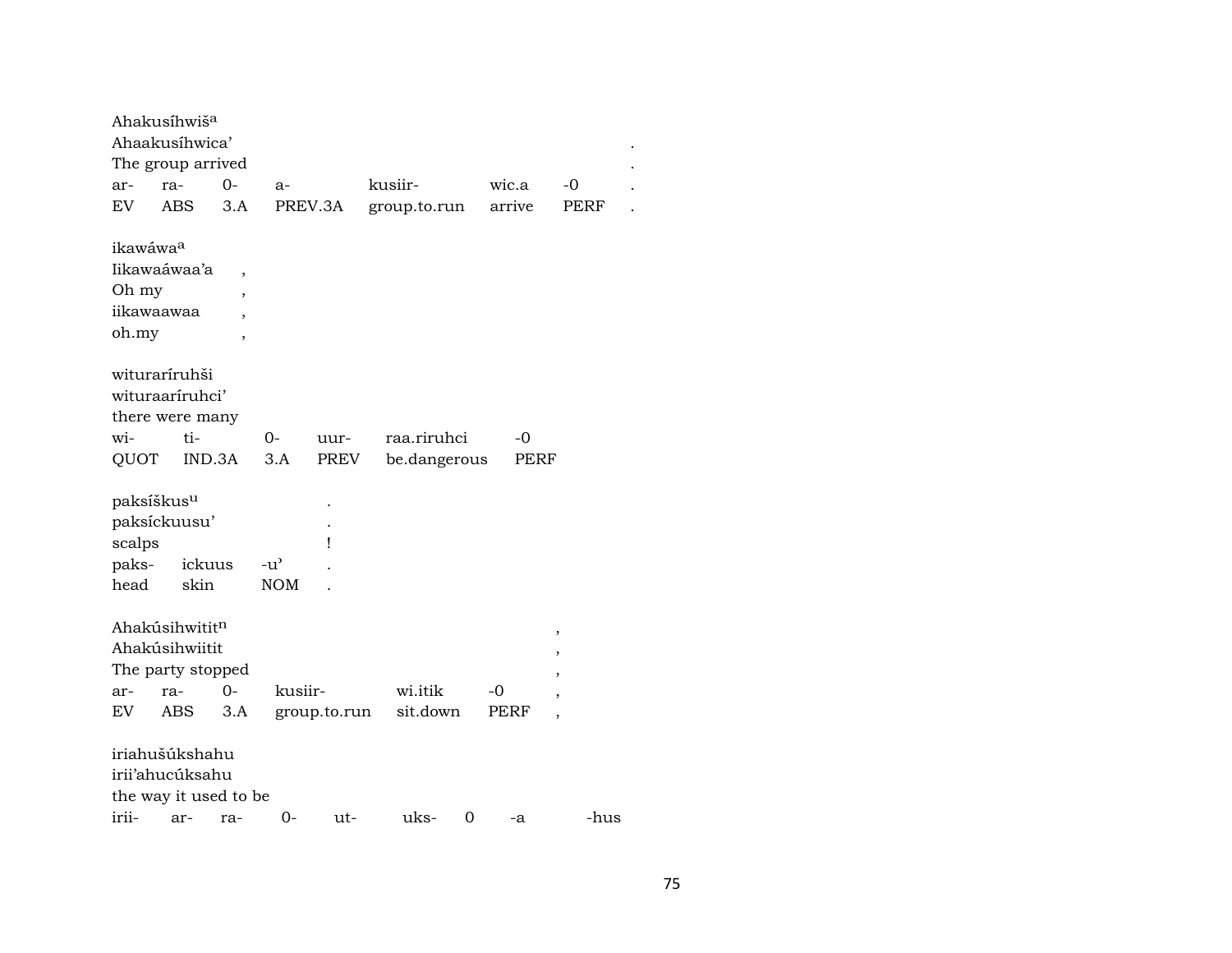| that        | EV                                        | ABS                             | 3.A        | <b>PREV</b> | AOR                          | be          | SUB.1       | IMPF.SUB        |             |
|-------------|-------------------------------------------|---------------------------------|------------|-------------|------------------------------|-------------|-------------|-----------------|-------------|
|             | rakunihkitaiwawúktiku                     |                                 |            |             |                              |             |             |                 |             |
|             | rakurihkita'iwaawáktiku                   |                                 |            |             |                              |             |             |                 |             |
|             | when the leader of the party was speaking |                                 |            |             |                              |             |             |                 |             |
| ra-         | 0-                                        | ku-                             | rihkita    |             | -wi                          | waa.wak.tik |             | -hus            |             |
| INF.A       | 3.A                                       | INF.B                           | leader     |             | SUB.L                        | talk        |             | <b>IMPF.SUB</b> |             |
|             | nikuwitutárinihkit <sup>a</sup>           |                                 |            |             |                              |             |             |                 |             |
|             | Rikuwituutári'                            |                                 |            |             |                              |             |             | ríhkita         |             |
|             | That is what he did                       |                                 |            |             |                              |             |             | the leader      |             |
| riku-       | wi-                                       | ti-                             |            | 0-          | ut-                          | aar         | $-i$        | rihkita         |             |
| that.is     | QUOT                                      |                                 | IND.3A     | 3.A         | PREV                         | do          | <b>IMPF</b> | leader          |             |
|             |                                           |                                 |            |             |                              |             |             |                 |             |
|             | Hirikuahíhtara <sup>u</sup>               |                                 |            |             |                              |             |             |                 |             |
| Hi          |                                           | riku'ahihtára'u'                |            |             |                              |             |             |                 |             |
| And         |                                           | that is the one he talked about |            |             |                              |             |             |                 |             |
| hi          | riku-                                     | ar-                             | ra-        | $O -$       | ir-                          | tara'u      |             | -0              |             |
| and         | that.is                                   | EV                              | <b>ABS</b> | 3.A         | <b>OBV</b>                   |             | talk.about  | SUB.3           |             |
| Piríšaraaks |                                           |                                 |            |             |                              |             |             |                 |             |
|             | Piiriícara'aks                            |                                 |            |             |                              |             |             |                 |             |
| Crazy Child |                                           |                                 |            |             |                              |             |             |                 |             |
| piira-      | icaraks                                   |                                 |            |             |                              |             |             |                 |             |
| child       |                                           | be.mischievous                  |            |             |                              |             |             |                 |             |
|             |                                           |                                 |            |             |                              |             |             |                 |             |
|             | Škarakuwitúšik <sup>a</sup>               |                                 |            |             |                              |             |             |                 |             |
| Ckára       |                                           | kuwitúcika                      |            |             |                              |             |             |                 |             |
| Alone       |                                           | he was outstanding              |            |             |                              |             |             |                 |             |
| ckara       | ku-                                       | wi-                             |            | ti-         | 0-                           | ut-         | $i-$        | ka              | $-0$        |
| alone       | <b>INDF</b>                               | QUOT                            |            | IND.3A      | 3.A                          | PREV        | <b>SEQ</b>  | be.outstanding  | <b>PERF</b> |
|             |                                           |                                 |            |             |                              |             |             |                 |             |
| Piríšaraaks |                                           |                                 |            |             | hirahikuštáhkuš <sup>u</sup> |             |             |                 |             |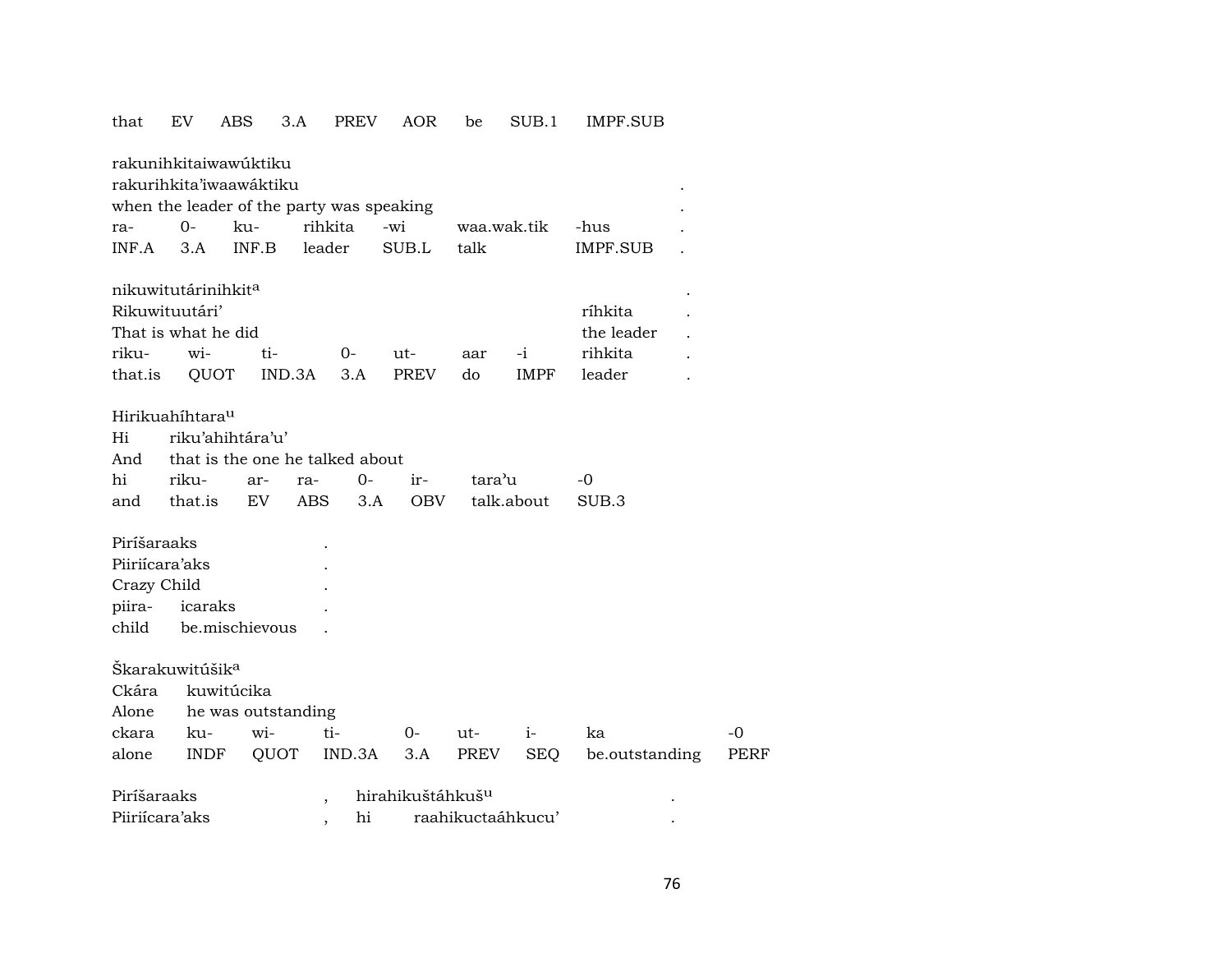| Crazy Child |                                 |                             | $\overline{\phantom{a}}$      | and         |            |    | a large group of warriors |            |                          |
|-------------|---------------------------------|-----------------------------|-------------------------------|-------------|------------|----|---------------------------|------------|--------------------------|
| piira-      | icaraks                         |                             | $\overline{\phantom{a}}$      | hi          | raahikuuc  |    | raar-                     | -kucuu     |                          |
| child       |                                 | be.mischievous              |                               | and         | be.brave   |    | PL                        | <b>AUG</b> |                          |
|             |                                 |                             |                               |             |            |    |                           |            |                          |
| Híškara     |                                 |                             |                               |             |            |    |                           |            |                          |
| Hi          | ckára                           |                             |                               |             |            |    |                           |            |                          |
| And         | alone                           |                             |                               |             |            |    |                           |            |                          |
| hi          | ckara                           |                             |                               |             |            |    |                           |            |                          |
| and         | alone                           |                             |                               |             |            |    |                           |            |                          |
|             |                                 |                             |                               |             |            |    |                           |            |                          |
|             | nikuahihikírisk <sup>a</sup>    |                             |                               |             |            |    |                           |            | $\, ,$                   |
|             | riku'ahiihikíriska              |                             |                               |             |            |    |                           |            | ,                        |
|             |                                 | he was praised (above them) |                               |             |            |    |                           |            | $\overline{\phantom{a}}$ |
| riku-       | ar-                             | ra-                         | $0 -$                         | ir-         | ut-        |    | ri.kiriska                | -0         | $\overline{\phantom{a}}$ |
| that.is     | EV                              | ABS                         | 3.A                           | <b>OBV</b>  | PREV       |    | be.praised                | PERF       | $\overline{\phantom{a}}$ |
|             | ahanihkitáiwakarik <sup>i</sup> |                             |                               |             |            |    |                           |            |                          |
|             |                                 | aharihkitá'iwaakariki       |                               |             |            |    |                           |            |                          |
|             |                                 |                             | when the leader stood talking |             |            |    |                           |            |                          |
| ar-         | ra-                             | 0-                          | rihkita                       | -wi         | waak-      |    | arik                      | $-i$       |                          |
| EV          | <b>ABS</b>                      | 3.A                         | leader                        | SUB.L       | saying     |    | be.standing               |            | SUB.2                    |
|             |                                 |                             |                               |             |            |    |                           |            |                          |
|             |                                 |                             |                               |             |            |    |                           |            |                          |
|             |                                 |                             |                               |             |            |    |                           |            |                          |
|             |                                 |                             |                               |             |            |    |                           |            |                          |
|             |                                 |                             |                               |             |            |    |                           |            |                          |
|             |                                 |                             |                               |             |            |    |                           |            |                          |
|             |                                 |                             |                               |             |            |    |                           |            |                          |
|             | Iriahušúksahu                   |                             |                               |             |            |    |                           |            |                          |
|             | irii'ahucúksahu                 |                             |                               |             |            |    |                           |            |                          |
|             | the way it used to be           |                             |                               |             |            |    |                           |            |                          |
| irii-       | ar-                             | ra-                         | 0-                            | ut-         | uks-       | 0  | -a                        | -hus       |                          |
| that        | EV                              | ABS                         | 3.A                           | <b>PREV</b> | <b>AOR</b> | be | SUB.1                     | IMPF.SUB   |                          |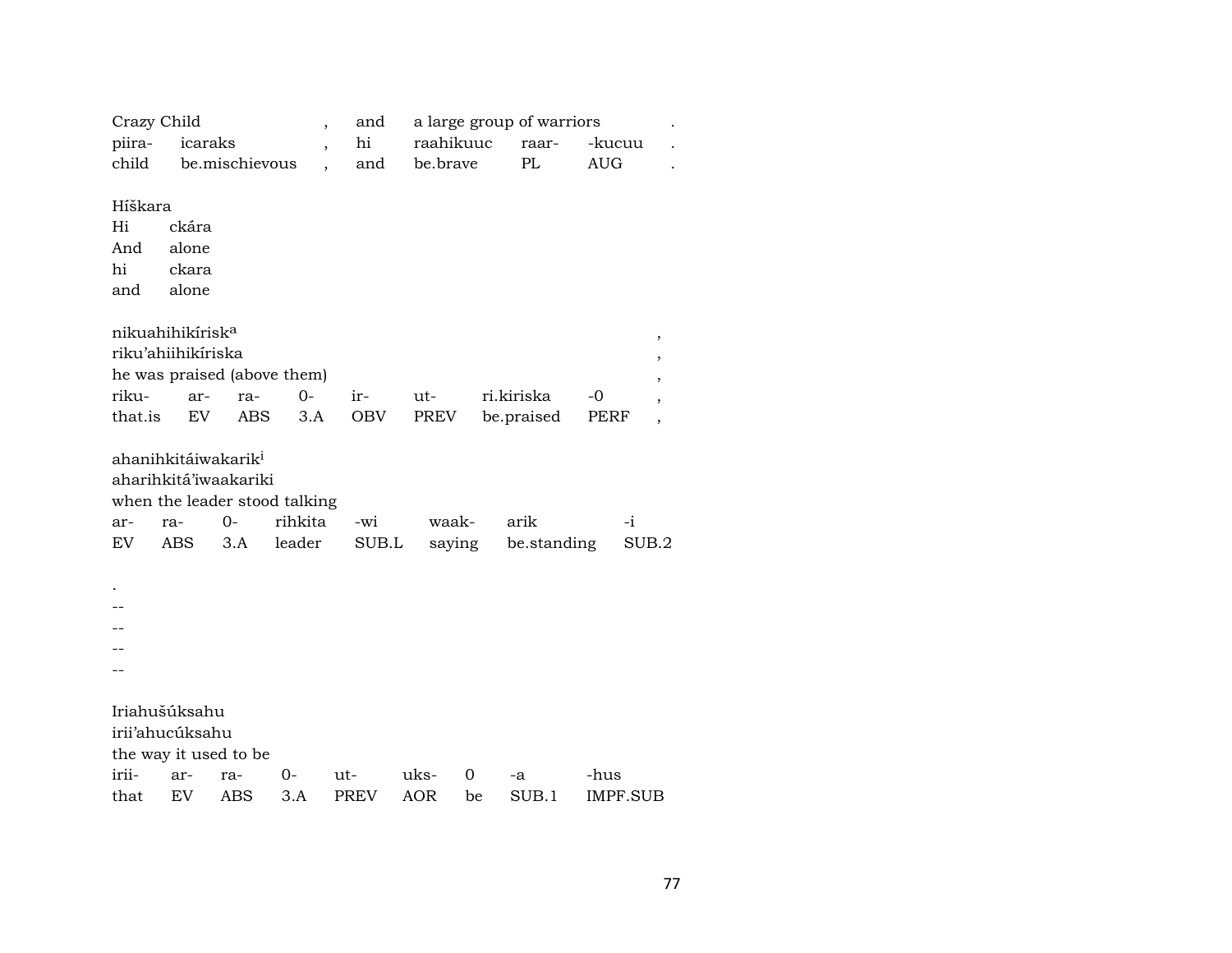| rakunihkitaiwawáktiku                     |                          |                     |                          |          |                          |                          |                          |             |
|-------------------------------------------|--------------------------|---------------------|--------------------------|----------|--------------------------|--------------------------|--------------------------|-------------|
| rakurihkita'iwaawáktiku                   |                          |                     |                          |          |                          |                          |                          |             |
| when the leader of the party was speaking |                          |                     |                          |          |                          |                          |                          |             |
| $0-$<br>ra-                               | ku-                      | rihkita             | -wi                      |          | waa.wak.tik              | -hus                     |                          |             |
| INF.A<br>3.A                              | INF.B                    | leader              | SUB.L                    | talk     |                          | <b>IMPF.SUB</b>          |                          |             |
|                                           |                          |                     |                          |          |                          |                          |                          |             |
| Náwa<br>$\backslash$                      | $\overline{\phantom{a}}$ | irár <sup>i</sup>   |                          |          |                          | $\, ,$                   |                          |             |
| Ráwa<br>$\backslash$                      |                          | iraári'             |                          |          |                          | $\overline{\phantom{a}}$ |                          |             |
| Now                                       |                          | brother             |                          |          |                          |                          |                          |             |
| rawa                                      | $i-$                     |                     | -raar-                   |          | -ri'                     |                          |                          |             |
| now                                       |                          | 3.POSS.A            | same.sex.sibling         |          | 3.POSS.B                 |                          |                          |             |
|                                           |                          |                     |                          |          |                          |                          |                          |             |
| tirəštaraupírəski<br>tiractára'u          |                          |                     |                          | piíraski |                          |                          |                          |             |
| this one I talk about                     |                          |                     |                          |          |                          |                          |                          |             |
|                                           | $t-$                     | tara'u              | $-0$                     | boy      |                          |                          |                          |             |
| tii-<br>ra-                               |                          |                     |                          | piiras-  | -kis                     |                          |                          |             |
| ABS<br>this                               | 1.A                      | talk.about          | SUB.3                    | boy      | DIM                      |                          |                          |             |
| akikutitašikskápakis                      |                          |                     |                          |          |                          |                          |                          |             |
| aki                                       |                          | kutiitacikskápaakis |                          |          |                          |                          |                          |             |
| and here                                  |                          |                     | he had been pitied by it |          |                          |                          |                          |             |
| ki<br>a-                                  | ku-                      | ti-                 | $0-$                     | ir-      | ut-                      |                          | aciks.kaapaakis          | $-0$        |
| there<br>and                              | <b>INDF</b>              | IND.3A              | 3.A                      | 3.INDF   | PREV                     | feel.pity.for            |                          | <b>PERF</b> |
|                                           |                          |                     |                          |          |                          |                          |                          |             |
| tirarikipírask <sup>i</sup><br>$\, ,$     |                          |                     |                          |          |                          |                          | ,                        |             |
| tiraáriki<br>$\overline{\phantom{a}}$     |                          |                     |                          |          | piíraski                 |                          |                          |             |
| this one<br>$\overline{\phantom{a}}$      |                          |                     |                          |          | boy                      |                          |                          |             |
| tii-                                      | ra-                      | arik<br>0-          |                          | -i       | piiras-                  | -kis                     | ,                        |             |
| $\overline{\phantom{a}}$<br>this          | ABS                      | 3.A                 | be.standing              | SUB.2    | boy                      | <b>DIM</b>               | $\overline{ }$           |             |
| $\overline{\phantom{a}}$                  |                          |                     |                          |          |                          |                          | $\overline{\phantom{a}}$ |             |
| tahapakiahu                               |                          |                     |                          |          |                          | ihi                      |                          |             |
| tahapakí'aahu'                            |                          |                     |                          |          | $\, ,$                   | ihi                      |                          |             |
| we say                                    |                          |                     |                          |          | $\overline{\phantom{a}}$ | uh                       |                          |             |
|                                           |                          |                     |                          |          |                          |                          |                          |             |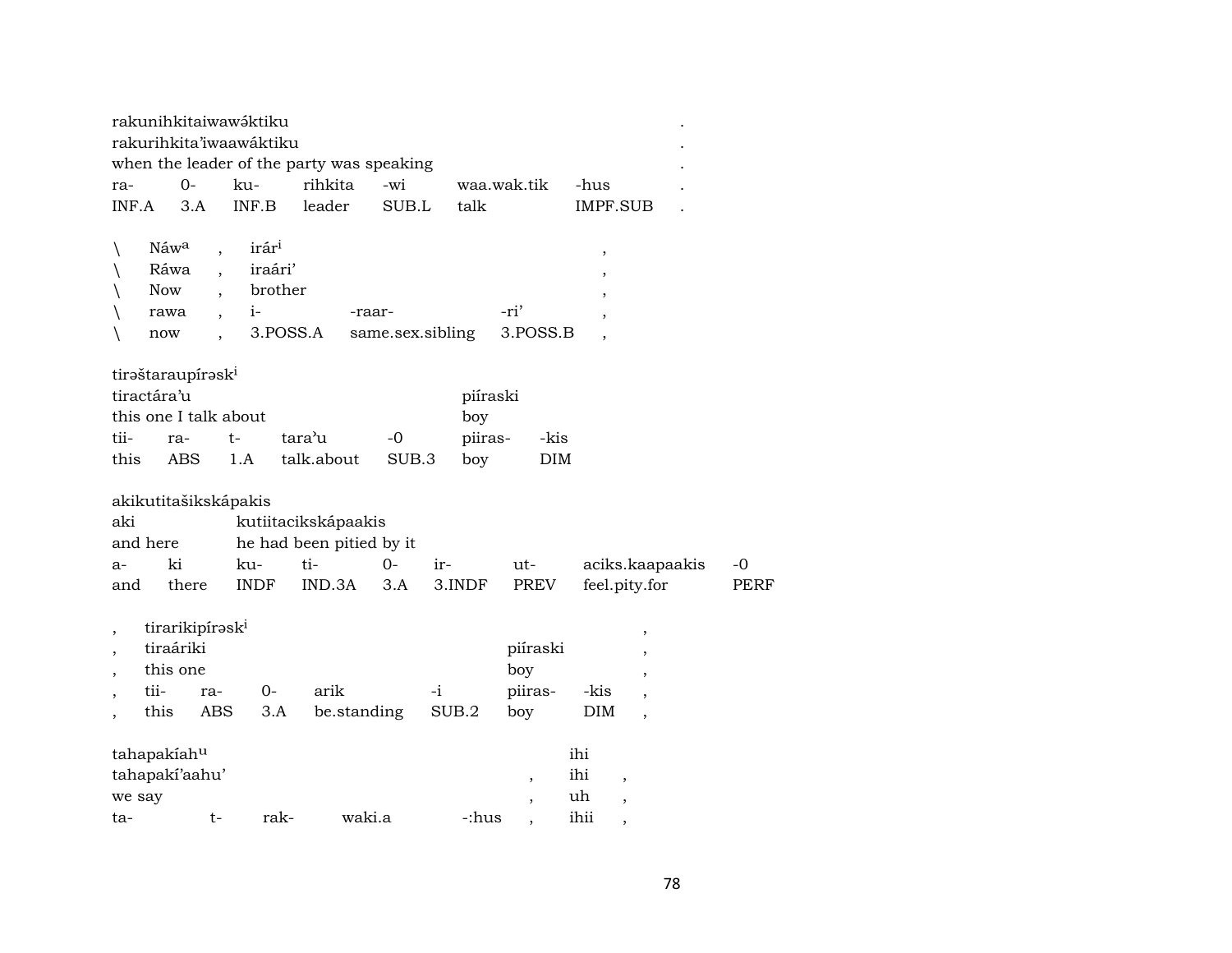## IND.1/2A 1.A 1/2.PL say.PL.IMPF IMPF , uh ,

| šahiksíšahiks<br>cahiksícahiks<br>Indians | $\overline{ }$ | $\boldsymbol{\mathcal{C}}$ | Kasitn<br>kaásit<br>a blackbird |        | $\pmb{\mathsf{H}}$ |                  |                 |
|-------------------------------------------|----------------|----------------------------|---------------------------------|--------|--------------------|------------------|-----------------|
| icaahiks                                  | icaahiks       |                            | kaasit                          |        |                    |                  |                 |
| person                                    | person         |                            | blackbird                       |        |                    |                  |                 |
| Tahapakiahu                               |                |                            |                                 |        |                    |                  |                 |
| Tahapaki'aahu'<br>We say                  |                |                            |                                 |        | ł.                 |                  |                 |
|                                           | rak-           |                            | waki.a                          | -:hus  |                    |                  |                 |
| $t-$<br>ta-                               |                |                            |                                 |        |                    |                  |                 |
| $IND.1/2A$ 1.A                            | $1/2$ .PL      |                            | say.PL.IMPF                     | IMPF   |                    |                  |                 |
| šaráksk <sup>i</sup>                      |                |                            |                                 |        |                    |                  |                 |
| caraákski                                 |                |                            |                                 |        |                    |                  |                 |
| little ornery one                         |                | $\pmb{\mathsf{I}}$         |                                 |        |                    |                  |                 |
| icaraks                                   | -kis           |                            |                                 |        |                    |                  |                 |
| be.mischievous                            | <b>DIM</b>     |                            |                                 |        |                    |                  |                 |
|                                           |                |                            |                                 |        |                    |                  |                 |
| Niatrahuriwáwuhu                          |                |                            |                                 |        |                    |                  |                 |
| Rí'aat                                    | rahuriiwaáwuhu |                            |                                 |        |                    |                  |                 |
| In the summer                             |                |                            | when they are always around     |        |                    |                  |                 |
| ri'aat                                    | ra-            | $O -$                      | hurii                           |        | -waa               | -wi              | -hus            |
| summer                                    | ABS            | 3.A                        | go.around.PL                    |        | DIST               | SUB.L            | <b>IMPF.SUB</b> |
|                                           |                |                            |                                 |        |                    |                  |                 |
| karáririsiksut <sup>a</sup>               |                |                            |                                 |        |                    |                  |                 |
| kararíriiciksuuta                         |                |                            |                                 |        |                    |                  |                 |
| their acting crazily                      |                |                            |                                 |        |                    |                  |                 |
| kara-<br>ra-                              | $0 -$<br>ir-   |                            | $i-$                            | aciks- | u.at               |                  | -a              |
| ABS<br><b>NEG</b>                         | 3.A            | PL.3A                      | <b>SEQ</b>                      | mind   |                    | extend.in.a.line | SUB.1           |

.

.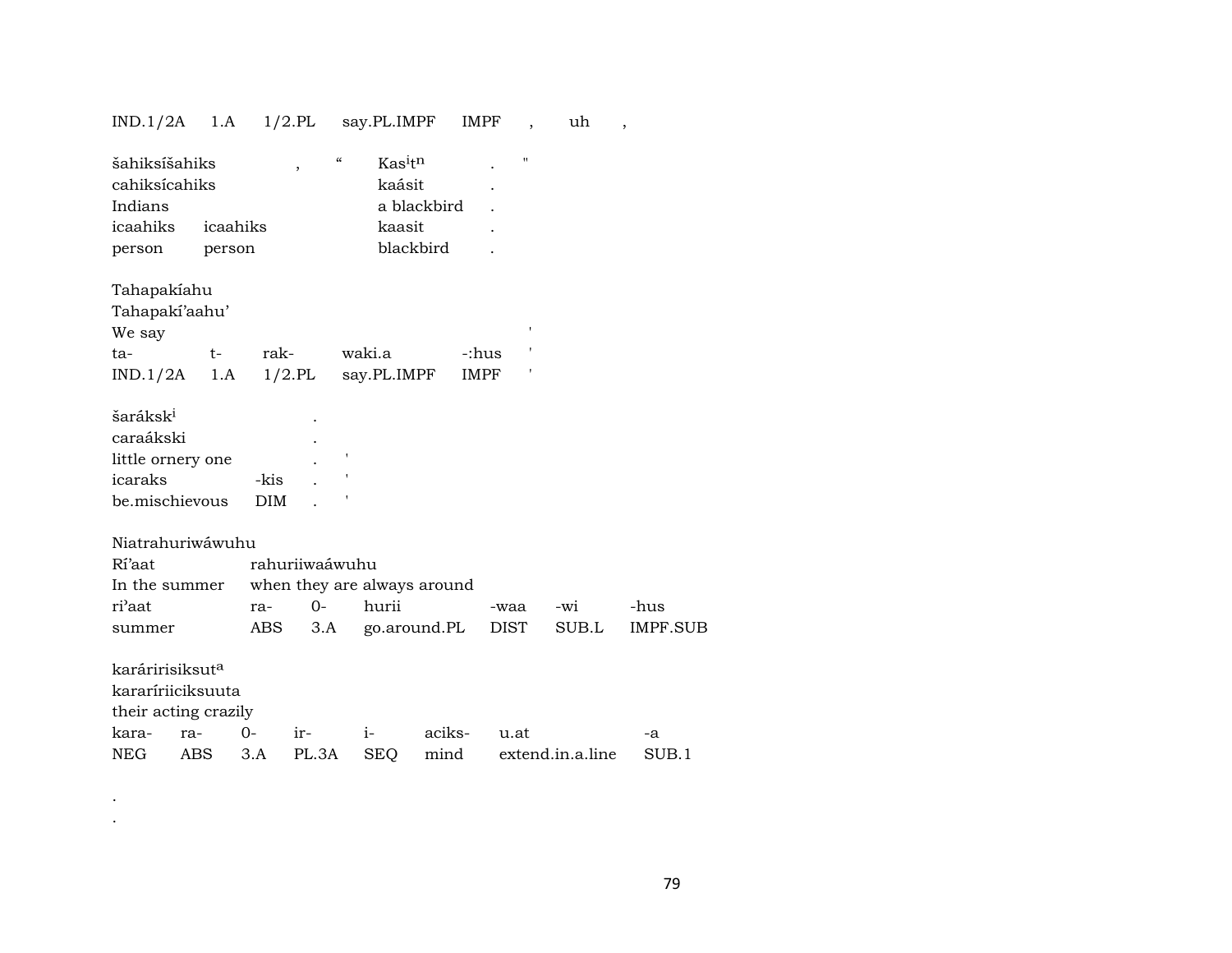|                      | Arusairirakuwarik <sup>i</sup>   |             |                                     |       |           |             |             |             |                            |          |            |  |
|----------------------|----------------------------------|-------------|-------------------------------------|-------|-----------|-------------|-------------|-------------|----------------------------|----------|------------|--|
| Aruúsa'              |                                  |             | iriirakúwaariki                     |       |           |             |             |             |                            |          |            |  |
|                      | The horses                       |             | where they stand                    |       |           |             |             |             |                            |          |            |  |
| aruusaa              |                                  | irii-       | ra-                                 | $0 -$ | ku-       | wa-         | arik        |             |                            | $-i$     |            |  |
| horse                |                                  | where       | INF.A                               | 3.A   | INF.B     | <b>DIST</b> |             | be.standing |                            | SUB.2    |            |  |
|                      |                                  |             |                                     |       |           |             |             |             |                            |          |            |  |
|                      | hirarutirarihtatatasa            |             |                                     |       |           |             |             |             |                            |          |            |  |
| hi                   |                                  |             | raaruutiraarihtatátasa              |       |           |             |             |             |                            |          |            |  |
| and                  |                                  |             | then they are just on or among them |       |           |             |             |             |                            |          |            |  |
| hi                   | raa-                             | ruu-        | $ti-$                               | $0 -$ | raar-     |             | ihtatata-   |             | sa                         |          | -0         |  |
| and                  | just                             | then        | IND.3A                              | 3.A   |           | PL.INDV.A   | close.by    |             |                            | be.lying | PERF       |  |
|                      | Nikutahapakiáhu                  |             |                                     |       |           |             |             |             | $\boldsymbol{\mathcal{C}}$ |          |            |  |
|                      | Rikutahapakí'aahu'               |             |                                     |       |           |             |             |             |                            |          |            |  |
|                      | That is the one we say           |             |                                     |       |           |             |             |             | $\mathbf{I}$               |          |            |  |
|                      | riku-                            | ta-         | $t-$                                | rak-  |           | waki.a      |             | -:hus       |                            |          |            |  |
|                      | that.is                          | IND.1/2A    |                                     | 1.A   | $1/2$ .PL | say.PL.IMPF |             | IMPF        |                            |          |            |  |
|                      |                                  |             |                                     |       |           |             |             |             |                            |          |            |  |
| Šaráksk <sup>i</sup> |                                  |             |                                     | п     |           |             |             |             |                            |          |            |  |
|                      | caraákski                        |             |                                     |       |           |             |             |             |                            |          |            |  |
|                      | little ornery one                |             |                                     |       |           |             |             |             |                            |          |            |  |
| icaraks              |                                  | -kis        |                                     |       |           |             |             |             |                            |          |            |  |
|                      | be.mischievous                   | <b>DIM</b>  |                                     |       |           |             |             |             |                            |          |            |  |
|                      |                                  |             |                                     |       |           |             |             |             |                            |          |            |  |
|                      | Akitihararikipírəsk <sup>i</sup> |             |                                     |       |           |             |             |             |                            |          |            |  |
| Aki                  |                                  | tiharaáriki |                                     |       |           |             |             |             |                            | piíraski |            |  |
| And here             |                                  | this one    |                                     |       |           |             |             |             |                            | boy      |            |  |
| $a-$                 | ki                               | tii-        | haa-                                | ra-   | $0-$      | arik        |             | $-i$        |                            | piiras-  | -kis       |  |
| and                  | there                            | this        | here                                | ABS   | 3.A       |             | be.standing | SUB.2       |                            | boy      | <b>DIM</b> |  |

. . .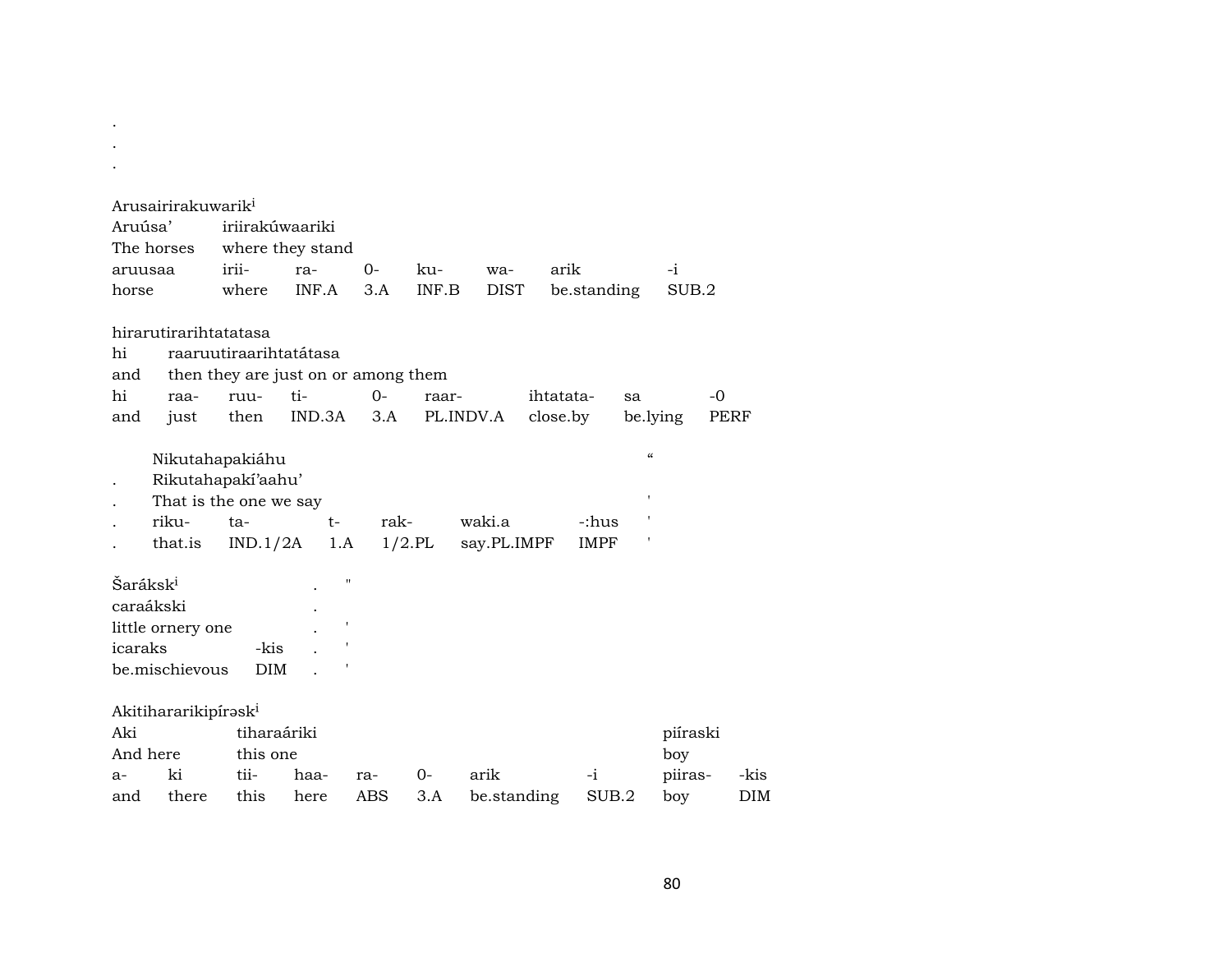| ti-                       |                                                                                                                                           | ir-                                                                                                                                       | ut-                                                                                                             |                                                                         |                                           | -0                                                                     |  |
|---------------------------|-------------------------------------------------------------------------------------------------------------------------------------------|-------------------------------------------------------------------------------------------------------------------------------------------|-----------------------------------------------------------------------------------------------------------------|-------------------------------------------------------------------------|-------------------------------------------|------------------------------------------------------------------------|--|
|                           |                                                                                                                                           | OBV                                                                                                                                       |                                                                                                                 |                                                                         |                                           | PERF                                                                   |  |
|                           |                                                                                                                                           |                                                                                                                                           |                                                                                                                 |                                                                         |                                           |                                                                        |  |
|                           |                                                                                                                                           |                                                                                                                                           |                                                                                                                 | ,                                                                       |                                           |                                                                        |  |
|                           |                                                                                                                                           |                                                                                                                                           |                                                                                                                 |                                                                         |                                           |                                                                        |  |
|                           |                                                                                                                                           |                                                                                                                                           |                                                                                                                 |                                                                         |                                           |                                                                        |  |
| -raar-                    |                                                                                                                                           |                                                                                                                                           |                                                                                                                 |                                                                         |                                           |                                                                        |  |
|                           |                                                                                                                                           |                                                                                                                                           |                                                                                                                 |                                                                         |                                           |                                                                        |  |
|                           |                                                                                                                                           |                                                                                                                                           |                                                                                                                 |                                                                         |                                           |                                                                        |  |
|                           |                                                                                                                                           |                                                                                                                                           |                                                                                                                 |                                                                         |                                           |                                                                        |  |
|                           |                                                                                                                                           |                                                                                                                                           |                                                                                                                 |                                                                         |                                           |                                                                        |  |
|                           |                                                                                                                                           |                                                                                                                                           |                                                                                                                 |                                                                         |                                           |                                                                        |  |
|                           | ti-                                                                                                                                       | 0-                                                                                                                                        | a-                                                                                                              |                                                                         |                                           | -0                                                                     |  |
|                           |                                                                                                                                           |                                                                                                                                           |                                                                                                                 |                                                                         |                                           | PERF                                                                   |  |
|                           |                                                                                                                                           |                                                                                                                                           |                                                                                                                 |                                                                         |                                           |                                                                        |  |
| hiruskaipíra <sup>u</sup> |                                                                                                                                           |                                                                                                                                           |                                                                                                                 |                                                                         |                                           |                                                                        |  |
|                           |                                                                                                                                           |                                                                                                                                           |                                                                                                                 |                                                                         |                                           |                                                                        |  |
|                           |                                                                                                                                           |                                                                                                                                           |                                                                                                                 |                                                                         |                                           |                                                                        |  |
| -wi                       |                                                                                                                                           |                                                                                                                                           |                                                                                                                 |                                                                         |                                           |                                                                        |  |
| war.dance                 |                                                                                                                                           |                                                                                                                                           |                                                                                                                 |                                                                         |                                           |                                                                        |  |
|                           |                                                                                                                                           |                                                                                                                                           |                                                                                                                 |                                                                         |                                           |                                                                        |  |
| tiraštára <sup>u</sup>    |                                                                                                                                           |                                                                                                                                           |                                                                                                                 | ,                                                                       |                                           |                                                                        |  |
| tiractára'u               |                                                                                                                                           |                                                                                                                                           |                                                                                                                 |                                                                         |                                           |                                                                        |  |
|                           |                                                                                                                                           |                                                                                                                                           |                                                                                                                 |                                                                         |                                           |                                                                        |  |
| $t-$<br>ra-               |                                                                                                                                           |                                                                                                                                           | -0                                                                                                              |                                                                         |                                           |                                                                        |  |
|                           |                                                                                                                                           |                                                                                                                                           |                                                                                                                 |                                                                         |                                           |                                                                        |  |
|                           |                                                                                                                                           |                                                                                                                                           |                                                                                                                 |                                                                         |                                           |                                                                        |  |
|                           |                                                                                                                                           |                                                                                                                                           |                                                                                                                 |                                                                         |                                           |                                                                        |  |
|                           |                                                                                                                                           |                                                                                                                                           |                                                                                                                 |                                                                         |                                           |                                                                        |  |
|                           |                                                                                                                                           |                                                                                                                                           |                                                                                                                 |                                                                         |                                           |                                                                        |  |
| 0-<br>ra-                 | 0                                                                                                                                         | -u                                                                                                                                        |                                                                                                                 |                                                                         |                                           |                                                                        |  |
|                           | IND.3A<br>3.POSS.A<br>nikuwitákiha<br>rikuwitákiihaa<br>that is his dance<br>wi-<br>QUOT<br>Hiruska'ipiíra'u'<br>ABS<br>his being the one | nikutitašikskápak <sup>i</sup> s<br>rikutiitacikskápaakis<br>$0-$<br>3.A<br>Children's War Dance<br>SUB.L<br>this one I talk about<br>1.A | that is the one that pitied him<br>same.sex.sibling<br>IND.3A<br>3.A<br>piira-<br>child<br>tara'u<br>talk.about | PREV<br>-ri'<br>3.POSS.B<br>$-u^{\prime}$<br><b>NOM</b><br>SUB.3<br>boy | POSS.3A<br>pírəski<br>piíraski<br>piiras- | aciks.kaapaakis<br>feel.pity.for<br>kiihaar<br>be.a.dance<br>,<br>-kis |  |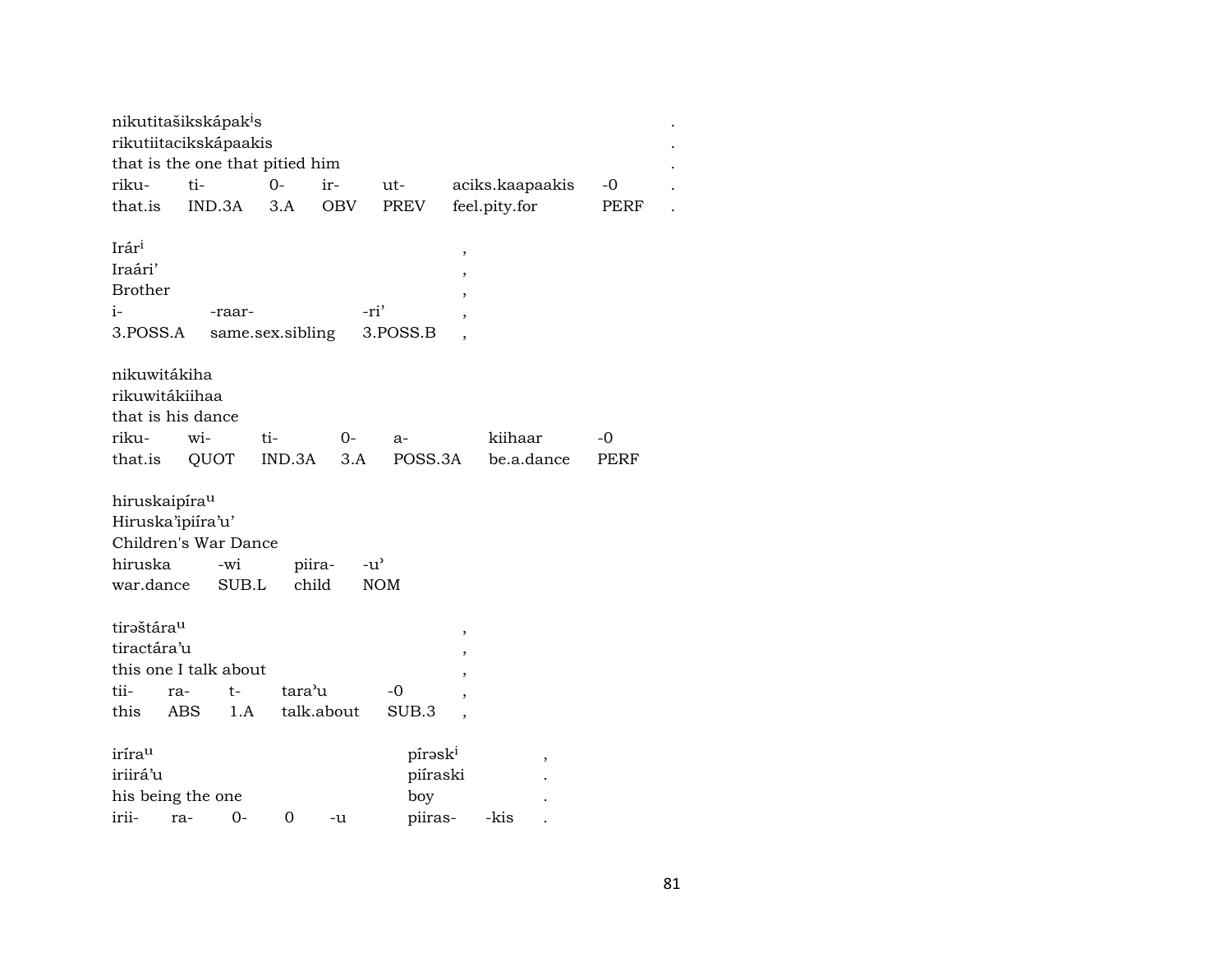| that                            | ABS     | 3.A            | be     | SUB.D               |               | boy          |        |              | <b>DIM</b>        |          |          |             |                          |            |
|---------------------------------|---------|----------------|--------|---------------------|---------------|--------------|--------|--------------|-------------------|----------|----------|-------------|--------------------------|------------|
| Pirísaraaks                     |         |                |        | witisa <sup>a</sup> |               |              |        |              |                   |          |          |             |                          |            |
| Piiriícara'aks                  |         |                |        | witiisa'a           |               |              |        |              |                   |          |          |             |                          |            |
| Crazy Child                     |         |                |        |                     |               | he was named |        |              |                   |          |          |             |                          |            |
| piira-                          | icaraks |                |        | wi-                 |               | ti-          |        | 0-           |                   | asar     |          |             | $\overline{\phantom{0}}$ |            |
| child                           |         | be.mischievous |        | QUOT                |               |              | IND.3A | 3.A          |                   |          | be.named |             | EX                       |            |
| nikuwitakiha                    |         |                |        |                     |               |              |        |              |                   |          |          |             |                          |            |
| Rikuwitákiihaa                  |         |                |        |                     |               |              |        |              |                   |          |          |             |                          |            |
| That was his dance              |         |                |        |                     |               |              |        |              |                   |          |          |             |                          |            |
| riku-                           | wi-     |                | ti-    | 0-                  |               | $a-$         |        |              | kiihaar           |          |          | -0          |                          |            |
| that.is                         | QUOT    |                | IND.3A | 3.A                 |               | POSS.3A      |        |              | be.a.dance        |          |          | PERF        |                          |            |
| hiruskaipíra <sup>u</sup>       |         |                |        |                     |               |              |        |              |                   |          |          |             |                          |            |
| Hiruska'ipiíra'u                |         |                |        |                     |               |              |        |              |                   |          |          |             |                          |            |
| Children's War Dance            |         |                |        |                     |               |              |        |              |                   |          |          |             |                          |            |
| hiruska                         |         | -wi            | piira- |                     | $-u^{\prime}$ |              |        |              |                   |          |          |             |                          |            |
| war.dance                       |         | SUB.L          | child  |                     | <b>NOM</b>    |              |        |              |                   |          |          |             |                          |            |
| Iriruwitirataríkta <sup>a</sup> |         |                |        |                     |               |              |        |              |                   |          |          |             |                          |            |
| Iriruuwitiraataríkta'a          |         |                |        |                     |               |              |        |              |                   |          |          |             |                          |            |
| That is when the way commenced  |         |                |        |                     |               |              |        |              |                   |          |          |             |                          |            |
| irii-                           | ruu-    | wi-            | ti-    |                     |               | 0-           | raa-   |              |                   | tarikta- |          | -aar        |                          | -0         |
| that                            | then    | QUOT           |        | IND.3A              |               | 3.A          | way    |              | body              |          |          | <b>INCH</b> |                          | PERF       |
| hiruskaipíra <sup>u</sup>       |         |                |        |                     |               |              |        |              | Naituspákuhtu     |          |          |             |                          |            |
| Hiruska'ipiíra'u'               |         |                |        |                     |               |              |        |              | Raa'iituspákuhtu' |          |          |             |                          |            |
| Children's War Dance            |         |                |        |                     |               |              |        | An old story |                   |          |          |             |                          |            |
| hiruska                         |         | -wi            | piira- |                     | $-u^{\prime}$ |              |        | raa.iit.us   |                   |          | pakuht   |             | $-u^{\prime}$            |            |
| war.dance                       |         | SUB.L          | child  |                     | <b>NOM</b>    |              |        | story        |                   |          | be.old   |             |                          | <b>NOM</b> |
| irár <sup>i</sup><br>,          |         |                |        |                     |               |              |        |              |                   |          |          |             |                          |            |

|           | iraári' |  |
|-----------|---------|--|
| $\bullet$ |         |  |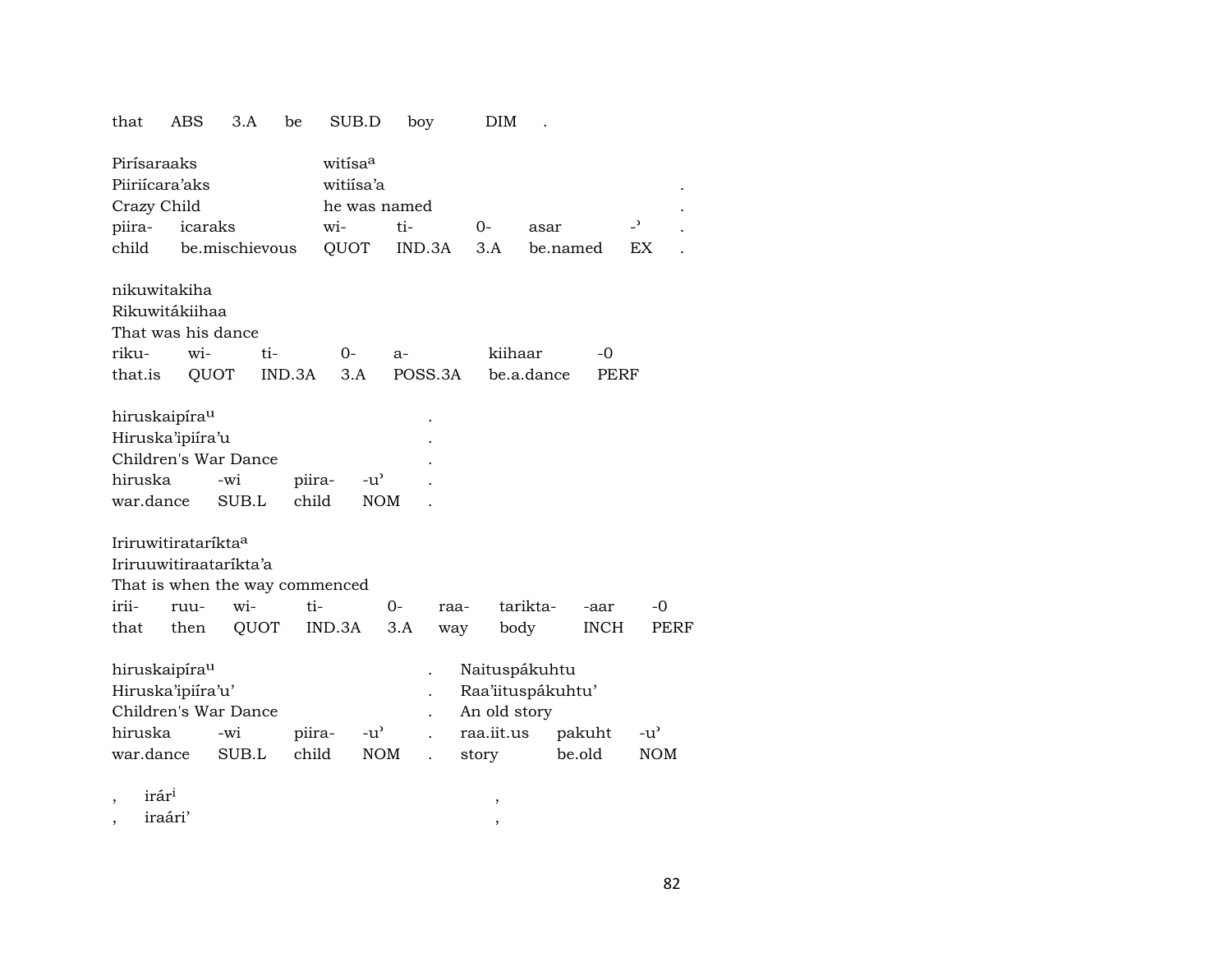| $\overline{\phantom{a}}$                                                                                          | brother<br>$i-$            |                                                                        |                                      |                                                            | -ri' |                 | ,                                                       |                |                          |             |             |
|-------------------------------------------------------------------------------------------------------------------|----------------------------|------------------------------------------------------------------------|--------------------------------------|------------------------------------------------------------|------|-----------------|---------------------------------------------------------|----------------|--------------------------|-------------|-------------|
| $\cdot$                                                                                                           |                            | 3.POSS.A                                                               | -raar-<br>same.sex.sibling           |                                                            |      | 3.POSS.B        | $\overline{\phantom{a}}$                                |                |                          |             |             |
|                                                                                                                   | Old Village<br>kitka.haar- | kitkahahpákut <sup>u</sup><br>Kitkahaahpákuhtu'<br>earth.lodge.village | pakuht<br>be.old                     | $-u^{\prime}$<br><b>NOM</b>                                |      | $\, ,$          |                                                         |                |                          |             |             |
| hiru<br>there<br>hiruu                                                                                            |                            | hirurikuwitútura<br>rikuwitútura'<br>riku-                             | wi-                                  | that is where he came from<br>ti-                          | $0-$ |                 | ut-                                                     | hurar          |                          | $-0$        |             |
| then                                                                                                              |                            | that.is                                                                | QUOT                                 | IND.3A                                                     | 3.A  |                 | <b>PREV</b>                                             |                | be.where.one.comes.from  | <b>PERF</b> |             |
|                                                                                                                   |                            |                                                                        |                                      |                                                            |      |                 |                                                         |                |                          |             |             |
|                                                                                                                   |                            |                                                                        | Hiruirikuruhirikitkáhar <sup>u</sup> |                                                            |      |                 |                                                         |                |                          |             |             |
| Hiru<br>There                                                                                                     |                            |                                                                        | irikuruuhiriikitkáhaaru'             |                                                            |      |                 |                                                         |                |                          |             |             |
| hiruu                                                                                                             |                            | irii-                                                                  | kuruur-                              | then that is where they made an earth lodge village<br>ri- |      | $0-$            | ir-                                                     | $i-$           | kitka.haar-              | ra'uk       | $-0$        |
| there                                                                                                             |                            | that                                                                   | <b>DUB</b>                           | CONT.3A                                                    |      | 3.A             | PL.3A                                                   | <b>SEQ</b>     | earth.lodge.village      | make        | <b>PERF</b> |
| $\overline{\phantom{a}}$<br>$\overline{\phantom{a}}$<br>$\overline{\phantom{a}}$<br>$\overline{\phantom{a}}$<br>, | a<br>and<br>a<br>and       | ákusuhur <sup>i</sup><br>ku<br>perhaps<br>ku<br><b>INDF</b>            |                                      | suúhuri'<br>later<br>suuhuri'<br>over.here                 |      | piira-<br>child | Piríšaraaks<br>Piiriícara'aks<br>Crazy Child<br>icaraks | be.mischievous | $\overline{\phantom{a}}$ |             |             |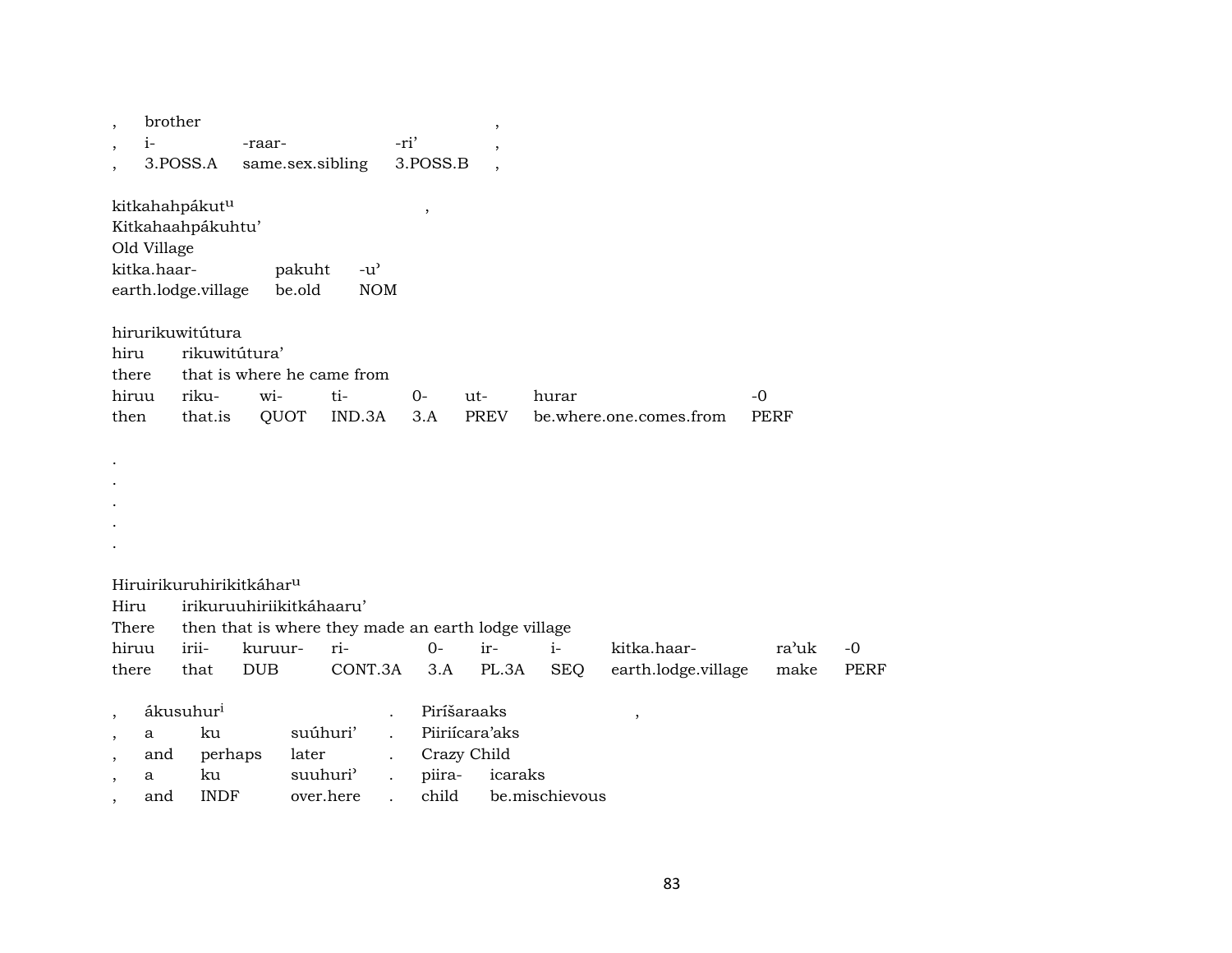| hiahakihatarítar <sup>u</sup> |               |                                    |           |               |             |       |          |               |
|-------------------------------|---------------|------------------------------------|-----------|---------------|-------------|-------|----------|---------------|
| hi                            |               | ahakiihaahtarittaru'               |           |               |             |       |          |               |
| and                           |               | he created the dance               |           |               |             |       |          |               |
| hi                            | ar-           | ra-                                | 0-        | kiihaar-      | tarikta-    | ra'uk | $-0$     |               |
| and                           | EV.           | ABS                                | 3.A       | dance         | body        |       | make     | <b>JPpERF</b> |
| Hiruskaipíra <sup>u</sup>     |               |                                    |           |               |             |       |          |               |
| Hiruska'ipiíra'u'             |               |                                    |           |               |             |       |          |               |
|                               |               | Children's War Dance               |           |               |             |       |          |               |
| hiruska                       |               | -wi                                | piira-    | $-u^{\prime}$ |             |       |          |               |
| war.dance                     |               | SUB.L                              | child     | <b>NOM</b>    |             |       |          |               |
|                               |               | Irikuahukskiháhtawi                |           |               |             |       |          |               |
|                               |               | Iriku'ahukskiihaáhtawi'            |           |               |             |       |          |               |
|                               |               | That used to be the dance among us |           |               |             |       |          |               |
| iriku-                        | ar-           | ra-                                | $O -$     | uks-          | kiihaar-    | tawi  |          | -0            |
| that.is                       | EV            | <b>ABS</b>                         | 3.A       | <b>AOR</b>    | dance       |       | be.among | PERF          |
| nikutahapakiah <sup>u</sup>   |               |                                    |           |               |             |       |          | ,             |
| rikutahapakí'aahu'            |               |                                    |           |               |             |       |          |               |
|                               |               | that is what they said             |           |               |             |       |          |               |
| riku-                         | ta-           |                                    | t-        | rak-          | waki.a      |       | -:hus    |               |
| that.is                       |               | IND.1/2A                           | 1.A       | $1/2$ .PL     | say.PL.IMPF |       | IMPF     |               |
| Hiruskaipíra <sup>u</sup>     |               |                                    |           |               |             |       |          |               |
| Hiruska'ipiíra'u'             |               |                                    |           |               |             |       |          |               |
|                               |               | Children's War Dance               |           |               |             |       |          |               |
| hiruska                       |               | -wi                                | piira-    | $-u^{\prime}$ |             |       |          |               |
| war.dance                     |               | SUB.L                              | child     | <b>NOM</b>    |             |       |          |               |
| Pirautírau                    |               |                                    |           |               |             |       |          |               |
| Piíra'u'                      |               | tíra'u                             |           |               |             |       |          |               |
| A child                       |               |                                    | his being |               |             |       |          |               |
| piira                         | $-u^{\prime}$ | tii-                               | ra-       | 0-            | 0<br>-u     |       |          |               |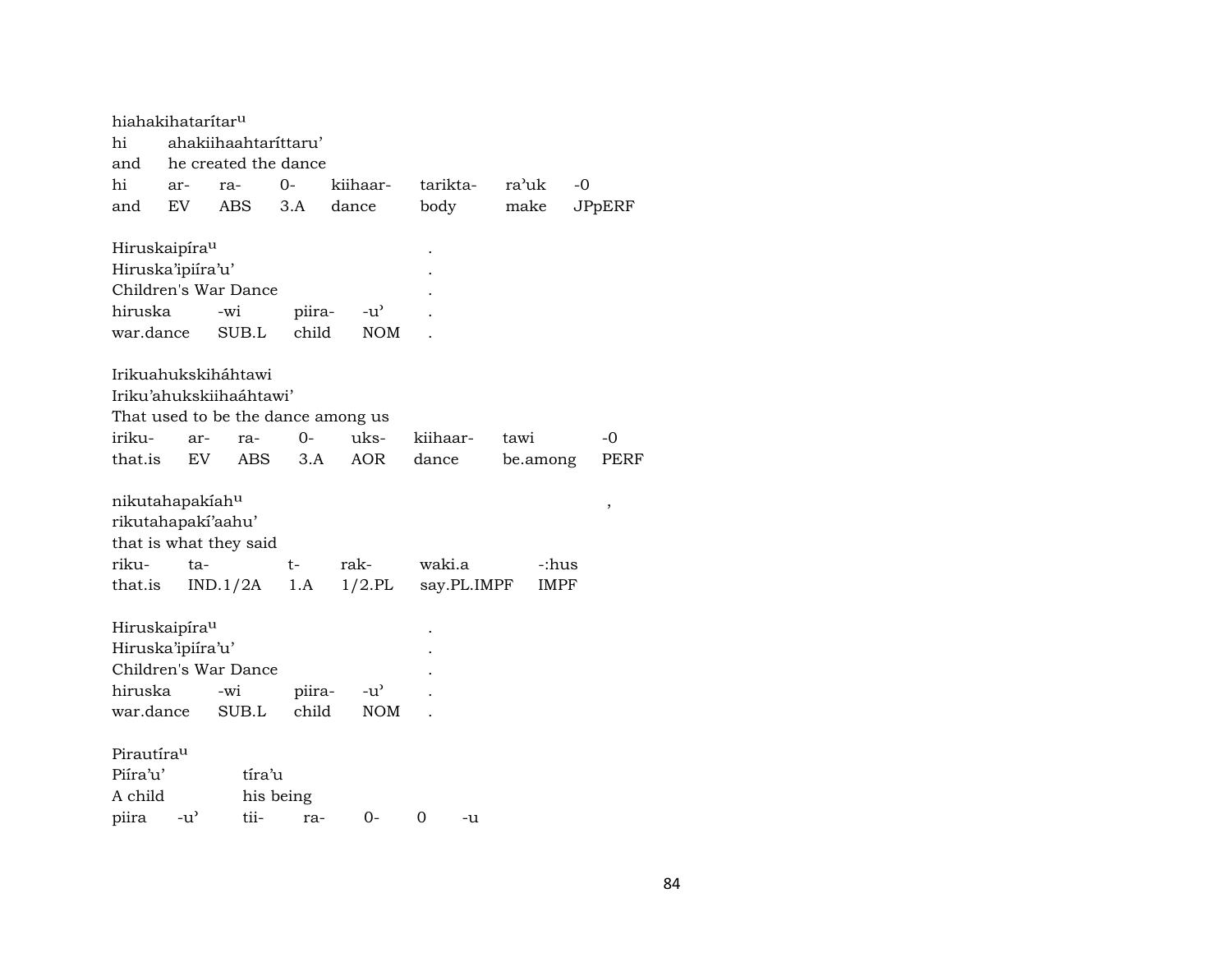## child NOM here ABS 3.A be SUB.D

| hitíra <sup>u</sup> |        |          |          | húwi    | ráhikuš <sup>u</sup> |                              |       |
|---------------------|--------|----------|----------|---------|----------------------|------------------------------|-------|
| hi                  | tíra'u |          |          |         |                      | huúwi' raáhikuucu'           |       |
| and his being       |        |          |          |         |                      | indeed a brave               |       |
| hi                  |        | tii- ra- | $\Omega$ | $0 - u$ |                      | huuwi <sup>)</sup> raahikuuc | $-11$ |
| and                 | this   | ABS 3.A  |          |         |                      | be SUB.D indeed be.brave     | NOM   |

- . Rikutuharáihku ,
- -- rikutuuhaará'ihku'
- -- that is what it means

| -- | riku-   |           |      | raa ra'ihk | -:hus |
|----|---------|-----------|------|------------|-------|
| -- | that is | IND 3A 3A | PREV | mean       | IMPF  |

| Hiruskaipíra <sup>u</sup> |         |       |              |  | Hirúsk <sup>a</sup> |        |
|---------------------------|---------|-------|--------------|--|---------------------|--------|
| Hiruska'ipiira'u'         | Hirúska |       |              |  |                     |        |
| Children's War Dance      |         |       |              |  | War dance           | $\sim$ |
| hiruska                   | -wi     |       | piira- -u' . |  | hiruska             |        |
| war.dance                 | SUB.L   | child | NOM .        |  | war.dance           |        |

|                   | Tirarišaúhtik <sup>1</sup> |  |                                    |  |      |  |  |  |  |  |  |
|-------------------|----------------------------|--|------------------------------------|--|------|--|--|--|--|--|--|
| Tiirariica'uhtiki |                            |  |                                    |  |      |  |  |  |  |  |  |
|                   |                            |  | These who were blackened with soot |  |      |  |  |  |  |  |  |
|                   |                            |  | tii- ra- 0- ra.ica'uuht -ik        |  | $-1$ |  |  |  |  |  |  |
|                   |                            |  | this ABS 3.A be.sooted DIST SUB.2  |  |      |  |  |  |  |  |  |

nikutatuhaktaráihku ,

rikutatuuhaktaará'ihku'

that is what we mean

| riku- ta- |  |  | t- ut- rak- raa.ra'ihk -:hus               |  |
|-----------|--|--|--------------------------------------------|--|
|           |  |  | that.is IND.1/2A 1.A PREV 1/2.PL mean IMPF |  |

tirahapakíhu , tirahapakíhu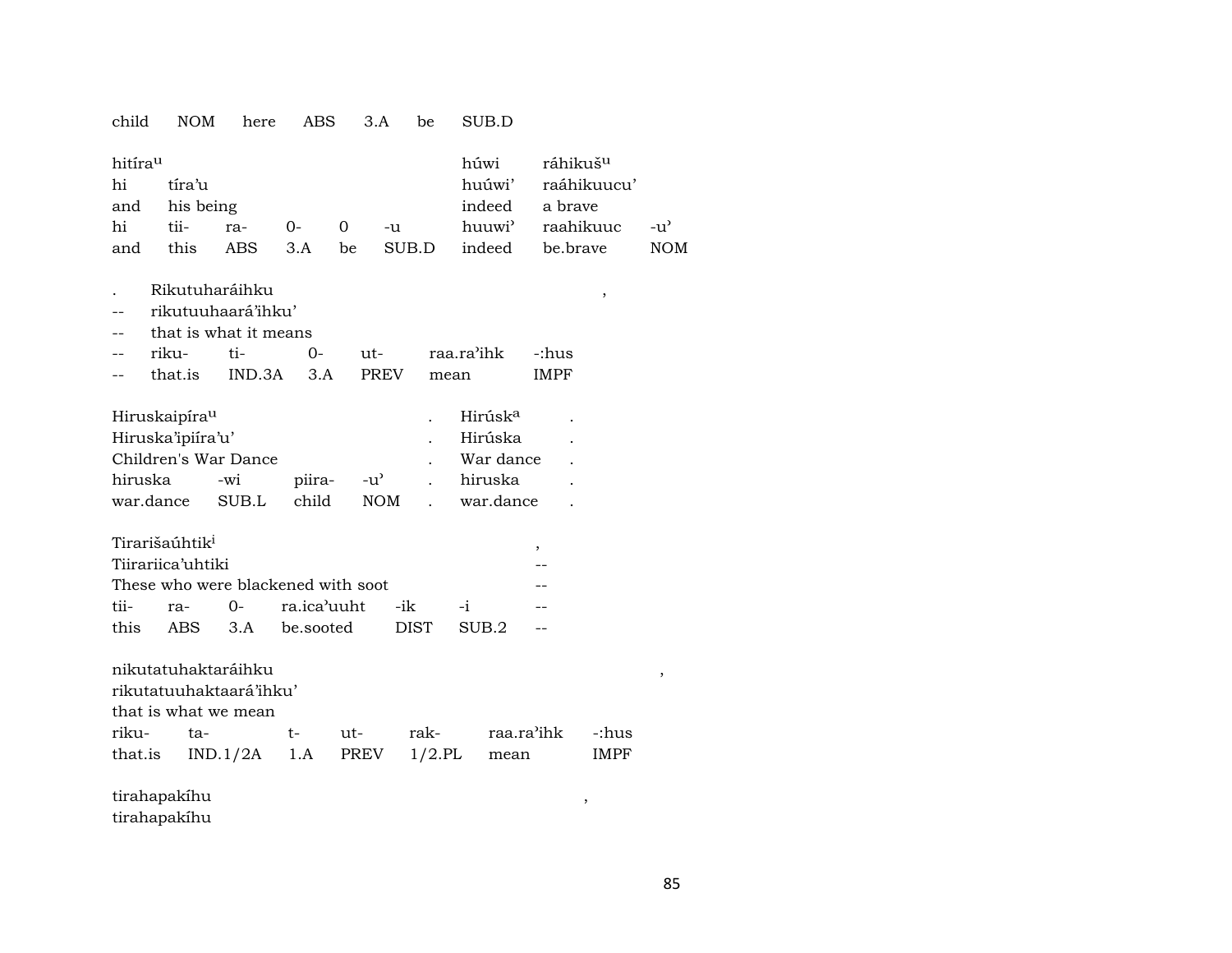| when we say         |              |                          |                      |                    |             |       |                          |             |
|---------------------|--------------|--------------------------|----------------------|--------------------|-------------|-------|--------------------------|-------------|
| tii-                | ra-          | $t-$                     | rak-                 | waki.a             |             | -hus  |                          |             |
| this                | ABS          | 1.A                      | $1/2$ .PL            |                    | say.PL.IMPF |       | <b>IMPF.SUB</b>          |             |
|                     |              |                          |                      |                    |             |       |                          |             |
| hirúsk <sup>a</sup> |              |                          |                      |                    |             |       |                          |             |
| Híruska             |              |                          |                      |                    |             |       |                          |             |
| War dance           |              |                          |                      |                    |             |       |                          |             |
| hiruska             |              |                          |                      |                    |             |       |                          |             |
| war.dance           |              |                          |                      |                    |             |       |                          |             |
|                     |              |                          |                      |                    |             |       |                          |             |
| Hiirarikipíraski    |              |                          |                      |                    |             |       |                          |             |
| Hi                  | iraáriki     |                          |                      |                    |             |       | piíraski                 |             |
| And                 | that one     |                          |                      |                    |             |       | boy                      |             |
| hi                  | $ii-$        | ra-                      | $0-$                 | arik               |             | $-i$  | piiras-                  | -kis        |
| and                 |              | <b>ABS</b>               | 3.A                  | be.standing        |             | SUB.2 | boy                      | DIM         |
|                     |              | kišiiritašikskápakis     |                      |                    |             |       |                          |             |
| kici                | $\mathbf{i}$ |                          | riitacikskápaakis    |                    |             |       |                          |             |
| but                 | SO           |                          | he was pitied by it  |                    |             |       |                          |             |
| kici                | $\mathbf{i}$ | ra-                      | $0 -$                | ir-                | ut-         |       | aciks.kaapaakis          | -0          |
| but                 | <b>SO</b>    | ABS                      | 3.A                  | 3.INDF             | PREV        |       | feel.pity.for            | <b>PERF</b> |
|                     |              |                          |                      |                    |             |       |                          |             |
| níkuški             |              | $\overline{\phantom{a}}$ | šaráksk <sup>i</sup> |                    |             |       |                          |             |
| ríkucki             |              | $\overline{\phantom{a}}$ | caraákski            |                    |             |       |                          |             |
| a bird              |              | ,                        |                      | `little ornery one |             |       |                          |             |
| rikuc               | -kis         |                          | icaraks              |                    | -kis        |       |                          |             |
| bird                | <b>DIM</b>   |                          |                      | be.mischievous     | <b>DIM</b>  |       |                          |             |
|                     |              |                          |                      |                    |             |       |                          |             |
| tahapakiahu         |              |                          |                      |                    |             |       | ,                        |             |
| tahapaki'aahu'      |              |                          |                      |                    |             |       | ,                        |             |
| we say              |              |                          |                      |                    |             |       | ,                        |             |
| ta-                 |              | t-                       | rak-                 | waki.a             |             | -:hus | $\overline{\phantom{a}}$ |             |
| IND.1/2A            |              | 1.A                      | $1/2$ .PL            | say.PL.IMPF        |             | IMPF  |                          |             |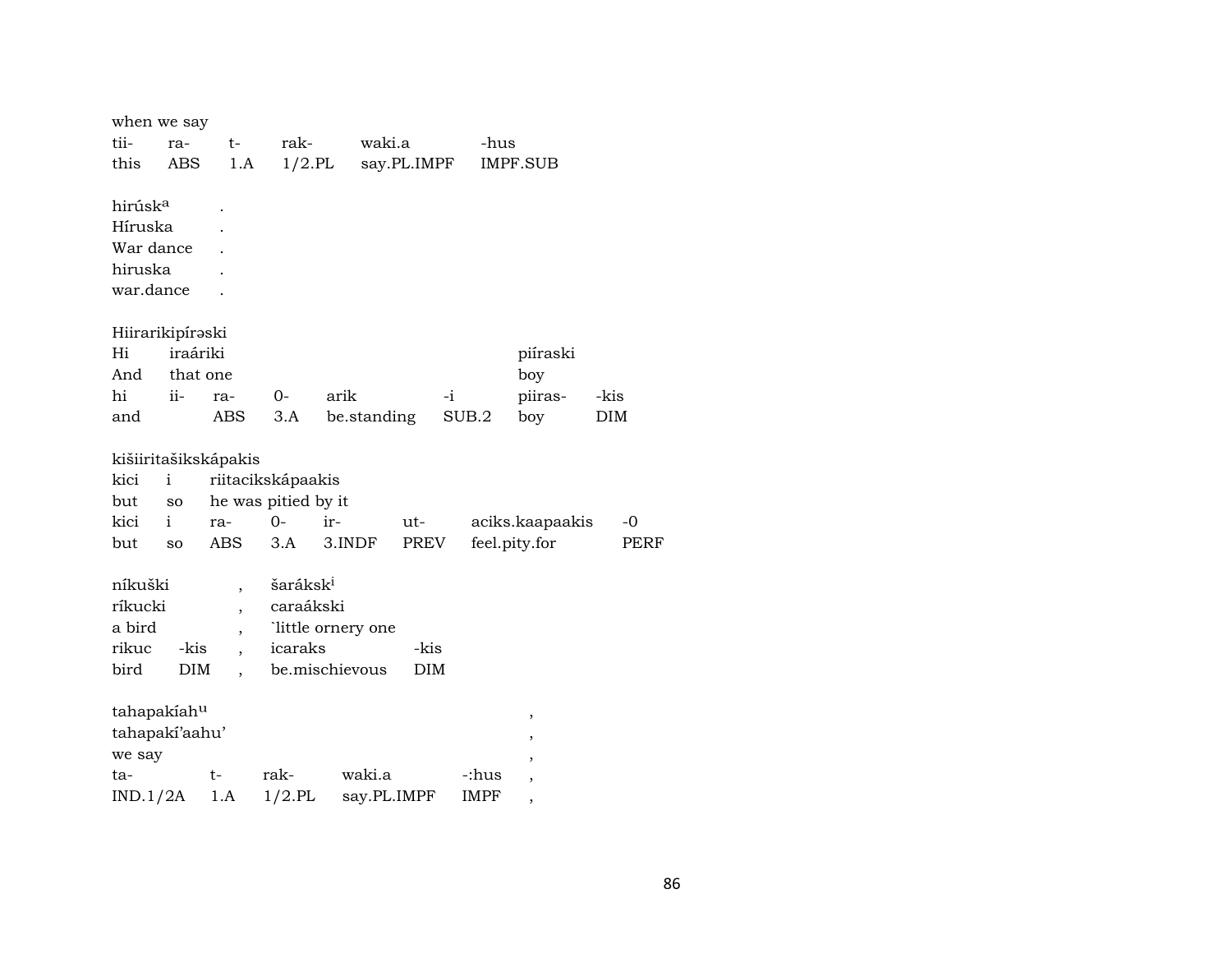irisá<sup>a</sup> riisá'a  $\mathbf{i}$ he was named  ${\bf SO}$ ri- $0 \overline{\phantom{0}}$  $\mathbf{i}$ asar CONT.3A 3.A be.named  $\mathop{\rm EX}\nolimits$  ${\bf SO}$ Hiruskaipíra<sup>u</sup> Hiruska'ipiíra'u'  $\ddot{\phantom{a}}$ Children's War Dance  $\overline{a}$ hiruska -wi piira- $-u^{\prime}$  $\overline{a}$ war.dance child SUB.L  $\texttt{NOM}{}$  $\mathbf{r}$  ${\it Hiirikuruhikihataritar^u}$ irikuruuhikiihaahtaríttaru'  $Hi$ And then he created that dance hi iriiri- $0$ kiihaartariktara'uk kuruurbody that **DUB** CONT.3A dance make and  $3.A$  $\bullet$  $\cdot$  $\cdot$ 

 $\cdot$  $\cdot$ 

## Aiwiráwari

 $\cdot$  $\,$  $\,$  $\cdot$ 

| A iwiráwari |                         |  |  |                                                    |      |  |  |  |  |  |  |
|-------------|-------------------------|--|--|----------------------------------------------------|------|--|--|--|--|--|--|
|             | And when he went about  |  |  |                                                    |      |  |  |  |  |  |  |
|             | a ii- wii- ra- 0- warii |  |  |                                                    | -hus |  |  |  |  |  |  |
|             |                         |  |  | and when when ABS 3.A be.going.about.IMPF IMPF.SUB |      |  |  |  |  |  |  |

87

 $-0$ 

**PERF**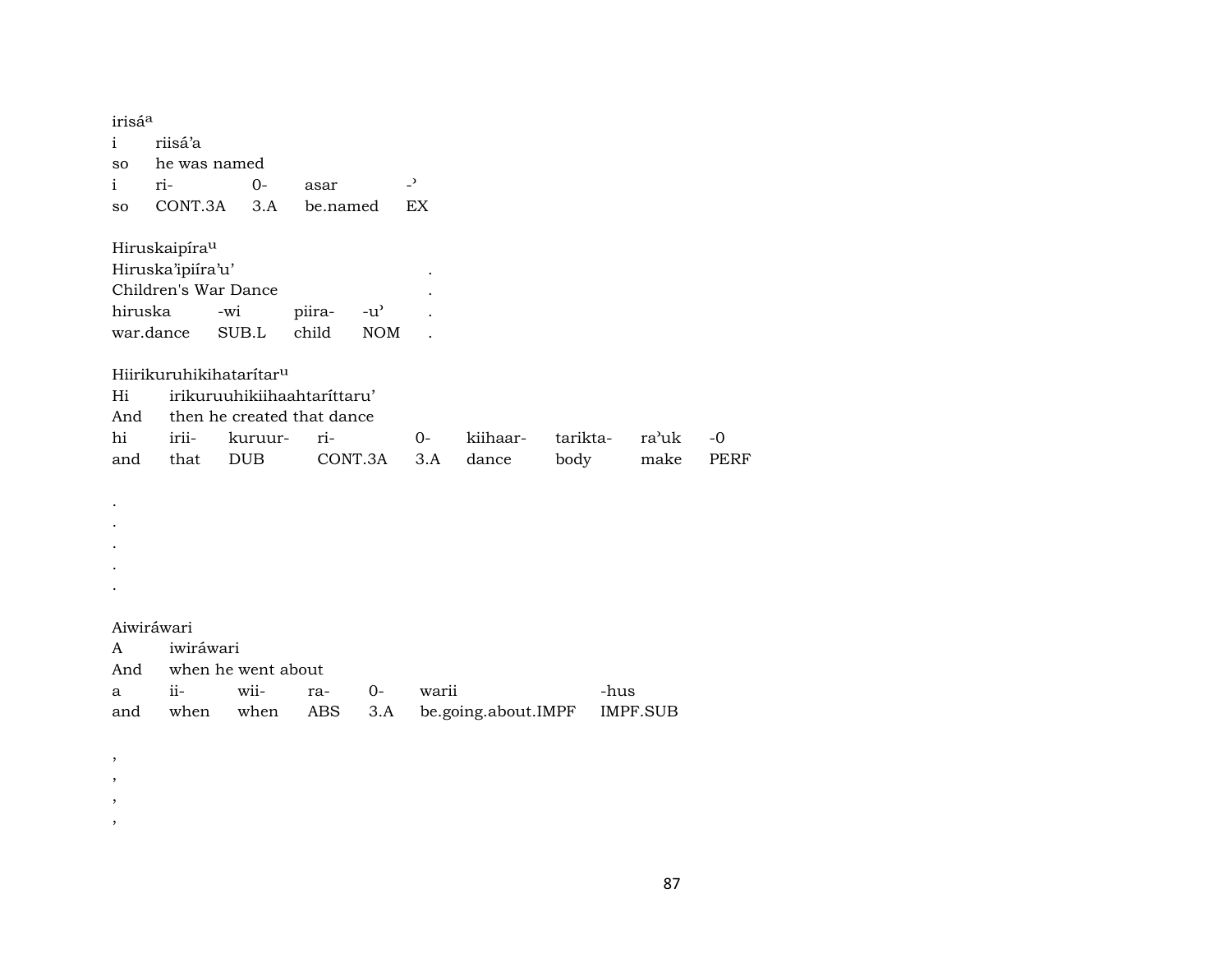| aki<br>and here<br>a-<br>and                                                     | akikutarahutáahu<br>ki<br>there                                          | ku-<br><b>INDF</b> | kutaraahuutá'aahu'<br>ti-<br>IND.3A | he was becoming prominent<br>$0-$<br>3.A | swell                                                     | huuta.a<br>-:hus<br><b>IMPF</b> |                                                                                                                      |             |                   |                     |
|----------------------------------------------------------------------------------|--------------------------------------------------------------------------|--------------------|-------------------------------------|------------------------------------------|-----------------------------------------------------------|---------------------------------|----------------------------------------------------------------------------------------------------------------------|-------------|-------------------|---------------------|
|                                                                                  |                                                                          |                    |                                     |                                          |                                                           |                                 |                                                                                                                      |             |                   |                     |
| Ciru<br>Yet<br>ciruu<br>yet                                                      | Širutiraupírask <sup>i</sup><br>tíra'u<br>his being<br>tii-<br>this      | ra-<br><b>ABS</b>  | $0-$<br>3.A                         | $\mathbf 0$<br>$-u$<br>be                | piíraski<br>a boy<br>piiras-<br>SUB.D<br>boy              | -kis<br>$\rm{DIM}$              | $\,$<br>$\overline{\phantom{a}}$<br>$\overline{\phantom{a}}$<br>$\overline{\phantom{a}}$<br>$\overline{\phantom{a}}$ |             |                   |                     |
| hi<br>and<br>hi<br>and                                                           | hiiritakuwisiahítiš <sup>i</sup> s<br>íritaku<br>there<br>irii-<br>there | -taku<br>LOC       | wii-<br>now                         | wisi'ahiitíciis<br>$si$ -<br>DU          | they now recognized him<br>ar-<br>ra-<br>EV<br><b>ABS</b> | $O -$<br>3.A                    | ir-<br>PL.3A                                                                                                         | ut-<br>PREV | icis<br>recognize | $-0$<br><b>PERF</b> |
| ,<br>$\overline{\phantom{a}}$<br>$\overline{\phantom{a}}$<br>$\overline{ }$<br>, |                                                                          |                    |                                     |                                          |                                                           |                                 |                                                                                                                      |             |                   |                     |

hirusiahirikitáwirukusítitn

 $\overline{\phantom{a}}$ 

hiru si'ahiirihkitawiruukusítit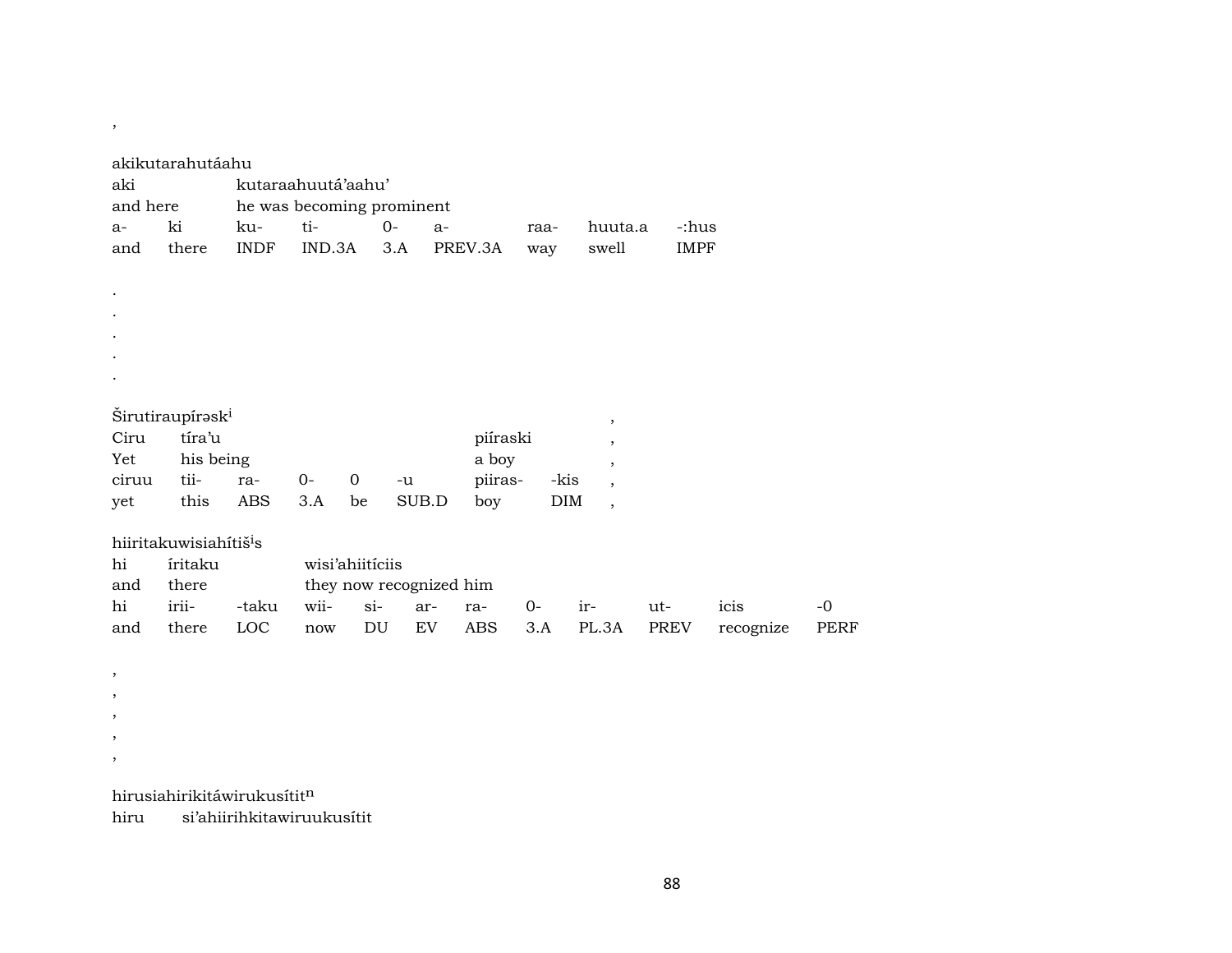| -itik       |
|-------------|
|             |
| <b>INCH</b> |
|             |
|             |
|             |
|             |
|             |
|             |
|             |
|             |
|             |
|             |
|             |
|             |
|             |
|             |
|             |
|             |
|             |
|             |
|             |
|             |
|             |
|             |
|             |
|             |
|             |
|             |
|             |
|             |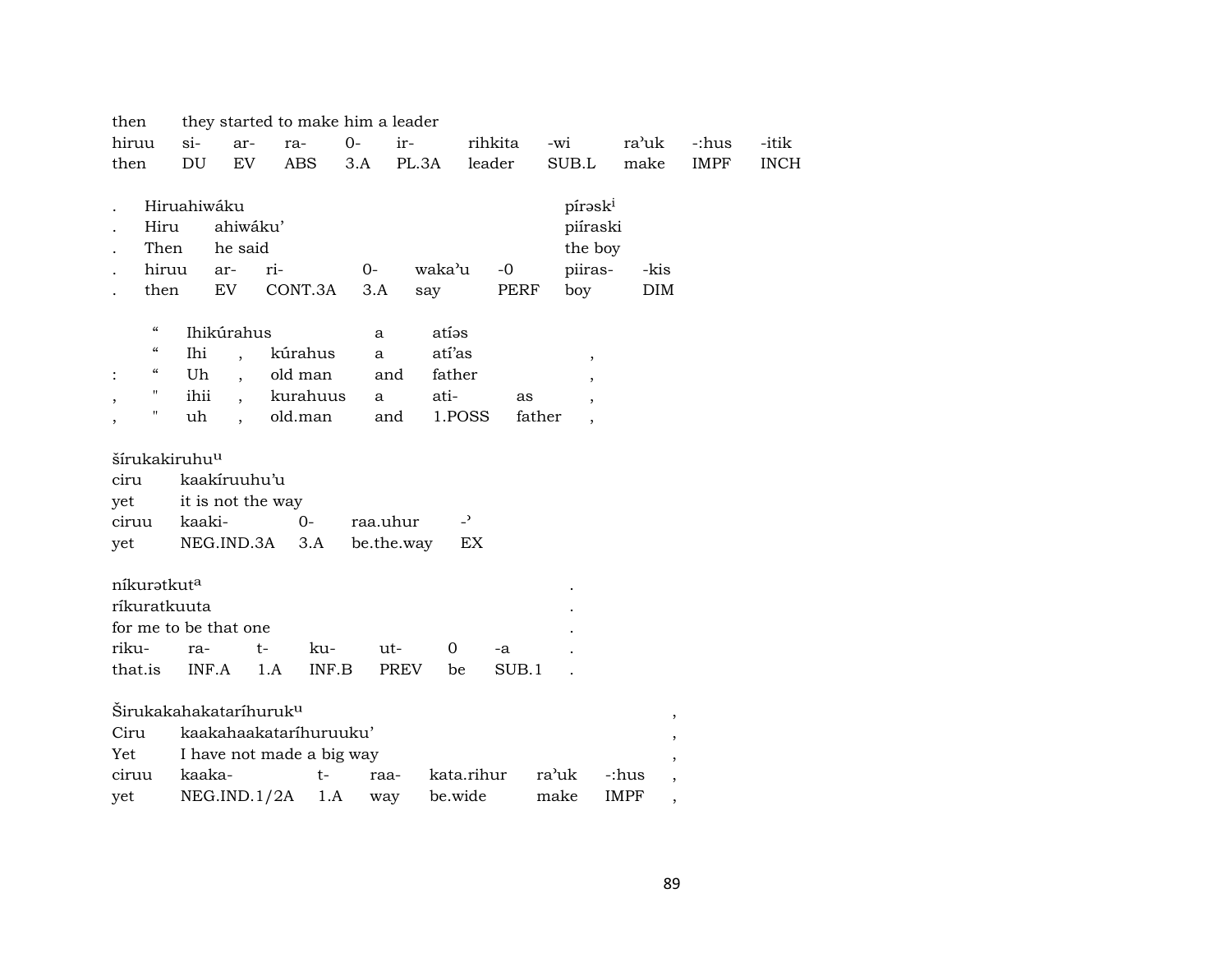| ikaririruhú <sup>u</sup> |     |                                      |                       |                    |         |               |            |                |      |      |
|--------------------------|-----|--------------------------------------|-----------------------|--------------------|---------|---------------|------------|----------------|------|------|
| i                        |     | kariiriruuhú'u                       |                       |                    |         |               |            |                |      |      |
| so                       |     | it is not the way                    |                       |                    |         |               |            |                |      |      |
| i                        |     | karii-                               | rii-                  |                    | $O-$    | raa.uhur      |            | $\overline{a}$ |      |      |
| <b>SO</b>                |     | EMPH.NEG                             |                       | ASSR               | 3.A     |               | be.the.way | EX             |      |      |
|                          |     |                                      |                       |                    |         |               |            |                |      |      |
|                          |     | širuratkukitáwi <sup>u</sup>         |                       |                    |         |               |            |                |      |      |
| ciru                     |     |                                      | ratkukitáwi'u         |                    |         |               |            |                |      |      |
| yet                      |     |                                      | for me to be a leader |                    |         |               |            |                |      |      |
| ciruu                    |     | ra-                                  | t-                    | ku-                |         | kita.wi       |            | -u             |      |      |
| yet                      |     | INF.A                                | 1.A                   | INF.B              |         | be.the.leader |            | SUB.D          |      |      |
|                          |     |                                      |                       |                    |         |               |            |                |      |      |
|                          |     | Šiširupirəskiripaškirit <sup>n</sup> |                       |                    |         |               |            |                |      |      |
| Ci                       |     | ciru                                 | piiraskíripacki       |                    |         |               | rít        |                |      |      |
| But                      |     | yet                                  | a little boy          |                    |         |               | I am       |                |      |      |
| ci                       |     | ciruu                                | piiras-               |                    | kiripac | -kis          | rii-       | t-             | 0    | -0   |
| but                      |     | yet                                  | boy                   | small              |         | DIM           | ASSR       | 1.A            | be   | PERF |
|                          | A   |                                      |                       | ahíhwaki           |         |               |            |                |      |      |
| п                        | A   | $\overline{\phantom{a}}$             |                       | ahíhwaki'          |         |               |            |                |      |      |
| п                        | And |                                      |                       | they said          |         |               |            |                |      |      |
| $\blacksquare$           | a   |                                      | ar-                   | ra-                |         | 0-<br>ir-     |            | waki           | -0   |      |
| П                        | and |                                      | EV                    | <b>ABS</b>         |         | 3.A           | PL.3A      | say.PL         | PERF |      |
|                          |     |                                      |                       |                    |         |               |            |                |      |      |
| nisár <sup>u</sup>       |     |                                      | ,                     |                    |         |               |            |                |      |      |
| riisaáru'                |     |                                      |                       | $\zeta\zeta$       |         |               |            |                |      |      |
| the chiefs               |     |                                      |                       | $\epsilon\epsilon$ |         |               |            |                |      |      |
| riisaar-                 |     | -u'                                  | ,                     | $\blacksquare$     |         |               |            |                |      |      |
| chief                    |     | <b>NOM</b>                           |                       | $\blacksquare$     |         |               |            |                |      |      |
|                          |     |                                      |                       |                    |         |               |            |                |      |      |
| irurušíra <sup>u</sup>   |     |                                      |                       |                    |         |               |            |                |      |      |
|                          |     | Iruurucíraa'u'                       |                       |                    |         |               |            |                |      |      |
| That is fine             |     |                                      |                       |                    |         |               |            |                |      |      |
| ii-                      |     | ruu-                                 | ra-                   | 0-                 | ut-     | $i-$          |            | raa-<br>uu     | $-0$ |      |

 $\blacksquare$  $\cdot$  $\,$  .  $\cdot$  $\bullet$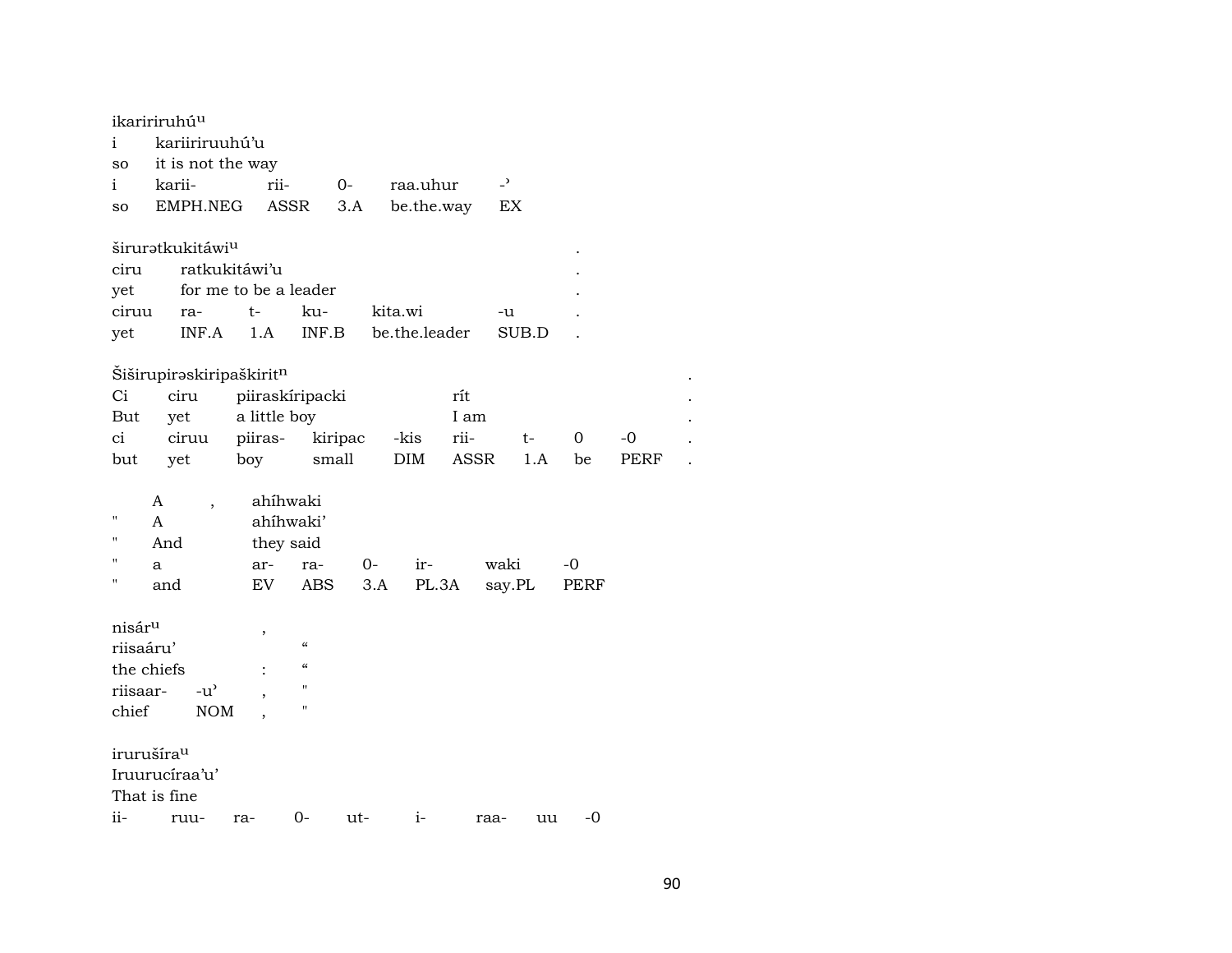| iriwirawak <sup>a</sup><br>iriwirawaaka<br>what he has said<br>wii-<br>irii-<br>waak<br>$0-$<br>ra-<br>-a<br>ABS<br>say.SUB<br>SUB.1<br>what<br>3.A<br>now<br>Kišiwitiwíšaksa<br>witiiwicaksa<br>Kici<br>he is maturing<br>But<br>ti-<br>wi-<br>kici<br>$i-$<br>wicaks.aar<br>$-0$<br>$0-$<br>QUOT<br>IND.3A<br>3.A<br>SEQ<br>come.to.age.of.consciousness<br>PERF<br>but<br>$\pmb{\mathsf{H}}$<br>$\pmb{\mathsf{H}}$<br>$\mathbf{H}$<br>$\pmb{\mathsf{H}}$<br>Awiaharatíhaks <sup>a</sup><br>wi'aharaatiihaksa'<br>A<br>now the time arose<br>And<br>wii-<br>tii.hak<br>$0-$<br>-his<br>$-0$<br>ar-<br>ra-<br>raa-<br>$\mathbf{a}$<br>$a-$<br>a<br>EV<br>ABS<br>PREV.3A<br>be.the.end<br>PERF<br><b>PERF</b><br>and<br>3.A<br>$\operatorname{now}$<br>way<br>come<br>hiruríwiška<br>riíwicka'<br>hiru<br>$\overline{\phantom{a}}$<br>he wanted<br>then<br>$\overline{\phantom{a}}$<br>hiruu<br>rii-<br>wicka<br>0-<br>$-0$<br><b>ASSR</b><br>3.A<br>then<br>want<br>PERF | that | then | <b>ABS</b> | 3.A | PREV | <b>SEQ</b> | way | be | <b>PERF</b> |  |  |
|---------------------------------------------------------------------------------------------------------------------------------------------------------------------------------------------------------------------------------------------------------------------------------------------------------------------------------------------------------------------------------------------------------------------------------------------------------------------------------------------------------------------------------------------------------------------------------------------------------------------------------------------------------------------------------------------------------------------------------------------------------------------------------------------------------------------------------------------------------------------------------------------------------------------------------------------------------------------------|------|------|------------|-----|------|------------|-----|----|-------------|--|--|
|                                                                                                                                                                                                                                                                                                                                                                                                                                                                                                                                                                                                                                                                                                                                                                                                                                                                                                                                                                           |      |      |            |     |      |            |     |    |             |  |  |
|                                                                                                                                                                                                                                                                                                                                                                                                                                                                                                                                                                                                                                                                                                                                                                                                                                                                                                                                                                           |      |      |            |     |      |            |     |    |             |  |  |
|                                                                                                                                                                                                                                                                                                                                                                                                                                                                                                                                                                                                                                                                                                                                                                                                                                                                                                                                                                           |      |      |            |     |      |            |     |    |             |  |  |
|                                                                                                                                                                                                                                                                                                                                                                                                                                                                                                                                                                                                                                                                                                                                                                                                                                                                                                                                                                           |      |      |            |     |      |            |     |    |             |  |  |
|                                                                                                                                                                                                                                                                                                                                                                                                                                                                                                                                                                                                                                                                                                                                                                                                                                                                                                                                                                           |      |      |            |     |      |            |     |    |             |  |  |
|                                                                                                                                                                                                                                                                                                                                                                                                                                                                                                                                                                                                                                                                                                                                                                                                                                                                                                                                                                           |      |      |            |     |      |            |     |    |             |  |  |
|                                                                                                                                                                                                                                                                                                                                                                                                                                                                                                                                                                                                                                                                                                                                                                                                                                                                                                                                                                           |      |      |            |     |      |            |     |    |             |  |  |
|                                                                                                                                                                                                                                                                                                                                                                                                                                                                                                                                                                                                                                                                                                                                                                                                                                                                                                                                                                           |      |      |            |     |      |            |     |    |             |  |  |
|                                                                                                                                                                                                                                                                                                                                                                                                                                                                                                                                                                                                                                                                                                                                                                                                                                                                                                                                                                           |      |      |            |     |      |            |     |    |             |  |  |
|                                                                                                                                                                                                                                                                                                                                                                                                                                                                                                                                                                                                                                                                                                                                                                                                                                                                                                                                                                           |      |      |            |     |      |            |     |    |             |  |  |
|                                                                                                                                                                                                                                                                                                                                                                                                                                                                                                                                                                                                                                                                                                                                                                                                                                                                                                                                                                           |      |      |            |     |      |            |     |    |             |  |  |
|                                                                                                                                                                                                                                                                                                                                                                                                                                                                                                                                                                                                                                                                                                                                                                                                                                                                                                                                                                           |      |      |            |     |      |            |     |    |             |  |  |
|                                                                                                                                                                                                                                                                                                                                                                                                                                                                                                                                                                                                                                                                                                                                                                                                                                                                                                                                                                           |      |      |            |     |      |            |     |    |             |  |  |

wiruharúrawah<sup>a</sup>

wiruharúraawaaha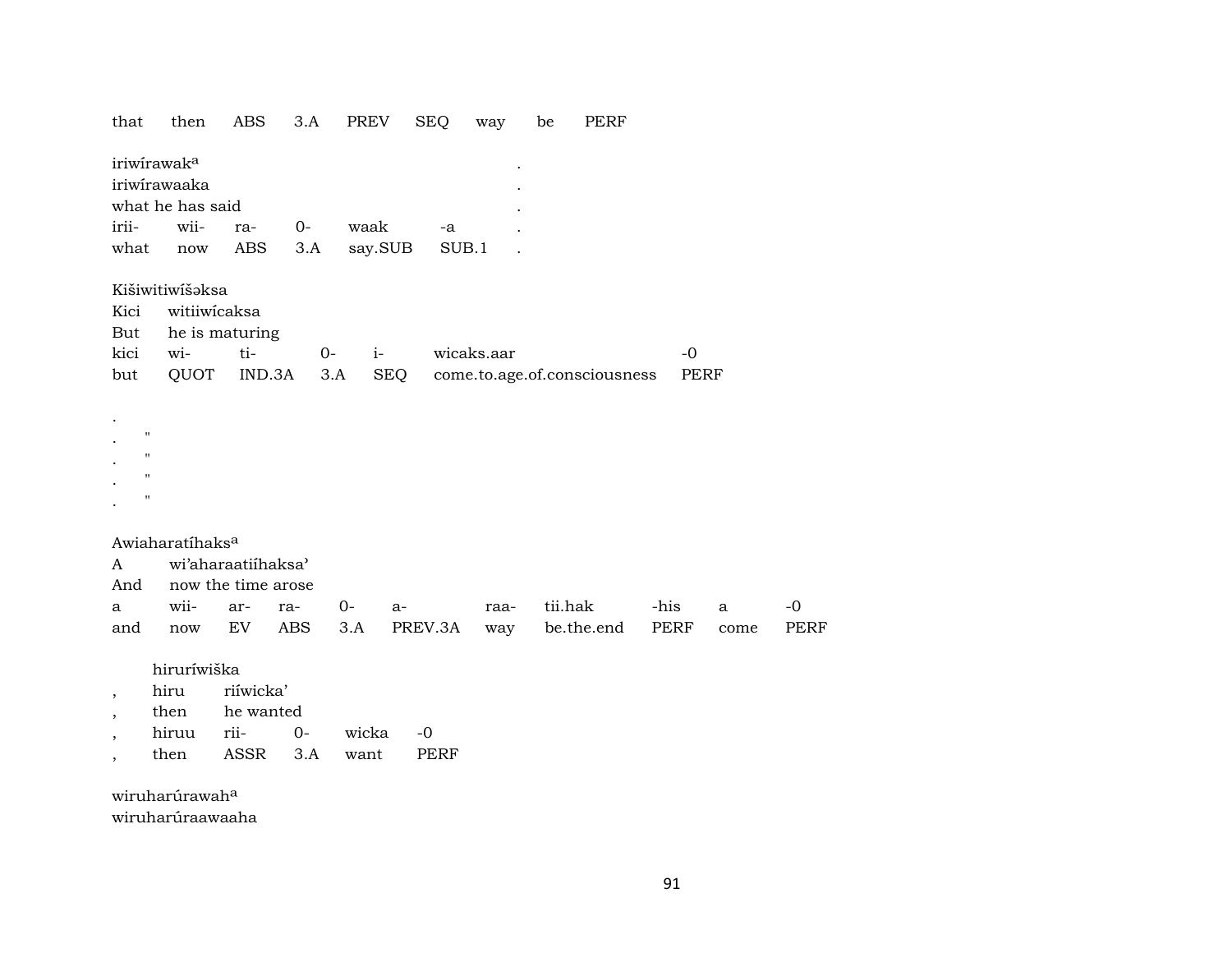|                              |                                                     | the things he had done                                |                   |                          |                       |                    |      |                      |              |             |      |           |        |       |
|------------------------------|-----------------------------------------------------|-------------------------------------------------------|-------------------|--------------------------|-----------------------|--------------------|------|----------------------|--------------|-------------|------|-----------|--------|-------|
| wii-                         | ra-                                                 |                                                       | $0-$              | ut-                      | raaruur-              |                    | aar  | -wa                  | -a           |             |      |           |        |       |
| $\operatorname{now}$         |                                                     | <b>ABS</b>                                            | 3.A               | <b>PREV</b>              | deed                  |                    | do   | <b>DIST</b>          | SUB.1        |             |      |           |        |       |
| wii-<br>$\operatorname{now}$ | wisiritkírik <sup>u</sup><br>wisiritkíriku<br>$si-$ | when they looked at him<br>$\mathop{\rm DU}\nolimits$ | ra-<br><b>ABS</b> | $0-$<br>3.A              | ir-<br>PL.3A          | ut-<br><b>PREV</b> |      | kirik.kus<br>look.at | $-0$<br>PERF |             |      |           |        |       |
|                              |                                                     | Hawaturiririhkuháhwiša                                |                   |                          |                       |                    |      |                      |              |             |      |           |        |       |
| Hawá                         |                                                     | tuúriri'                                              |                   |                          | rihkuuhaáhwica        |                    |      |                      |              |             |      |           |        |       |
| Also                         |                                                     |                                                       | in the village    |                          | when a war party came |                    |      |                      |              |             |      |           |        |       |
| haawa                        |                                                     | ituur-                                                |                   | -hiri <sup>3</sup>       | ra-                   | $0-$               | $a-$ |                      | ir-          | ku-         | ut-  | raar-     | wic.a  | $-0$  |
| also                         |                                                     | village                                               |                   | LOC                      | INF.A                 | 3.A                |      | PREV.3A              | <b>OBV</b>   | INF.B       | PREV | PL.INDV.A | arrive | SUB.3 |
|                              |                                                     |                                                       |                   |                          |                       |                    |      |                      |              |             |      |           |        |       |
| $^\mathrm{^\mathrm{o}}$      |                                                     |                                                       |                   |                          |                       |                    |      |                      |              |             |      |           |        |       |
| ,                            |                                                     |                                                       |                   |                          |                       |                    |      |                      |              |             |      |           |        |       |
|                              |                                                     |                                                       |                   |                          |                       |                    |      |                      |              |             |      |           |        |       |
| ,                            |                                                     |                                                       |                   |                          |                       |                    |      |                      |              |             |      |           |        |       |
| ,                            |                                                     |                                                       |                   |                          |                       |                    |      |                      |              |             |      |           |        |       |
|                              |                                                     |                                                       |                   |                          |                       |                    |      |                      |              |             |      |           |        |       |
|                              |                                                     | hírikuwitaruta                                        |                   |                          |                       |                    |      |                      |              |             |      |           |        |       |
| hi                           |                                                     | ríkuwitaruuta                                         |                   |                          |                       |                    |      |                      |              |             |      |           |        |       |
| and                          |                                                     |                                                       |                   | that is what he would do |                       |                    |      |                      |              |             |      |           |        |       |
| hi                           |                                                     | riku-                                                 | wi-               |                          | ti-                   | $0-$               | ar-  | ut-                  | aar          | $-0$        |      |           |        |       |
| and                          |                                                     | that.is                                               |                   | QUOT                     | IND.3A                | 3.A                | EV   | <b>PREV</b>          | do           | <b>PERF</b> |      |           |        |       |
|                              |                                                     | Witiníkstar <sup>a</sup>                              |                   |                          |                       |                    |      |                      |              |             |      |           |        |       |
|                              |                                                     | Witiríkstara                                          |                   |                          |                       |                    |      |                      |              |             |      |           |        |       |
|                              |                                                     | He had arrows                                         |                   |                          |                       |                    |      |                      |              |             |      |           |        |       |
|                              | wi-                                                 |                                                       | ti-               | $0-$                     | riiks-                | raar-              |      | raah                 | $-0$         |             |      |           |        |       |
|                              | QUOT                                                |                                                       | IND.3A            | 3.A                      | arrow                 | PL                 |      | have                 | <b>PERF</b>  |             |      |           |        |       |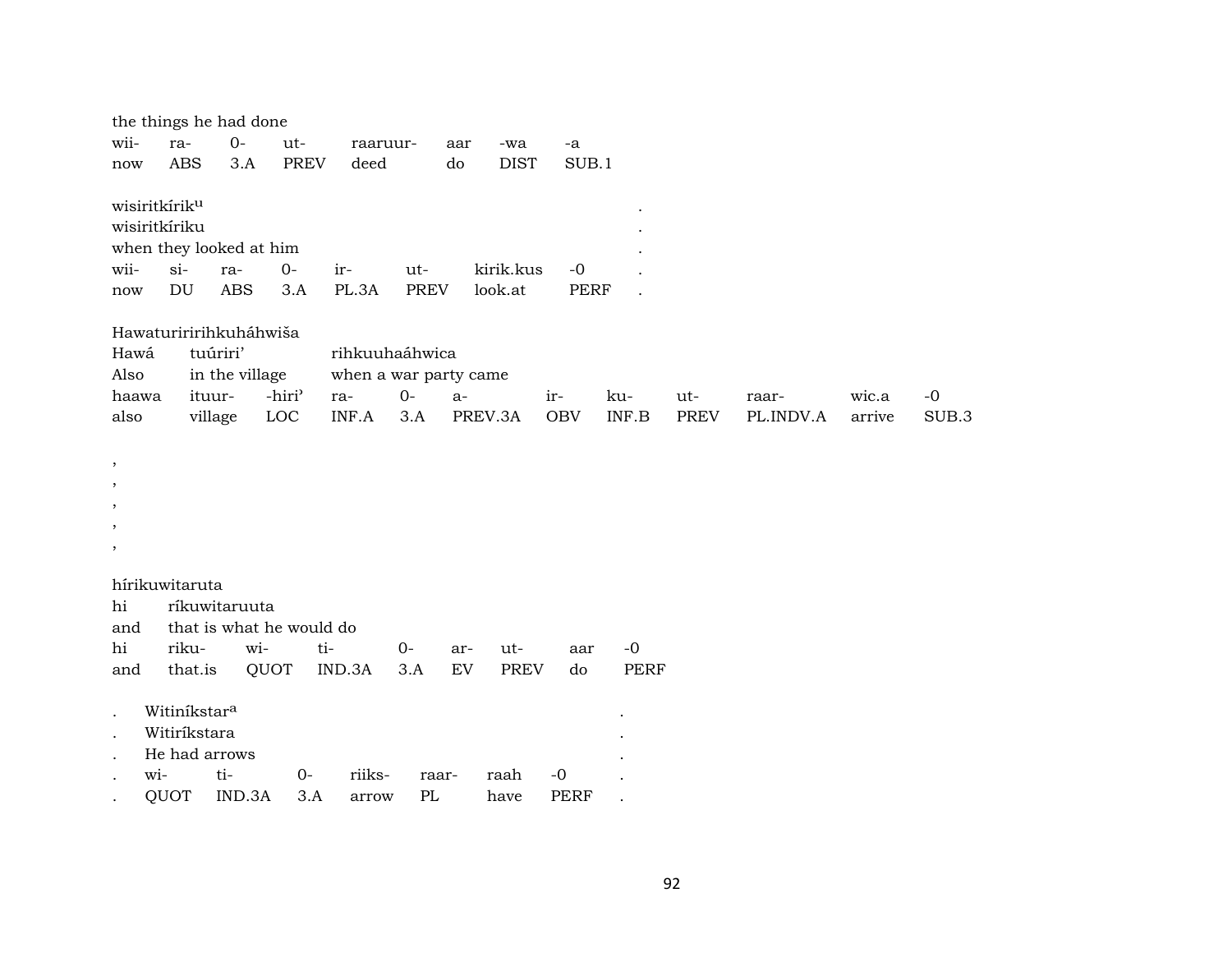|                      | Hiiriwiahutatšírasa                                                    |                                                    |                 |                             |             |             |                                         |                                        |        |             |
|----------------------|------------------------------------------------------------------------|----------------------------------------------------|-----------------|-----------------------------|-------------|-------------|-----------------------------------------|----------------------------------------|--------|-------------|
| Hi                   |                                                                        | iriwi'ahuutaccirasa                                |                 |                             |             |             |                                         |                                        |        |             |
| And                  |                                                                        | now he led those                                   |                 |                             |             |             |                                         |                                        |        |             |
| hi                   | irii-                                                                  | wii-                                               | ar-             | ra-                         | 0-          | ut-         | ak-                                     | ciras-                                 | aah    | $-0$        |
| and                  | that                                                                   | now                                                | EV              | <b>ABS</b>                  | 3.A         | <b>PREV</b> | PL.AN.3P                                | COM                                    | be     | <b>PERF</b> |
|                      | skítiiks<br>Ckiíti'iks<br>Four<br>iks.kiiti'iks<br>four                |                                                    |                 |                             |             |             |                                         |                                        |        |             |
| wituháru             |                                                                        |                                                    |                 |                             |             |             | $\,$                                    | $\boldsymbol{\zeta}\boldsymbol{\zeta}$ |        |             |
| wituuháru'           |                                                                        |                                                    |                 |                             |             |             | $\,$                                    |                                        |        |             |
| there were           |                                                                        |                                                    |                 |                             |             |             |                                         |                                        |        |             |
| wi-                  | ti-                                                                    | $0-$                                               |                 | ut-                         | raar.uu     |             | $-0$                                    |                                        |        |             |
| QUOT                 | IND.3A                                                                 |                                                    | 3.A             | <b>PREV</b>                 | be.a.number |             | <b>PERF</b><br>$\overline{\phantom{a}}$ |                                        |        |             |
| hiruska<br>war.dance | Hiruskaipíra <sup>u</sup><br>Hiruska'ipiíra'u'<br>Children's War Dance | -wi<br>SUB.L                                       | piira-<br>child | $-u^{\prime}$<br><b>NOM</b> |             | н           |                                         |                                        |        |             |
|                      | Hiwitiruháwiš <sup>a</sup>                                             |                                                    |                 |                             |             |             |                                         |                                        |        |             |
| Hi                   |                                                                        | witiiruuhaáhwica'                                  |                 |                             |             |             |                                         |                                        |        |             |
| And                  |                                                                        | the war party arrived                              |                 |                             |             |             |                                         |                                        |        |             |
| hi                   | wi-                                                                    | ti-                                                |                 | 0-<br>a-                    |             | $ir-$       | ut-                                     | raar-                                  | wic.a  | $-0$        |
| and                  | QUOT                                                                   | IND.3A                                             |                 | 3.A                         | PREV.3A     | <b>OBV</b>  | <b>PREV</b>                             | PL.INDV.A                              | arrive | <b>PERF</b> |
| hi<br>and<br>hi      | hiwitarutatašírasatn<br>wii-                                           | witaruutaccírasat<br>now he would take them<br>ti- | $0 -$           | ar-                         | ut-         | ak-         |                                         | ciras-<br>at                           | $-0$   |             |
|                      |                                                                        |                                                    |                 |                             |             |             |                                         |                                        |        |             |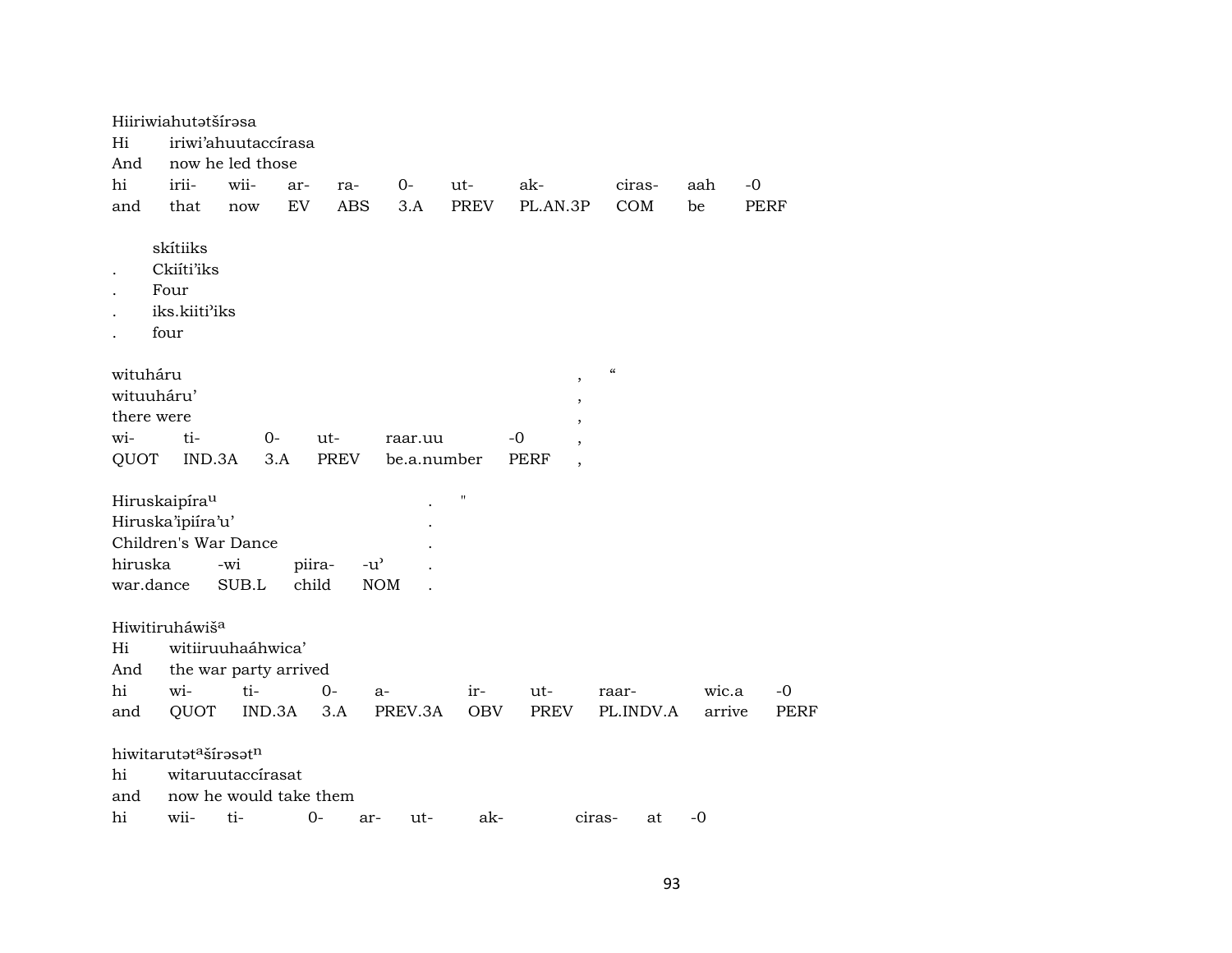| and            | 110 <sub>w</sub>        | IIVD.3A                   | o.A            | Ŀν                    | <b>FRLV</b>   | PL.AN.OP                       | <b>COM</b> | go.<br><b>LEVL</b> |    |             |
|----------------|-------------------------|---------------------------|----------------|-----------------------|---------------|--------------------------------|------------|--------------------|----|-------------|
|                |                         |                           |                |                       |               |                                |            |                    |    |             |
|                |                         |                           |                |                       |               |                                |            |                    |    |             |
|                |                         |                           |                |                       |               |                                |            |                    |    |             |
|                |                         |                           |                |                       |               |                                |            |                    |    |             |
|                |                         |                           |                |                       |               |                                |            |                    |    |             |
|                |                         |                           |                |                       |               |                                |            |                    |    |             |
|                | Awitinikstarawaríkusatn |                           |                |                       |               |                                |            |                    |    |             |
| A              |                         | witiirikstaarawaríkusat   |                |                       |               |                                |            |                    |    |             |
| And            |                         | they went shooting arrows |                |                       |               |                                |            |                    |    |             |
| a              | wi-                     | ti-                       | $O -$          | ir-                   | riiks-        | raar-                          | a.warik    | -hus               | at | $-0$        |
| and            | QUOT                    | IND.3A                    | 3.A            | PL.3A                 | arrow         | PL                             | throw      | <b>IMPF.SUB</b>    | go | <b>PERF</b> |
| irii-<br>where | ra-<br>INF.A            | $O -$<br>3.A              | ar-<br>EV      | ku-<br>INF.B          | $ut-$<br>PREV | as.uu.hak<br>be.sitting.around |            | $-0$<br>SUB.4      |    |             |
| kátahka        |                         |                           |                |                       |               |                                |            |                    |    |             |
| kátahka        |                         |                           |                |                       |               |                                |            |                    |    |             |
| enemy          |                         |                           |                |                       |               |                                |            |                    |    |             |
| katahkaa       |                         |                           |                |                       |               |                                |            |                    |    |             |
| enemy          |                         |                           |                |                       |               |                                |            |                    |    |             |
|                |                         |                           |                |                       |               |                                |            |                    |    |             |
|                | Hikišitarašatátaatn     |                           |                |                       |               |                                |            |                    |    |             |
| Hi             | kici                    |                           | taaracatáta'at |                       |               |                                |            |                    |    |             |
| And            | meanwhile               |                           |                | they would follow him |               |                                |            |                    |    |             |
| hi             | kici                    | ti-                       |                | $0 -$                 | ar-<br>raar-  |                                | tatata.at  | $-0$               |    |             |
| and            | but                     |                           | IND.3A         | 3.A                   | EV            | PL.INDV.A                      | follow     | <b>PERF</b>        |    |             |

and now IND.3A 3.A EV PREV PLAN.3P COM go PERF

. .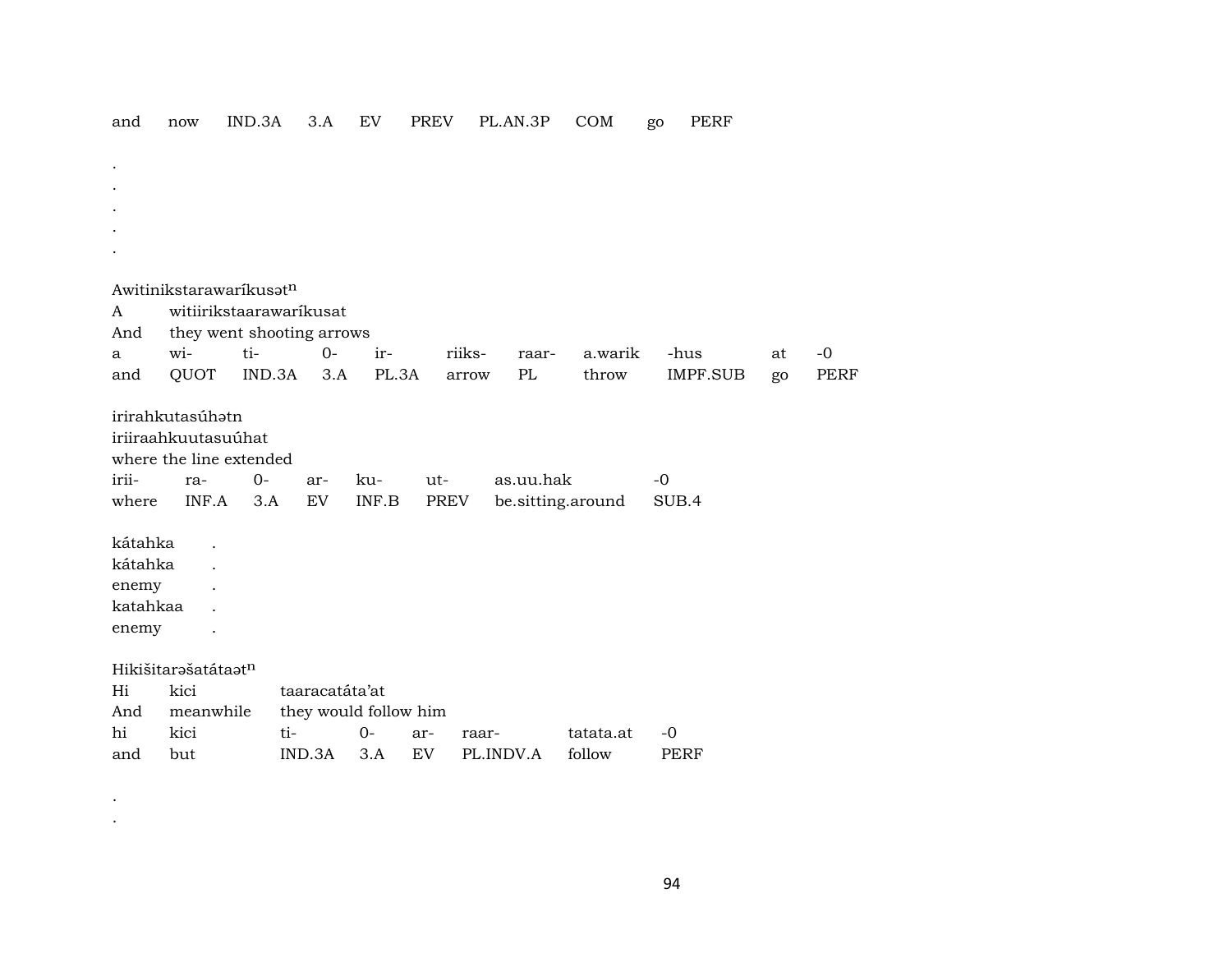| $\bullet$   |                          |                            |                                 |                          |                |      |                              |             |     |            |            |                       |     |       |        |       |
|-------------|--------------------------|----------------------------|---------------------------------|--------------------------|----------------|------|------------------------------|-------------|-----|------------|------------|-----------------------|-----|-------|--------|-------|
|             |                          |                            | Nihuksuarikuwitarutarahkuwišata |                          |                |      |                              |             |     |            |            |                       |     |       |        |       |
| Ríhuksu'    |                          | a                          | rikuwitaruuta                   |                          |                |      |                              |             |     |            |            | raahkuwicata          |     |       |        |       |
|             |                          |                            |                                 |                          |                |      |                              |             |     |            |            |                       |     |       |        |       |
| Just        |                          | and                        |                                 | that is what he would do |                |      |                              |             |     |            |            | when he arrived there |     |       |        |       |
| rihuks      | $-u^{\prime}$            | a                          | riku-                           | wi-                      | ti-            | $0-$ | ar-                          | ut-         | aar | $-0$       | ra-        | $0 -$                 | ar- | ku-   | wic.at | -a    |
| alone       | <b>NOM</b>               | and                        | that.is                         | QUOT                     | IND.3A         | 3.A  | EV                           | <b>PREV</b> | do  | PERF       | INF.A      | 3.A                   | EV  | INF.B | arrive | SUB.1 |
|             | rikútikitaw <sup>i</sup> |                            |                                 |                          |                |      |                              |             |     |            |            |                       |     |       |        |       |
| $\cdot$     | Rikutikítawi'            |                            |                                 |                          |                |      |                              |             |     |            |            |                       |     |       |        |       |
| $\bullet$   |                          | That one was the leader    |                                 |                          |                |      |                              |             |     |            |            |                       |     |       |        |       |
|             |                          |                            |                                 |                          |                |      |                              |             |     |            |            |                       |     |       |        |       |
| riku-       | ti-                      |                            | $0-$                            | kita.wi                  | $-0$           |      |                              |             |     |            |            |                       |     |       |        |       |
| that.is     |                          | IND.3A                     | 3.A                             | be.the.leader            | <b>PERF</b>    |      |                              |             |     |            |            |                       |     |       |        |       |
| hiwitahwáku |                          |                            |                                 |                          |                |      | $\epsilon\epsilon$           |             |     |            |            |                       |     |       |        |       |
| hi          | witaahwáku'              |                            |                                 |                          |                |      | $\cdot$<br>$\epsilon$        |             |     |            |            |                       |     |       |        |       |
| and         | he would say             |                            |                                 |                          |                |      | $\epsilon$<br>$\ddot{\cdot}$ |             |     |            |            |                       |     |       |        |       |
| hi          | wi-                      | ti-                        | $O -$                           | ar-                      | $-0$<br>waka'u |      | $\mathbf{H}$                 |             |     |            |            |                       |     |       |        |       |
|             |                          |                            |                                 |                          |                |      | $\cdot$<br>$\mathbf{H}$      |             |     |            |            |                       |     |       |        |       |
| and         | QUOT                     | IND.3A                     | 3.A                             | EV<br>say                | PERF           |      | $\overline{\phantom{a}}$     |             |     |            |            |                       |     |       |        |       |
|             |                          | Kasuširatašakahakuti̇̃taku |                                 |                          |                |      |                              |             |     |            |            |                       |     |       |        |       |
|             |                          | Kaasuciraattacaakáhaaku'   |                                 |                          |                |      |                              |             |     | tiítaku    |            |                       |     |       |        |       |
|             |                          | You must go around them    |                                 |                          |                |      |                              |             |     | right here |            |                       |     |       |        |       |
| kaas-       | $S-$                     | ut-                        | $i-$                            | rak-                     | raar-          |      | taaka.hak                    | -:hus       |     | tii-       | -taku      |                       |     |       |        |       |
| POT.2A      | 2.A                      | <b>PREV</b>                | <b>SEQ</b>                      | $1/2$ .PL                | 3PL.INAN.P     |      | go.around                    | <b>IMPF</b> |     | here       | <b>LOC</b> |                       |     |       |        |       |
|             |                          |                            |                                 |                          |                |      |                              |             |     |            |            |                       |     |       |        |       |

 $\label{eq:2.1} \frac{d\mathbf{r}}{d\mathbf{r}} = \frac{1}{2} \left( \frac{\partial \mathbf{r}}{\partial \mathbf{r}} \right)^2$ 

 $\sigma_{\rm{max}}$ 

 $\begin{array}{cc} \mathbb{Z}_2 & \mathbb{Z}_2^{\mathsf{H}} & \mathbb{Z}_2 \\ \mathbb{Z}_2 & \mathbb{Z}_2^{\mathsf{H}} & \mathbb{Z}_2 \\ \mathbb{Z}_2 & \mathbb{Z}_2^{\mathsf{H}} & \mathbb{Z}_2^{\mathsf{H}} \end{array}$ 

 $\mathcal{L}^{(n)}$  and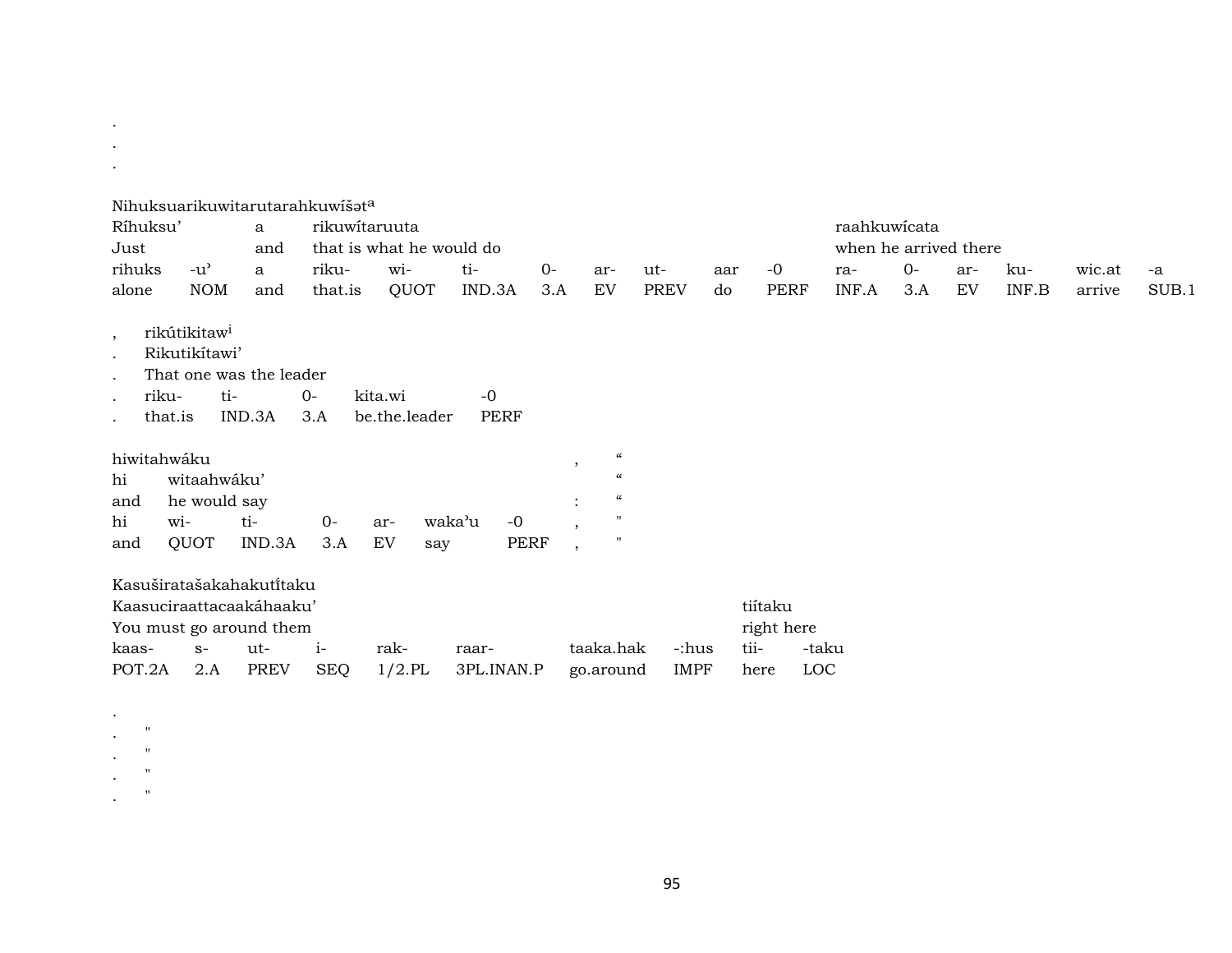Hiwitaruharišaháksirutit<sup>n</sup> Hi witaruuhaaricaháksiruutit And he would be surrounded by them hi wi- ti- 0- ar- ut- raar- ica.hak -his -itik -ruu -0 and QUOT IND.3A 3.A EV PREV PL.INDV.A encircle PERF INCH DIST PERF kátahka . Iríahutári kátahka . Irií'ahuutári the enemy . The way he was doing katahkaa . irii- ar- ra- 0- ut- aar -i enemy . that EV ABS 3.A PREV do IMPF.SUB šáhiks ráhkuš $\mathfrak{t}^n$ cáhiks raáhkuucat a person when he shot him icaahiks ra- 0- ar- ku- cak -0 person INF.A 3.A EV INF.B shoot SUB.4 akuwitahtawíhurat $n$ a kuwitaahtaawíhurat and it seemed he would knock him to the ground a ku- wi- ti- 0- ar- taawihurahk -0 and INDF QUOT IND.3A 3.A EV throw.to.the.ground PERF Arusaráhkuš $t^n$ . Aruúsa' raáhkuucat . A horse when he shot it . aruusaa ra- 0- ar- ku- cak -0 . horse INF.A 3.A EV INF.B shoot SUB.4 akuwitahtawíhuratn a kuwitaahtaawíhurat and it seemed he would knock it to the ground a ku- wi- ti- 0- ar- taawihurahk -0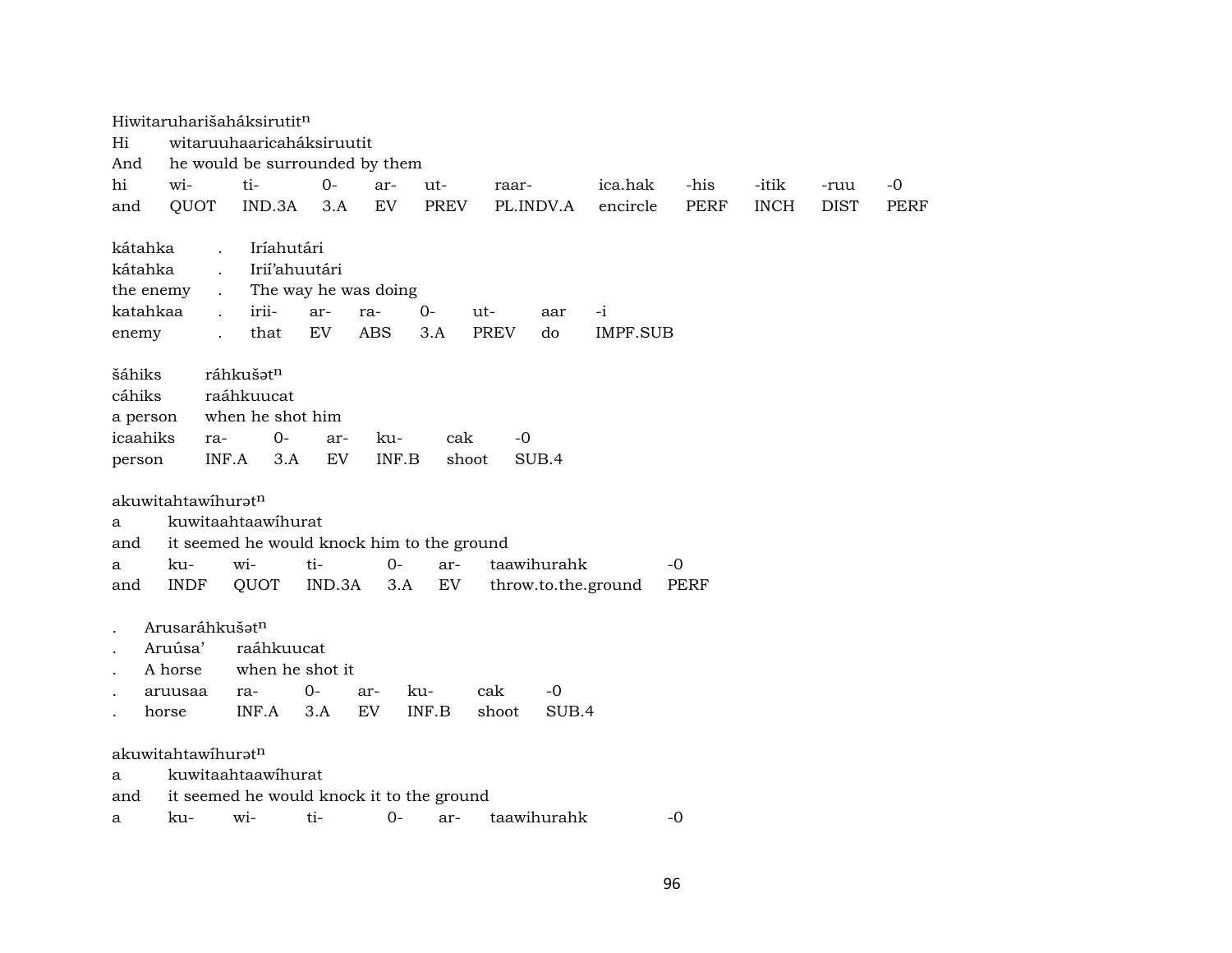|                                                    | Hitírawarik <sup>i</sup>            |                         |       |                               |             |        |             |               |             |             |
|----------------------------------------------------|-------------------------------------|-------------------------|-------|-------------------------------|-------------|--------|-------------|---------------|-------------|-------------|
| Hi                                                 | tírawaariki                         |                         |       |                               |             |        |             |               |             |             |
| And                                                | these                               |                         |       |                               |             |        |             |               |             |             |
| $\hbox{hi}$                                        | tii-                                | ra-                     | $O -$ | wa-                           | arik        |        | $-i$        |               |             |             |
| and                                                | this                                | <b>ABS</b>              | 3.A   | <b>DIST</b>                   | be.standing |        | $\rm SUB.2$ |               |             |             |
|                                                    | hiirihitiwirihkáruhku               |                         |       |                               |             |        |             |               |             |             |
|                                                    |                                     |                         |       |                               |             |        |             |               |             |             |
|                                                    |                                     |                         |       |                               |             |        |             |               |             |             |
|                                                    |                                     | irihiitiiwiirihkáruhku' |       | the others struck the enemies |             |        |             |               |             |             |
|                                                    | irii-                               | hii-                    | tii-  | wii-                          | ra-         | $0-$   | ir-         | karaar        | -ka'uk      | $-0$        |
|                                                    | that                                | other                   | this  | $\operatorname{now}$          | ABS         | 3.A    | PL.3A       | kill.an.enemy | <b>DIST</b> | <b>PERF</b> |
|                                                    |                                     |                         |       |                               |             |        |             |               |             |             |
|                                                    | irirutatšírasaha                    |                         |       |                               |             |        |             |               |             |             |
|                                                    | iriruutaccírasaaha                  |                         |       |                               |             |        |             |               |             |             |
|                                                    | the ones who went with him<br>irii- | ra-                     | $O -$ | ut-                           | ak-         | ciras- | aah         | -a            |             |             |
|                                                    | that                                | <b>ABS</b>              | 3.A   | <b>PREV</b>                   | PL.AN.3P    | COM    | be          | SUB.1         |             |             |
| hi<br>and<br>hi<br>and<br>$\overline{\phantom{a}}$ |                                     |                         |       |                               |             |        |             |               |             |             |
|                                                    | Kíra                                | Ţ                       |       |                               |             |        |             |               |             |             |
|                                                    | Kíra                                |                         |       |                               |             |        |             |               |             |             |
|                                                    | Perhaps<br>kira                     |                         |       |                               |             |        |             |               |             |             |

**INDF** 

and

QUOT IND.3A 3.A EV

throw.to.the.ground PERF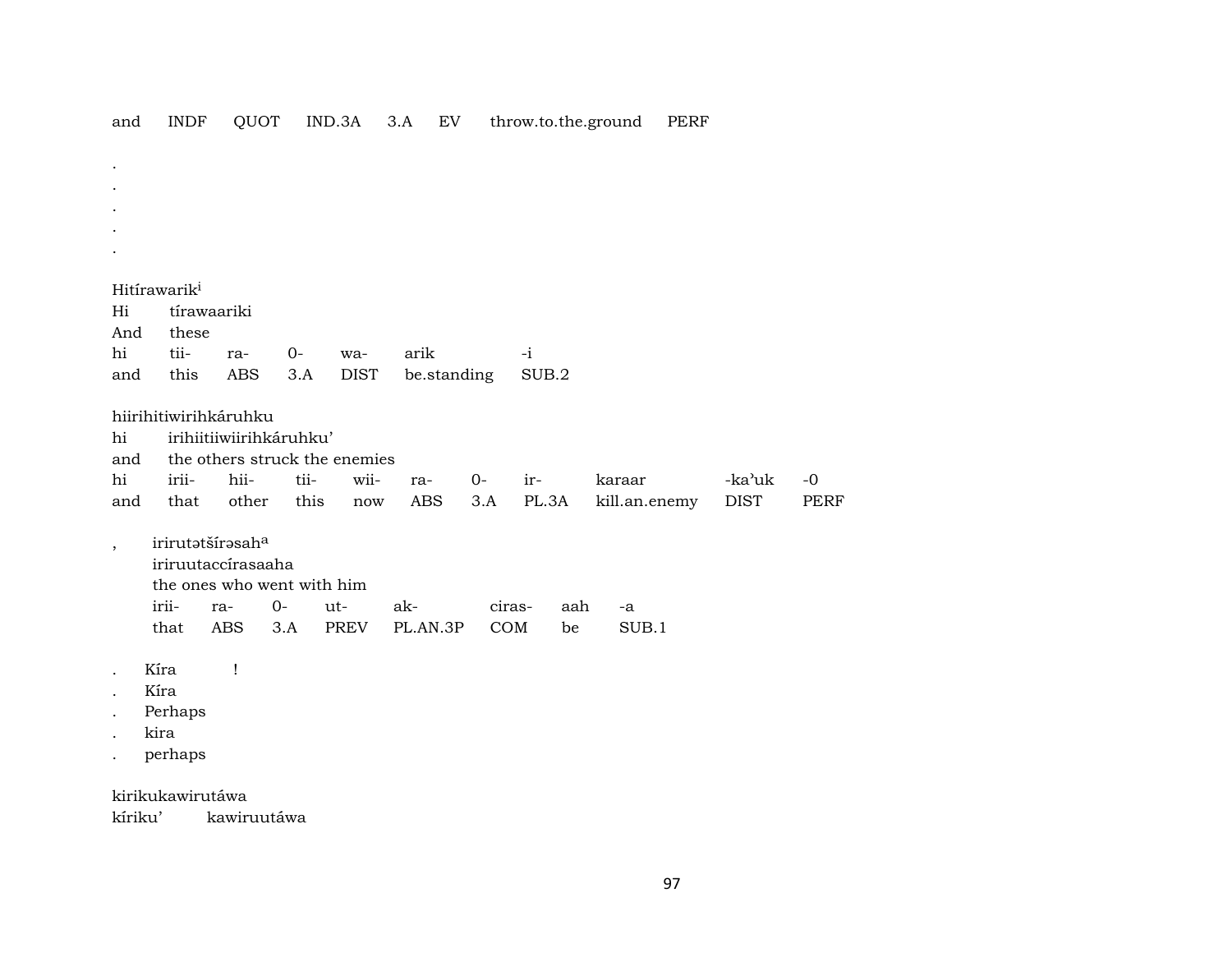| some               |                             | has he done it         |           |                     |                |      |                          |             |     |             |      |
|--------------------|-----------------------------|------------------------|-----------|---------------------|----------------|------|--------------------------|-------------|-----|-------------|------|
| kirikuu            |                             | ka-                    |           | wii-                | ra-            | $0-$ | ut-                      |             | aar | -wa         | $-0$ |
| anything           |                             | Y/N.INTER              |           | now                 | ABS            | 3.A  | PREV                     |             | do  | <b>DIST</b> | PERF |
|                    |                             |                        |           |                     |                |      |                          |             |     |             |      |
| táwit <sup>n</sup> |                             | aris <sup>itn</sup>    |           | pírask <sup>i</sup> |                |      | ,                        |             |     |             |      |
| táwit              |                             | ariísit                |           | piíraski            |                |      |                          |             |     |             |      |
| three              |                             | himself                |           | the boy             |                |      | $\overline{\phantom{a}}$ |             |     |             |      |
| tawit              |                             | ariisit                |           | piiras-             |                | -kis |                          |             |     |             |      |
| three              |                             |                        | one's.own | boy                 |                | DIM  | $\overline{\phantom{a}}$ |             |     |             |      |
|                    |                             |                        |           |                     |                |      |                          |             |     |             |      |
|                    | hiaharáwirakət <sup>n</sup> |                        |           |                     |                |      |                          |             | ,   |             |      |
| hi                 |                             | aharaáwiiraakat        |           |                     |                |      |                          |             |     |             |      |
| and                |                             | he went on the warpath |           |                     |                |      |                          |             |     |             |      |
| hi                 | ar-                         | ra-                    | $O -$     |                     | raawiiraak-    |      | at                       | -0          |     |             |      |
| and                | EV                          | ABS                    | 3.A       |                     | on.the.warpath |      | go                       | <b>PERF</b> |     |             |      |
|                    |                             |                        |           |                     |                |      |                          |             |     |             |      |
|                    | aharáwirakat <sup>n</sup>   |                        |           |                     |                |      |                          |             |     |             |      |
|                    | Aharaáwiiraakat             |                        |           |                     |                |      |                          |             |     |             |      |
|                    |                             | He went on the warpath |           |                     |                |      |                          |             |     |             |      |
| ar-                | ra-                         | $O -$                  |           | raawiiraak-         |                | at   | $-0$                     |             |     |             |      |
| EV                 | ABS                         | 3.A                    |           | on.the.warpath      |                | go   | <b>PERF</b>              |             |     |             |      |
|                    |                             |                        |           |                     |                |      |                          |             |     |             |      |
|                    | Hiruirikúhaatn              |                        |           |                     |                |      |                          | $\,$        |     |             |      |
| Hiru               |                             | iriikuúha'at           |           |                     |                |      |                          |             |     |             |      |
| Then               |                             | wherever he went       |           |                     |                |      |                          |             |     |             |      |
| hiruu              | irii-                       |                        | kuur-     | ra-                 | 0-             | at   | $-0$                     |             |     |             |      |
| then               | who                         | <b>DUB</b>             |           | ABS                 | 3.A            | go   | PERF                     |             |     |             |      |
|                    |                             |                        |           |                     |                |      |                          |             |     |             |      |
|                    | hikuhuhaiwišatn             |                        |           |                     |                |      |                          |             |     |             |      |
| hi                 |                             | kuhuuhaa'iiwicat       |           |                     |                |      |                          |             |     |             |      |
| and                |                             | he arrived to find it  |           |                     |                |      |                          |             |     |             |      |
| hi                 | kuur-                       | ra-                    | $0-$      |                     | ut-            | raa- | ii.wic.at                |             |     | -0          |      |
| and                | <b>DUB</b>                  | ABS                    | 3.A       |                     | <b>PREV</b>    | way  |                          | come.upon   |     | PERF        |      |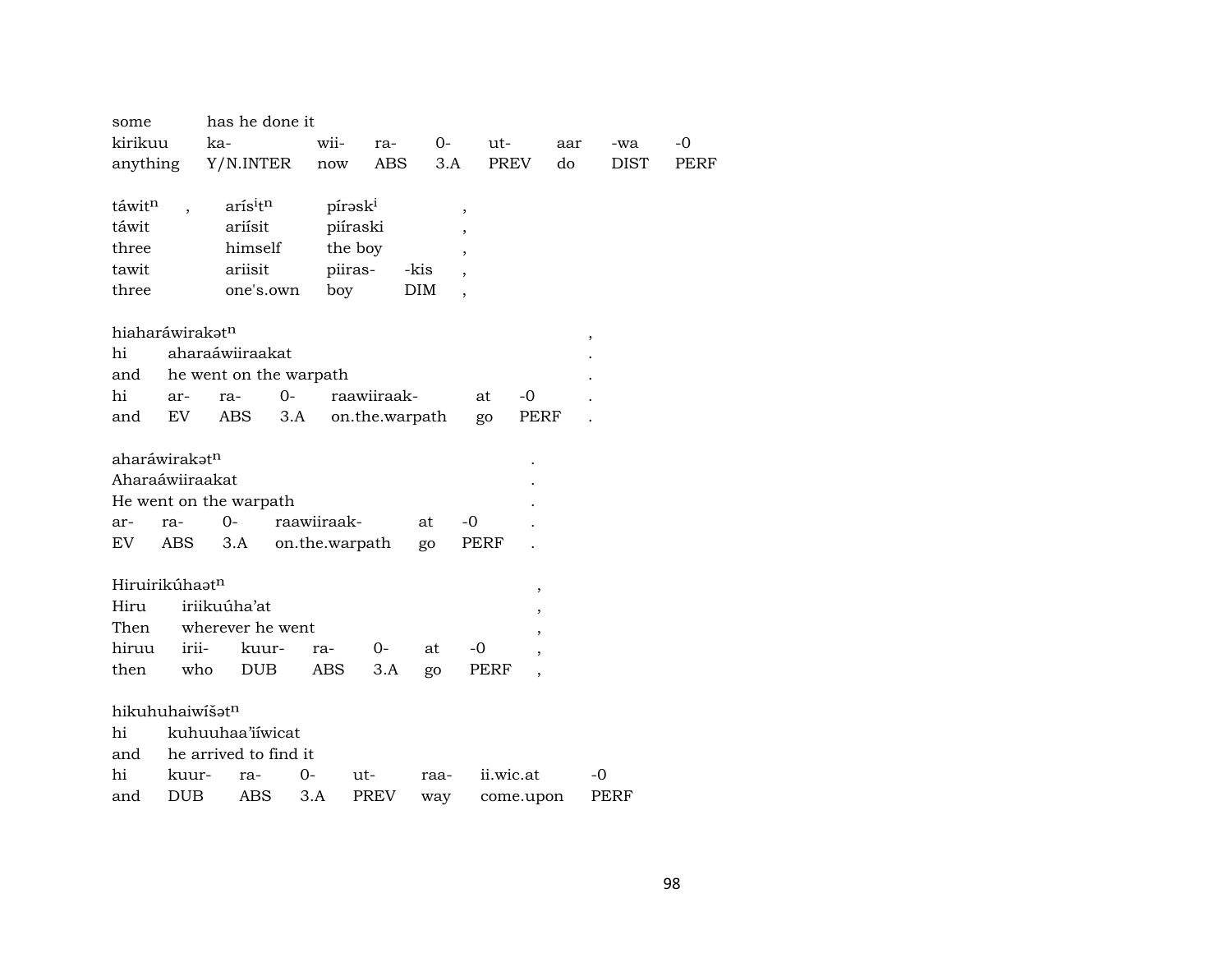|           |        | iwisiahikaríksta <sup>a</sup><br>iwisi'ahiikaríksta'a |                                    |     |             |     |              |       |          |      |      |       |
|-----------|--------|-------------------------------------------------------|------------------------------------|-----|-------------|-----|--------------|-------|----------|------|------|-------|
| ii-       |        | wii-                                                  | when they brought a herd<br>$\sin$ |     |             | 0-  |              |       | kariiks- |      |      | -0    |
|           |        |                                                       |                                    | ar- | ra-         |     | $a-$         | $ir-$ |          | ra-  | a    |       |
| when      |        | when                                                  | DU                                 | EV  | ABS         | 3.A | PREV.3A      | PL.3A | herd     | PORT | come | SUB.3 |
| $\cdot$   |        | witurarirúšiarus <sup>a</sup>                         |                                    |     |             |     |              |       |          |      |      |       |
|           |        | Wituraaríruhci'                                       |                                    |     |             |     |              |       | aruúsa'  |      |      |       |
| $\bullet$ |        |                                                       | There were many of them            |     |             |     |              |       | horses   |      |      |       |
|           | $W1 -$ | ti-                                                   |                                    | 0-  | uur-        |     | raa.riruhci  | -0    | aruusaa  |      |      |       |
|           | QUOT   |                                                       | IND.3A                             | 3.A | <b>PREV</b> |     | be.dangerous | PERF  | horse    |      |      |       |

asiahikáriks tíwiša a si'ahiikarikstíwica' and when they arrived with the herd a si- ar- ra- 0- a- ir- kariiks- ri- wic.a -0 and DU EV ABS 3.A PREV.3A PL.3A herd PORT arrive PERF  $A h f h w a k^i$ . Ahíhwaki' " - They said<br>- ar- ri- 0- ir- waki -0, . ar- ri- 0- ir- waki -0 , " . EV CONT.3A 3.A PL.3A say.PL PERF , " Piríšaraaks Piiriícara'aks Crazy Child

piira- icaraks

,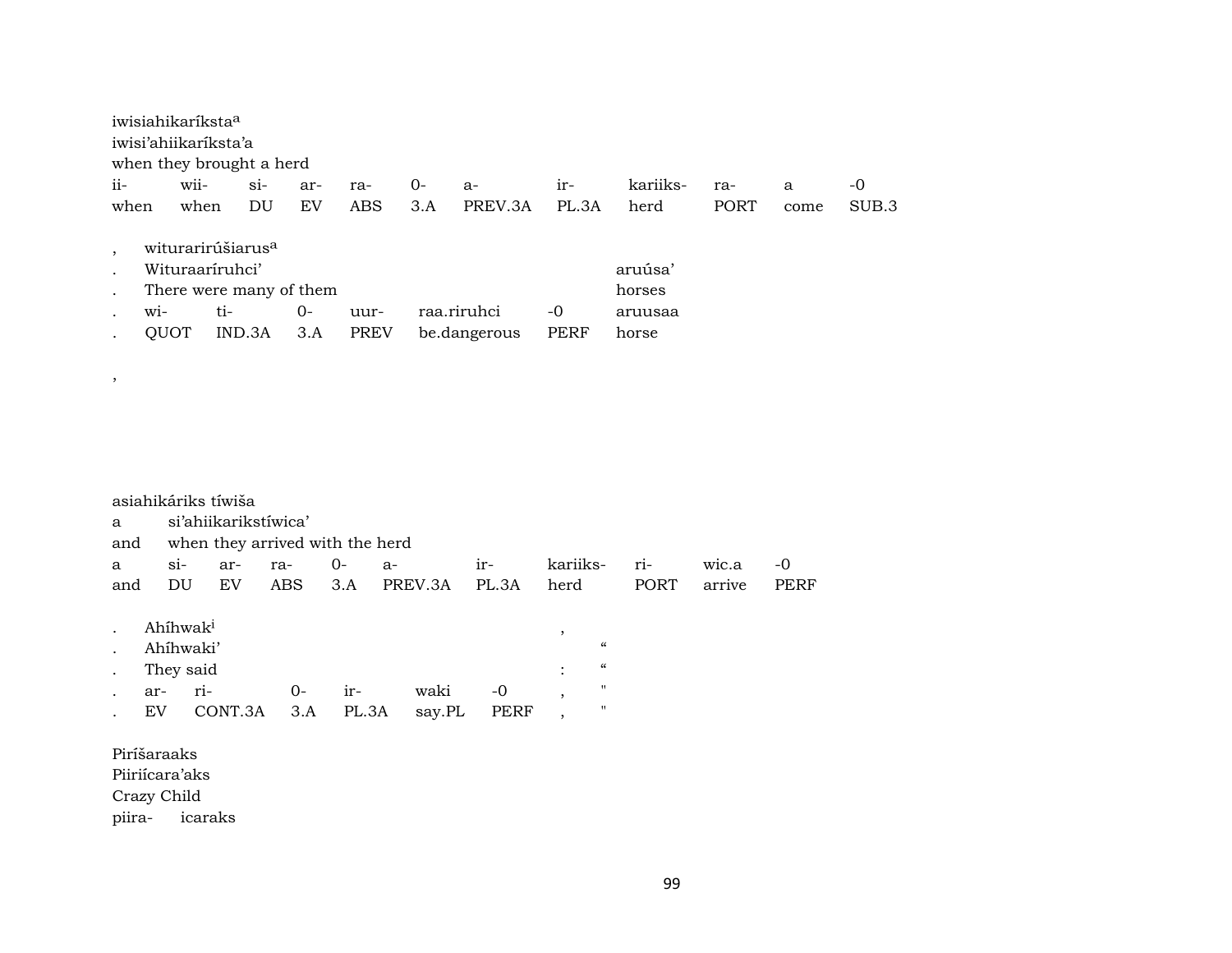be.mischievous child wiwitakaríksta wiwitakaríkstaa' he has arrived with a herd wiiwiti- $O -0$  $a$ kariiksra- $\mathbf{a}$ **QUOT** IND.3A  $3.A$ PREV.3A **PORT** herd **PERF** come now Áka<sup>a</sup>  $\mathbf{I}$  $\sim$  $\mathbf{u}$ Aáka'a  $\overline{\phantom{a}}$ Oh my  $\boldsymbol{\mathsf{H}}$  $\overline{\phantom{a}}$  $\mathbf{H}$ aaka'a  $\ddot{\phantom{a}}$  $\ddot{\phantom{a}}$  $\mathbf{u}$ oh.my  $\bullet$  $\overline{\phantom{a}}$ karawitasurəsararíruš<sup>i</sup> karawitasuurasaararíruhci' there were many horses indeed karawitariruhci  $-0$  $S$ uurasaaraar-**NEG** QUOT IND.1/2A  $2.A$ **PREV**  $\mathbf{P}\mathbf{L}$ **PERF** horse be.numerous  $\cdot$  $\mathbf{I}$  $\overline{a}$ Ahawáku Ahawáku' He said waka'u  $-0$ ra- $0$ ar-**ABS**  $3.A$ say PERF EV wiaháwiša  $\pmb{\mathcal{C}}$  $\alpha$ wi'ahaáwica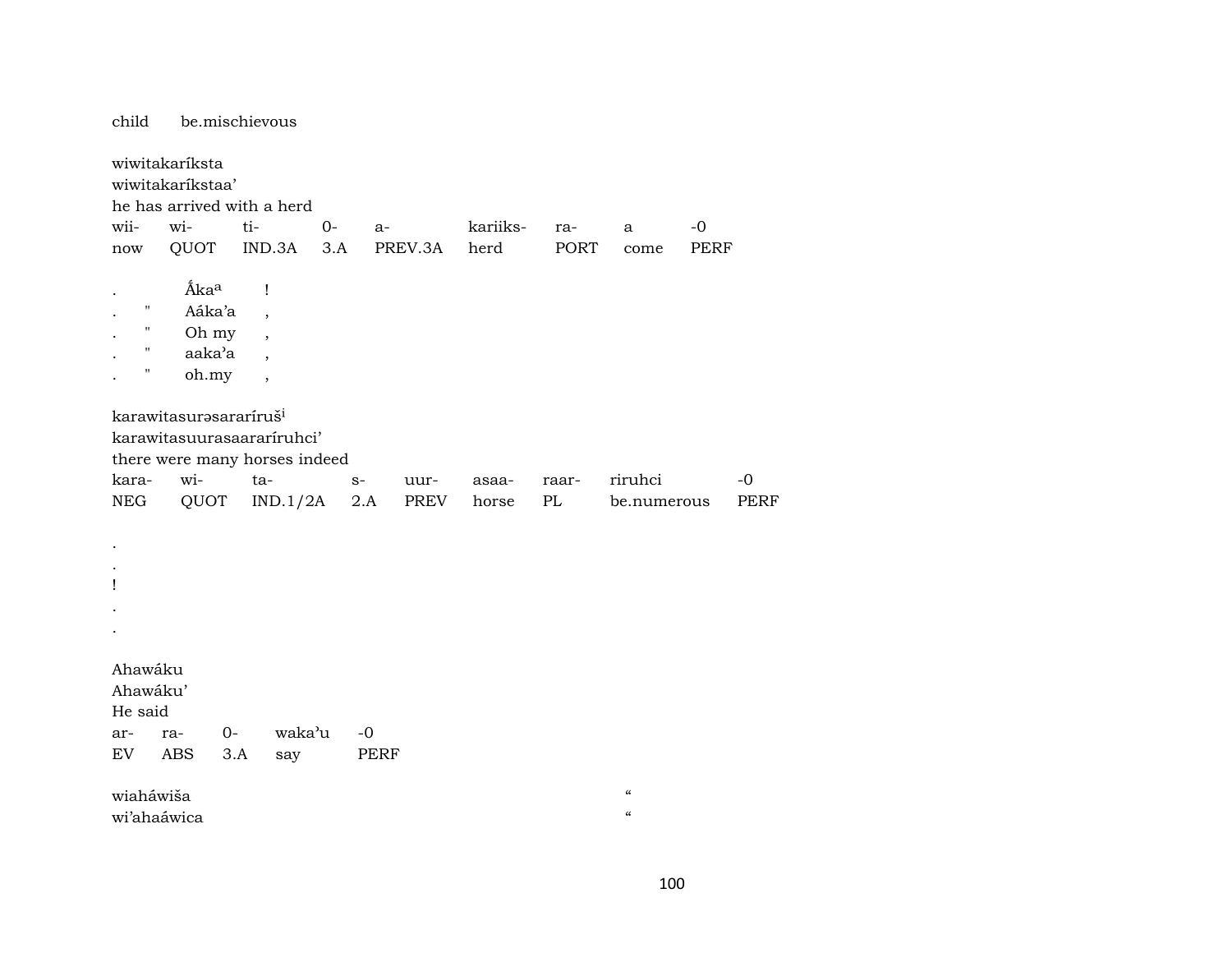| when he arrived                                                           |            |                                             |              |            |                                           |                            |                                                      |             |      | $\pmb{\zeta}\pmb{\zeta}$ |
|---------------------------------------------------------------------------|------------|---------------------------------------------|--------------|------------|-------------------------------------------|----------------------------|------------------------------------------------------|-------------|------|--------------------------|
| wii-                                                                      | ar-        | ra-                                         | 0-           | $a-$       |                                           | wic.a                      | $-0$                                                 |             |      | п                        |
| when                                                                      | EV         | ABS                                         | 3.A          |            | PREV.3A                                   | arrive                     | SUB.3                                                |             |      | п                        |
| Náw <sup>a</sup><br>Ráwa<br><b>Now</b><br>rawa<br>now                     |            | atías<br>atí'as<br>father<br>ati-<br>1.POSS | as           | father     | atíəs<br>$\overline{\phantom{a}}$<br>ati- | atí'as<br>father<br>1.POSS | as<br>father                                         | $\, ,$<br>, |      |                          |
| kukarísiwišk <sup>a</sup>                                                 |            |                                             |              |            |                                           |                            |                                                      |             |      |                          |
| kukariísiwicka'                                                           |            |                                             |              |            |                                           |                            |                                                      |             |      |                          |
| don't think anything of it                                                |            |                                             |              |            |                                           |                            |                                                      |             |      |                          |
| ku-                                                                       | karii-     |                                             | $i-$         |            | $S-$                                      | $i-$                       | wicka                                                |             | -0   |                          |
| INDF                                                                      |            | EMPH.NEG                                    |              | CONT.1/2A  |                                           | 2.A<br>SEQ                 |                                                      | think       | PERF |                          |
| Tatasikstihú <sup>u</sup><br>Taátacikstiihù'u<br>I am appreciative<br>ta- |            | $t-$                                        | aciks.tiihur |            | $\overline{\phantom{0}}$                  |                            |                                                      |             |      |                          |
| IND.1/2A                                                                  |            | 1.A                                         | be.thankful  |            | EX                                        |                            |                                                      |             |      |                          |
| tírak <sup>u</sup><br>tíraaku<br>this one<br>tii-<br>this                 | ra-<br>ABS | $0-$<br>3.A                                 | kus          | be sitting | $-0$<br>SUB.4                             | $\overline{\phantom{a}}$   | kúrahus<br>kúrahus<br>old man<br>kurahuus<br>old.man |             |      |                          |
| iririkuhahúru <sup>a</sup><br>iriirikuuhahúruu'a                          |            |                                             |              |            |                                           |                            |                                                      |             |      |                          |
| what he did for me                                                        |            |                                             |              |            |                                           |                            |                                                      |             |      |                          |
| irii-                                                                     | ri-        |                                             | 0-           | ku-        | ut-                                       | rahur-                     | uu                                                   |             | -a   |                          |
|                                                                           |            |                                             |              |            |                                           |                            |                                                      |             |      |                          |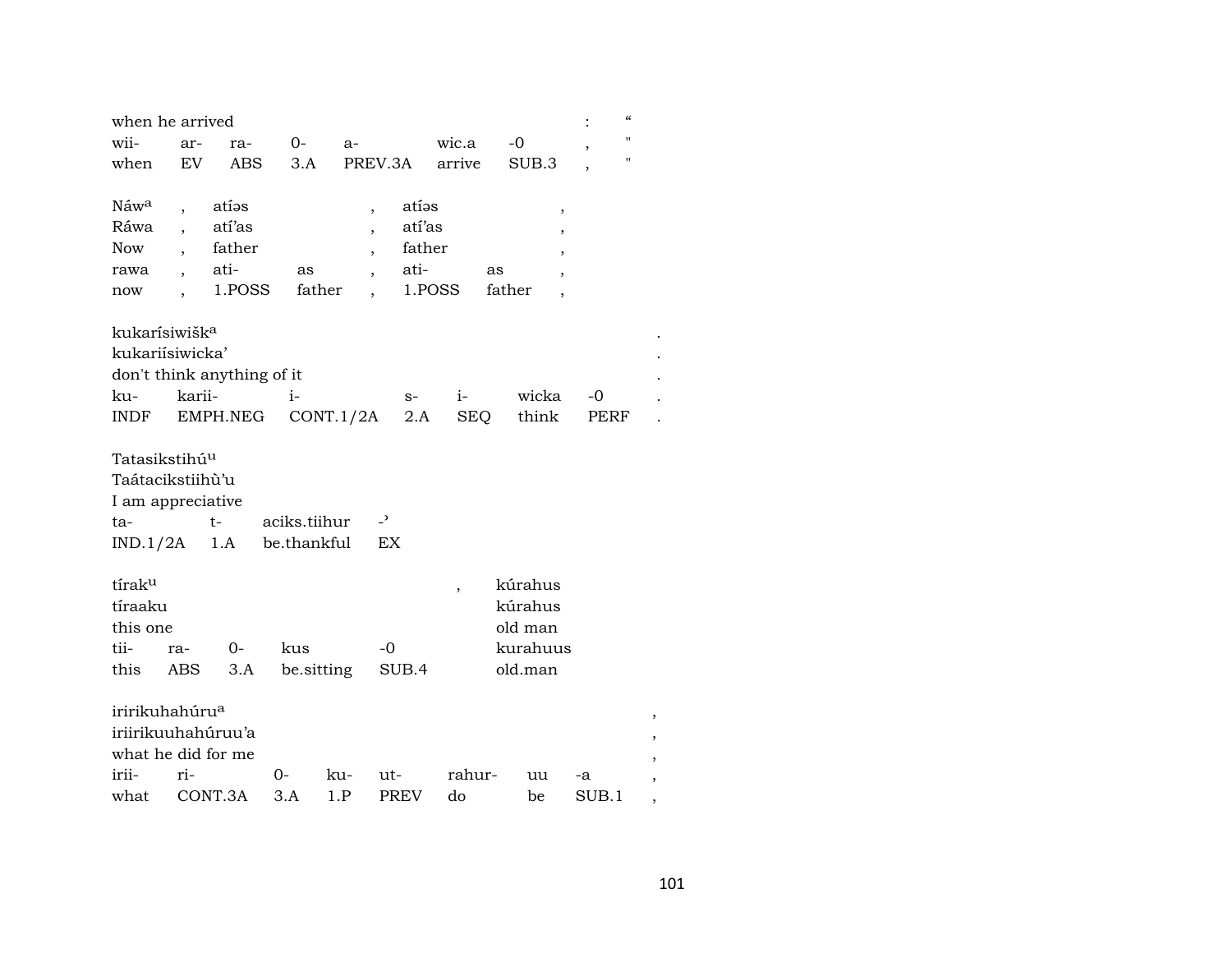|                        |                      | širukaratuksašíkskas <sup>a</sup> |            |            |                     |          |                 | $\vdots$  |    |
|------------------------|----------------------|-----------------------------------|------------|------------|---------------------|----------|-----------------|-----------|----|
| ciru                   |                      | karatuksacíkskasa                 |            |            |                     |          |                 |           |    |
| yet                    |                      | when I was not sensible           |            |            |                     |          |                 |           |    |
| ciruu                  | ka-                  | ra-                               | t-         | uks-       | aciks.ka.sa         |          | -0              |           |    |
| yet                    | <b>NEG</b>           | ABS                               | 1.A        | <b>AOR</b> | be.sensible         |          | SUB.4           |           |    |
|                        |                      |                                   |            |            |                     |          |                 |           |    |
|                        | hikuháwiška          |                                   |            |            |                     | $\,$     |                 |           |    |
| Hi                     | kuuháwicka'          |                                   |            |            |                     |          |                 |           |    |
| And                    |                      | he must have thought              |            |            |                     |          |                 |           |    |
| hi                     | kuur-                | ra-                               | $0-$       | wicka      | -0                  |          |                 |           |    |
| and                    | <b>DUB</b>           | <b>ABS</b>                        | 3.A        | think      | <b>PERF</b>         |          |                 |           |    |
|                        |                      |                                   |            |            |                     |          |                 |           |    |
|                        | tirakukúrahus        |                                   |            |            |                     |          | ,               |           |    |
| tíraaku                |                      |                                   |            |            |                     | kúrahus  |                 | ,         |    |
| this one               |                      |                                   |            |            |                     | old man  |                 | ,         |    |
| tii-                   | ra-                  | 0-                                | kus        | -0         |                     | kurahuus |                 |           |    |
| this                   | ABS                  | 3.A                               | be.sitting | SUB.4      |                     | old.man  |                 | ,         |    |
|                        |                      |                                   |            |            |                     |          |                 |           |    |
| tiharáwari             |                      |                                   |            |            |                     |          |                 |           |    |
| Tihaaráwari            |                      |                                   |            |            |                     |          |                 |           |    |
|                        |                      | This one going around             |            |            |                     |          |                 |           |    |
| tii-                   | haa-                 | ra-                               | 0-         | warii      |                     |          | -hus            |           |    |
| this                   | here                 | ABS                               | 3.A        |            | be.going.about.IMPF |          | <b>IMPF.SUB</b> |           |    |
|                        |                      |                                   |            |            |                     |          |                 |           |    |
| rakapákis <sup>u</sup> |                      |                                   |            |            | šáhiks              | ,        |                 |           |    |
| rakapaákisu            |                      |                                   |            |            | cáhiks              |          |                 |           |    |
| the poor one           |                      |                                   |            |            | person              |          |                 |           |    |
| ra-                    | $0 -$                | kaapaakis                         |            | -u         | icaahiks            |          |                 |           |    |
| ABS                    | 3.A                  | be.poor                           |            | SUB.D      | person              | ,        |                 |           |    |
|                        |                      |                                   |            |            |                     |          |                 |           |    |
|                        | kirətiháitutašiksa   |                                   |            |            |                     |          |                 |           |    |
|                        |                      | kíra tihaá'ituutaciksa            |            |            |                     |          |                 |           |    |
|                        | I think I'll do this |                                   |            |            |                     |          |                 |           |    |
| kira                   | tii-                 | haa-                              | $i-$       |            | $t-$                | ut-      |                 | aciks.aar | -0 |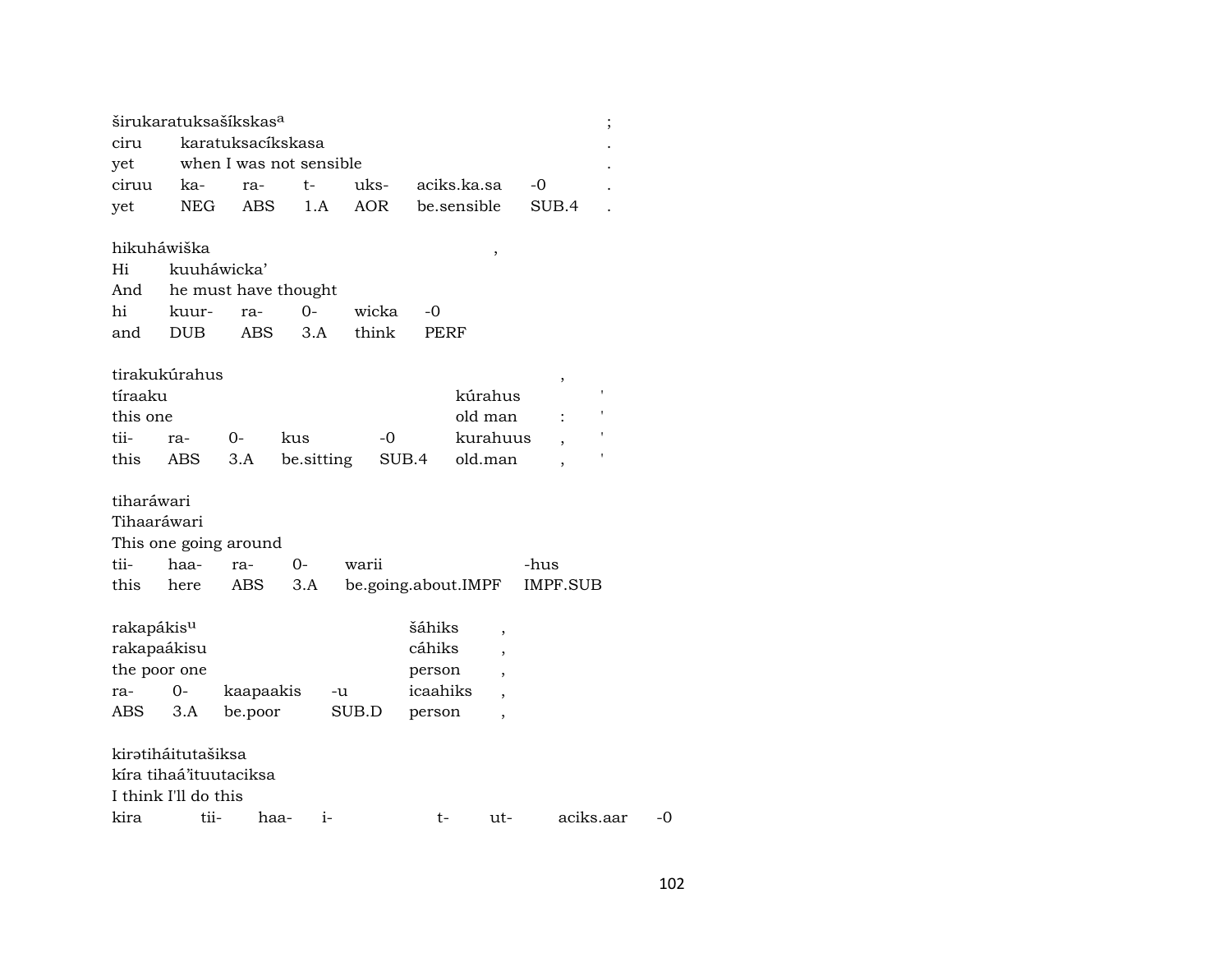| perhaps                                                                                          | this                                                  | here                                                                              | CONT.1/2A                               |                               | 1.A         | PREV           | consider     | PERF        |
|--------------------------------------------------------------------------------------------------|-------------------------------------------------------|-----------------------------------------------------------------------------------|-----------------------------------------|-------------------------------|-------------|----------------|--------------|-------------|
| kira                                                                                             | kiraískutkak <sup>u</sup><br>Kíra ískutkaaku          | $i-$                                                                              | Perhaps you'll be my son-in-law<br>$S-$ | ku-                           | ut-         | kaa.kus        |              | -0          |
| perhaps                                                                                          |                                                       | CONT.1/2A                                                                         | 2.A                                     | 1.P                           | PREV        |                | be.an.in-law | <b>PERF</b> |
| ,<br>$\pmb{\mathsf{r}}$                                                                          | Náw <sup>a</sup><br>Ráwa<br><b>Now</b><br>rawa<br>now | atías<br>$\overline{\phantom{a}}$<br>atí'as<br>father<br>ati-<br>$\overline{ }$ , | as<br>1.POSS<br>father                  | $\, ,$<br>$\overline{ }$<br>, |             |                |              |             |
| kukarisíwišk <sup>a</sup><br>kukariisíwicka'<br>don't think anything of it<br>ku-<br><b>INDF</b> | karii-<br>EMPH.NEG                                    | $i-$                                                                              | CONT.1/2A                               | $S-$<br>2.A                   | $i-$<br>SEQ | wicka<br>think | -0<br>PERF   | ,           |
| tiharakaríksku<br>Tihaarákariksku<br>This herd<br>tii-<br>this                                   | haa-<br>here                                          | 0-<br>ra-<br><b>ABS</b><br>3.A                                                    | kariiks-<br>herd                        | kus                           | be.sitting  | -0<br>SUB.4    |              |             |
| karikskítu<br>karikskítuu'u'<br>the entire herd<br>kariiks-<br>herd                              | kituu<br>all                                          | $-u^{\prime}$<br><b>NOM</b>                                                       |                                         |                               |             |                |              |             |
| tiharakukúrahus<br>tiháraaku                                                                     |                                                       |                                                                                   |                                         |                               |             | kúrahus        |              |             |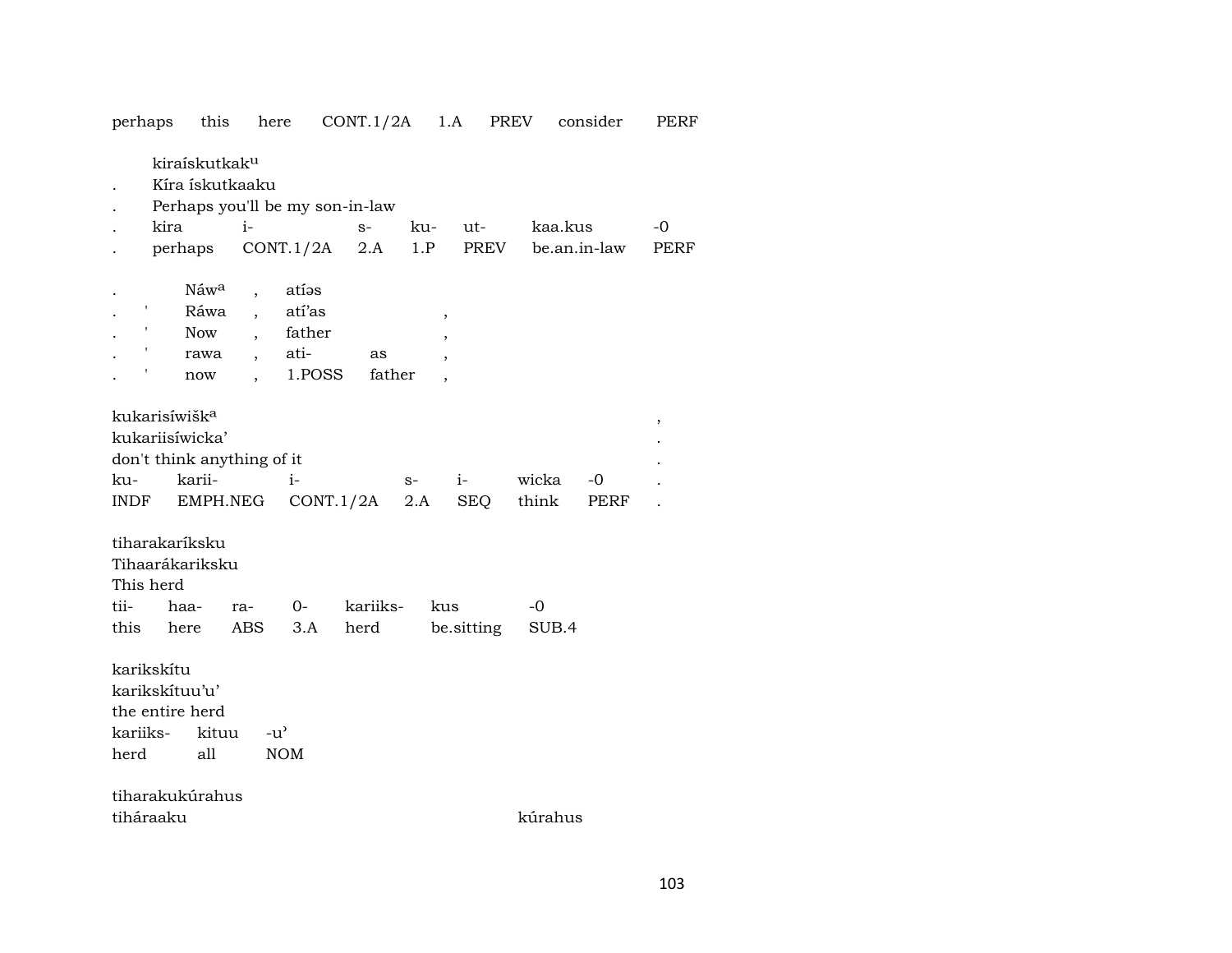| this one                                                     |                                 |                                        |                  |                                        |                    |           | old man      |                     |  |
|--------------------------------------------------------------|---------------------------------|----------------------------------------|------------------|----------------------------------------|--------------------|-----------|--------------|---------------------|--|
| tii-                                                         | haa-                            | ra-                                    | kus<br>$0-$      |                                        | $-0$               |           | kurahuus     |                     |  |
| this                                                         | here                            | ABS                                    | 3.A              | be sitting                             | SUB.4              |           | old.man      |                     |  |
| witátkariksu<br>witátkariksu<br>wii-<br>$\operatorname{now}$ | ta-<br>IND.1/2A                 | I now give him the herd<br>$t-$<br>1.A | kariiks-<br>herd | uh<br>give                             | $-0$<br>PERF       |           |              |                     |  |
|                                                              | Arisitkusušiákiruk <sup>u</sup> |                                        |                  |                                        |                    |           |              |                     |  |
| Ariísit                                                      |                                 | kuúsuci'a                              |                  |                                        |                    |           |              | kíriku'             |  |
| Himself                                                      |                                 | he will do it                          |                  |                                        |                    |           |              | anything            |  |
| ariisit<br>one's.own                                         |                                 | kuus-<br>POT.1/3A                      | $O -$<br>3.A     | ut-<br>PREV                            | $i-$<br><b>SEQ</b> | aar<br>do | $-0$<br>PERF | kirikuu<br>anything |  |
|                                                              |                                 |                                        |                  |                                        |                    |           |              |                     |  |
|                                                              |                                 | ahawáku                                |                  |                                        |                    |           |              |                     |  |
| н                                                            |                                 | Ahawáku'                               |                  |                                        |                    |           |              |                     |  |
| 11                                                           | He said                         |                                        |                  |                                        |                    |           |              |                     |  |
| "<br>Ħ                                                       | ar-                             | ra-                                    | $0-$             | waka'u                                 | $-0$               |           |              |                     |  |
|                                                              | EV                              | <b>ABS</b>                             | 3.A              | say                                    | PERF               |           |              |                     |  |
| híast <sup>i</sup>                                           |                                 |                                        |                  | $\,$                                   |                    |           |              |                     |  |
| hí'aasti'                                                    |                                 |                                        |                  | $\boldsymbol{\zeta}\boldsymbol{\zeta}$ |                    |           |              |                     |  |
| his father                                                   |                                 |                                        |                  | $\mathcal{C}\mathcal{C}$               |                    |           |              |                     |  |
| $i-$                                                         | as                              |                                        | -ri <sup>3</sup> | н<br>п                                 |                    |           |              |                     |  |
| 3.POSS.A                                                     |                                 | father                                 | 3.POSS.B         |                                        |                    |           |              |                     |  |
|                                                              | nikúrakutar <sup>a</sup>        |                                        |                  |                                        |                    |           | ,            |                     |  |
|                                                              | Rikúrakuutaara                  |                                        |                  |                                        |                    |           |              |                     |  |
| Do that                                                      |                                 |                                        |                  |                                        |                    |           |              |                     |  |
| riku-                                                        | ra-                             | 0-                                     | ku-              | ut-                                    | aar                | -a        |              |                     |  |
| that.is                                                      | INF.A                           | 3.A                                    | INF.B            | <b>PREV</b>                            | do                 | SUB.1     |              |                     |  |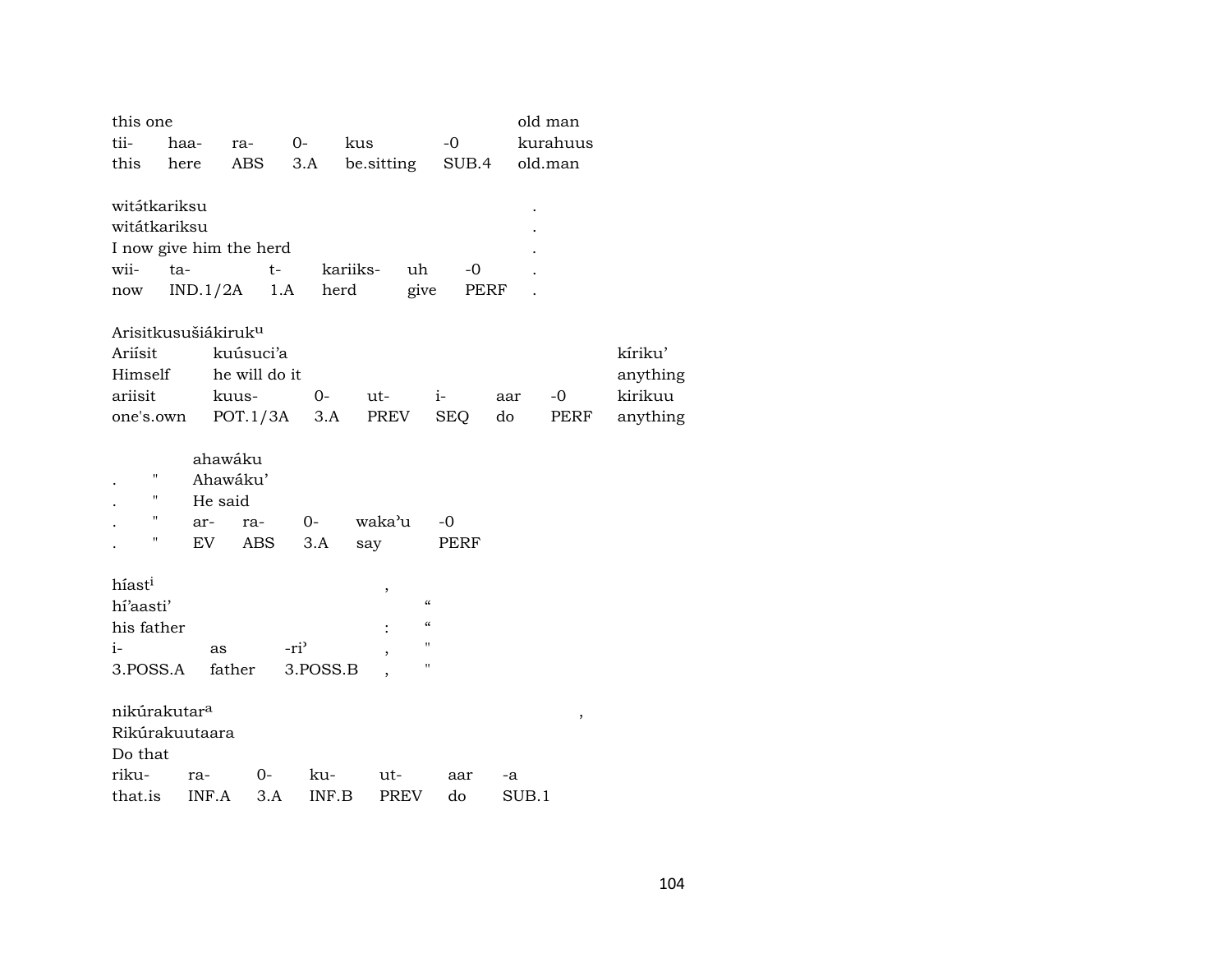| iríwirasutar <sup>a</sup>   |            |                    |                            |                           |                  |      |              |   |                    |       |
|-----------------------------|------------|--------------------|----------------------------|---------------------------|------------------|------|--------------|---|--------------------|-------|
| iriwirasuútaara             |            |                    |                            |                           |                  |      |              |   | $\pmb{\mathsf{H}}$ |       |
|                             |            | what you have done |                            |                           |                  |      |              |   | $\mathbf{H}$       |       |
| irii-                       | wii-       | ra-                | $S-$                       | ut-                       |                  | aar  | -a           |   | $\pmb{\mathsf{H}}$ |       |
| what                        | now        | ABS                | 2.A                        |                           | <b>PREV</b>      | do   | SUB.1        |   |                    |       |
| Kurahúsahutkak <sup>u</sup> |            |                    |                            |                           |                  |      |              |   |                    |       |
| Kúrahus                     |            | ahutkaáku          |                            |                           |                  |      |              |   |                    |       |
| Old man                     |            |                    | the one who was his in-law |                           |                  |      |              |   |                    |       |
| kurahuus                    |            | ar-                | ra-                        | $0-$                      | ut-              |      | kaa.kus      |   | $-0$               |       |
| old.man                     |            | EV.                | <b>ABS</b>                 | 3.A                       | PREV             |      | be.an.in-law |   | SUB.4              |       |
| aahakaríksu                 |            |                    |                            |                           |                  |      |              | , |                    |       |
| a                           |            | ahakaríksu         |                            |                           |                  |      |              |   |                    |       |
| and                         |            |                    | he gave him the herd       |                           |                  |      |              |   |                    |       |
| a                           | ar-        | ra-                | $0-$                       | kariiks-                  |                  | uh   | -0           |   |                    |       |
| and                         | EV         | ABS                | 3.A                        | herd                      |                  | give | PERF         |   |                    |       |
| karikskítu                  |            |                    |                            |                           |                  |      |              |   |                    |       |
| karikskítuu'u'              |            |                    |                            |                           |                  |      |              |   |                    |       |
| the entire herd             |            |                    |                            |                           |                  |      |              |   |                    |       |
| kariiks-                    |            | kituu              | $-u^{\prime}$              |                           |                  |      |              |   |                    |       |
| herd                        |            | all                | <b>NOM</b>                 |                           |                  |      |              |   |                    |       |
| Kurahusirútkak <sup>u</sup> |            |                    |                            |                           |                  |      |              |   |                    |       |
| Kúrahus                     |            | irútkaaku          |                            |                           |                  |      |              |   |                    | ,     |
| Old man                     |            | that in-law        |                            |                           |                  |      |              |   |                    |       |
| kurahuus                    |            | $ii-$              | ra-                        | 0-                        | ut-              |      | kaa.kus      |   | -0                 |       |
| old.man                     |            | that               | <b>ABS</b>                 | 3.A                       | PREV             |      | be.an.in-law |   | SUB.4              |       |
| hiirihí                     |            |                    |                            | niirukusítit <sup>n</sup> |                  |      |              |   |                    |       |
| hi                          | irihii     |                    |                            | rí'iiruukusitit           |                  |      |              |   |                    |       |
|                             | that other |                    |                            |                           |                  |      |              |   |                    |       |
| and                         |            |                    |                            |                           | he gave them out |      |              |   |                    |       |
| hi                          | irii-      | hii                | ri-                        |                           | 0-               |      | ii.ra'uk     |   | -:hus              | -itik |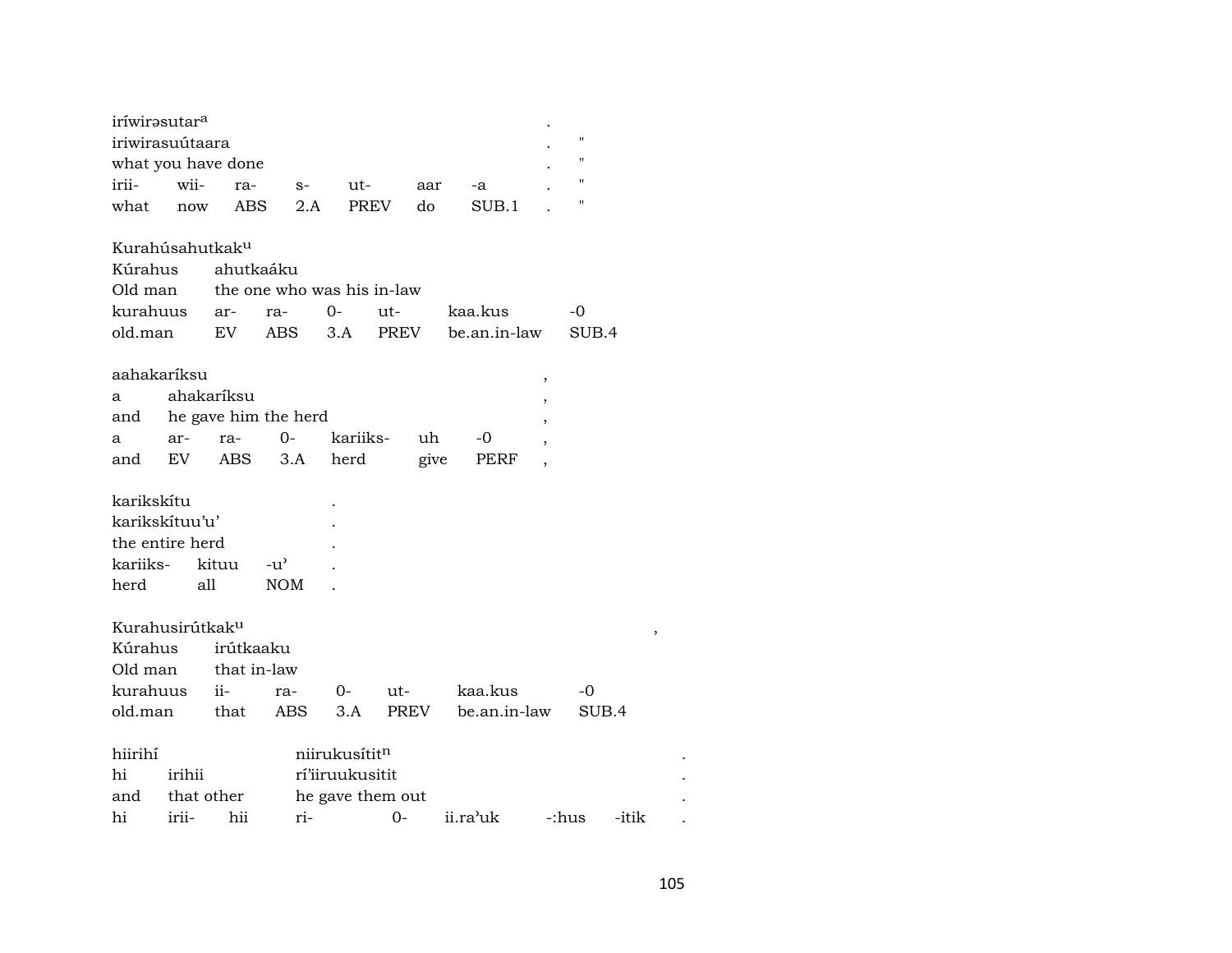and that other CONT.3A 3.A distribute IMPF INCH .

| Túhkitu            |     |                    | arús <sup>a</sup> |  |
|--------------------|-----|--------------------|-------------------|--|
| Tuhkítuu'u'        |     | aruúsa'            |                   |  |
| The entire village |     | the horses         |                   |  |
| ituur- kituu       |     | $-11$ <sup>2</sup> | aruusaa           |  |
| village            | all | <b>NOM</b>         | horse             |  |

| ahairúku               |              |  |                                |             |  |  |  |  |
|------------------------|--------------|--|--------------------------------|-------------|--|--|--|--|
|                        | aha'iiruúku' |  |                                |             |  |  |  |  |
| he was giving them out |              |  |                                |             |  |  |  |  |
| ar-                    | ra-          |  | 0- ii.ra <sup>,</sup> uk -:hus |             |  |  |  |  |
| EV                     |              |  | ABS 3.A distribute             | <b>IMPF</b> |  |  |  |  |
|                        |              |  |                                |             |  |  |  |  |

| ahairúku               |              |  |                           |             |  |  |  |
|------------------------|--------------|--|---------------------------|-------------|--|--|--|
|                        | aha'iiruúku' |  |                           |             |  |  |  |
| he was giving them out |              |  |                           |             |  |  |  |
|                        |              |  | ar- ra- 0- ii.ra'uk -:hus |             |  |  |  |
| EV                     |              |  | ABS 3.A distribute        | <b>IMPF</b> |  |  |  |

## Kituaahararíhaš

| Kítuu'u' | a aharaariihac |                    |                                               |  |
|----------|----------------|--------------------|-----------------------------------------------|--|
| All      |                | and he finished it |                                               |  |
|          |                |                    | kituu -u' a ar- ra- 0- raar-  riihac -0       |  |
|          |                |                    | all NOM and EV ABS 3.A 3PL.INAN.P finish PERF |  |

- .  $\hat{\mathbf{A}}$ ka<sup>a</sup> !
- . Aáka'a ,
- . Oh my ,
- . aaka'a ,
- . oh.my ,

karawitasurəsararíruš<sup>i</sup> karawitasuurasaararíruhci'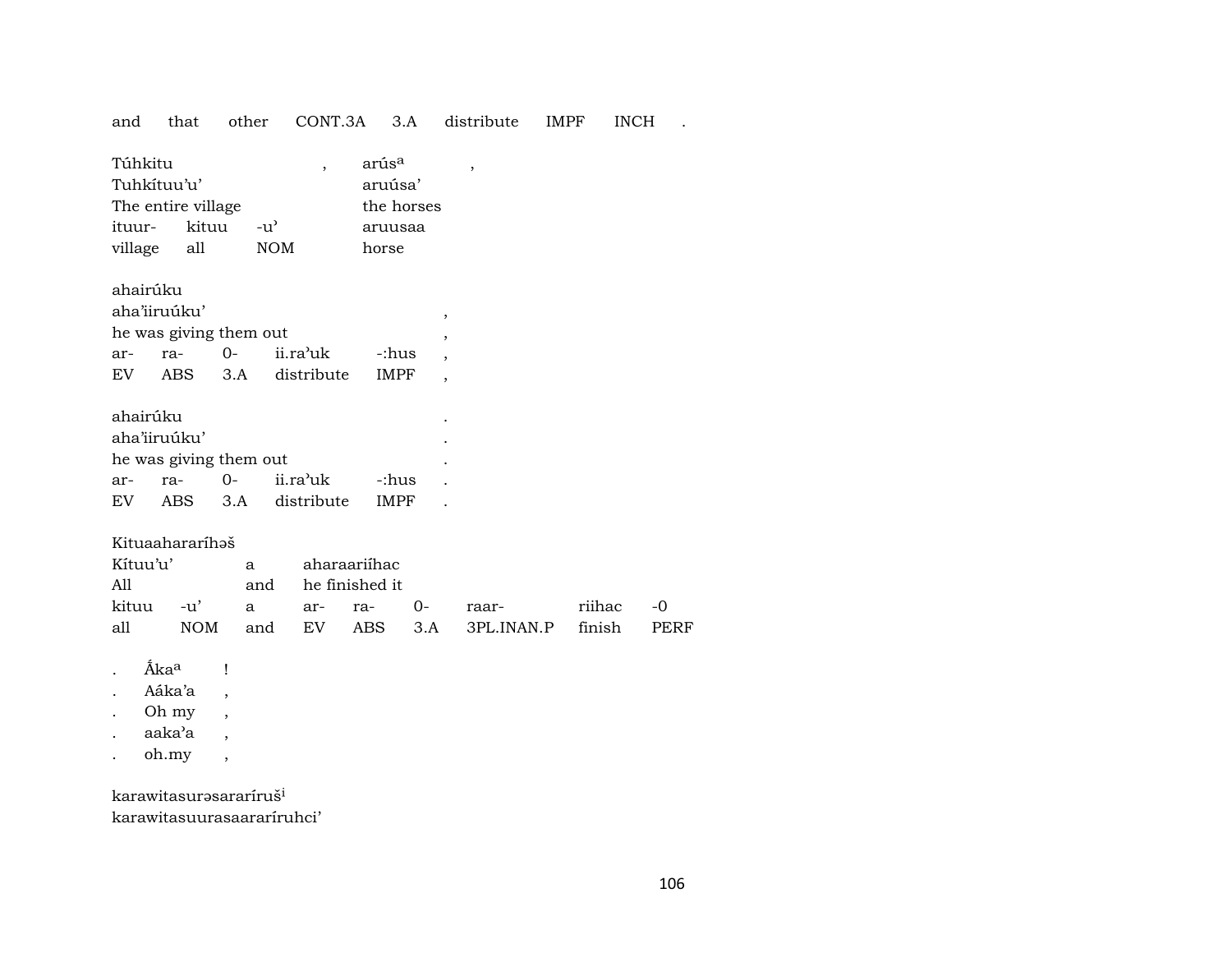|             | there were many horses indeed |                           |             |                |              |                            |                  |             |      |
|-------------|-------------------------------|---------------------------|-------------|----------------|--------------|----------------------------|------------------|-------------|------|
| kara-       | $\overline{\text{wi}}$ -      | ta-                       |             | $\mathbf{S}^-$ | uur-         | asaa-                      | raar-            | riruhci     | $-0$ |
| <b>NEG</b>  | QUOT                          |                           | IND.1/2A    | 2.A            | PREV         | horse                      | $\rm PL$         | be.numerous | PERF |
| $\,$        |                               |                           |             |                |              |                            |                  |             |      |
|             |                               |                           |             |                |              |                            |                  |             |      |
|             |                               |                           |             |                |              |                            |                  |             |      |
|             |                               |                           |             |                |              |                            |                  |             |      |
|             |                               |                           |             |                |              |                            |                  |             |      |
|             | iriwiahakitaruta              |                           |             |                |              |                            |                  |             |      |
|             | iriwi'ahaakitaáruuta          |                           |             |                |              |                            |                  |             |      |
|             | where the band extended       |                           |             |                |              |                            |                  |             |      |
| irii-       | wii-                          | ar-                       | ra-         | $0-$           | akitaar-     | u.at                       |                  | $-a$        |      |
| where       | now                           | ${\rm EV}$                | ABS         | 3.A            | tribe        |                            | extend.in.a.line | SUB.1       |      |
|             |                               |                           |             |                |              |                            |                  |             |      |
|             |                               |                           |             |                |              |                            |                  |             |      |
|             |                               |                           |             |                |              |                            |                  |             |      |
|             |                               |                           |             |                |              |                            |                  |             |      |
|             |                               |                           |             |                |              |                            |                  |             |      |
| Kátu        |                               |                           |             |                |              |                            |                  |             |      |
| Kaátu'      | tíraaku                       | tirakupírask <sup>i</sup> |             |                |              |                            | piíraski         |             |      |
| Because     | this one                      |                           |             |                |              |                            | boy              |             |      |
| kaatu'      | tii-                          | ra-                       | $0-$        | kus            |              | $\mbox{-}0$                | piiras-          | -kis        |      |
| because     | this                          | ABS                       | 3.A         |                | be.sitting   | SUB.4                      | boy              | DIM         |      |
| káruhaa     |                               |                           |             |                |              |                            |                  |             |      |
| káruuha'a   |                               |                           |             |                |              | $\, ,$                     |                  |             |      |
|             | he wasn't the cause           |                           |             |                |              |                            |                  |             |      |
| ka-         | ra-                           | $0 -$                     | ut-         | raar           |              | $\overline{\phantom{a}}$   |                  |             |      |
| ${\rm NEG}$ | $\operatorname{ABS}$          | 3.A                       | <b>PREV</b> |                | be.the.cause | $\mathop{\rm EX}\nolimits$ |                  |             |      |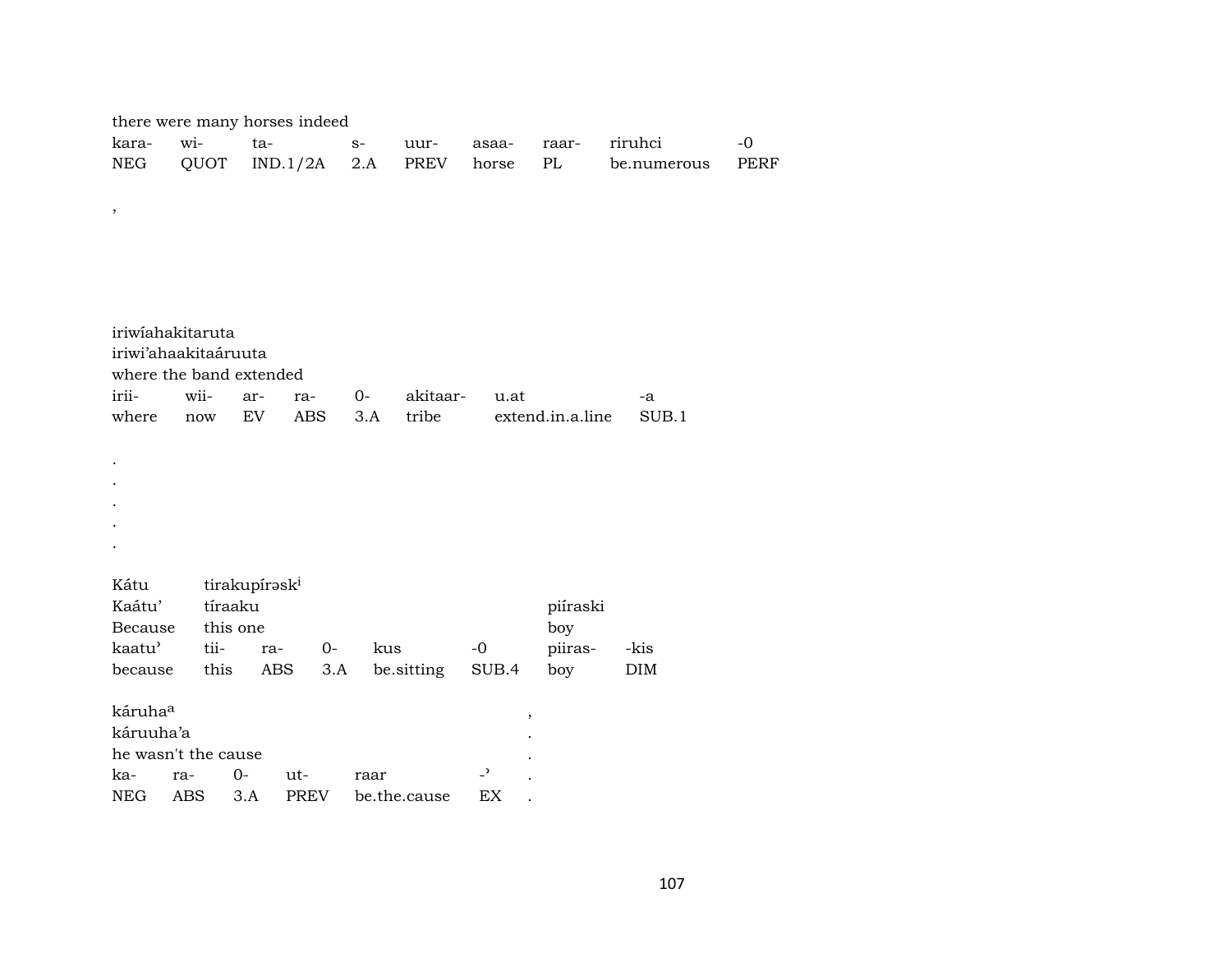| hirukúhuha<br>Hiru<br>There<br>hiruu<br>there            | kuur-<br><b>DUB</b>                              | kúhuuha'          | it was the cause<br>ra-<br><b>ABS</b>                  | $0-$<br>3.A       | ut-<br><b>PREV</b> | raar        | be.the.reason       |       | -0<br>PERF          | ,               |                                                                                                             |                         |      |
|----------------------------------------------------------|--------------------------------------------------|-------------------|--------------------------------------------------------|-------------------|--------------------|-------------|---------------------|-------|---------------------|-----------------|-------------------------------------------------------------------------------------------------------------|-------------------------|------|
| iriahiširáspari<br>irii'ahiiciráspari<br>irii-<br>that   | ar-<br>EV.                                       | ra-<br>ABS        | the one that took care of him<br>$0-$<br>3.A           | ir-<br>OBV        | ut-<br>PREV        |             | ciras-<br>COM       | warii | be.going.about.IMPF |                 |                                                                                                             | -hus<br><b>IMPF.SUB</b> |      |
|                                                          |                                                  |                   |                                                        |                   |                    |             |                     |       |                     |                 |                                                                                                             |                         |      |
| iriahitpawáktiku<br>Irii'ahitpaawáktiku<br>irii-<br>that | ar-<br>EV                                        | ra-<br><b>ABS</b> | The one that talked to him<br>$0-$<br>3.A              | ir-<br><b>OBV</b> | ut-<br><b>PREV</b> |             | waa.wak.tik<br>talk |       | -hus                | <b>IMPF.SUB</b> |                                                                                                             |                         |      |
| híirikuru hiwáku<br>hi<br>and<br>hi<br>and               | irikuruuhiwáku'<br>then he said<br>irii-<br>then |                   | kuruur-<br><b>DUB</b>                                  | ri-<br>CONT.3A    |                    | $0-$<br>3.A | waka'u<br>say       | $-0$  | PERF                |                 | $\boldsymbol{\zeta}\boldsymbol{\zeta}$<br>$\epsilon$<br>$\pmb{\zeta}\pmb{\zeta}$<br>"<br>$\pmb{\mathsf{H}}$ |                         |      |
| Hawákarisirawakúrawa<br>Hawá<br>Also<br>haawa            | karii-                                           |                   | kariisiraawakúraawa<br>do not refuse a request<br>$i-$ |                   |                    | $S-$        | $i-$                | raa-  |                     | wakur-          | aawaa                                                                                                       |                         | $-0$ |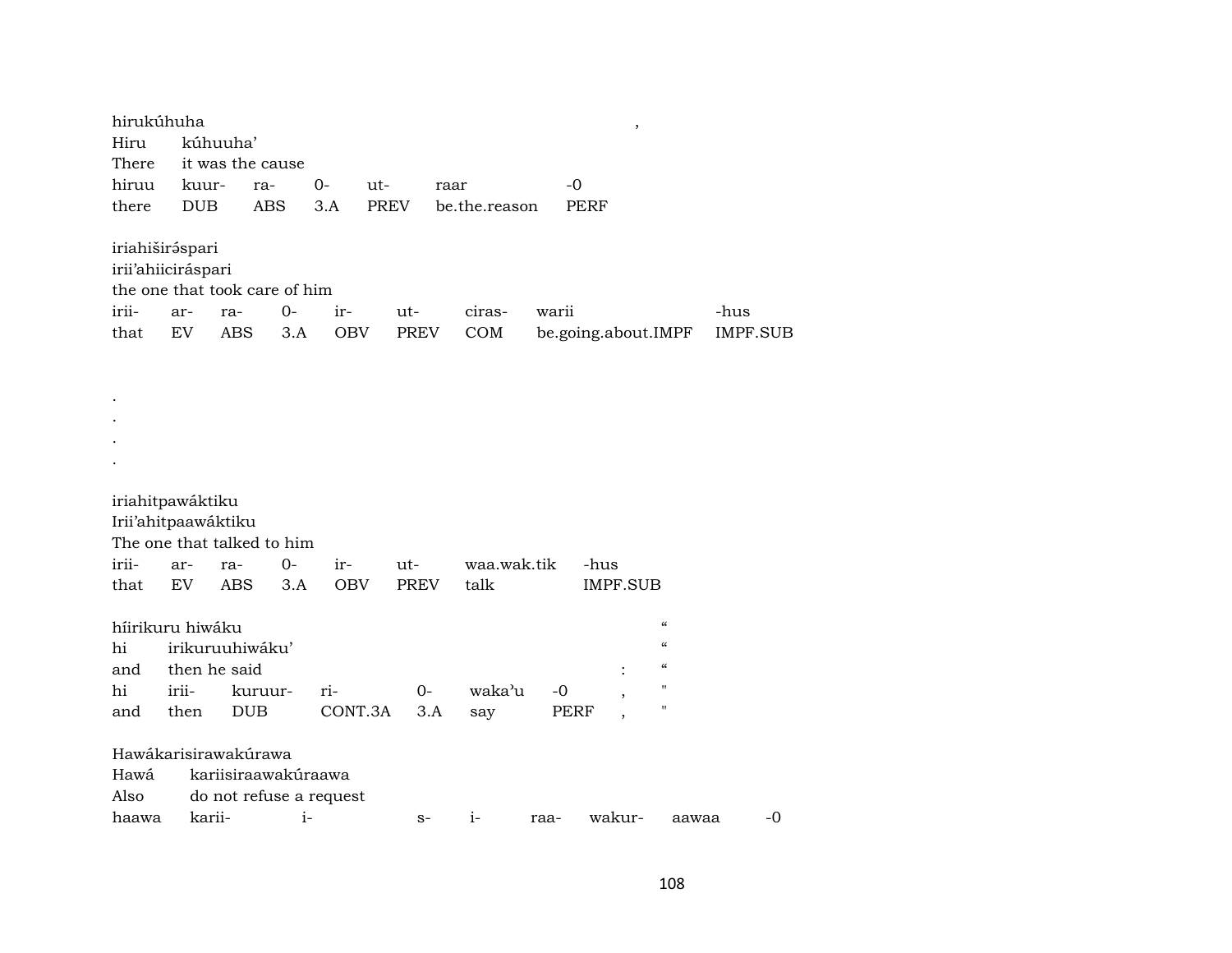| also                                            |                                                             | EMPH.NEG                                              |             | CONT.1/2A                | 2.A          | <b>SEQ</b>                       | way                              | word        |                          | abandon | PERF |
|-------------------------------------------------|-------------------------------------------------------------|-------------------------------------------------------|-------------|--------------------------|--------------|----------------------------------|----------------------------------|-------------|--------------------------|---------|------|
| $\overline{ }$                                  | tátuhaa<br>Tátuuha'a<br>I am the cause<br>ta-               | $t-$                                                  | ut-         | raar                     |              | $\overline{a}$                   |                                  |             |                          |         |      |
|                                                 | IND.1/2A                                                    | 1.A                                                   | <b>PREV</b> |                          | be.the.cause | EX                               |                                  |             |                          |         |      |
| natíška <sup>a</sup><br>ratícka'a<br>ra-<br>ABS | when I thought<br>$t-$<br>1.A                               | wicka<br>want                                         | -a<br>SUB.1 | $\, ,$<br>$\overline{ }$ | 1            |                                  |                                  |             |                          |         |      |
|                                                 | tihásisuks<br>Tihaásucuks<br>Let this be                    |                                                       |             |                          |              |                                  |                                  |             | Ţ                        |         |      |
| tii-                                            | haa-                                                        | $i-$                                                  |             | $S-$                     | ut-          | uks-                             | 0                                | $-0$        |                          |         |      |
| this                                            | here                                                        | CONT.1/2A                                             |             | 2.A                      | <b>PREV</b>  | <b>JUSS</b>                      | be                               | <b>PERF</b> |                          |         |      |
| н<br>П<br>п                                     | I pitied you                                                | tatutašikskápak <sup>i</sup> s<br>Tatuutacikskápaakis |             |                          |              |                                  |                                  |             | $\overline{\phantom{a}}$ |         |      |
|                                                 | ta-                                                         | $t-$                                                  | a-<br>2.P   | ut-                      |              | aciks.kaapaakis<br>feel.pity.for |                                  | $-0$        |                          |         |      |
| Tuuhá'                                          | IND.1/2A<br>tuharaskapákis <sup>u</sup><br>It was the cause | 1.A                                                   |             | PREV                     |              |                                  | raskaapaákisu<br>your being poor | PERF        |                          |         |      |
| ti-                                             | $0-$                                                        | ut-                                                   | raa-        | $\Omega$                 | $-0$         | ra-                              | $S-$                             |             | kaapaakis                | -u      |      |
| IND.3A                                          | 3.A                                                         | <b>PREV</b>                                           | way         | be                       | <b>PERF</b>  | ABS                              | 2.A                              | be.poor     |                          | SUB.D   |      |

. "

. "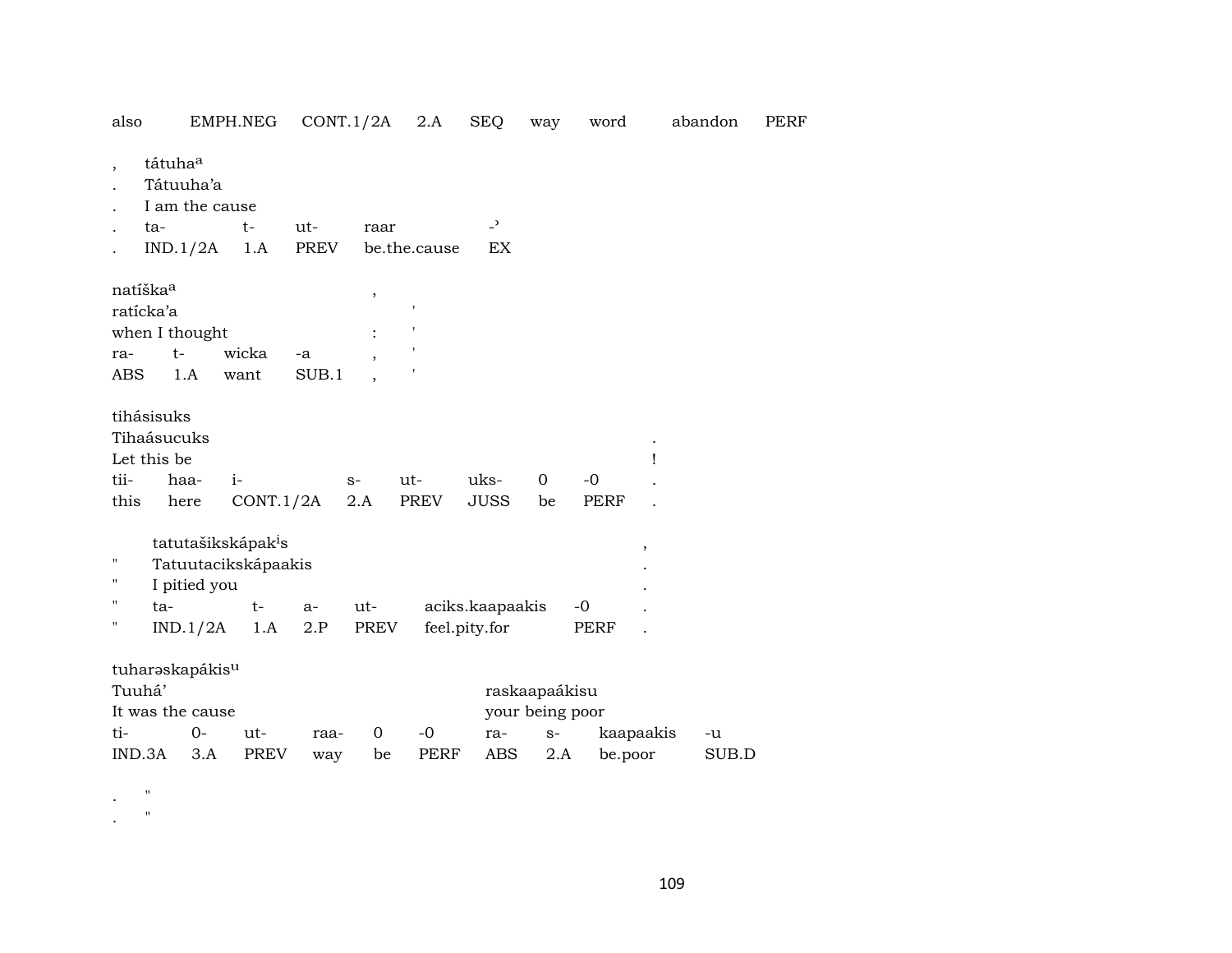|                                      | $\pmb{\mathsf{H}}$<br>$\pmb{\mathsf{H}}$<br>11                             |               |                                    |                                            |           |                     |               |               |             |       |  |
|--------------------------------------|----------------------------------------------------------------------------|---------------|------------------------------------|--------------------------------------------|-----------|---------------------|---------------|---------------|-------------|-------|--|
| Iríaha <sup>u</sup><br>irii-<br>that | Irii'aha'u'<br>It was the one                                              | ar-<br>EV     | ra-<br><b>ABS</b>                  | 0-<br>3.A                                  | uu<br>be  | $-0$<br><b>PERF</b> |               |               |             |       |  |
|                                      | ahitkapakístira<br>ahitkaapaakistira                                       |               | its having pitied him              |                                            |           |                     |               |               |             |       |  |
| ar-                                  | ra-                                                                        |               | $0-$                               | ir-                                        | ut-       |                     | kaapaakis     | tir           |             | -a    |  |
| EV                                   | <b>ABS</b>                                                                 |               | 3.A                                | <b>OBV</b>                                 | PREV      |                     | feel.pity.for |               | be.together | SUB.1 |  |
|                                      | $\epsilon$<br>$\boldsymbol{\zeta}\boldsymbol{\zeta}$<br>$\epsilon\epsilon$ | T<br>And      | lisirurírautn                      | isiiruuriíraa'ut<br>there is a special way |           |                     |               |               |             |       |  |
|                                      | 11                                                                         | i             |                                    | isiiruu-                                   | rii-      | $0-$                | raa-          | 0             | -uk         | $-0$  |  |
|                                      | П                                                                          | and           |                                    | plainly                                    | ASSR      | 3.A                 | way           | be            | <b>DIST</b> | PERF  |  |
| н                                    | tii-<br>this                                                               | tíiriratutara | tí'iriiratuutaara<br>irii-<br>that | this that I have done<br>ra-<br><b>ABS</b> | t-<br>1.A | ut-<br><b>PREV</b>  | aar<br>do     | $-a$<br>SUB.1 |             |       |  |
|                                      | Hawakarisiwáku                                                             |               |                                    |                                            |           |                     |               |               |             |       |  |
| Hawá                                 |                                                                            |               | kariisiwáku'                       |                                            |           |                     |               |               |             |       |  |
| Also                                 |                                                                            |               | don't say it                       |                                            |           |                     |               |               |             |       |  |
| haawa                                |                                                                            | kara-         |                                    | $i-$                                       |           | $S-$                | $i-$          | waka'u        | $-0$        |       |  |
| also                                 |                                                                            | <b>NEG</b>    |                                    | CONT.1/2A                                  |           | $2.A$               | <b>SEQ</b>    | say           | PERF        |       |  |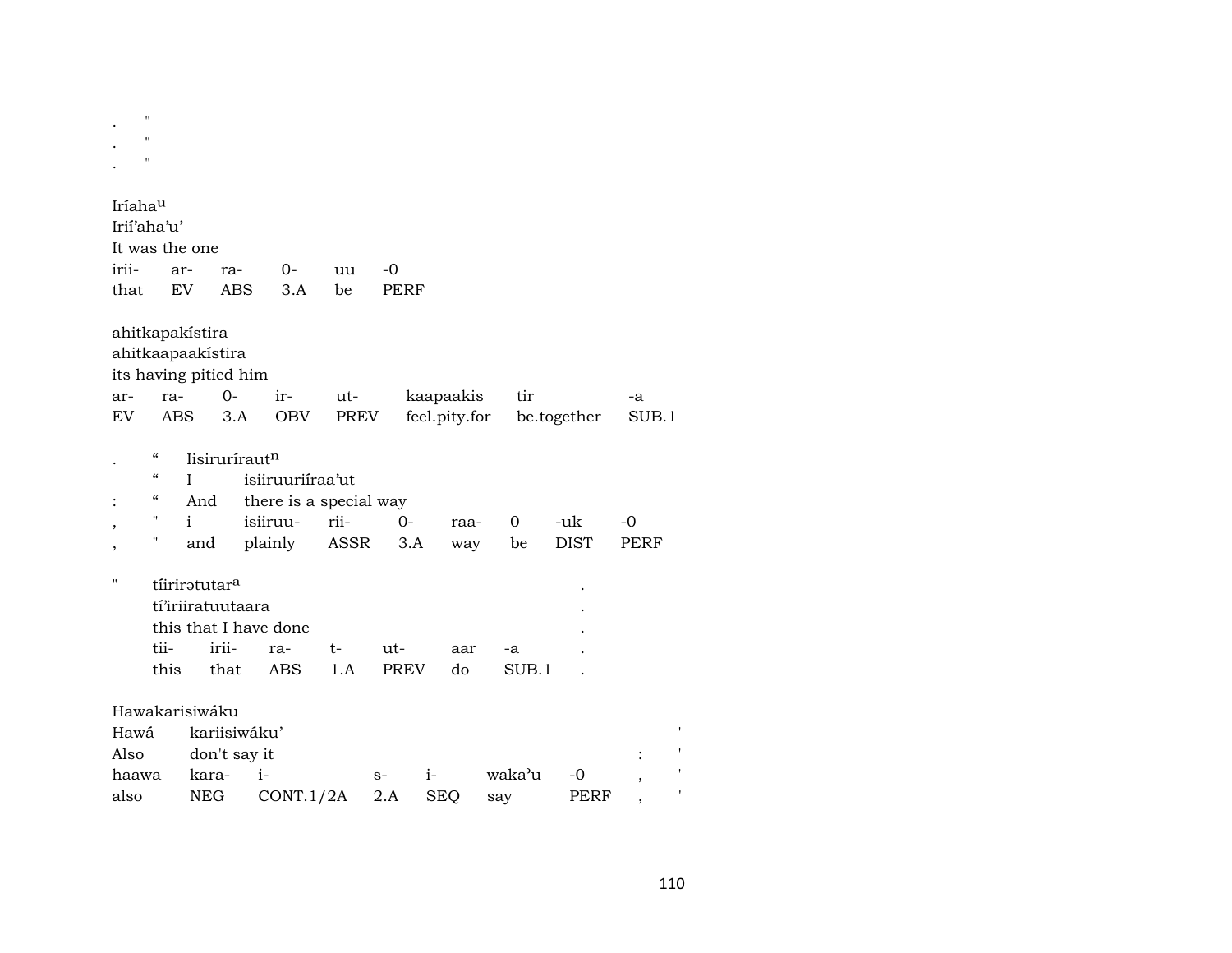| wirikutirahtíhat <sup>n</sup>    |           |               |        |               |             |      |            |                 | $\,$  |
|----------------------------------|-----------|---------------|--------|---------------|-------------|------|------------|-----------------|-------|
| Wirikutiraatiíhat                |           |               |        |               |             |      |            |                 |       |
| Now this is the end of the way   |           |               |        |               |             |      |            |                 |       |
| wii-                             | riku-     | ti-           |        | $0-$          | raa-        |      | tiihak     | $-0$            |       |
| now                              | that.is   |               | IND.3A | 3.A           | way         |      | be.the.end | PERF            |       |
|                                  |           |               |        |               |             |      |            |                 |       |
| títaku                           |           |               |        | Skítiiks      |             |      |            |                 |       |
| tiítaku                          |           |               | ,      | Ckiíti'iks    |             |      |            |                 |       |
| right here                       |           |               | ,      | Four          |             |      |            |                 |       |
| tii-                             | -taku     |               |        | iks.kiiti'iks |             |      |            |                 |       |
| here                             | LOC       |               |        | four          |             |      |            |                 |       |
|                                  |           |               |        |               |             |      |            |                 |       |
| nəsutawaristarit <sup>n</sup>    |           |               |        |               |             |      |            |                 | ,     |
| rasuutawaahistarit               |           |               |        |               |             |      |            |                 | ,     |
| after you have done them         |           |               |        |               |             |      |            |                 | ,     |
| ra-                              | $S-$      | ut-           | aar    | -wa           |             | -his | -ta        | -rit            | ,     |
| ABS                              | 2.A       | PREV          | do     | DIST          |             | PERF | <b>INT</b> | <b>INT.SUB</b>  | ,     |
|                                  |           |               |        |               |             |      |            |                 |       |
| hinisarúra <sup>a</sup>          |           |               |        |               |             |      |            |                 | п     |
| hi                               | riísaaru' |               |        | rá'a          |             |      |            |                 | п     |
| and                              | a chief   |               |        | you'll become |             |      |            |                 | п     |
| hi                               | riisaar   | $-u^{\prime}$ |        | ra-           | 0-          | aar  |            | -0              | п     |
| and                              | be.chief  | <b>NOM</b>    |        | ABS           | 3.P         |      | become     | PERF            | 11    |
|                                  |           |               |        |               |             |      |            |                 |       |
| Iriahitasikskapákis <sup>u</sup> |           |               |        |               |             |      |            |                 |       |
| Irii'ahiitacikskapaákisu         |           |               |        |               |             |      |            |                 |       |
| The one that pitied him          |           |               |        |               |             |      |            |                 |       |
| irii-                            | ar-       | ra-           | $O -$  | $ir-$         | ut-         |      |            | aciks.kaapaakis | -u    |
| that                             | EV        | ABS           | 3.A    | <b>OBV</b>    | <b>PREV</b> |      | bless      |                 | SUB.D |
|                                  |           |               |        |               |             |      |            |                 |       |

 $\langle \cdot \rangle$  $\langle \cdot \rangle$  $\sim$  $\mathcal{A}^{\pm}$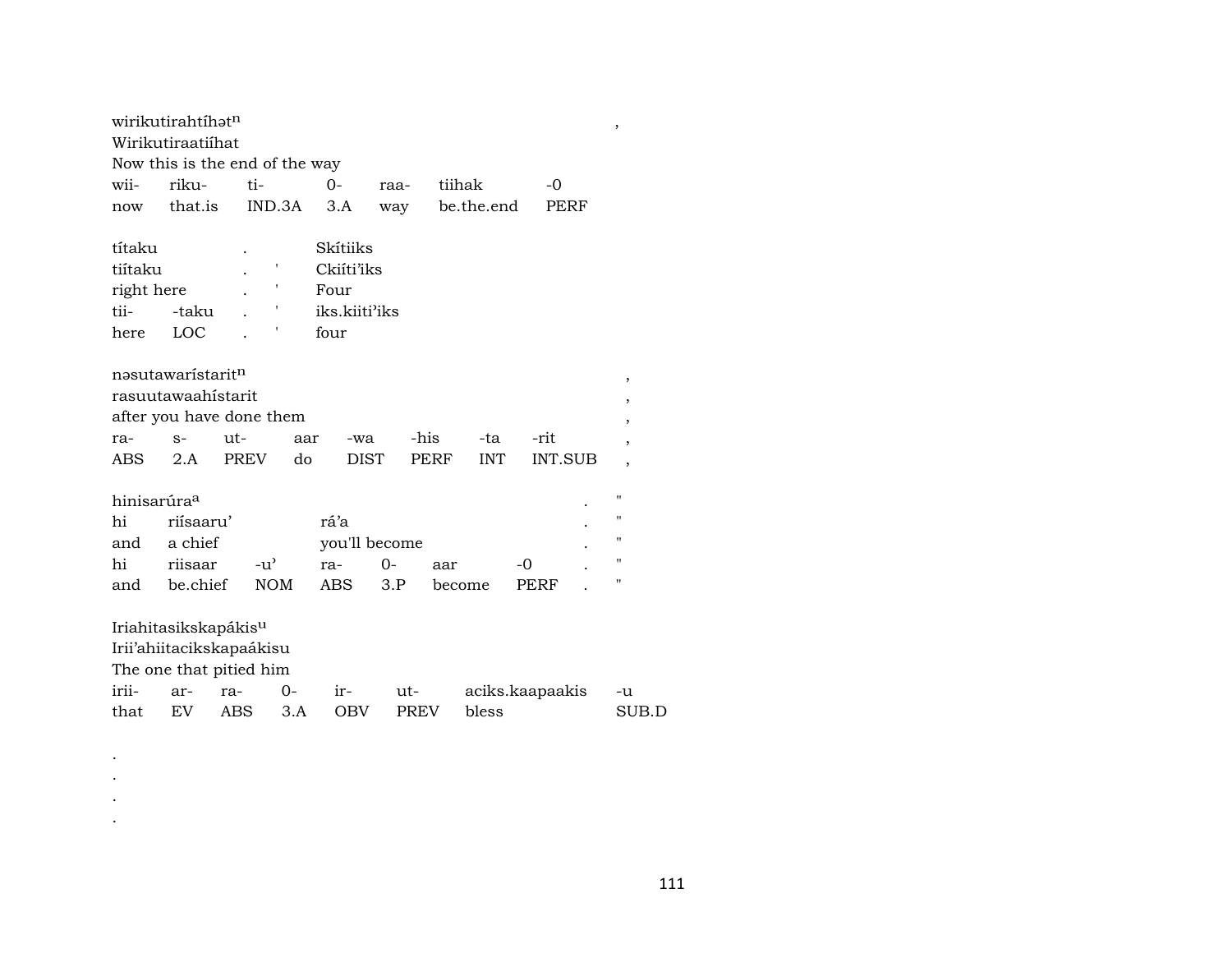| Hiru<br>Then<br>hiruu<br>then                                        | Hiruahirašakipítit<br>ar-<br>EV                       | ahiiracakipiítit<br>they assembled<br>ra-<br><b>ABS</b> | $0-$<br>3.A | $i-$<br><b>SEQ</b> | raar-<br>PL.INDV.A  |                                                                       | takik.wi.itik<br>gather.together                                                                               |       | $-0$<br>PERF |  |  |  |  |
|----------------------------------------------------------------------|-------------------------------------------------------|---------------------------------------------------------|-------------|--------------------|---------------------|-----------------------------------------------------------------------|----------------------------------------------------------------------------------------------------------------|-------|--------------|--|--|--|--|
| nísar <sup>u</sup><br>riísaaru'<br>the chiefs<br>riisaar<br>be.chief | $-u^{\prime}$                                         | $\overline{\phantom{a}}$<br><b>NOM</b>                  |             |                    |                     |                                                                       |                                                                                                                |       |              |  |  |  |  |
|                                                                      | iriahakáriku<br>irii'ahaakáriku<br>where his home was |                                                         |             |                    |                     |                                                                       |                                                                                                                |       | $\, ,$       |  |  |  |  |
| irii-                                                                | ri-<br>$0-$<br>akaar-<br>kus<br>-0<br>ar-<br>ra-      |                                                         |             |                    |                     |                                                                       |                                                                                                                |       |              |  |  |  |  |
| where                                                                | EV                                                    | ABS                                                     | 3.A         | dwelling           |                     | PORT                                                                  | be.sitting                                                                                                     | SUB.4 |              |  |  |  |  |
| ahutkák <sup>u</sup><br>ahutkaáku                                    | the one who was his in-law                            |                                                         |             |                    |                     |                                                                       |                                                                                                                |       |              |  |  |  |  |
| ar-                                                                  | ra-                                                   | $0-$                                                    | ut-         | kaa.kus            |                     | $-0$                                                                  |                                                                                                                |       |              |  |  |  |  |
| <b>EV</b>                                                            | <b>ABS</b>                                            | 3.A                                                     | <b>PREV</b> | be.an.in-law       |                     | SUB.4                                                                 |                                                                                                                |       |              |  |  |  |  |
| Ahawáku<br>Ahawáku'<br>He said                                       |                                                       |                                                         |             |                    | ,<br>$\ddot{\cdot}$ | $\mathcal{C}\mathcal{C}$<br>$\mathcal{C}\mathcal{C}$<br>$\mathcal{C}$ | Náwa<br>$\overline{\phantom{a}}$<br>Ráwa<br>$\overline{\phantom{a}}$<br><b>Now</b><br>$\overline{\phantom{a}}$ |       |              |  |  |  |  |
| ar-                                                                  | ra-                                                   | $0 -$                                                   | waka'u      | -0                 | ,                   | п                                                                     | rawa<br>$\overline{\phantom{a}}$                                                                               |       |              |  |  |  |  |
| EV                                                                   | <b>ABS</b>                                            | 3.A                                                     | say         | PERF               |                     | П                                                                     | now<br>$\overline{\phantom{a}}$                                                                                |       |              |  |  |  |  |
|                                                                      | tirəsuhakəsuhətn<br>tirasuuhaakásuuhat                |                                                         |             |                    |                     |                                                                       |                                                                                                                |       | $\,$<br>,    |  |  |  |  |

.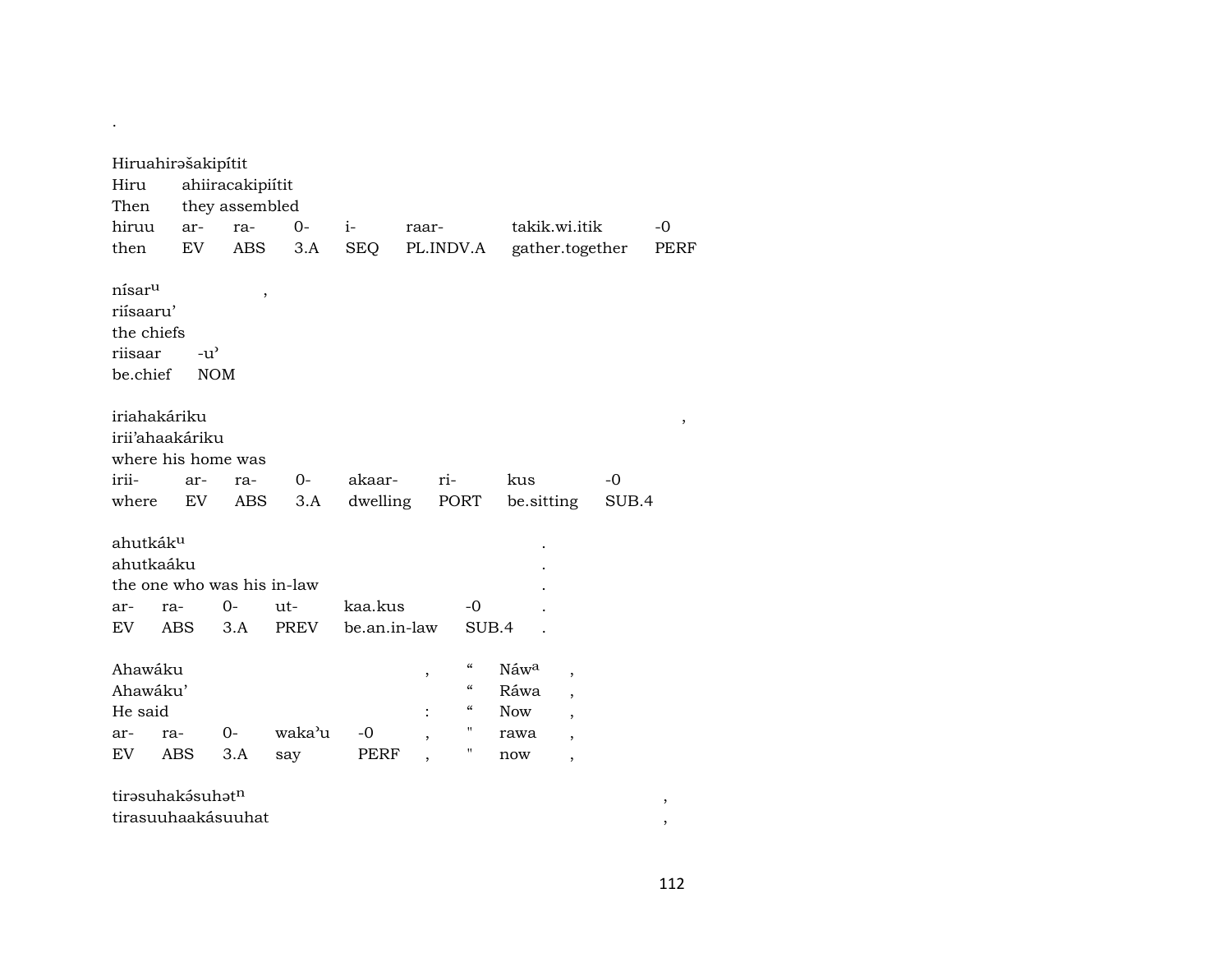|      |                    |                                     |               | these of you sitting about         |      |            |             |                          |      |                        |                          | $^\circ$                 |                |
|------|--------------------|-------------------------------------|---------------|------------------------------------|------|------------|-------------|--------------------------|------|------------------------|--------------------------|--------------------------|----------------|
| tii- |                    | ra-                                 | $S-$          | $ut-$                              |      | rak-       |             | as.uu.hak                |      | -0                     |                          | $\overline{ }$           |                |
| this |                    | ABS                                 | 2.A           | PREV                               |      | $1/2$ .PL  |             | be.sitting.around        |      | SUB.4                  |                          | $\overline{\phantom{a}}$ |                |
|      |                    | tirətarakákawasistarit <sup>n</sup> |               |                                    |      |            |             |                          |      |                        |                          |                          |                |
|      |                    |                                     |               |                                    |      |            |             |                          |      |                        |                          |                          |                |
|      |                    |                                     |               | tirataraakaakawahcistarit          |      |            |             |                          |      |                        |                          |                          |                |
|      |                    |                                     |               | this meal that we are about to eat |      |            |             |                          |      |                        |                          |                          |                |
| tii- |                    | ra-                                 | t-            | $a-$                               |      | rak-       |             | haakawahc                | -his |                        | -ta                      |                          | -rit           |
| this |                    | ABS                                 | 1.A           | IN.PL.A                            |      | $1/2$ .PL  | eat         |                          |      | PERF                   | <b>INT</b>               |                          | <b>INT.SUB</b> |
|      |                    |                                     |               |                                    |      |            |             |                          |      |                        |                          |                          |                |
|      | nísar <sup>u</sup> |                                     |               |                                    |      |            |             |                          |      |                        |                          |                          |                |
|      |                    | riísaaru'                           |               |                                    |      |            |             |                          |      |                        |                          |                          |                |
|      | chiefs             |                                     |               |                                    |      |            |             |                          |      |                        |                          |                          |                |
|      | riisaar            |                                     | $-u^{\prime}$ |                                    |      |            |             |                          |      |                        |                          |                          |                |
|      |                    | be.chief                            | <b>NOM</b>    |                                    |      |            |             |                          |      |                        |                          |                          |                |
|      |                    | tirastátahkaw <sup>i</sup>          |               |                                    |      |            |             |                          |      |                        |                          |                          |                |
|      |                    | tirastáttahkaawi                    |               |                                    |      |            |             |                          |      |                        | $\, ,$                   |                          |                |
|      |                    | these of you inside                 |               |                                    |      |            |             |                          |      |                        | ,                        |                          |                |
| tii- |                    | ra-                                 | $S-$          | rak-                               |      | raar-      |             | kaa                      | -wi  |                        |                          |                          |                |
| this |                    | ABS                                 | 2.A           | $1/2$ .PL                          |      | PL.INDV.A  |             | be.inside                |      | SUB.L                  | $\overline{\phantom{a}}$ |                          |                |
|      |                    |                                     |               |                                    |      |            |             |                          |      |                        |                          |                          |                |
|      |                    | tatuharáihku                        |               |                                    |      |            |             | $\overline{\phantom{a}}$ |      | kustáwihš <sup>u</sup> |                          |                          |                |
|      |                    | tatuuhaará'ihku'                    |               |                                    |      |            |             |                          |      | kustáwihcu'            |                          |                          |                |
|      |                    | I mean to say                       |               |                                    |      |            |             |                          |      | son-in-law             |                          |                          |                |
| ta-  |                    | $t-$                                |               | ut-                                |      | raa.ra'ihk | -:hus       |                          |      | kus.tawihc             |                          | -u'                      |                |
|      |                    | IND.1/2A                            | 1.A           | PREV                               | mean |            | <b>IMPF</b> |                          |      | son.in.law             |                          | <b>NOM</b>               |                |

,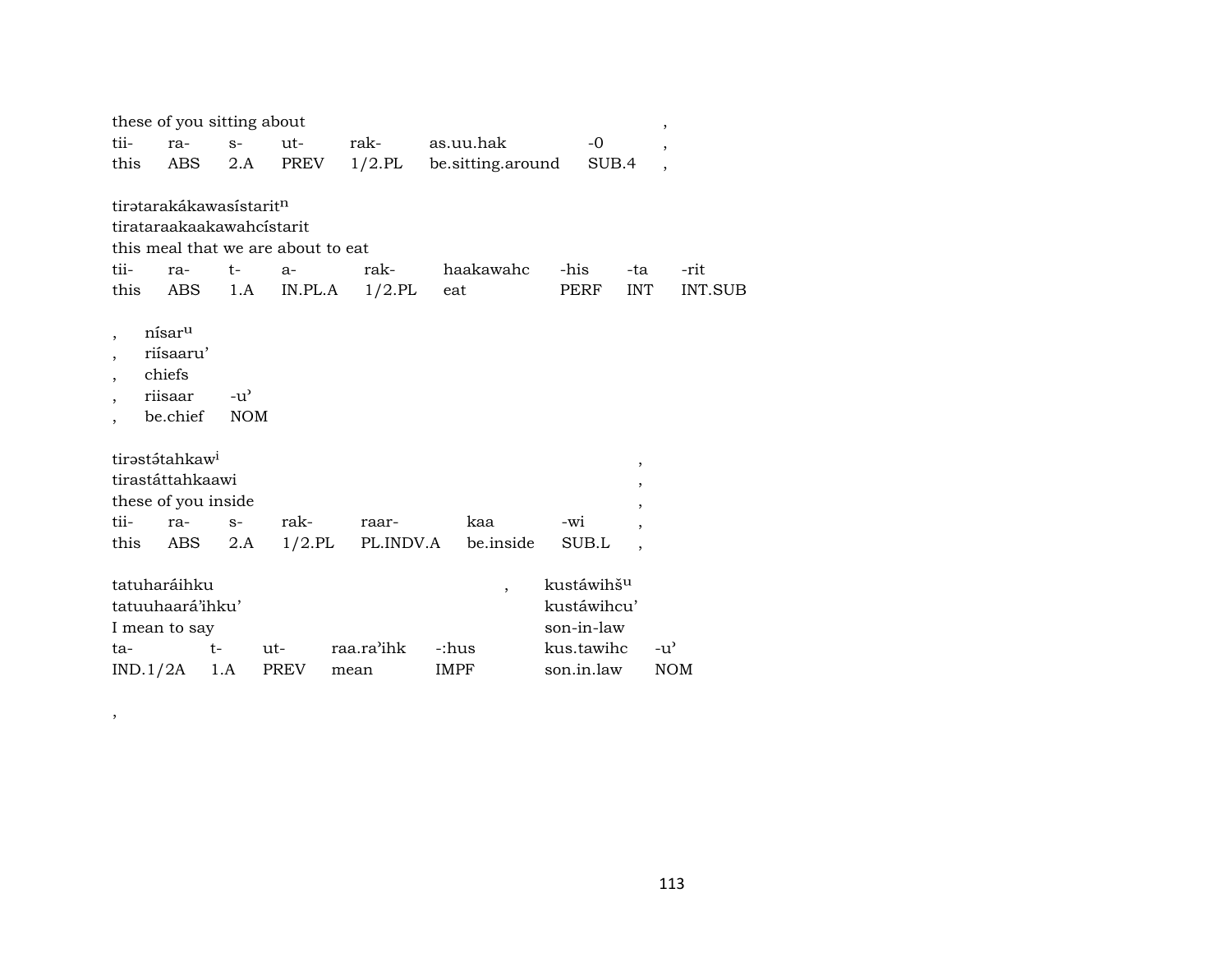tihawirašakuštarítar<sup>a</sup> tihaawiracakuctaríttaara this one of ours who has matured tii- haa- wii- ra- 0- aca- ku- ut- tarikta- aar -a this here now ABS 3.A IN.DU.P 1.P BEN body become SUB.1 , ahihwíška<sup>a</sup> ahihwícka'a its being wanted by him ar- ra- 0- ir- wicka -a EV ABS 3.A OBV want SUB.1 tiráwahatn Tiráwaahat the Heavens tii- ra- 0- a.hak -waa -0 this ABS 3.A extend.in.a.line DIST SUB.4 nakutawíhšitit¶ . Náw° , rakutawíhcitit . Ráwa , Ráwa , Ráwa , Ráwa , Ráwa , Ráwa , Ráwa , Ráwa , Ráwa , Ráwa , Ráwa , Ráwa , Ráwa , Ráwa , Ráwa , Ráwa , Ráwa , Ráwa , Ráwa , Ráwa , Ráwa , Ráwa , Ráwa , Ráwa , Ráwa , Ráwa , Ráwa , Ráwa , Ráwa , Rá one that would be among us and the set of the set of the set of the set of the set of the set of the set of the set of the set of the set of the set of the set of the set of the set of the set of the set of the set of the ra- 0- ku- tawi.ihc.itik -0 . rawa , INF.A 3.A INF.B appear.among SUB.4 . now , tatiškatihárak<sup>u</sup> táticka' tiháraaku I want this one ta- t- wicka -0 tii- haa- ra- 0- kus -0 IND.1/2A 1.A want PERF this here ABS 3.A be.sitting SUB.4 írihi írihii instead irii- hii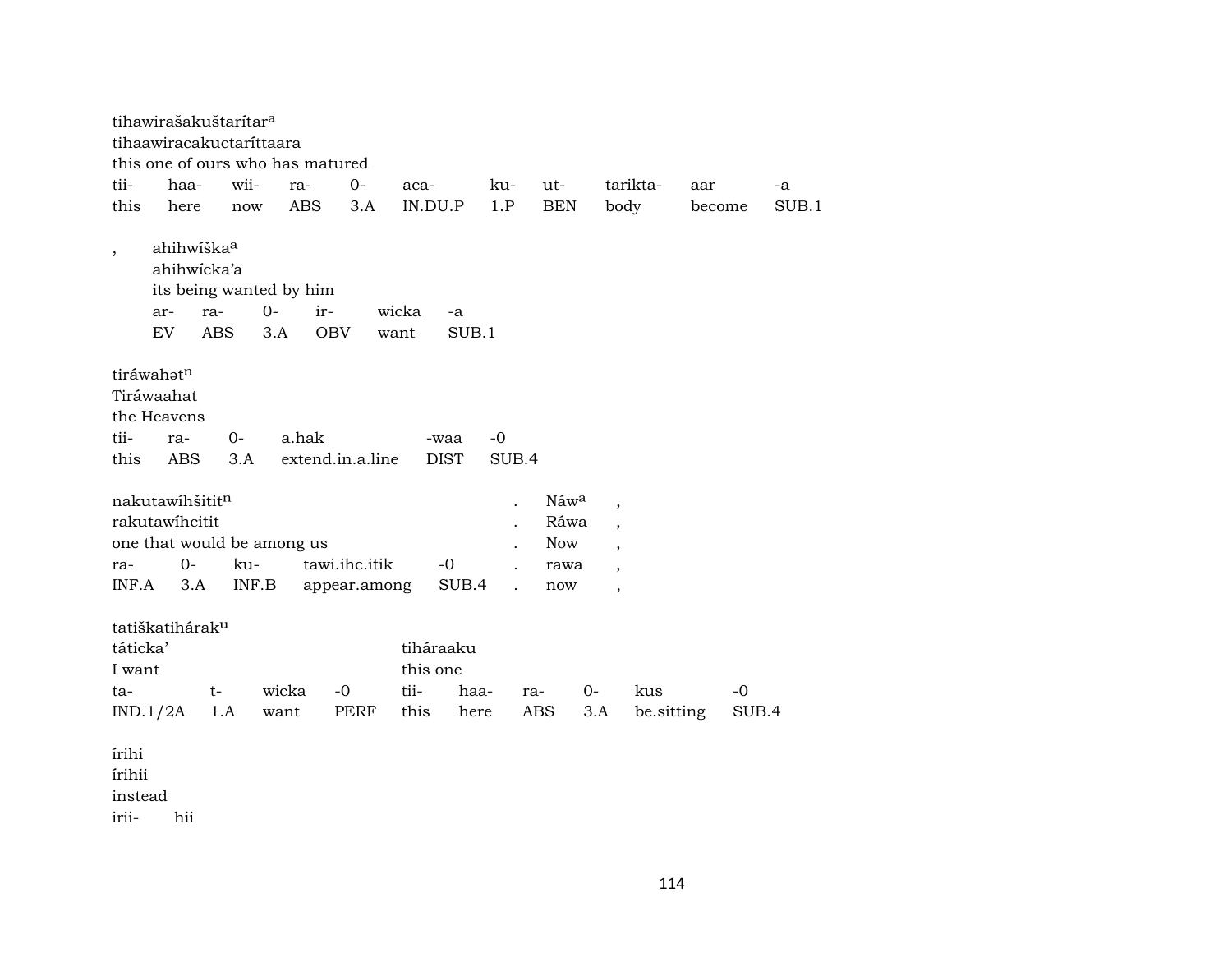then other

| $0-$           | aca-          |                                                                                       |                                                                                                                                           |                                                       | uhur-                                                                                                 | raa-                                                                | kita.wi                                   | -u           |               |                                          |
|----------------|---------------|---------------------------------------------------------------------------------------|-------------------------------------------------------------------------------------------------------------------------------------------|-------------------------------------------------------|-------------------------------------------------------------------------------------------------------|---------------------------------------------------------------------|-------------------------------------------|--------------|---------------|------------------------------------------|
| 3.A            |               |                                                                                       | 1.P                                                                                                                                       |                                                       | now                                                                                                   | way                                                                 |                                           |              |               |                                          |
|                |               | Π                                                                                     |                                                                                                                                           |                                                       |                                                                                                       | $\, ,$                                                              |                                           |              |               |                                          |
| riísaaru'      |               | н                                                                                     |                                                                                                                                           |                                                       |                                                                                                       |                                                                     |                                           |              |               |                                          |
|                |               | Ħ                                                                                     |                                                                                                                                           |                                                       |                                                                                                       |                                                                     |                                           |              |               |                                          |
| $-u^{\prime}$  |               | $\pmb{\mathsf{H}}$                                                                    | piira-                                                                                                                                    |                                                       |                                                                                                       |                                                                     |                                           |              |               |                                          |
| be.chief       |               | Ħ                                                                                     | child                                                                                                                                     |                                                       |                                                                                                       |                                                                     |                                           |              |               |                                          |
|                |               |                                                                                       |                                                                                                                                           |                                                       |                                                                                                       |                                                                     |                                           |              |               |                                          |
| riísaaru'      |               |                                                                                       |                                                                                                                                           |                                                       |                                                                                                       |                                                                     |                                           |              |               |                                          |
|                |               |                                                                                       |                                                                                                                                           |                                                       |                                                                                                       |                                                                     |                                           |              |               |                                          |
|                |               |                                                                                       | $si-$                                                                                                                                     |                                                       | ti-                                                                                                   | $0-$                                                                | ir-                                       | kita.wi      |               | $-0$                                     |
|                |               |                                                                                       |                                                                                                                                           |                                                       |                                                                                                       |                                                                     |                                           |              |               | <b>PERF</b>                              |
| Irári          |               |                                                                                       |                                                                                                                                           |                                                       | $\, ,$                                                                                                |                                                                     |                                           |              |               |                                          |
| Iraári'        |               |                                                                                       |                                                                                                                                           |                                                       |                                                                                                       |                                                                     |                                           |              |               |                                          |
| <b>Brother</b> |               |                                                                                       |                                                                                                                                           |                                                       |                                                                                                       |                                                                     |                                           |              |               |                                          |
|                |               |                                                                                       |                                                                                                                                           | -ri'                                                  |                                                                                                       |                                                                     |                                           |              |               |                                          |
| 3.POSS.A       |               |                                                                                       |                                                                                                                                           |                                                       |                                                                                                       |                                                                     |                                           |              |               |                                          |
| hirurikuwitíhi |               |                                                                                       |                                                                                                                                           |                                                       |                                                                                                       |                                                                     |                                           |              |               |                                          |
|                |               |                                                                                       |                                                                                                                                           |                                                       |                                                                                                       |                                                                     |                                           |              |               |                                          |
|                |               |                                                                                       |                                                                                                                                           |                                                       |                                                                                                       |                                                                     |                                           |              |               |                                          |
| riku-          |               |                                                                                       | ti-                                                                                                                                       | $O-$                                                  | ihii                                                                                                  |                                                                     | $-0$                                      |              |               |                                          |
|                |               |                                                                                       |                                                                                                                                           |                                                       |                                                                                                       |                                                                     | <b>PERF</b>                               |              |               |                                          |
| rahapakíhu     |               |                                                                                       |                                                                                                                                           |                                                       |                                                                                                       |                                                                     |                                           |              |               |                                          |
|                | $-u^{\prime}$ | rəšakukuhurakitáwi <sup>u</sup><br><b>NOM</b><br><b>NOM</b><br>rikuwitíhi'<br>that.is | racakukuuhuraakitáwi'u<br>for him to be leader of us<br>IN.DU.P<br>nisarurikusiwihtikitáwiru<br>riku-<br>that.is<br>-raar-<br>wi-<br>QUOT | ku-<br>DU<br>same.sex.sibling<br>that is where it was | ku-<br>INF.B<br>Piríšaraaks<br>Piiriícara'aks<br>Crazy Child<br>rikusiwitihkitáwiru'<br>wi-<br>IND.3A | icaraks<br>they made him the leading one<br>QUOT<br>3.POSS.B<br>3.A | be.mischievous<br>IND.3A<br>be.in.a.place | PL.3A<br>3.A | be.the.leader | SUB.D<br>-ra'uk<br>be.the.leader<br>CAUS |

rahapakíhu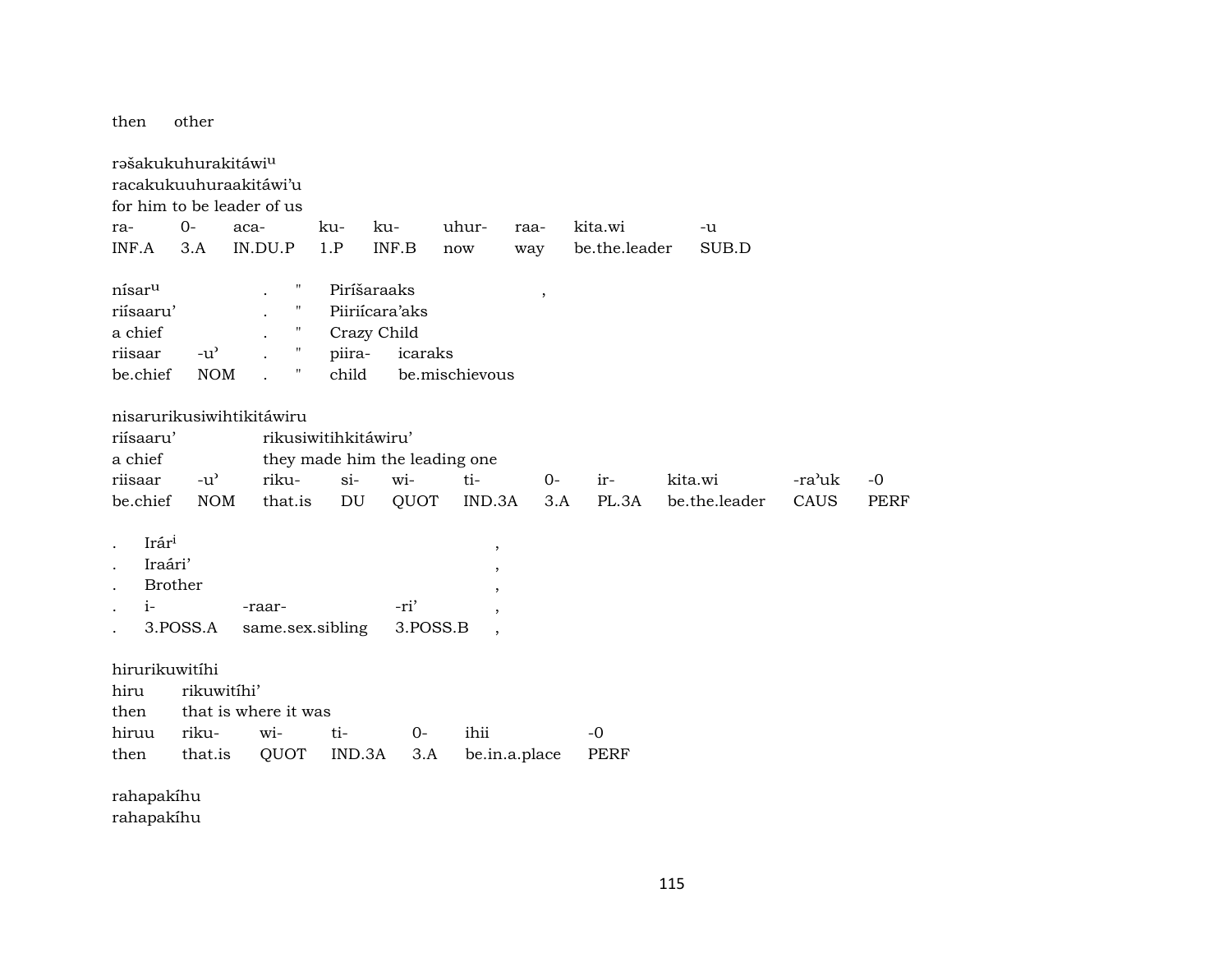| what we say |                                 |                                |             |      |       |                 |                     |        |                 |
|-------------|---------------------------------|--------------------------------|-------------|------|-------|-----------------|---------------------|--------|-----------------|
| ra-         | t-                              | rak-                           | waki.a      |      | -hus  |                 |                     |        |                 |
| <b>ABS</b>  | 1.A                             | $1/2.$ PL                      | say.PL.IMPF |      |       | <b>IMPF.SUB</b> |                     |        |                 |
|             |                                 |                                |             |      |       |                 |                     |        |                 |
|             | kitkahahpákuhtu                 |                                |             |      |       |                 |                     |        |                 |
|             | Kitkahaahpákuhtu'               |                                |             |      |       |                 |                     |        |                 |
| Old Village |                                 |                                |             |      |       |                 |                     |        |                 |
| kitka.haar- |                                 |                                | pakuht      | -u'  |       |                 |                     |        |                 |
|             | earth.lodge.village             |                                | be.old      | NOM  |       |                 |                     |        |                 |
|             |                                 |                                |             |      |       |                 |                     |        |                 |
|             | Hirurikuwititárita <sup>a</sup> |                                |             |      |       |                 |                     |        |                 |
| Hiru        |                                 | rikuwititaritta'a              |             |      |       |                 |                     |        |                 |
| There       |                                 | that is where he was born      |             |      |       |                 |                     |        |                 |
| hiruu       | riku-                           | $\overline{w}$ <i>i</i> -      | ti-         |      | 0-    | tarikta-        | aar                 |        | -0              |
| there       | that.is                         | QUOT                           | IND.3A      |      | 3.P   | body            |                     | become | PERF            |
|             |                                 |                                |             |      |       |                 |                     |        |                 |
|             | Piríšaraaks                     |                                |             |      |       |                 |                     |        |                 |
|             | Piiriícara'aks                  |                                |             |      |       |                 |                     |        |                 |
|             | Crazy Child                     |                                |             |      |       |                 |                     |        |                 |
|             | piira-                          | icaraks                        |             |      |       |                 |                     |        |                 |
|             | child                           | be.mischievous                 |             |      |       |                 |                     |        |                 |
|             | Rakuwáruksti <sup>u</sup>       |                                |             |      |       |                 | pírask <sup>i</sup> |        |                 |
|             | Rakuwaárukstii'u                |                                |             |      |       |                 | piíraski            |        |                 |
|             | His being holy                  |                                |             |      |       |                 | the boy             |        |                 |
| ra-         | $O -$                           | ku-                            | waarukstii  |      | -u    |                 | piiras-             | -kis   |                 |
| INF.A       | 3.A                             | INF.B                          | be.holy     |      | SUB.D | boy             |                     | DIM    |                 |
|             |                                 |                                |             |      |       |                 |                     |        |                 |
|             | Siiksawáštaku                   |                                |             |      |       |                 |                     |        |                 |
|             | Si'iksawáctaku                  |                                |             |      |       |                 |                     |        |                 |
|             |                                 | Even if they were shooting him |             |      |       |                 |                     |        |                 |
| $\sin$      | ii-                             | 0-                             | ir-         | uks- |       | awahc-          | cak                 |        | -hus            |
| DU          | SUBJ.3A                         | 3.A                            | PL.3A       | JUSS |       | even.if         | shoot               |        | <b>IMPF.SUB</b> |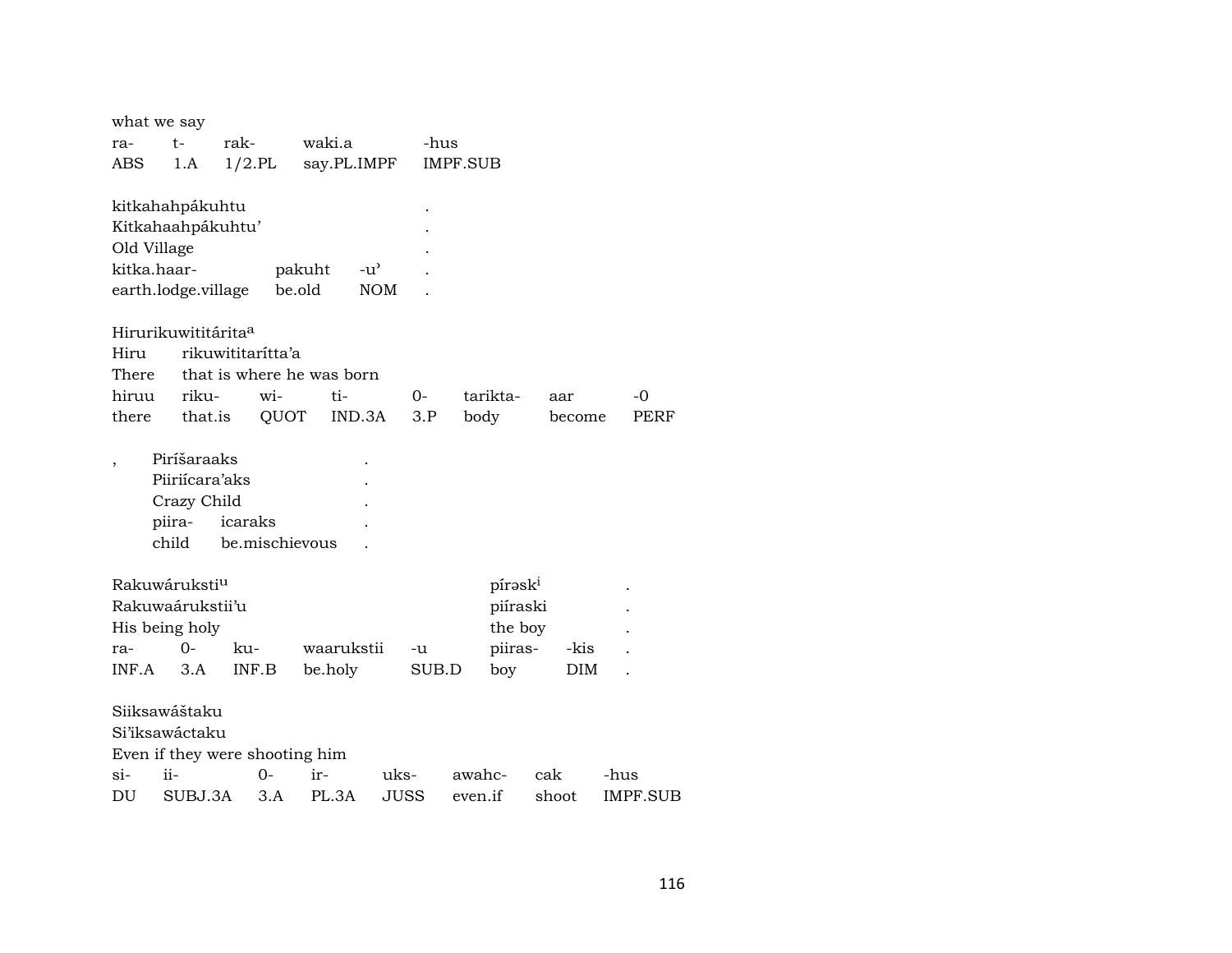$\,$ ,  $\,$ ,  $\overline{\phantom{a}}$  $\cdot$ 

|                     |                           | hisikarihtahpárikst <sup>a</sup>  |                |       |         |              |       |             |             |
|---------------------|---------------------------|-----------------------------------|----------------|-------|---------|--------------|-------|-------------|-------------|
| hi                  |                           | sikarihtahpáriksta                |                |       |         |              |       |             |             |
| and                 |                           | they were not going to pierce him |                |       |         |              |       |             |             |
| hi                  | $\sin$                    | ka-                               | ra-            | $0 -$ | ir-     | tahk.warik   |       | -his        | -ta         |
| and                 | DU                        | NEG                               | <b>ABS</b>     | 3.A   | PL.3A   | graze        |       | <b>PERF</b> | <b>INT</b>  |
|                     |                           |                                   |                |       |         |              |       |             |             |
|                     |                           |                                   |                |       |         |              |       |             |             |
|                     |                           |                                   |                |       |         |              |       |             |             |
|                     |                           |                                   |                |       |         |              |       |             |             |
|                     |                           |                                   |                |       |         |              |       |             |             |
|                     |                           |                                   |                |       |         |              |       |             |             |
|                     |                           |                                   |                |       |         |              |       |             |             |
|                     |                           | Nikuwituruhúraruk <sup>u</sup>    |                |       |         |              |       |             |             |
|                     |                           | Rikuwituuruhuraaruuku'            |                |       |         |              |       |             |             |
|                     |                           | That is the one he imitated       |                |       |         |              |       |             |             |
| riku-               | wi-                       | ti-                               |                | $0-$  | uur-    | uhur-        | raa-  | ra'uk       | -:hus       |
| that.is             |                           | QUOT                              | IND.3A         | 3.A   | PREV    | image        | way   | make        | <b>IMPF</b> |
|                     |                           |                                   |                |       |         |              |       |             |             |
| níkušk <sup>i</sup> |                           |                                   | iríratpakahu   |       |         |              |       |             | ,           |
| ríkucki             |                           |                                   | iriiratpaakahu |       |         |              |       |             |             |
| bird                |                           |                                   | the one we say |       |         |              |       |             |             |
| rikuc               | -kis                      | irii-                             | ra-            | $t-$  | waak.a  |              | -hus  |             |             |
| bird                | DIM                       | that                              | ABS            | 1.A   |         | say.IMPF.SUB |       | IMPF.SUB    |             |
|                     |                           |                                   |                |       |         |              |       |             |             |
|                     | sitatakísask <sup>u</sup> |                                   |                |       |         |              |       |             |             |
|                     | sitaatakisaasku'          |                                   |                |       |         |              |       |             |             |
|                     | we call them              |                                   |                |       |         |              |       |             |             |
| $Si-$               | ta-                       | t-                                | ak-            |       | hisaask |              | -:hus |             |             |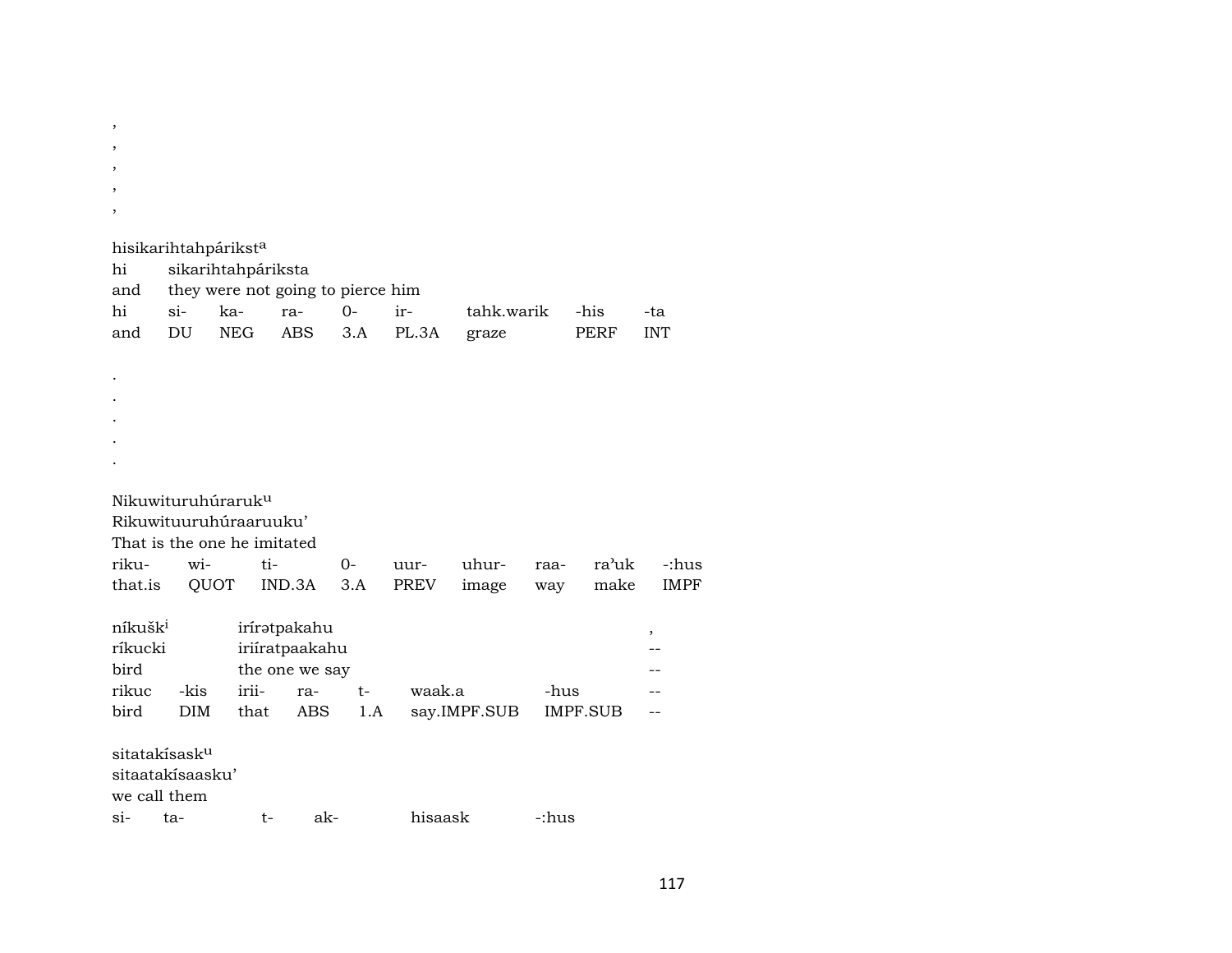| DU                                | IND.1/2A          | 1.A                                  | PL.AN.3P |            | call.by.name | IMPF        |                 |             |
|-----------------------------------|-------------------|--------------------------------------|----------|------------|--------------|-------------|-----------------|-------------|
| šaráksk <sup>i</sup><br>caraákski |                   |                                      |          |            |              |             |                 |             |
|                                   | little ornery one |                                      |          |            |              |             |                 |             |
| icaraks                           |                   | -kis                                 |          |            |              |             |                 |             |
|                                   | be.mischievous    | <b>DIM</b>                           |          |            |              |             |                 |             |
|                                   |                   | Nikusiwititasikskápak <sup>i</sup> s |          |            |              |             |                 |             |
|                                   |                   | Rikusiwitiitacikskápaakis            |          |            |              |             |                 |             |
|                                   |                   | They are the ones who pitied him     |          |            |              |             |                 |             |
| riku-                             | $si-$             | wi-                                  | ti-      | 0-         | ir-          | ut-         | aciks.kaapaakis | $-0$        |
| that.is                           | DU                | QUOT                                 | IND.3A   | 3.A        | PL.3A        | PREV        | feel.pity.for   | <b>PERF</b> |
| Piríšaraaks                       |                   |                                      |          |            |              |             |                 |             |
| Piiriícara'aks                    |                   |                                      |          |            |              |             |                 |             |
| Crazy Child                       |                   |                                      |          |            |              |             |                 |             |
| piira-                            | icaraks           |                                      |          |            |              |             |                 |             |
| child                             |                   | be.mischievous                       |          |            |              |             |                 |             |
|                                   | Irurihurəsárariks |                                      |          |            |              |             |                 |             |
| L                                 |                   | ruuriihuurasáraariks                 |          |            |              |             | $\, ,$          |             |
| And                               |                   | then he was truly named              |          |            |              |             |                 |             |
| $\mathbf{i}$                      | ruu-              | rii-                                 | $0-$     | huur.asar- | raariks      | $-0$        |                 |             |
| and                               | then              | ASSR                                 | 3.A      | name       | be.true      | <b>PERF</b> |                 |             |
|                                   |                   |                                      |          |            |              |             |                 |             |
| Piríšaraaks                       |                   |                                      |          |            |              |             |                 |             |
| Piiriícara'aks                    |                   |                                      |          |            |              |             |                 |             |
| Crazy Child                       |                   |                                      |          |            |              |             |                 |             |
| piira-                            | icaraks           |                                      |          |            |              |             |                 |             |
| child                             |                   | be.mischievous                       |          |            |              |             |                 |             |
| Wituharáihku                      |                   |                                      |          |            |              |             |                 |             |
|                                   | Wituuhaará'ihku'  |                                      |          |            |              | $\, ,$      |                 |             |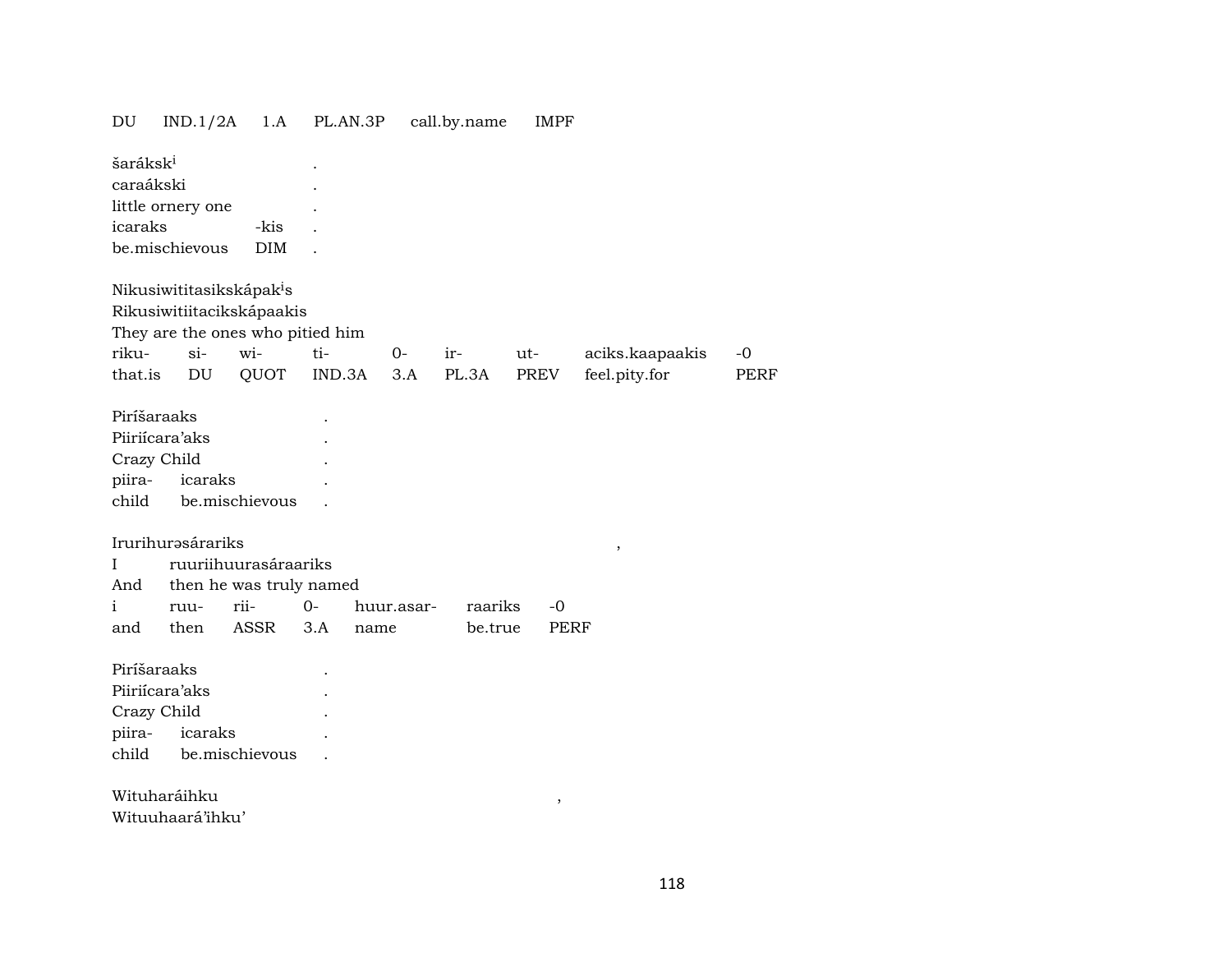| It means<br>wi-   | ti-<br>IND.3A                     | $O-$                     | ut-         | <b>PREV</b> | raa.ra'ihk                 |                  | -:hus<br><b>IMPF</b>     |          |         |                     |             |             |
|-------------------|-----------------------------------|--------------------------|-------------|-------------|----------------------------|------------------|--------------------------|----------|---------|---------------------|-------------|-------------|
| QUOT              |                                   | 3.A                      |             |             | mean                       |                  |                          |          |         |                     |             |             |
| irawawáktiku      |                                   |                          |             |             |                            |                  | $\overline{\phantom{a}}$ |          |         |                     |             |             |
| irawaawáktiku     |                                   |                          |             |             |                            |                  |                          |          |         |                     |             |             |
|                   | when he was talking               |                          |             |             |                            |                  |                          |          |         |                     |             |             |
| $ii-$             | ra-                               | $O -$                    | waa.wak.tik |             | -hus                       |                  |                          |          |         |                     |             |             |
| when              | <b>ABS</b>                        | 3.A                      | talk        |             |                            | <b>IMPF.SUB</b>  |                          |          |         |                     |             |             |
|                   | hiruwitarušiwakuraruhúruutn       |                          |             |             |                            |                  |                          |          |         |                     |             |             |
| hiru              | witaruciwakuraaruhúruu'ut         |                          |             |             |                            |                  |                          |          |         |                     |             |             |
| then              | he would repeat (another's) words |                          |             |             |                            |                  |                          |          |         |                     |             |             |
| hiruu             | wi-                               | ti-                      |             | $0-$        | ar-                        | ut-              | $i-$                     | wakur-   | raar-   | uhuur.uu            | -uk         | $-0$        |
| then              | QUOT                              |                          | IND.3A      | 3.A         | $\mathop{\rm EV}\nolimits$ | <b>PREV</b>      | <b>SEQ</b>               | word     | PL      | be.the.way.one.does | <b>DIST</b> | <b>PERF</b> |
|                   |                                   |                          |             |             |                            |                  |                          |          |         |                     |             |             |
| Náwa              | $\mathbf{i}$                      | $\overline{\phantom{a}}$ | irári       |             |                            |                  |                          |          | $\,$    |                     |             |             |
| Ráwa<br>$\bullet$ | $\mathbf{i}$                      | $\ddot{\phantom{0}}$     | iraári'     |             |                            |                  |                          |          | ,       |                     |             |             |
| Now<br>$\bullet$  | SO                                | $\overline{\phantom{a}}$ | brother     |             |                            |                  |                          |          |         |                     |             |             |
| rawa              | $\mathbf{i}$                      | $\overline{\phantom{a}}$ | $i-$        |             | -raar-                     |                  |                          | -ri'     | $\cdot$ |                     |             |             |
| now               | SO                                | $\overline{\phantom{a}}$ | 3.POSS.A    |             |                            | same.sex.sibling |                          | 3.POSS.B | $\cdot$ |                     |             |             |
|                   |                                   |                          |             |             |                            |                  |                          |          |         |                     |             |             |
| ikúhakutn         |                                   |                          |             |             |                            |                  |                          |          |         |                     |             |             |
| $\mathbf{i}$      | kuúhakut                          |                          |             |             |                            |                  |                          |          |         |                     |             |             |
| and               | he died                           |                          |             |             |                            |                  |                          |          |         |                     |             |             |
| i                 | kuur-                             | ra-                      | $0-$        | kuut        | $-0$                       |                  |                          |          |         |                     |             |             |
| and               | <b>DUB</b>                        | <b>ABS</b>               | 3.P         | die         |                            | <b>PERF</b>      |                          |          |         |                     |             |             |
|                   |                                   |                          |             |             |                            |                  |                          |          |         |                     |             |             |
| Túhkĩtu           |                                   |                          |             |             |                            |                  |                          |          |         |                     |             |             |
| Túhkituu'u'       |                                   |                          |             |             |                            |                  |                          |          |         |                     |             |             |
|                   | The entire village                |                          |             |             |                            |                  |                          |          |         |                     |             |             |
| ituur-            | kituu                             | $-u^{\prime}$            |             |             |                            |                  |                          |          |         |                     |             |             |

village  $\mathop{\mathrm{all}}$  $\rm{NOM}$